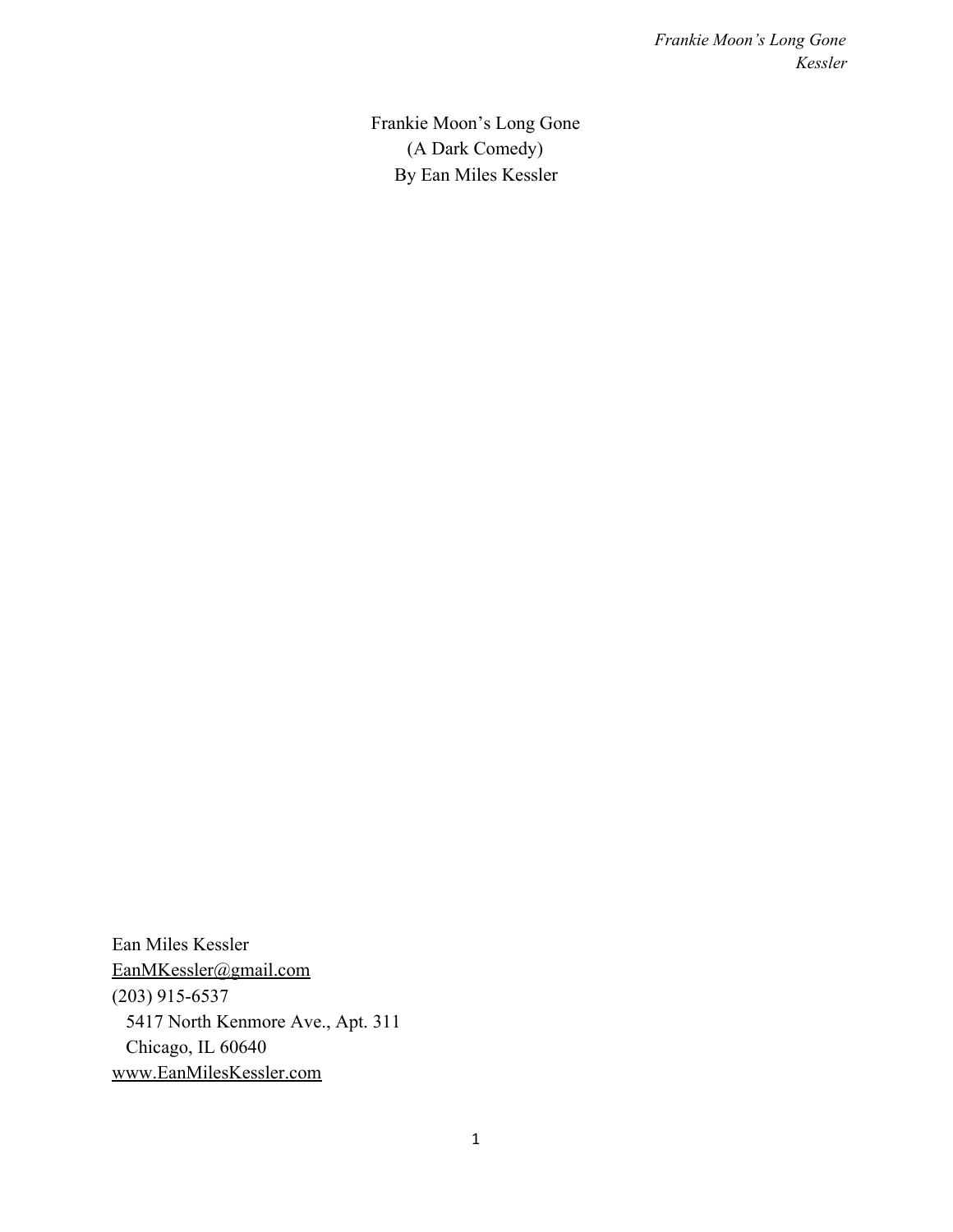*"Life is suffering." —Buddha*

*"When in doubt, go for the dick joke." —Robin Williams*

*For my grandmother, Rosalie Sklar.*

A Note on Production: The aim of this play was to write a universal story, one that could hold the wide plethora of American identities, regardless of race, faith, or background. To that end, all roles are to be played by actors of color. The hope was to write a "family play," and begin to redefine the notion of how an "American family" is represented on stage.

As to the music, the songs listed are simply suggestions. The song sung by Marty at the top of Act II, Scene Six (*"Steve & Marty & Frank's Suit..."*), should be elegant and somewhat somber; the song sung by Marty and Steve later on in the same scene should be a catchy, fun pop-tune. The music chosen for the play can also, if decided, reflect the backgrounds of the actors playing the roles. (For example, should the play be cast with Korean actors, a production could use a Korean pop tune; etc). Otherwise, all original written songs are indicated with quotation marks.

### Cast List

FRANK DELUNE: Male. Mid 60's or older. Has terminal cancer, and has opted to go off treatments.

STEVE DELUNE: Male. Frank's son. Recently out of a long term relationship with his ex boyfriend. He's come home to help care for his ailing father.

MARTY: Male. Mid 30's-50's. A born again nurse. Cheery. Hopeful. Loves show tunes.

ALICE: Female. Mid 40's. Plays both ALICE and KATHY. ALICE has been hired by Steve as a night home-aide. KATHY runs a born-again Christian puppetry program.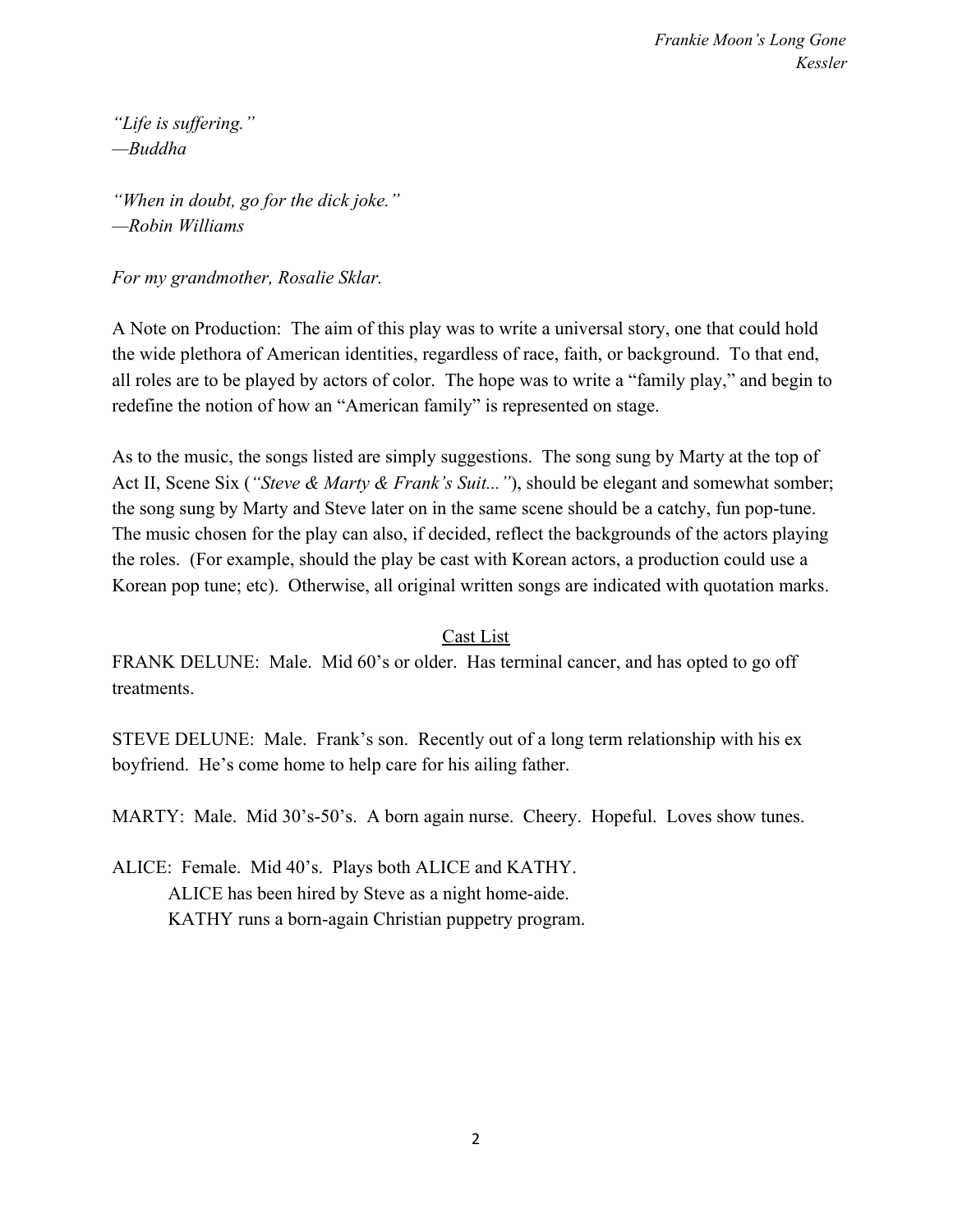### *Act I, Scene One Frank & Steve...*

*At Rise: A house: middle class, comfortable. We see the downstairs kitchen, dining, and living room area. There's a downstairs bathroom, and a staircase leads to the upstairs. Old hats and gloves and jackets lie about in disrepair; a Singer sewing machine sits on a desk in the corner. Crates are strewn about the space, filled with cigar boxes and empty bottles and papers, like debris from a wrecked ship.*

*STEVE takes up a trash bag and begins rooting through the junk strewn about the house. He finds a pack of cigarettes, a tiny bottle of scotch, an old cigar butt. He tosses them. He finds more and more cigarettes; he chucks them by the fistful.*

*FRANK sits at a desk in front of a typewriter; a cigar is clamped fuming in his mouth. He has a glass of whiskey. A rolling walker stands near the desk, and a cane hangs on the back of his desk chair. FRANK taps away at the typewriter.*

### FRANK

What are you doing—?

### **STEVE**

I came here t'help you, t'clean all this shit up; I didn't come here—

### FRANK

What the *fuck* do you think you're doing—? Gimme those, that—no! *No!*

### **STEVE**

—I didn't come here t'watch you turn this into a *fucking* tire-fire—

*STEVE snatches FRANK's cigar and throws it out.*

### FRANK

What're you doing?! *Oh my God!*

### **STEVE**

I called the doctor, you have your last appointment—

### FRANK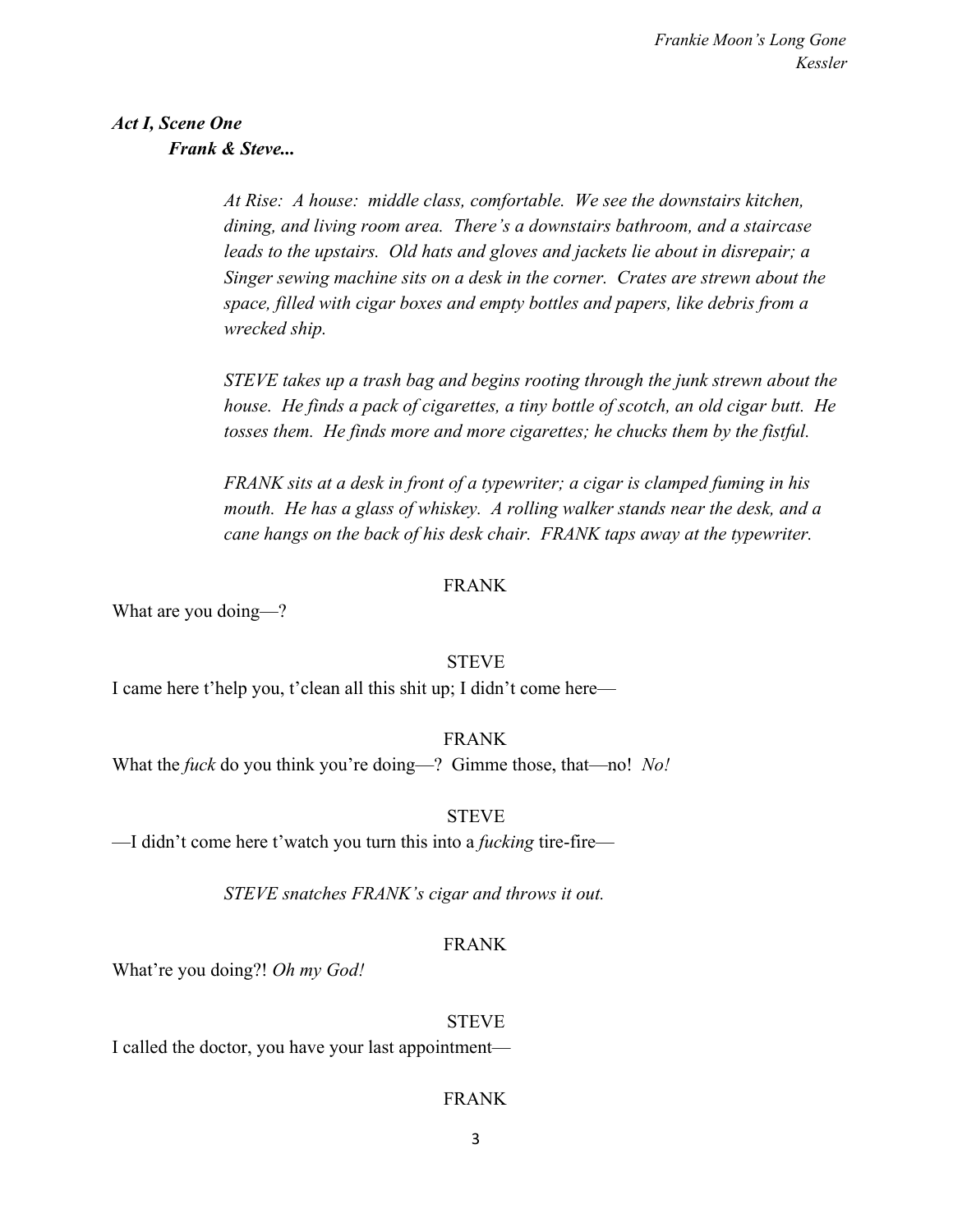I'm not going to the doctor; I'm—

### **STEVE**

*Your last appointment* with the oncologist for a psych eval—it's mandatory—

### FRANK

Steve—

### **STEVE**

FRANK

The doctor said, if you change your mind—if you wanna go back on treatments, you can go back, it's not—

I'm not doin' that, Steve; *Steven*—

**STEVE** You can back on chemo; you just...you gotta be sure.

### FRANK

*Simply:* I'm done, Steve; lemme just enjoy it.

*STEVE almost says something, but stops himself. He nods.*

### **STEVE**

The realtor gets in on Thursday, she—

### FRANK

We're not selling the house; I told you—

This isn't a *choice*, Dad—we've talked about I'm *not selling!* this—

### **STEVE**

No; *you're* not selling the house, *I'm* selling the house. The realtor gets in on Thursday. [*Muttered to himself:*] Y'...crotchety fuck.

### FRANK

4

### STEVE FRANK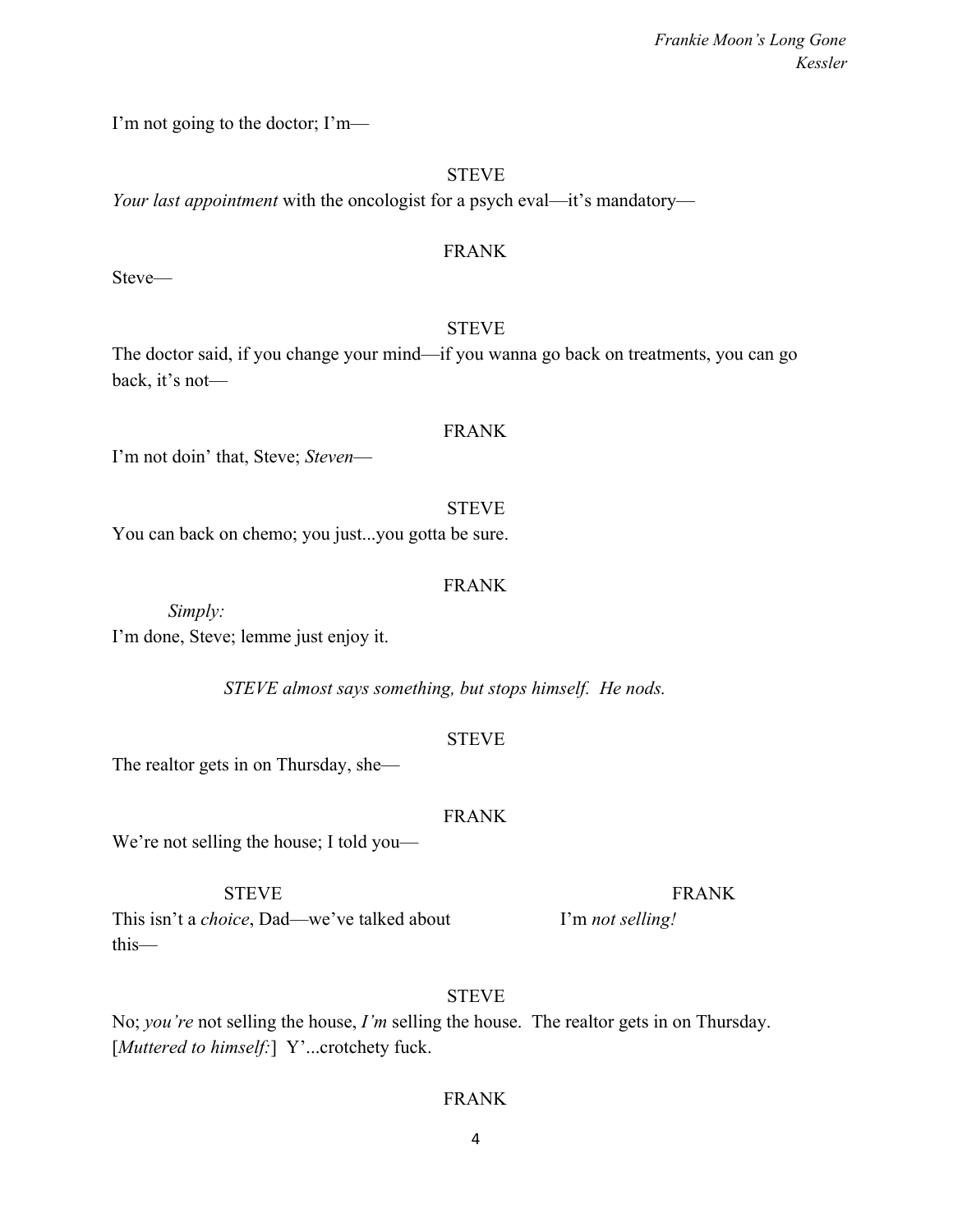What?—what'd you just say?

### **STEVE**

I said—you're gonna need all your luck.

### FRANK

Steve; I'm dying. The hell do I need luck for?

### **STEVE**

Yeah, well your choice. Funeral home called; I have a meeting with them next week, figure out the arrangements. What kinda flowers you want?

### FRANK

Fuck flowers.

### **STEVE**

Fuck flowers; got it. I called your lawyer, you need t'sign off on the new draft of the will; get everything notarized—

### FRANK

I'm making some changes; I'll get it to her.

### STEVE

Okay, well hurry it up, Pop.

*STEVE continues his hunt for cigarettes.*

### FRANK

How's uh, how's your mother?

### **STEVE**

She's fine; she's good. Her and Tim, they're going to Malta for vacation.

### FRANK

Ah, *Timothy*.

### **STEVE**

He's a nice guy, dad—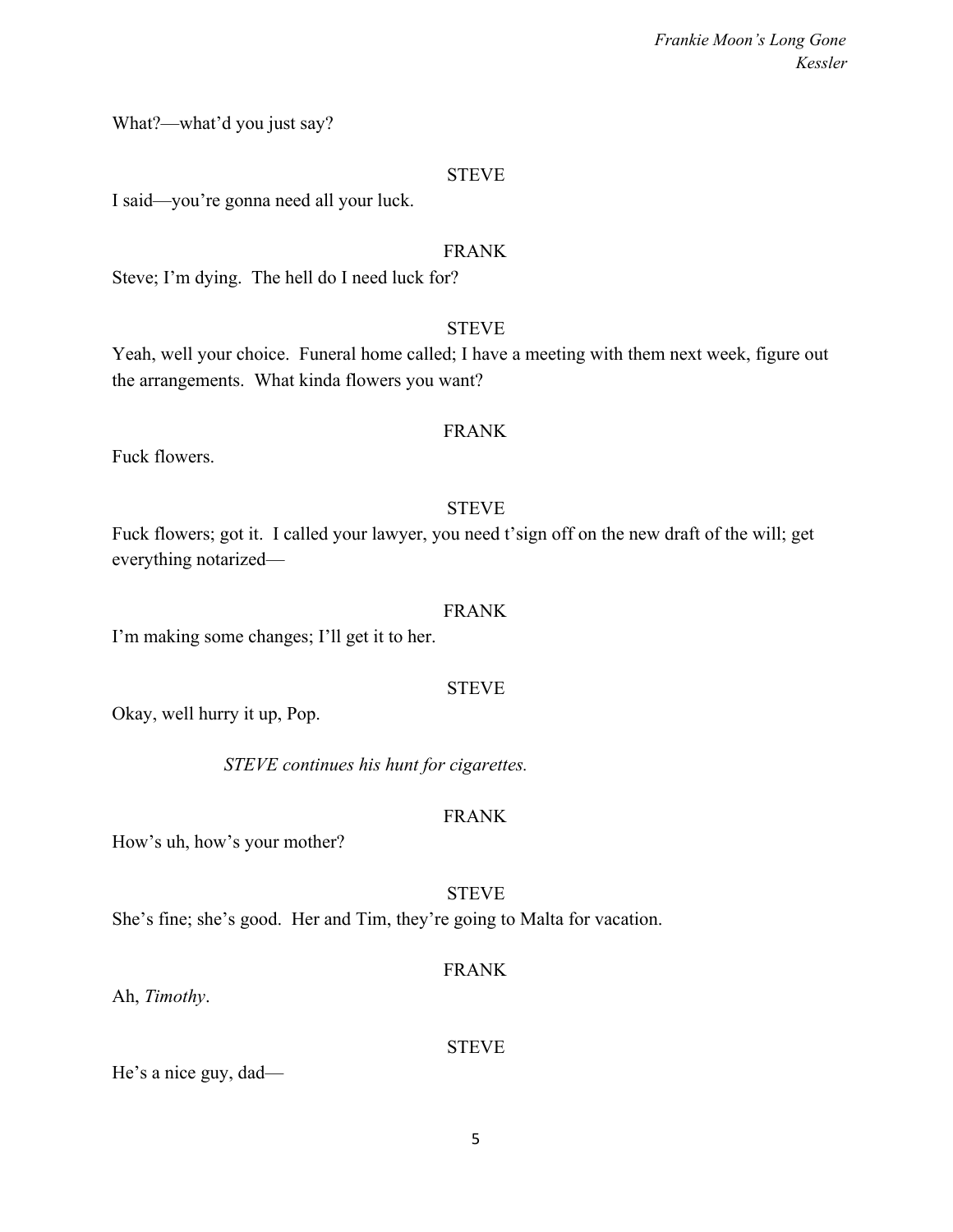### FRANK

Fucking...limp-dicked Tim—

### STEVE

He's a *good guy*; she's very happy—

*Slight moment.*

### FRANK

I should call her.

### STEVE

I think you're fine.

*Slight moment.*

### FRANK

And you, you're—you're good? Everything—okay, or—

### **STEVE**

Yeah, I'm fine; I'm just tired. The home aide starts tomorrow, so I'm gonna—

### FRANK

I *told you*, I'm not getting a home aide—

### STEVE

Yeah, well, with the laundry, and the cooking, and everything—having someone—

—*who can help out*—who can look after you— I told you; I made it *very clear*—I don't so I can run errands or—just fucking—get want an aide; I don't need an aide—we're groceries, or—fuck! fine, I don't want any other people—

### STEVE FRANK

### FRANK

—fucking around in my house—!

### **STEVE**

Well he gets here tomorrow, so just deal with it. *Jesus.*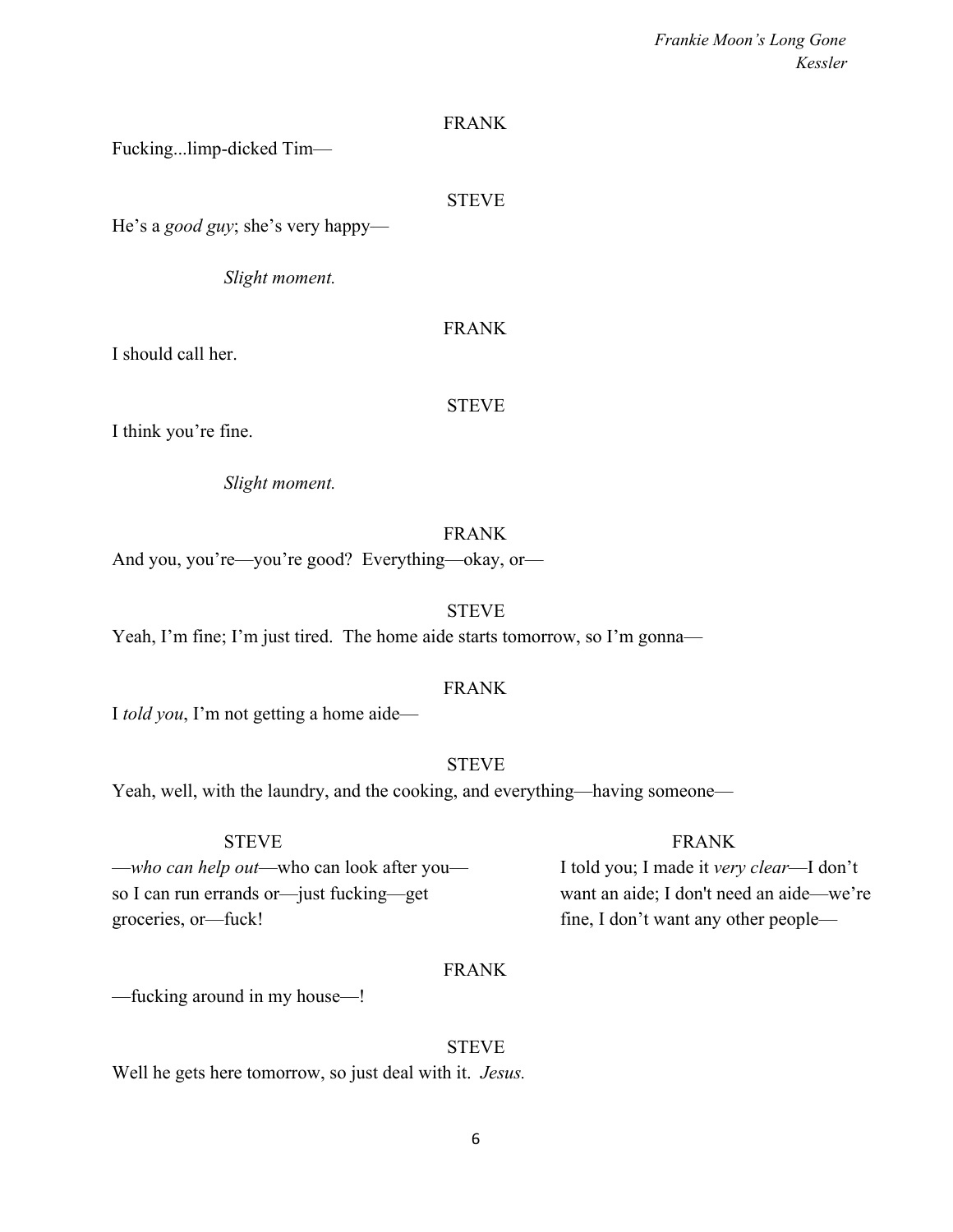### FRANK

"He," whattayou mean, "he"—who's a "he"?

### **STEVE**

The home aide. Martin gets here first thing tomorrow.

### FRANK

It's a man?

### STEVE

Yes.

*Small moment.*

### FRANK

He's not one of your little friends—one of your little *gay* friends, is he—?

### STEVE

What.

### FRANK

'Cause if he is, if he's yanno—gay or—whatever, I mean, Jesus Steve, c'mon—!! I got what, two months? I already gotta put up with *your* bullshit—

*STEVE holds back.*

### **STEVE**

Don't worry Dad, he's not gay. I picked him specifically for you. I gotta go, I have—

FRANK

We were supposed t'pick out my suit tonight; we were gonna look at grandpa's suits—

### **STEVE**

We'll do it tomorrow, dad— I'll be back in an hour—

*STEVE exits:*

### FRANK

Did y'at least make food?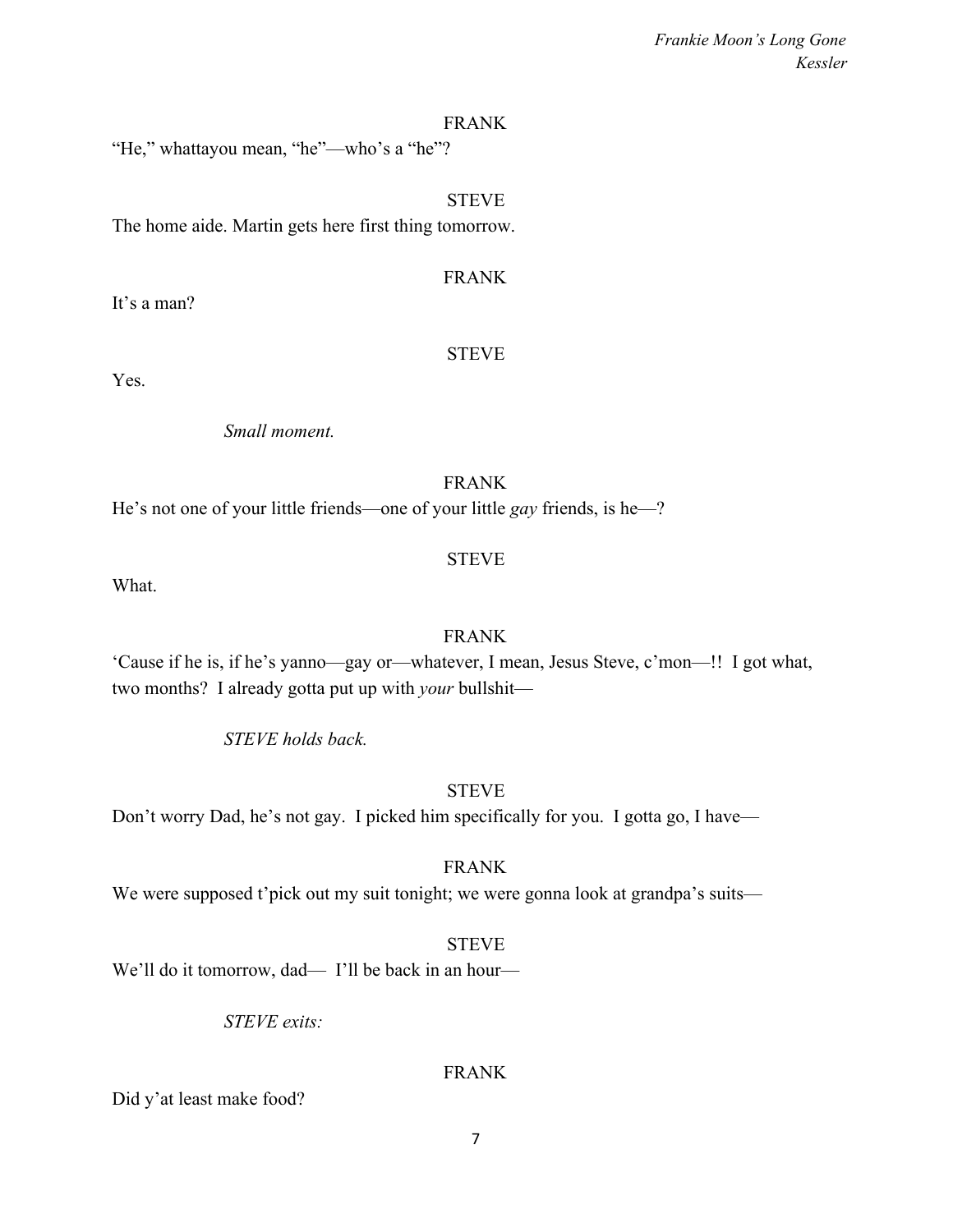### **STEVE**

*Offstage:* It's in the fridge!

### FRANK

It's not that vegan shit again, is it?

### **STEVE**

*Offstage:*

It is—!

### FRANK

Fuck.

*FRANK checks to make sure STEVE is gone. He peers under the desk, and takes out two cartons of cigarettes. He lights one up. Using the cane FRANK hobbles about the house, hiding cigarettes, everywhere he can think of: behind pictures, in vases, in light fixtures, etc.*

*Lights shift as he works.*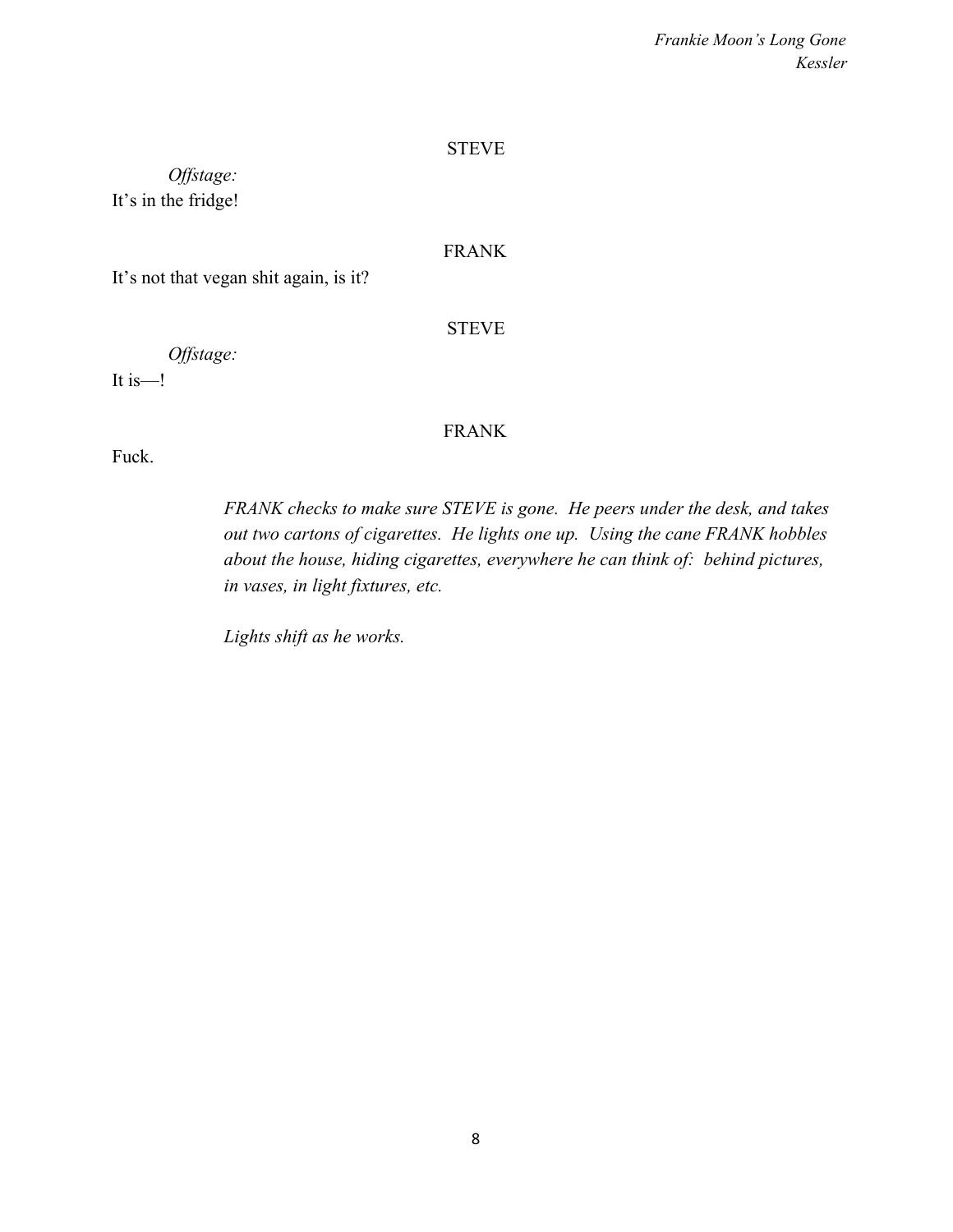### *Act I, Scene Two Marty's Arrival...*

*Next Morning. STEVE stands by the closet, alone on stage. He digs through the junk and pulls out a cigar box; he peers inside. We can't see what he's looking at, but he stares at it as though it glows. FRANK shouts from offstage:*

### FRANK

Steve! *Steven*! I found it! Hey *Steve!!*

### STEVE

Alright; hold on! Jesus—

*STEVE hurriedly slams the cigar box closed and stashes it back in the closet. FRANK enters with his cane; he carries a man's tailored suit.*

### FRANK

Whattayou doing?

### STEVE

Nothing—I was—there was a weird smell coming from the closet. I gotta clean it.

FRANK

Y'grandfather, he made this. I'm gettin' torched in this suit.

STEVE

*Great*, Dad; just *wonderful*. Listen, y'gotta decide what you want for the obituary—

*STEVE hangs up the suit and pants by the door:*

### FRANK

Just put, yanno: "Frank. Beloved father, beloved son, beloved husband."

STEVE

We gotta at least *pretend*, Pop; we're not writin' a fucking fantasy novel here—

### FRANK

*Alright!* Fine. I'll think about it.

### **STEVE**

I mean, the doctor said—if you keep with treatments?—you could go three, maybe five years—

### FRANK

Steven—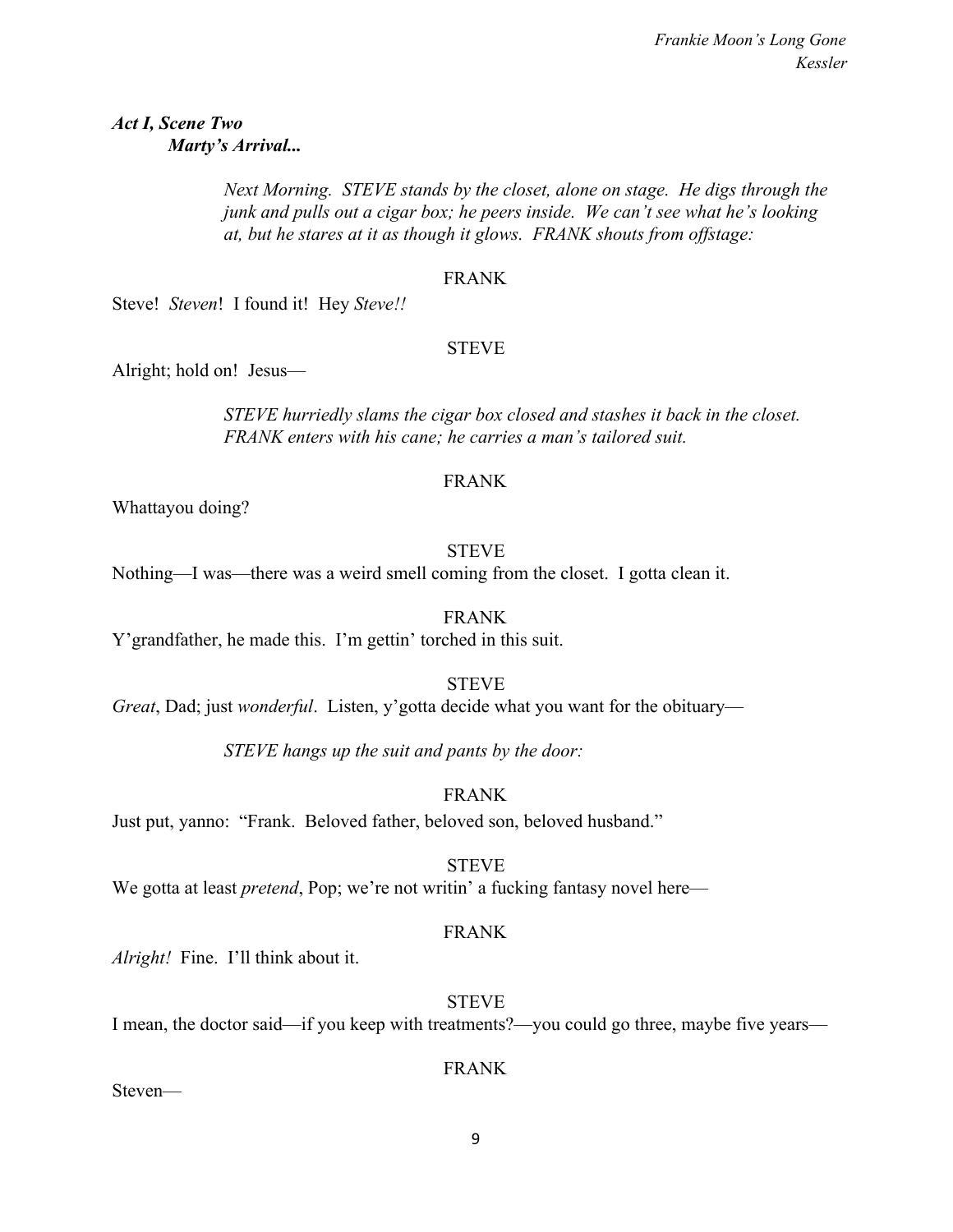### STEVE

*Five years*, Pop—

### FRANK

A' what? MRI's—more bed sores an' blood tests; the fucking...chemo. Those five years? I don't wanna die that tired.

### **STEVE**

You could have a long time—

FRANK Yes; it's a long time; it would be a *very* long time. I'm alright right now; I'm good, right now.

STEVE

Dad—

FRANK I don't wanna die small, Steve. This is what it is— So.

*Small moment.*

### STEVE

For the eulogy; now, I can do it, or uncle Eddie.

| I mean-if you want, you can-          | <b>FRANK</b> |
|---------------------------------------|--------------|
| It's up t'you, Dad. Your call.        | <b>STEVE</b> |
| <i>Small moment</i>                   |              |
| You do it then.                       | <b>FRANK</b> |
| Sure; yeah, I'll uh, I'll work on it. | <b>STEVE</b> |
| Just—don't fuck it up, okay?          | <b>FRANK</b> |
| Thanks, Dad.                          | <b>STEVE</b> |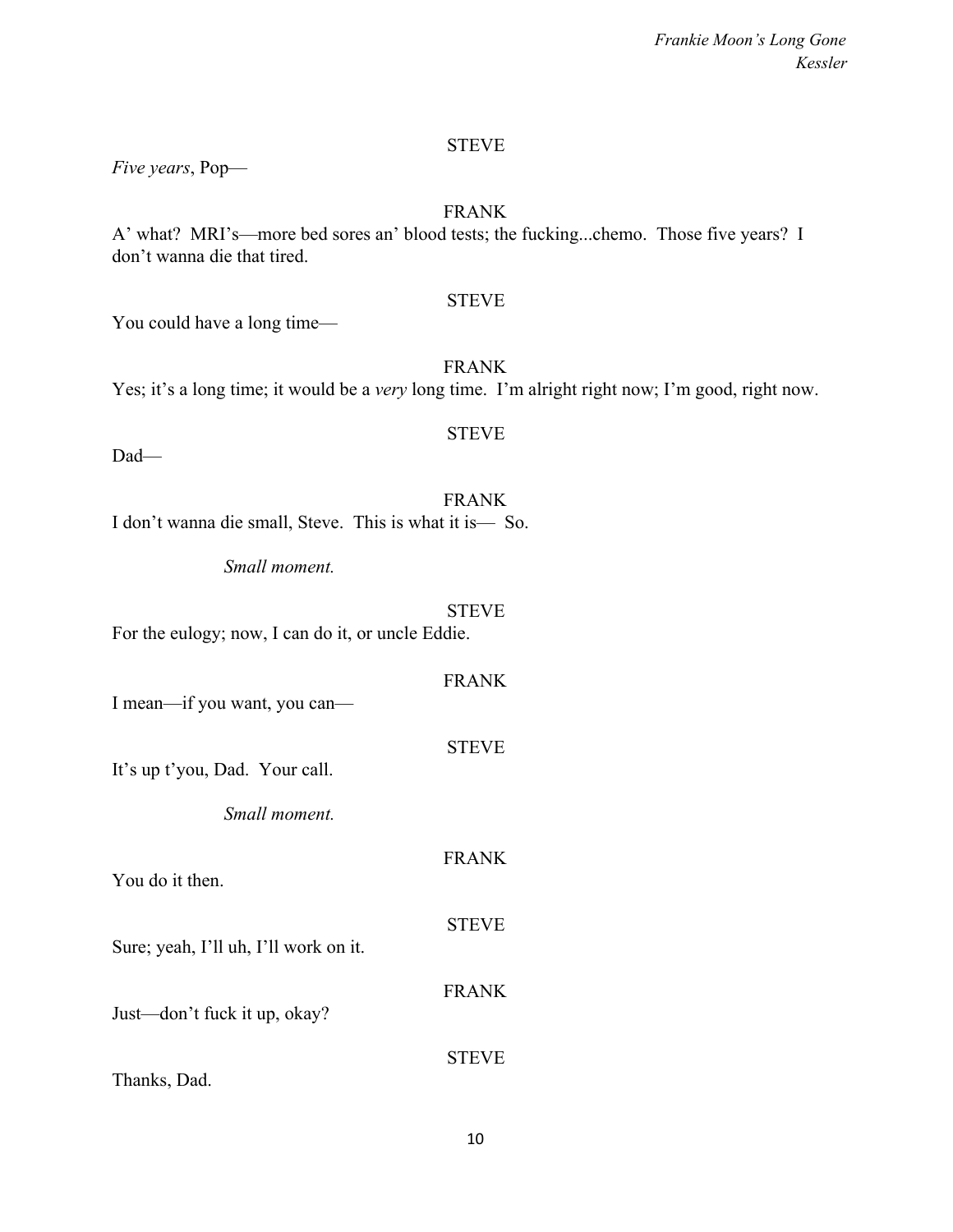*A knock at the door. From offstage we hear MARTY singing a show tune.*

### FRANK

What the fuck.

*STEVE opens the door. Enter* MARTY*: Bright, bubbly. A born again Christian with a song in his heart.* MARTY *is—unfortunately—a toucher.*

### **MARTY**

Hey big guy! *Huh!*

MARTY *takes* FRANCIS *by the face, and kisses him on the cheeks.*

### FRANK

FRANK

MARTY

Don't kiss me; please—don't *ever* kiss me again.

MARTY Yes! Look at this face! *Yes! The face of a warrior!*

Let go of my face—

*Warrior*!

I hired Marty here t'help out—

### FRANK

STEVE

You what—?

### STEVE

I stopped by the YMCA; they have a program and Marty, he was looking for some home-aide work, so—I set it all up— He's gonna be here! T'the very end.

### FRANK

*Steve*.

STEVE Marty here does *puppetry*; I thought he could bring his *puppets*, wouldn't you like that, Dad—?

### FRANK

*Steven!!*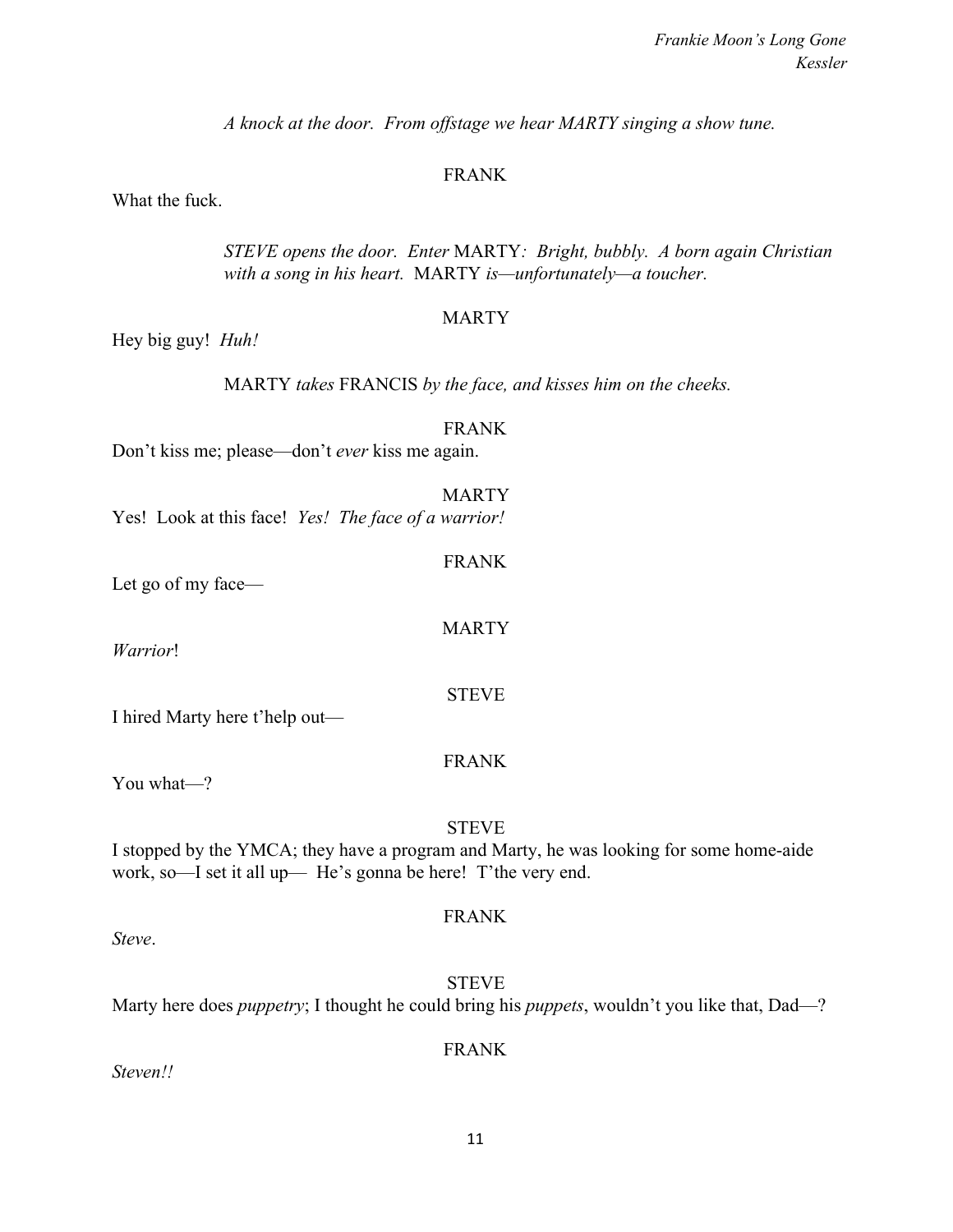#### **STEVE**

You guys are gonna have a lot of time together—

### MARTY FRANK

This is gonna be great. I have *cancer*.

**STEVE** I'm just here for a bit; help my father out— We're selling the house and—

### FRANK STEVE

That's not true, that's—no, he— —just has a lotta work needs t'get done, so—

### FRANK

He came home, because he lost his job—

### STEVE

I didn't lose my job, I was—I'm on leave—

### FRANK

Yeah, well he's on a lot of leave, and he can't make rent; so. He moved back home. With me.

### STEVE

I'm just helping my father, then I'm going home. I gotta go finish up some paperwork in the other room?—I'll let you two get acquainted.

### *STEVE exits.*

### MARTY

I've volunteered to be your spiritual counselor.

### FRANK

I don't want a spiritual counselor.

*MARTY begins to set up some of his stuff, unpacking his bags.*

### **MARTY**

No, no, no; no, I've *volunteered*. I'm prayin' for y'big dog.

### FRANK

Well, I don't believe in God, *Martin*—

### MARTY

Aaaand I'm gonna let that one slide, onna' count of your under emotional duress, okay, but we're gonna work on that—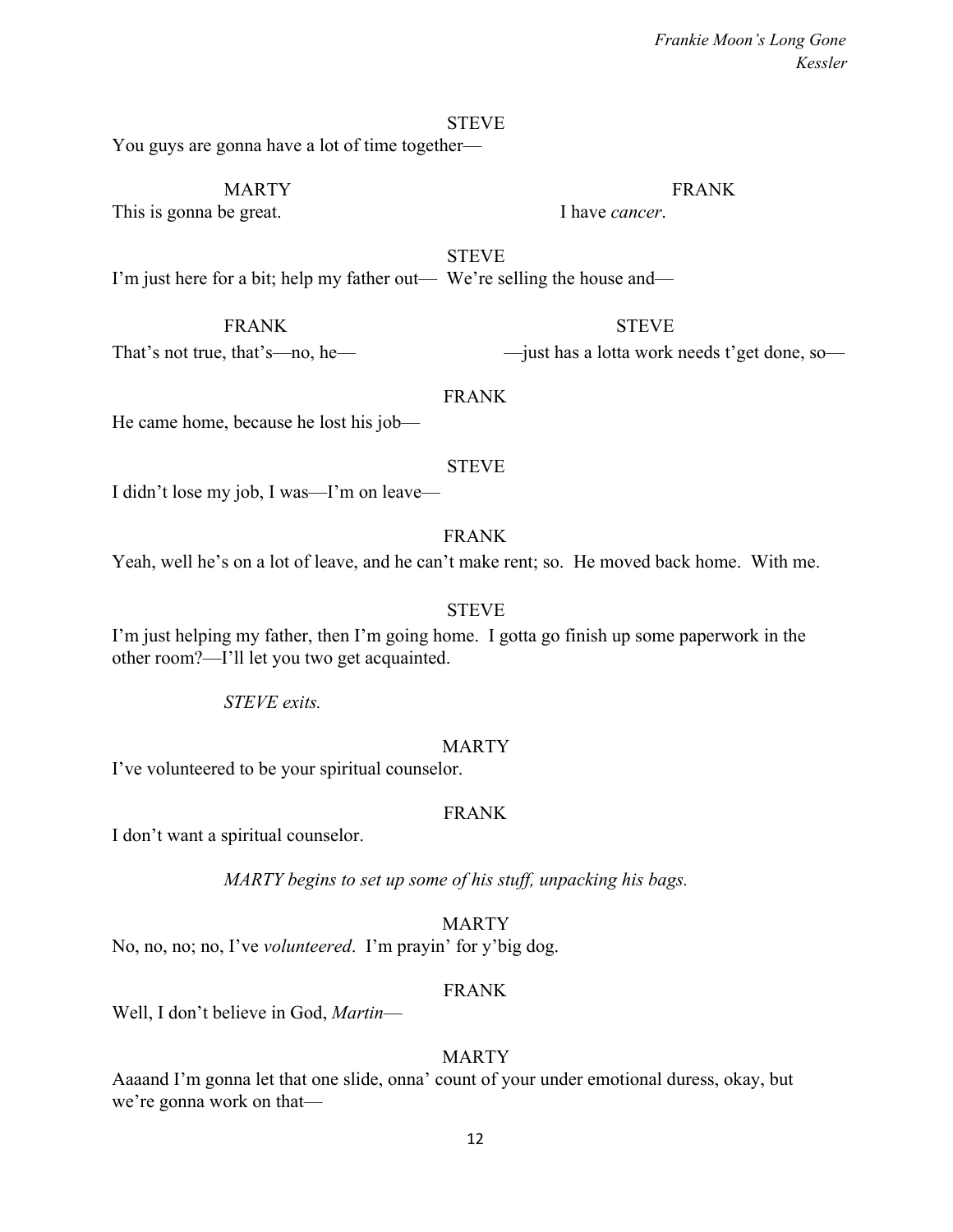### FRANK

We're not gonna work on that; that's not—something we're working on— Steven!

#### MARTY

The guy in the sky is ridin' high…for Francis.

### FRANK

…'Kay… *Steve!*

*STEVE re-enters.*

### STEVE

What; whattayou want—

#### MARTY

Gonna let you get by, don't you be shy, or I'll spit in your eye—(not really)—for Francis.

FRANK Does he always do this? Is he always just a perpetual…rhyming asshole?

### MARTY

Whoa, hey there—*language*—let's just—

### FRANK

Could you give us a second? I gotta talk to my son—

### MARTY

Sure; right: father-son time. I'm gonna step out, go use the "little boy's room."

*MARTY exits. FRANK turns to STEVE:*

### FRANK

What in the sweet and salty fuck was that, Steven?

#### STEVE

You go back on chemo, I get rid of him—

### FRANK

You got me bargain-bin hospice—?

### STEVE

Start doing radiation again? Boom, Marty's gone. Simple as that.

### FRANK

13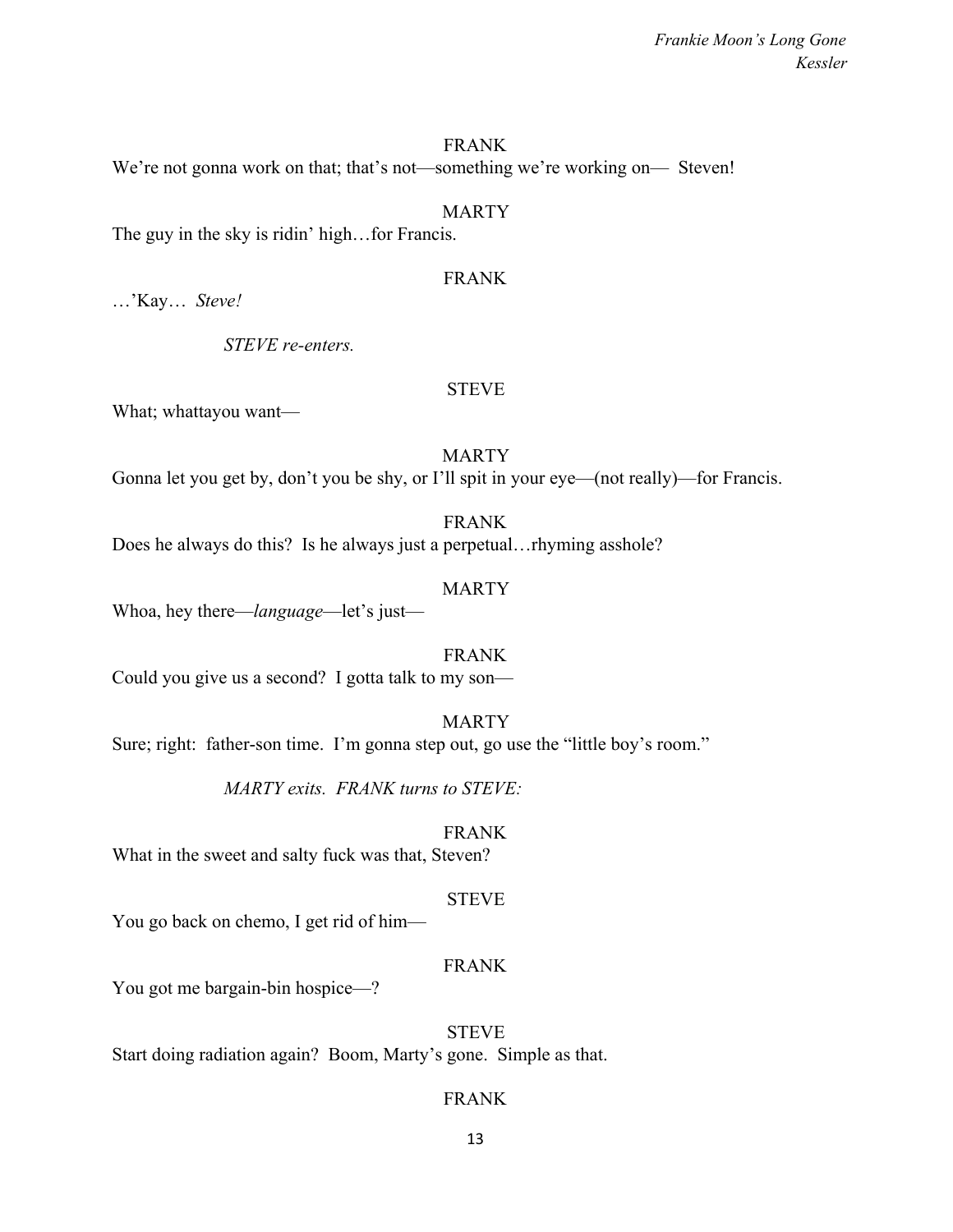You found him at the YMCA!! What, he come with a fucking construction worker and a gay Indian?!

### STEVE

*It's what we can afford!* And *technically* the term is gay Native American—!

FRANK STEVE This is not what you *fucking do* with a Or...Homosexual First Peoples, I person who is dying—! guess—

### FRANK

*He called it the "little boys room"—!*

### **STEVE**

Yeah, I heard him, Pop. I don't want him here either. Desperate times, desperate measures, okay—? Marty!

*MARTY re-enters, drying his hands.*

### MARTY

Look what the cat dragged in!

### FRANK

I'm gonna murder that fucking cat—

MARTY

Aaaand hostility is a part of the grieving process. And that's something we're gonna work through too, okay? And you're welcome, also—

### FRANK

You haven't done anything.

### MARTY

I was praying for you—in the little boy's room? Prayin' hard and fast.

### FRANK

No praying; I don't want anything hard and fast from you—

*MARTY stares at FRANK hard, praying for him in his mind.*

### FRANK

Stop that—

### MARTY

*Whispering:*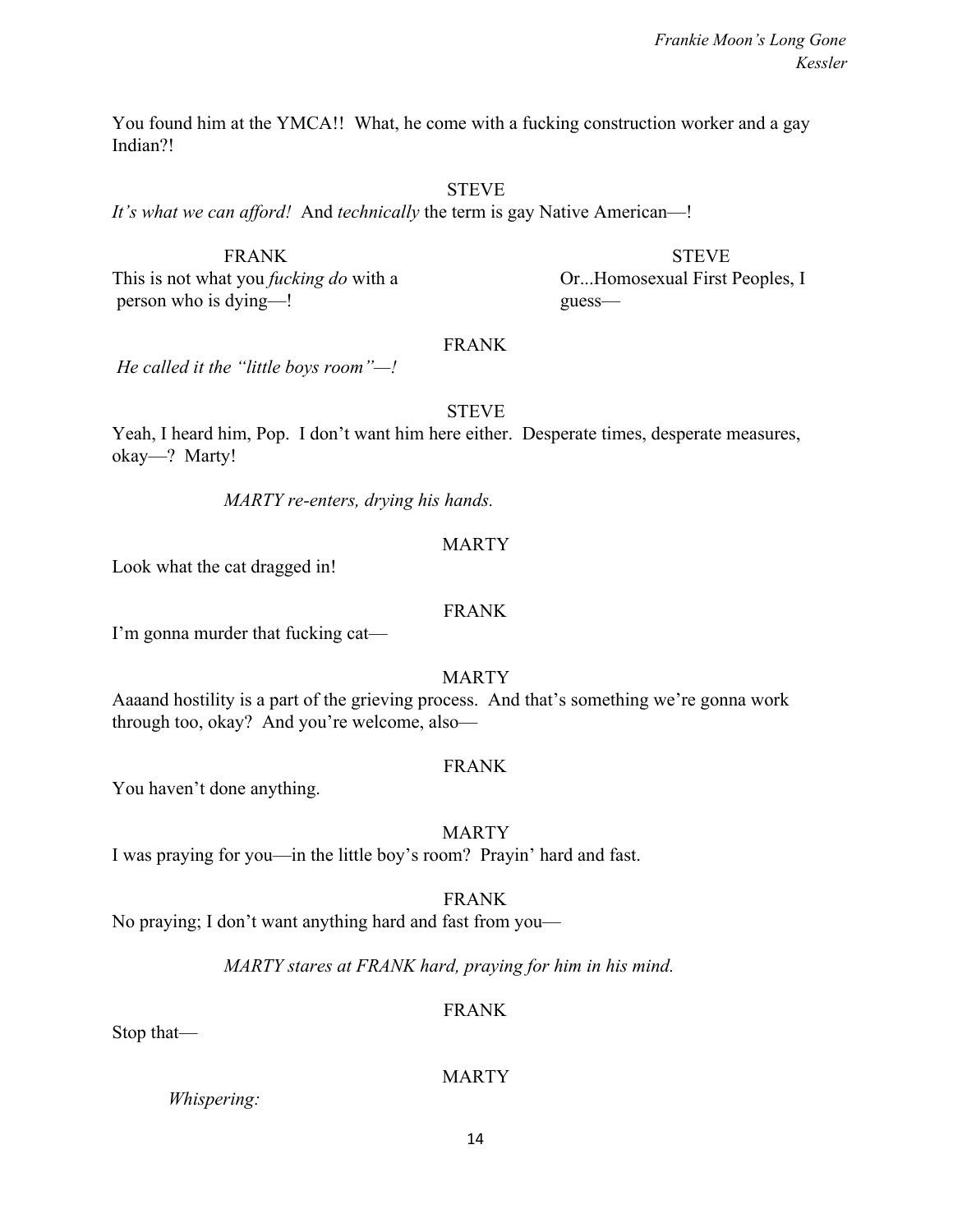You can't stop this train t'Glory...

FRANK Put the brakes on the train, Martin; stop the train— Steve—!

MARTY

*Choo-choo*—

### FRANK

You need to blink—

### MARTY

Pullin' int'that *Salvation station!*

### FRANK

You need to blink; why aren't you blinking—

### **MARTY**

Chugga-chugga, chugga-chugga—!

FRANK I'm not gonna say it again—fuck! *Let your eyes close!*

MARTY Looks like someone needs a big ol' sloppy hug, big guy! I'm gonna squeeze those cheeks—!

FRANK Don't you do that—don't *do* that, Martin—no touching—!

### MARTY

FRANK

*I'm doin' it—! I'm squeezin'!*

*Martin—!!*

*MARTY squeezes FRANK's cheeks; FRANK grabs MARTY by the arms.*

### FRANK

What are you, fucking simple?

### **STEVE**

Yeah, I think this is gonna work.

*Lights shift.*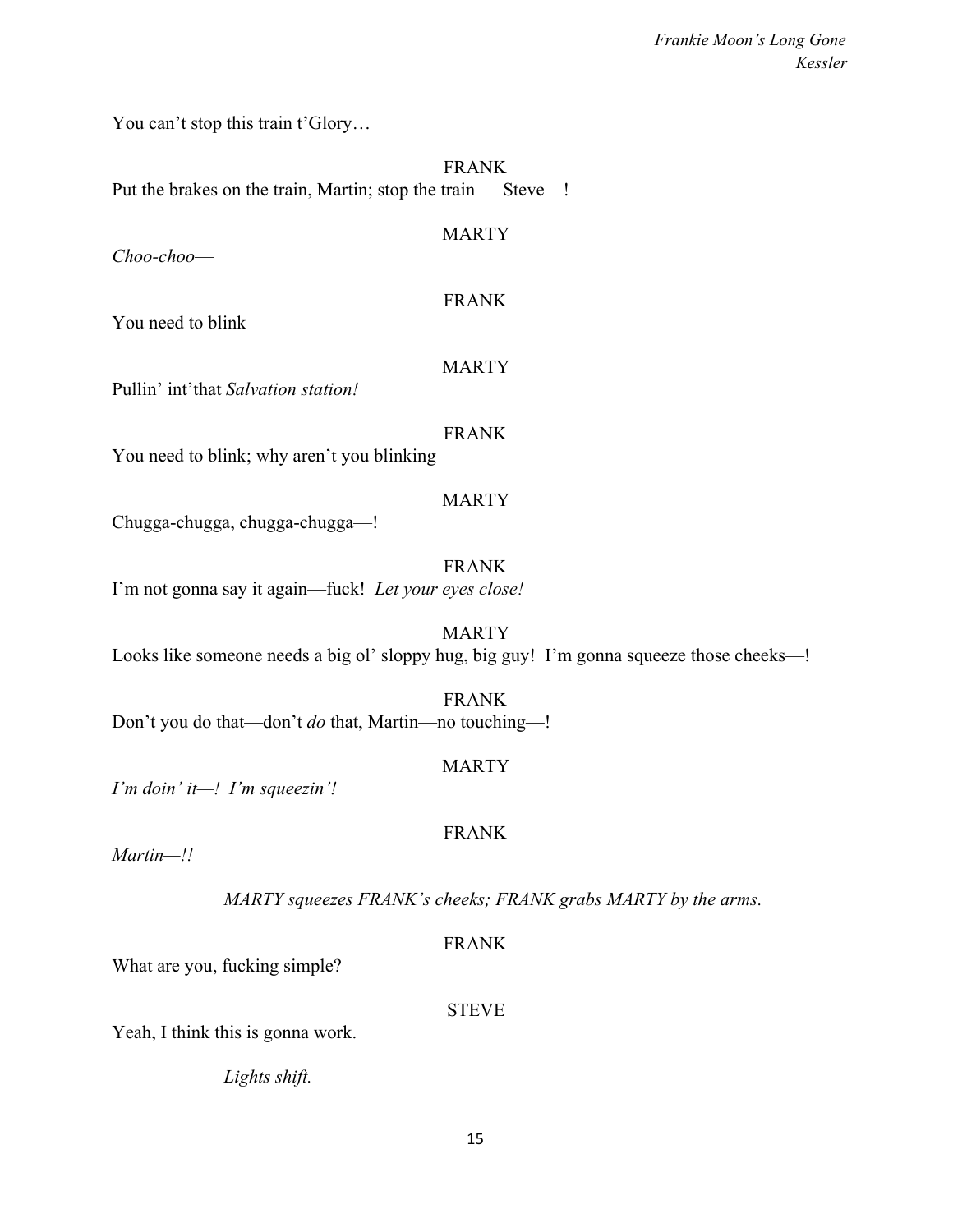### *Act I, Scene Three An Uncomfortable Reality...*

*The next morning. STEVE sits on the floor, assembling a hospital-style bed. It's not going well. FRANK sits at the kitchen table, reading the paper.*

STEVE

God*damnit*!

### FRANK

You're gonna break it.

## STEVE

Could you not? I'm trying t'finish this thing; I'm—

FRANK I said that was a stupid idea; I have a bed Steve, the stairs are fine—

**STEVE** The stairs are not fine, Dad, you're gonna fall, okay—if you fall, or—?

FRANK

I said I'm fine.

STEVE Okay, good; well, be fine downstairs then, okay?

*A knock at the door. MARTY sings a show tune from outside. He pokes his head in:*

### Another beautiful morning!

### FRANK

STEVE

MARTY

He's back. Like a nightmare, he's back.

Every day, Dad. Till you die.

### MARTY

Two words, big man: [*He takes out an instrument<sup>1</sup>.*] Song therapy. Now, as your spiritual advisor—

*FRANK grabs the TV remote to turn it on; MARTY swiftly snatches it from him.*

<sup>1</sup> Some options: a guitar, tambourine, cowbell, triangle, bongos, etc.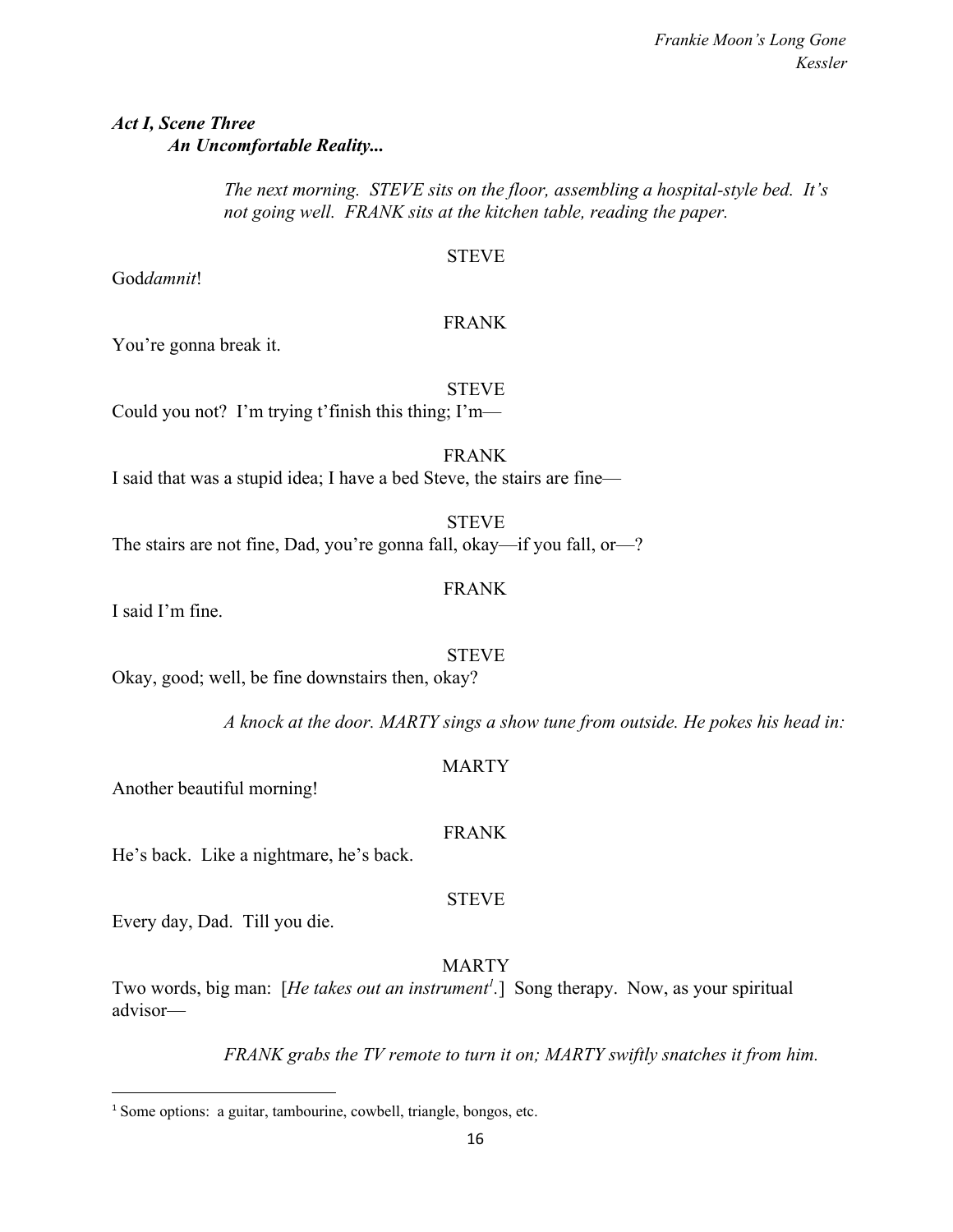### FRANK

You are *not* my spiritual advisor!

### MARTY

—I'm gonna have to insist. I've worked as a home aide for fifteen years, Frank. Come on; huh—let's just—let's riff— Let's *improvise*. That's a term I learned in children's theater—

### FRANK

Oh *goodie*—

### MARTY

I'll go, then you go; just—make it up— "Seagulls— They fly through the air, They have not a care, And they are there, 'cause they are seagulls—" Huh—?

### FRANK

I don't like this—

### MARTY

 "Seagulls— They fly in the sun, They have so much fun, 'Cause they are one— …With Jesus—" Yeah—!

### FRANK

Jesus *Christ*—

### MARTY

Yeah, him! "Jesus! He is amazing! In hell you'll be blazing! 'Cuz he's amazing!—and he's the Christ-Lord—!"

### STEVE

Don'tchya wanna sing along, Pop—?

### **MARTY**

*Come on, Frank! Rock with me!*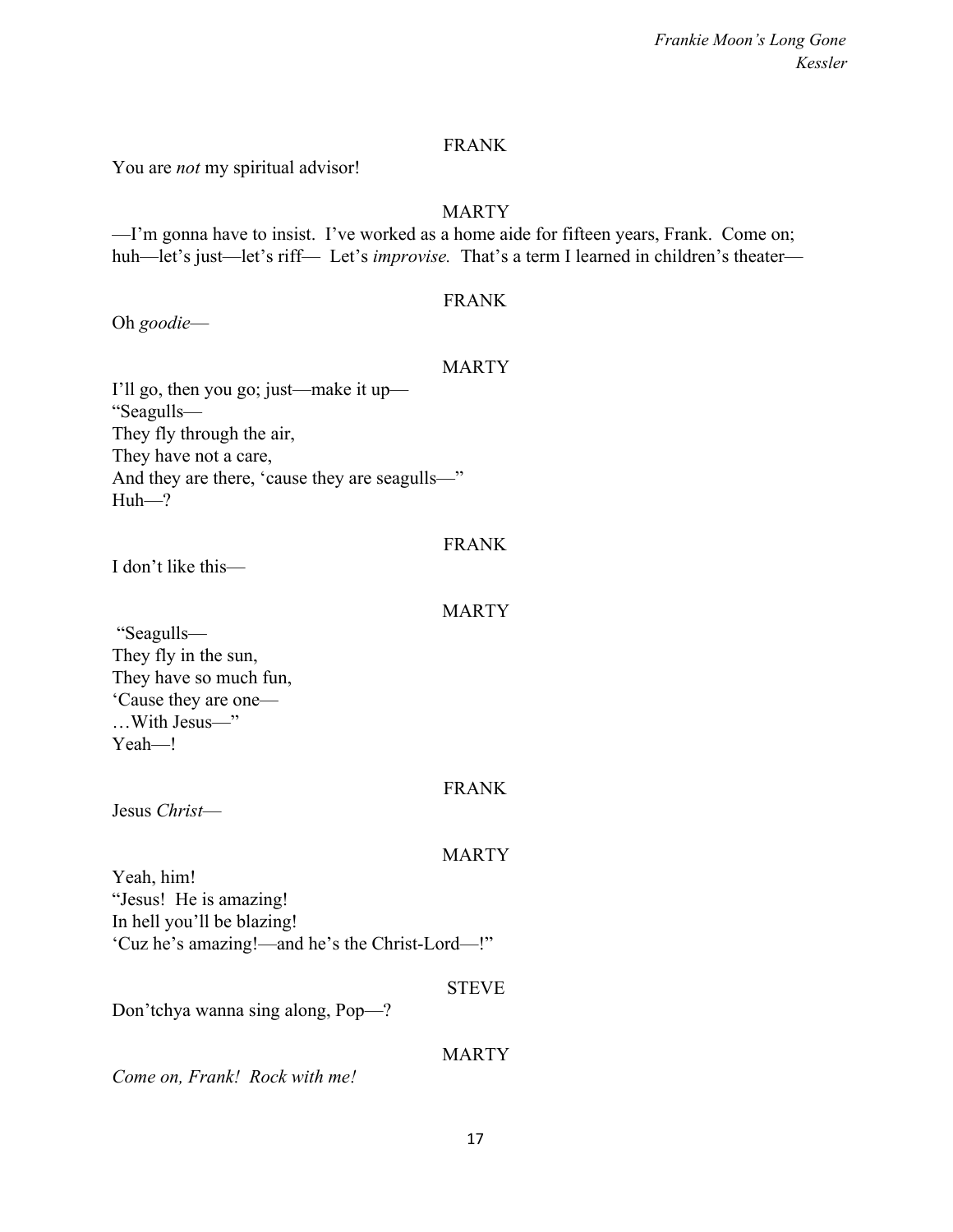*MARTY drives into a rousing chorus, trying to rouse FRANK into excitement. FRANK rips the instrument out of MARTY's hands, killing the sound.*

### FRANK

Fucking—*gimme that*—!

### MARTY

Easy, baby, easy!

### FRANK

Get fucked, Martin! I'm stuck with this bullshit, with these two fucking homos—

# **STEVE**

I would be very careful with your words right now—

### FRANK I'm dyin' here, and I gotta listen t'this sing-a-long homo bullshit!

Watch your mouth—

### FRANK

Aw, suck a dick, Steve!

### MARTY

STEVE

*O-kay*; alright— Can we not—

### STEVE

Not an insult, *Dad*! I got no problem *doin' that!*

### MARTY

—not talk about—that sort of thing—it makes some of us *very* nervous—

### STEVE

There's nothin' wrong with suckin' *some dick*!

### FRANK

Aw, fuck! What?!

### STEVE

Big dicks, little dicks, all the dicks. Dicks of different shades and hues, dicks of different professions and backgrounds—

### FRANK

Just stop; just please, stop!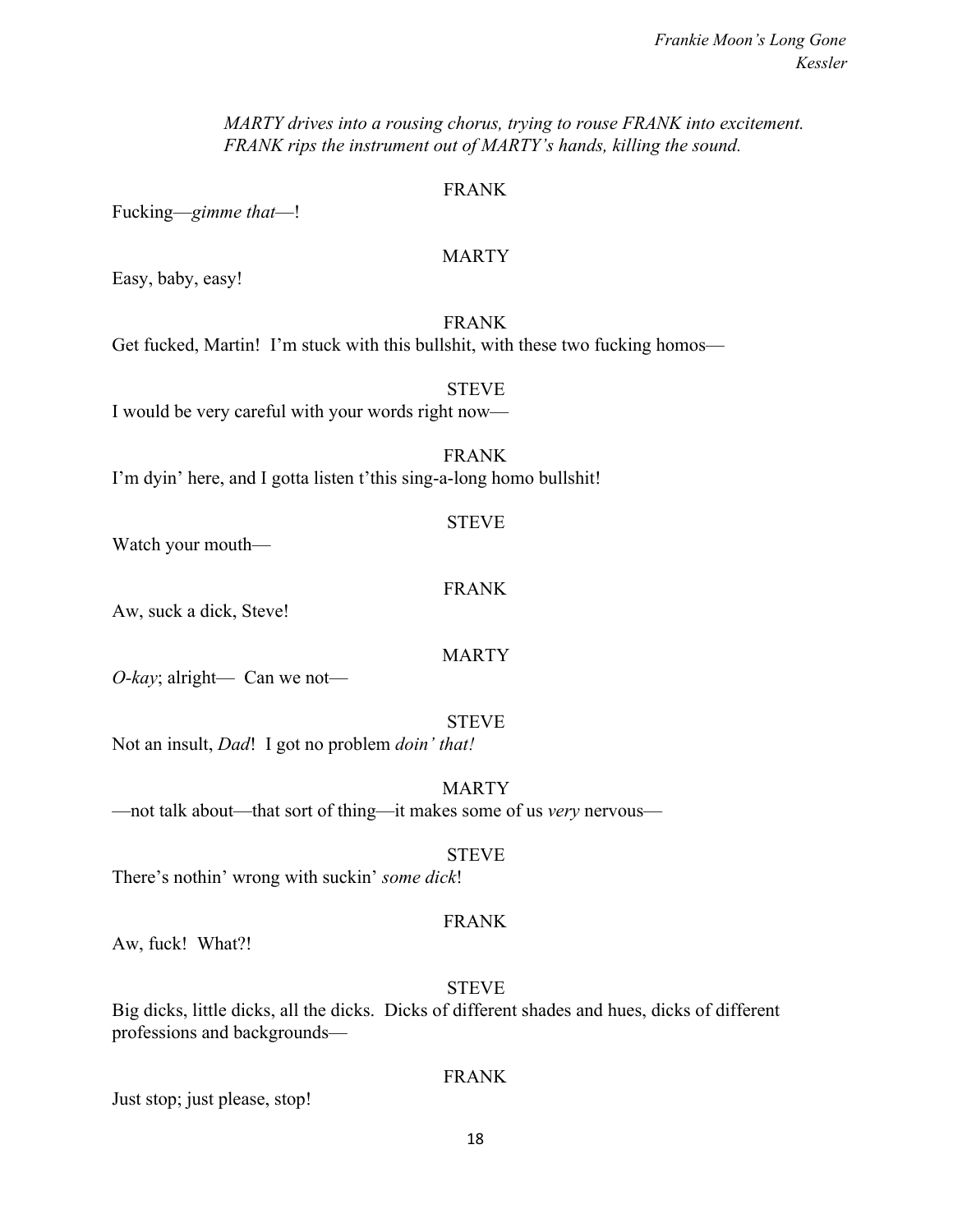### **STEVE**

FRANK

Dreamer dicks; wisher dicks; mischievous, impish dicks. Dicks with secrets, hopes, ideals—

*Oh my God!*

**STEVE** Dicks you know, dicks you don't. Every dick I can find of sound mind, and legal voting age—

### FRANK

*Ahhhhhh!!!*

### **STEVE**

It's like the old saying goes: *a stranger's just a dick you haven't sucked!*

### MARTY

We have a *very* different saying back in Connecticut—

*Long tense silence. STEVE goes back to fixing the bed. FRANK glares at his son.*

FRANK

You're just tryin' t'piss me off; that's all this is—you're— You didn't really, yanno, do all that.

### STEVE

Whatever.

*FRANK stares at STEVE; STEVE ignores him and works. Finally:*

FRANK

STEVE

You had a boyfriend. You were dating—that *guy*, that "David"—so it was just, there was just one. One dick.

Sure, Dad.

*Another long pause. FRANK glares at his son.*

### FRANK

How many; how many dicks were there?

STEVE

Dad, I'm not gonna—

### FRANK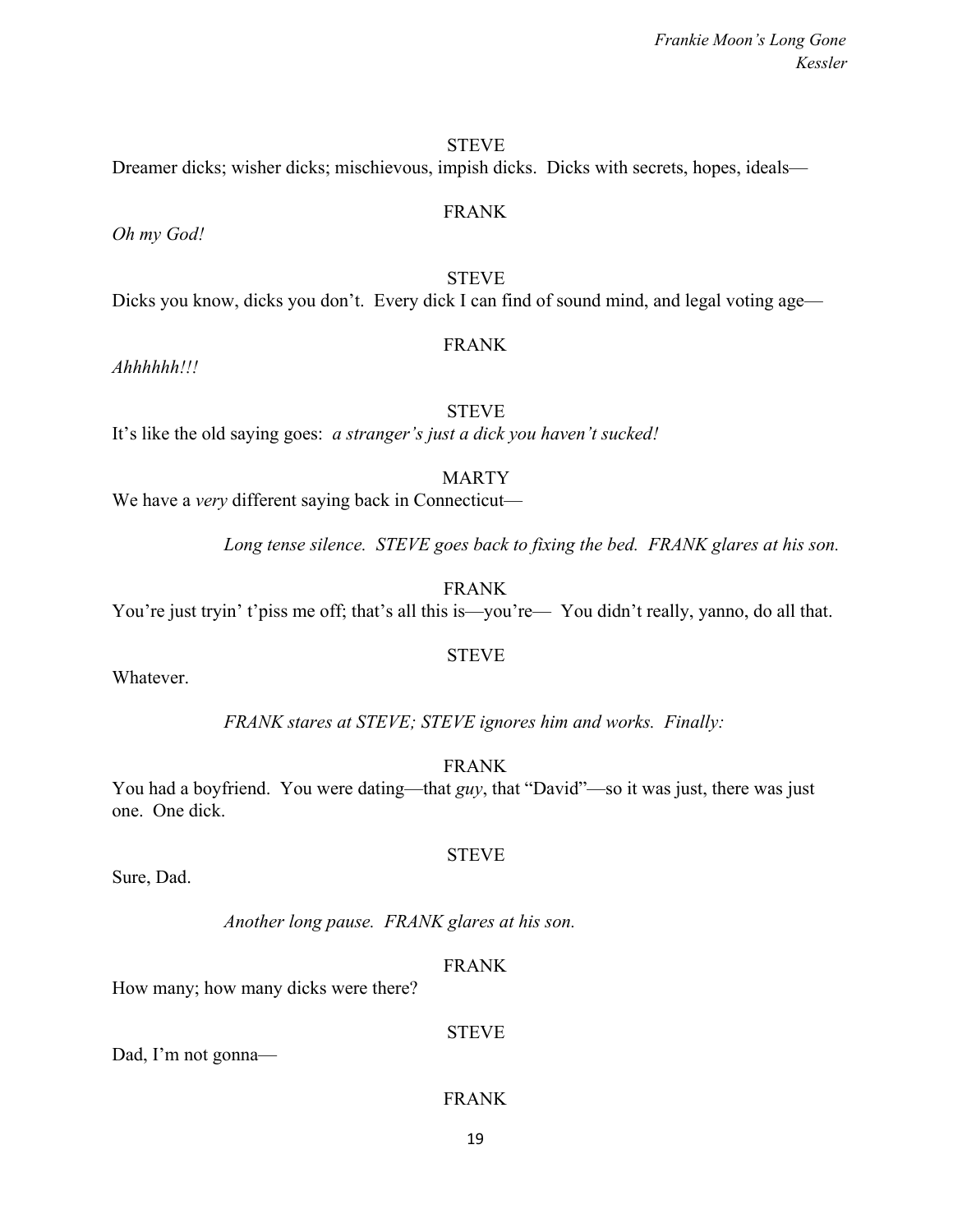I mean if you're gay; if you're—that's one thing, okay, but— I mean I can handle that; I don't like it, but I can handle that—but if—if you—

#### STEVE

If I what?

### FRANK

All those dicks? All of them? I mean, what the fuck is a "dreamer dick"?!

#### MARTY

A dick with dreams...? Nightmares, maybe...

FRANK *Shut up, Marty!* How many dicks did you—yanno—

Did I what?

FRANK

STEVE

STEVE

Did you...enjoy the company of?

I mean… I—had fun in college—

FRANK STEVE

*Oh my God—* It's perfectly normal—

FRANK

One dick—you are a one-dick pony from now on! I'm callin' that boyfriend of yours, David, I'm callin' him!

#### STEVE

FRANK

You don't have his number!

I'll find it!

*Using his cane, FRANK goes to the landline; STEVE rips the cord clean out of the wall. They stare at one another.*

#### MARTY

I...I was gonna make hot dogs tonight…

*Lights shift.*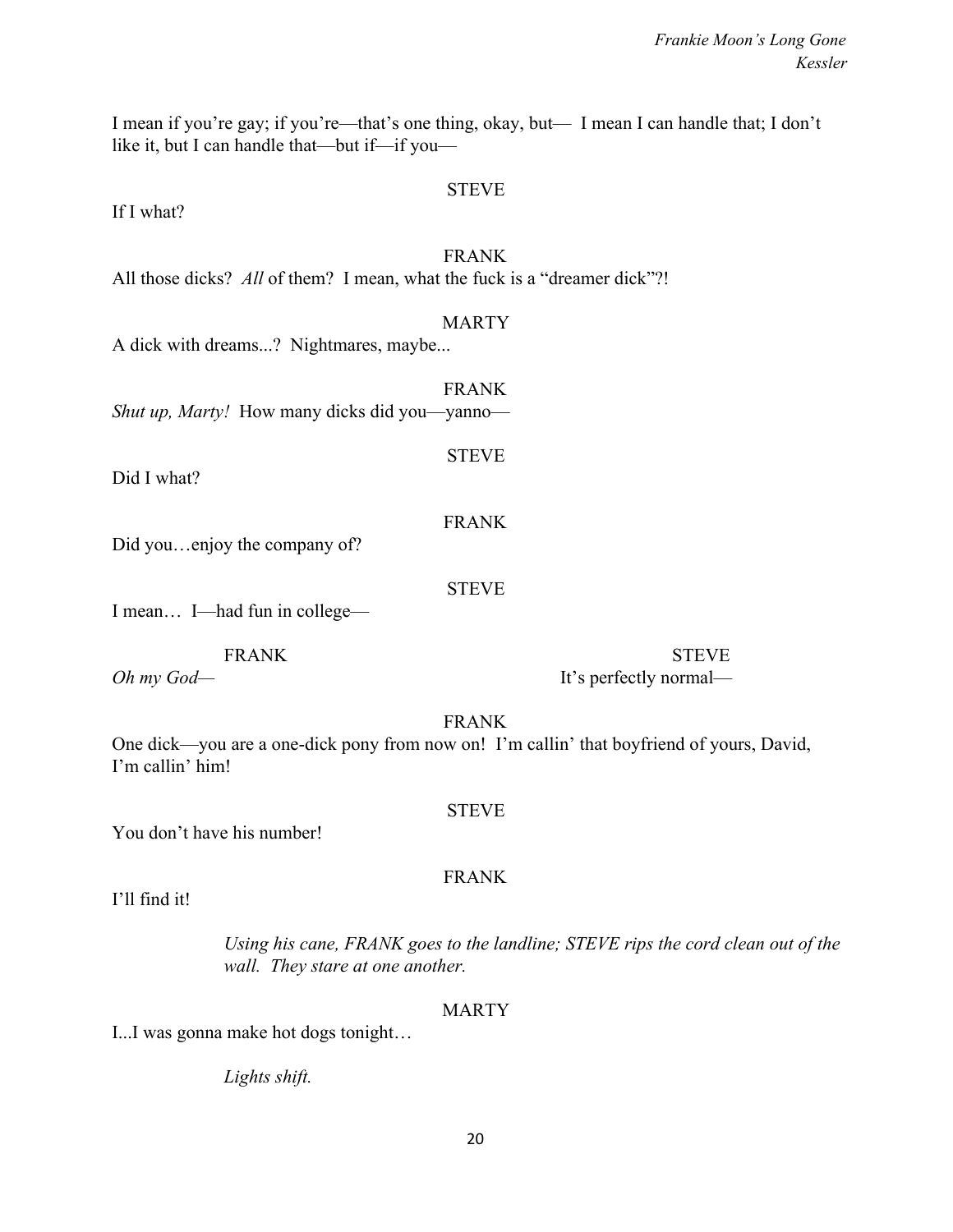### *Act I, Scene Four Bath Time & Baby Birds…*

*Morning; the Kitchen. The cord to the phone has been reattached to the wall with electrical tape. The window by the front door is open. STEVE is alone—he holds the cigar box again, and stares into it. We still can't see what it is he's looking at. FRANK enters behind him, (now using the rolling walker). He carries a pair of dress shoes; FRANK speaks, startling STEVE:*

### FRANK

What's that; whattayou doing?

*STEVE slams the cigar box closed, and hugs it close. He shoves the box into the closet and grabs his coat, hiding the cigar box from FRANK.*

STEVE

*Jesus*, you need t'wear a bell! Fuck! Just—nothing, Dad. Stuff for the realtor.

### FRANK

I found the shoes; for the suit.

### STEVE

Great. C'mon, you gotta eat. I made kale.

### FRANK

Fuck kale.

### **STEVE**

You're welcome.

*STEVE puts the shoes by the door, beneath the suit. FRANK catches a whiff of something and draws in the smell like a hound. He hobbles to the window, and seats himself in the rolling walker.*

FRANK You smell that? Camel—Camel Light—Someone's smoking a Camel Light—

*STEVE goes to the window, peering outside.*

**STEVE** Some lady's smoking on the corner. I'm closin' the window—

FRANK *Leave it!* I have terminal cancer!—I can sniff what I like—!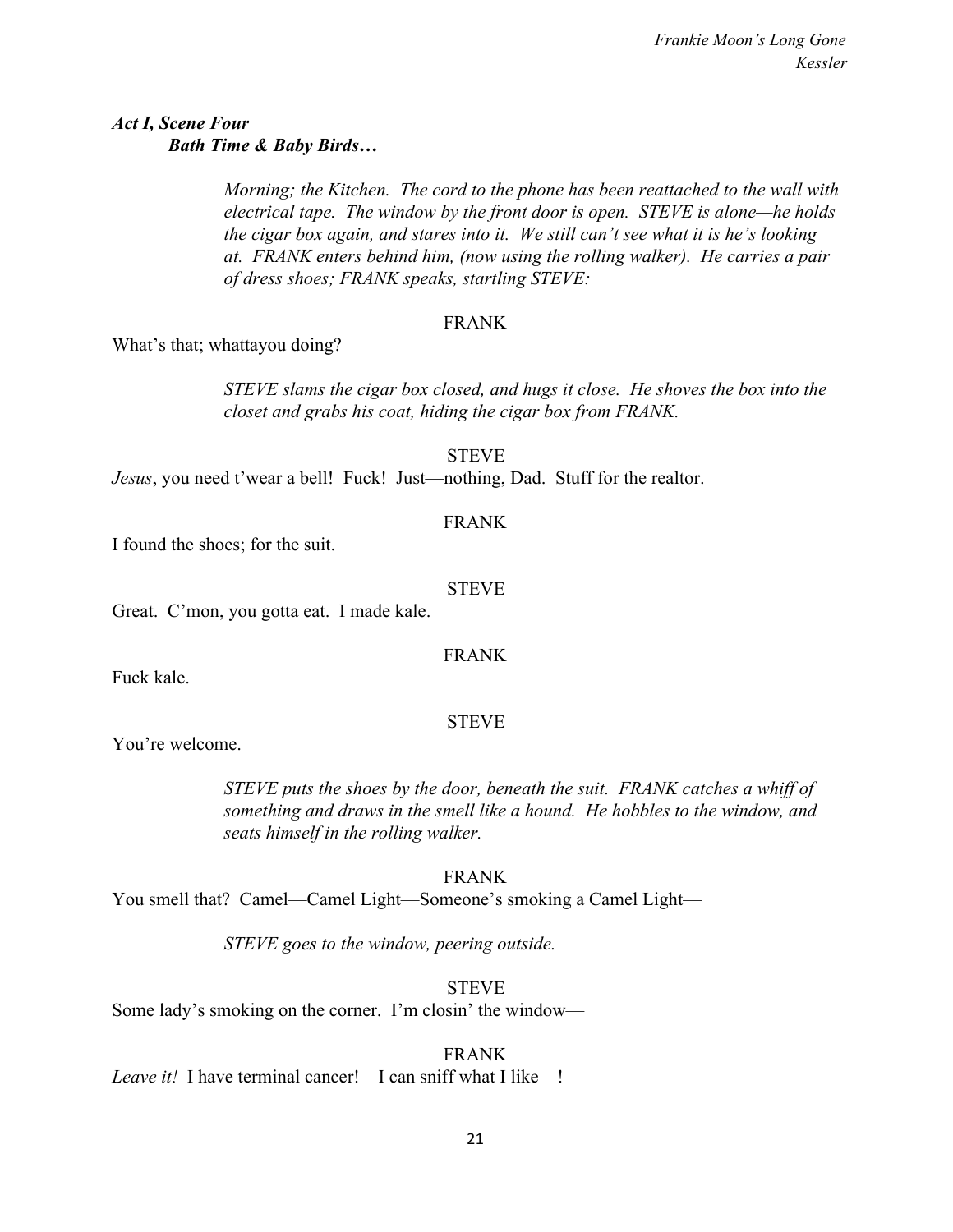### STEVE

Dad, I gotta *go*—I'm meeting with the realtor, I—

### FRANK

Ask her for a cigarette; c'mon, we'll go outside, we'll have a smoke together—

### **STEVE**

I told you, I quit—

### FRANK

Yes, I know, you've always been a *fucking quitter*. "Aw, I'm a vegan now, I wanna live forever. I celebrate myself, and sing myself"—aw, go fuck yourself!

STEVE

FRANK

—it's healthy, Dad!

I'm dying!

So die healthy!

### FRANK

STEVE

I mean, *God* in the morning? A cigarette and a cup a' coffee? Couple a' donuts? Doesn't that sound nice?

### STEVE

Well I quit, and you can't have any, so-

### FRANK

Leave the window, Steve. Just for the smell.

*STEVE considers; he leaves the window open.*

### STEVE

Marty should be here any minute; I gotta go t'the...

*Another show tune from outside. MARTY knocks, and sticks his head in the door:*

### MARTY

Morning!

### **STEVE**

Marty, he's going to have to give you your bath—

22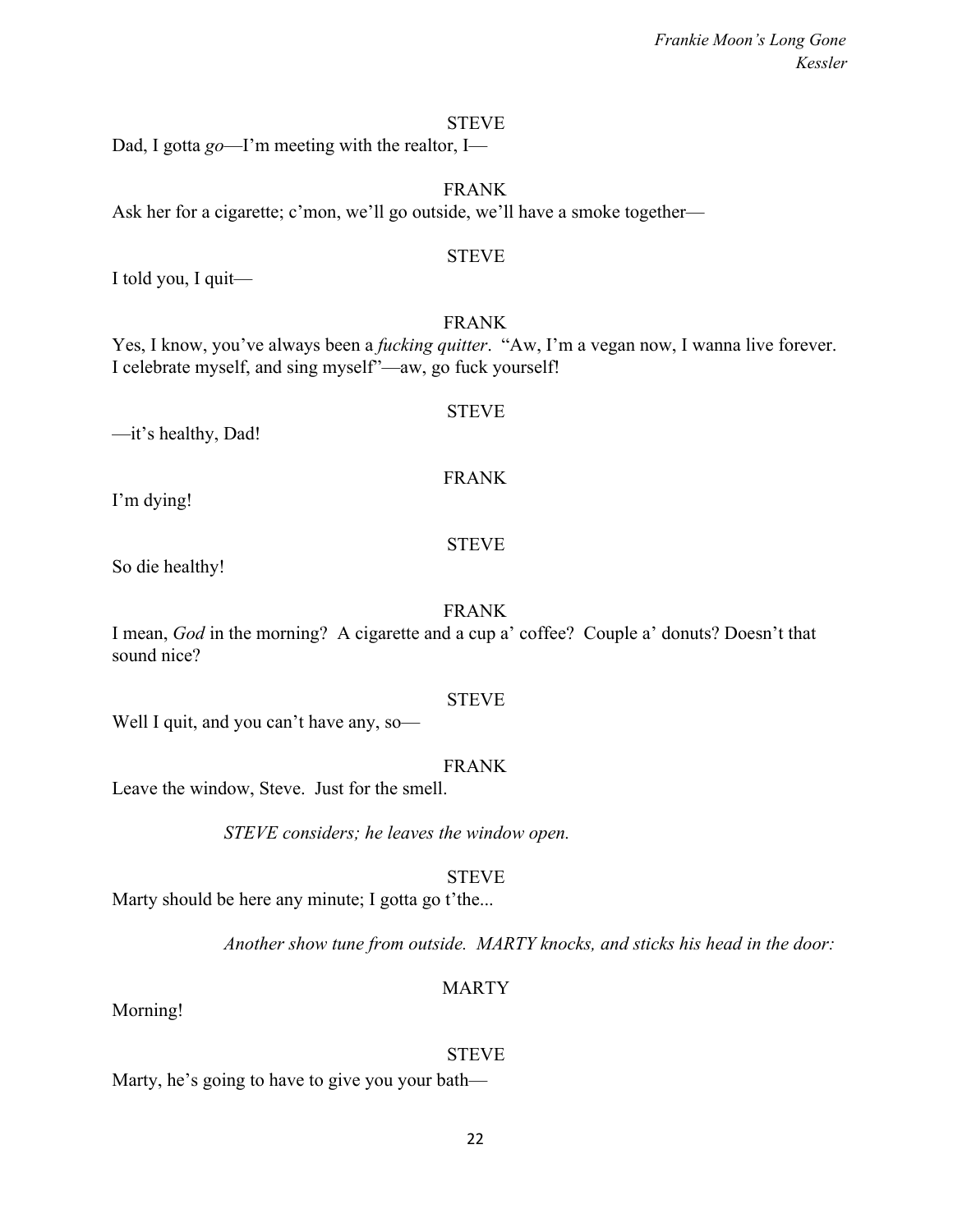| Frankie Moon's Long Gone |         |
|--------------------------|---------|
|                          | Kessler |

| What.                                                                             | <b>FRANK</b>                                                                                             |
|-----------------------------------------------------------------------------------|----------------------------------------------------------------------------------------------------------|
| Ready, big dog!                                                                   | <b>MARTY</b>                                                                                             |
| I will see you in hell first, you little <i>fucking dog</i> —                     | <b>FRANK</b>                                                                                             |
| I'm not goin' t'hell; I'm saved.                                                  | <b>MARTY</b>                                                                                             |
| Fuck your <i>mother</i> , Martin!! I can't believe this; Steve, you're serious-?! | <b>FRANK</b>                                                                                             |
| Dad-                                                                              | <b>STEVE</b>                                                                                             |
| My mother was a wonderful woman.                                                  | <b>MARTY</b>                                                                                             |
| Steven, what the fuck-                                                            | <b>FRANK</b>                                                                                             |
| <b>FRANK</b><br>-are you <i>doing</i> ?                                           | <b>STEVE</b><br>I know you don't like this, I don't like it<br>either, believe me, but-                  |
| She was kind. Sweet.                                                              | <b>MARTY</b>                                                                                             |
| -you need t'take a bath, okay?                                                    | <b>STEVE</b>                                                                                             |
| Gentle. Intelligent.                                                              | <b>MARTY</b>                                                                                             |
| gonna-                                                                            | <b>FRANK</b><br>Shut the fuck up, Martin!! This is bullshit! You're gonna embarrass me like this? You're |
| <b>FRANK</b>                                                                      | <b>STEVE</b>                                                                                             |

—do this to your father? *Really?* It's what we hired him for—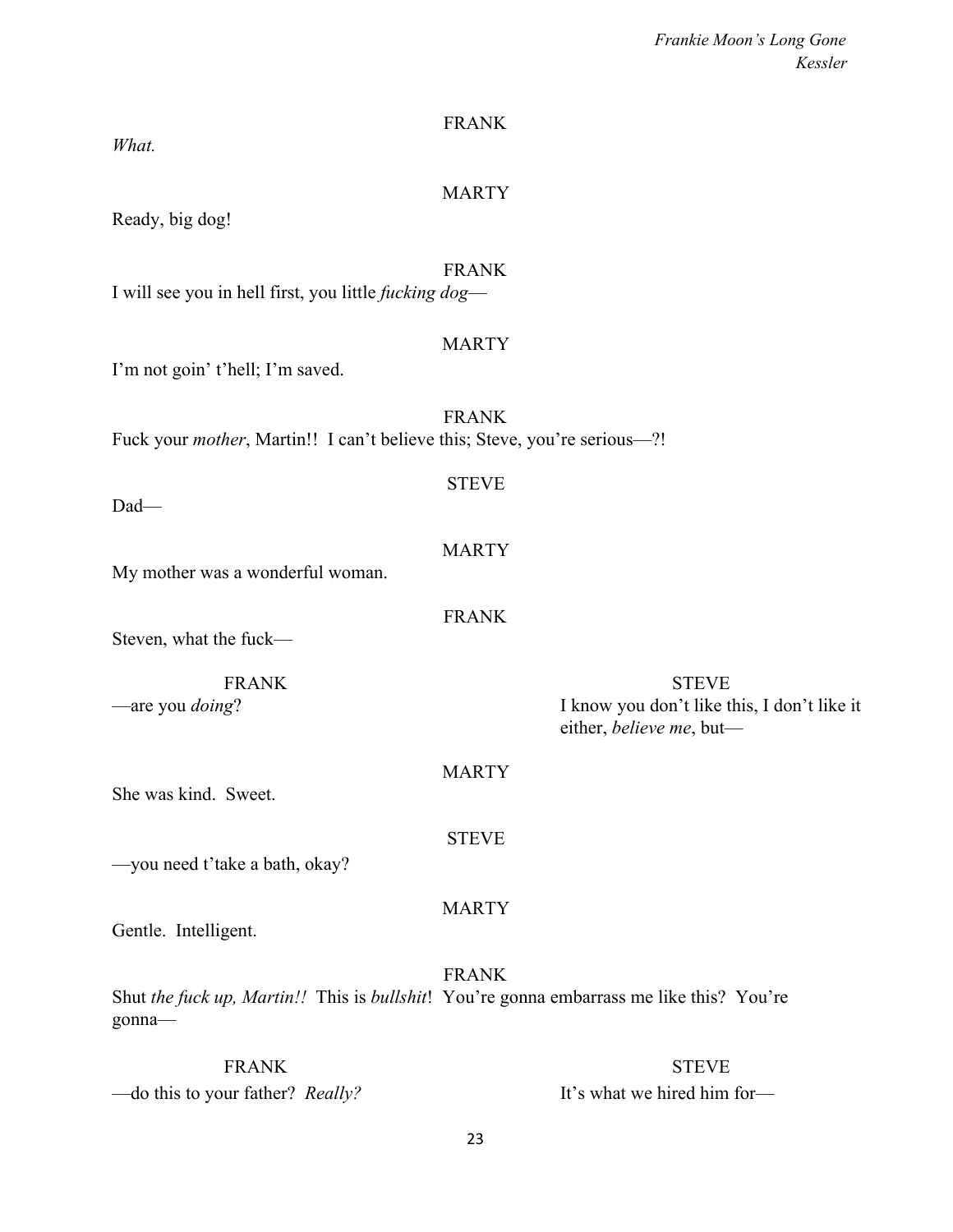STEVE

FRANK

You want me to do it? Huh?

I can bathe myself; I—

STEVE

No; you can't, that's—

### FRANK

I can do it myself—

#### STEVE

That's the point, you can't; you wanna do this? You wanna go off chemo, fine, but this is what it is. You can't bathe yourself anymore.

### FRANK

*I told you, I'm fine*—

STEVE

Yeah? Sure; okay. Go ahead, get up, go take a shower—

### FRANK

 $I$ —

### **STEVE**

C'mon; go. You don't want help, go ahead.

*All eyes on FRANK who sits, glaring at the steps. FRANK begins, struggling to rise out of his rolling walker. He gets his feet under him, makes one or two steps up the stairs, and falters, grabbing hold of the railing. He gathers his breath, tries again. Fails again. FRANK keeps trying...it is a long, painful series of attempts… He can't do it and finally lands, sitting in the rolling walker. The strain has winded him, and left him exhausted from the effort. Small moment.*

### STEVE

*Softly:* Take the bath, Dad.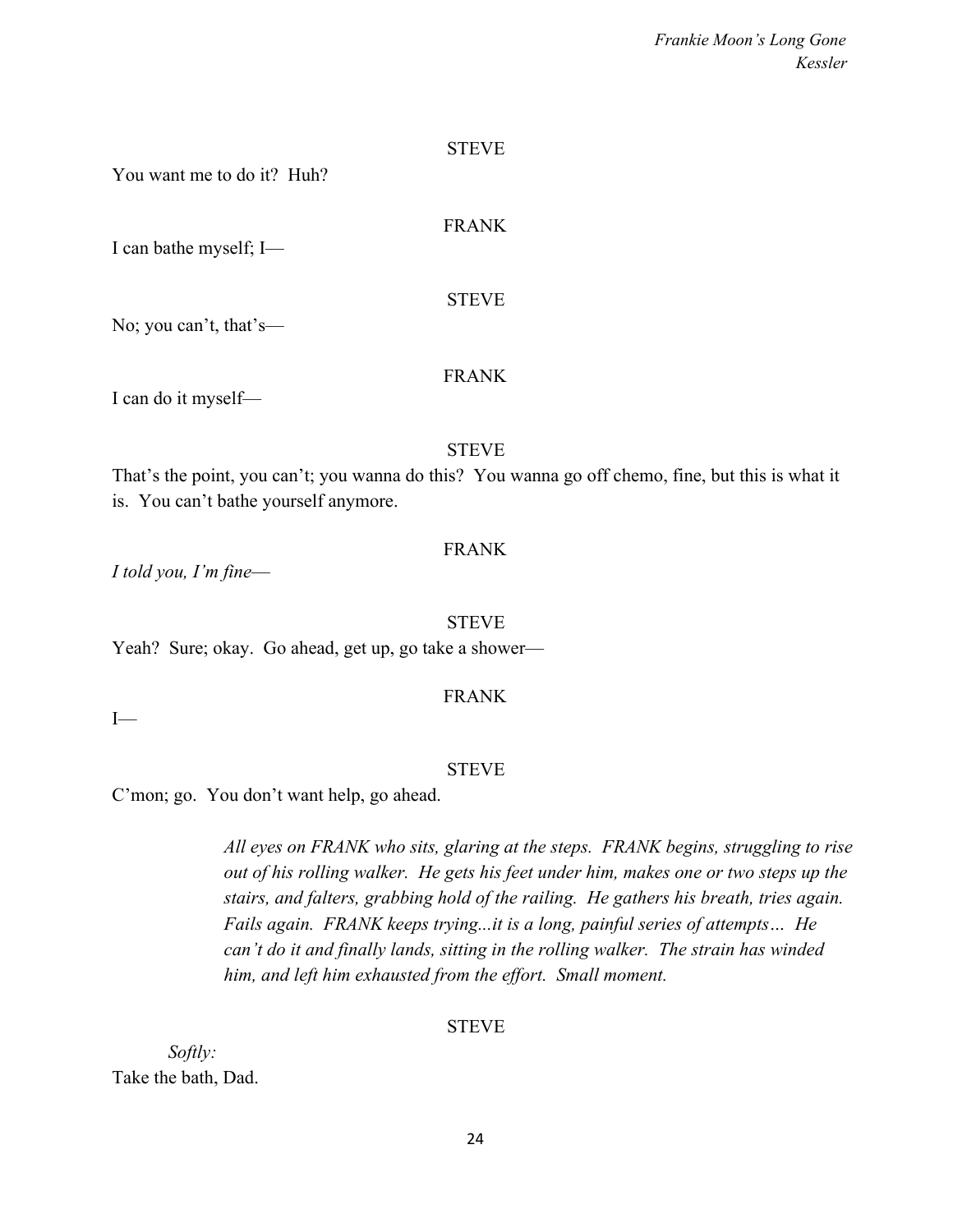*FRANK says nothing.*

### MARTY

I, uh, I'm gonna go get the water started.

*MARTY exits.*

### **STEVE**

Go back on chemo, I'll get you another aide. We can get someone *else*. But if you don't? It's Martin. That's his job. Dad, please—

*FRANK doesn't answer. STEVE just nods.*

### **STEVE**

I gotta go—

*STEVE leaves. We hear the sound of the water running in the bathroom. FRANK sits, fuming. MARTY calls from the bathroom:*

### MARTY

Water's running nice and steamy!You want bubbles?

### FRANK

Fuck your bubbles, Martin.

### MARTY

Got it!—we'll just do a few bubbles!

*MARTY pops his head out from the bathroom, leaving his body still hidden.*

### MARTY

Also…!

*MARTY steps fully into the living room: he's wearing two washcloth hand puppets. They are blue, and made to look like baby birds.*

### MARTY

Who's ready for baby-bird bath time!

### FRANK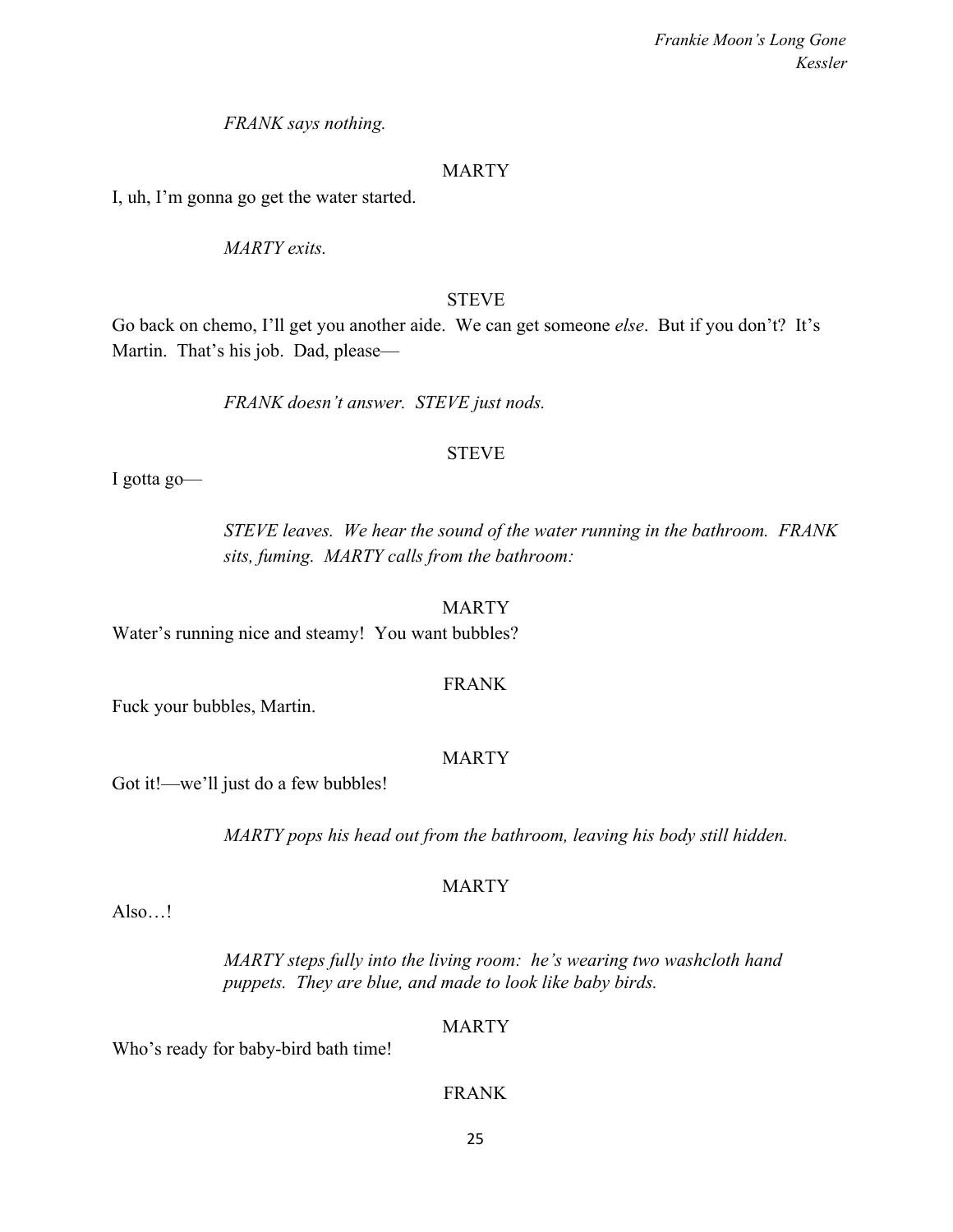I'm gonna kill my son.

*Lights shift: FRANK sits on a bath-bench in the tub. His walker and cane are nearby. FRANK wears a bathing suit, and washes himself with a bar of soap. MARTY hovers over him with the baby-bird washclothes on his hands. MARTY gently starts to wash FRANK's back with the puppet; FRANK lurches away.*

### FRANK

Touch me with your *pigeon hands* and I will fucking—

### MARTY

Actually, they're baby blue jays? Now, when our *language* is negative *we* are negative. *Words* are like baby birds that we feed with our energy—

*MARTY uses the puppets, "speaking" as the birds:*

### MARTY

"Papa! I'm hungry, Papa! Positive energy, we need positive energy!!"

*FRANK whacks MARTY's hand with his cane. Hard. MARTY screams.*

### MARTY

*Ahh!!* That's my puppetry hand—!

### FRANK

I warned you, you were warned—

**MARTY** Well; I—will just take that as an apology— Praise be.

### FRANK

Just leave me alone!!

*MARTY turns his back to FRANK to give him privacy. FRANK washes himself; he's frailer than we've seen him. He works slowly. MARTY raises his good hand over his shoulder, and speaks to FRANK as the baby bird:*

### MARTY

"You're going to need to wash the downstairs areas, Frank—"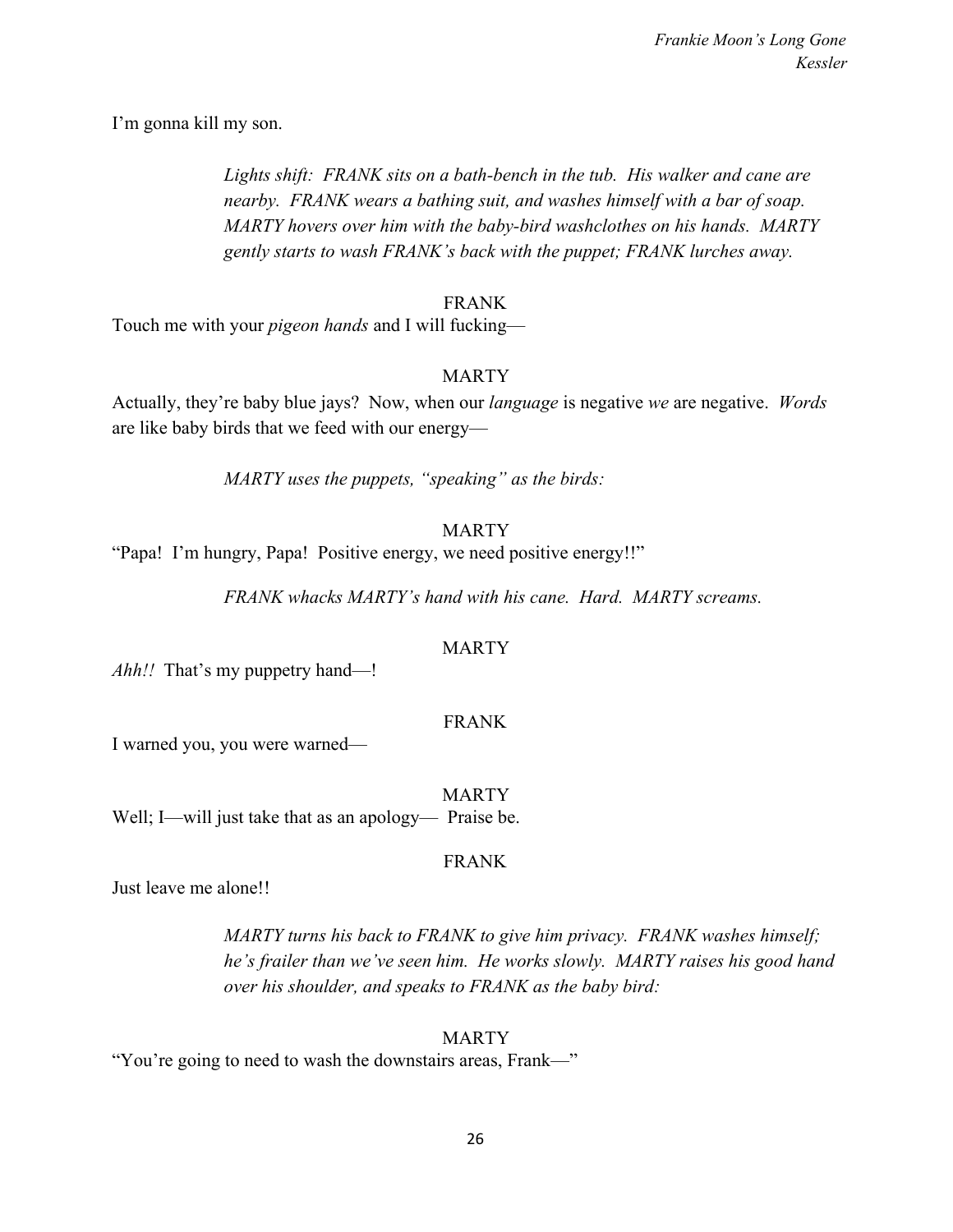### FRANK

Stop that—stop watching me!

### MARTY

"My eyes aren't real, Frank. I'm here to make you feel *comfortable*—"

### FRANK

That is *not* what you are doing—

#### MARTY

"Let Marty help you, Frank...let yourself be *helped*…"

FRANK I will not argue with a fucking birdie puppet—!!

#### MARTY

"...technically you're doing that now..."

#### FRANK

*Fine, God—!* Just stop with the fucking bird—!

*MARTY turns to face FRANK; he goes to lift him from under his armpits.*

#### MARTY

Here, I'll just—

*MARTY stands in front of FRANK, blocking his body from the audience. He helps FRANK stand. FRANK drops his shorts.*

### FRANK

Eyes closed! Y'puppet fucker...

*FRANK washes himself. MARTY helps FRANK bring his shorts back up and helps him sit on the bath-bench again. MARTY sits, facing away from FRANK.*

#### MARTY

I'll just be over here—

*Quiet moment; FRANK washes himself.*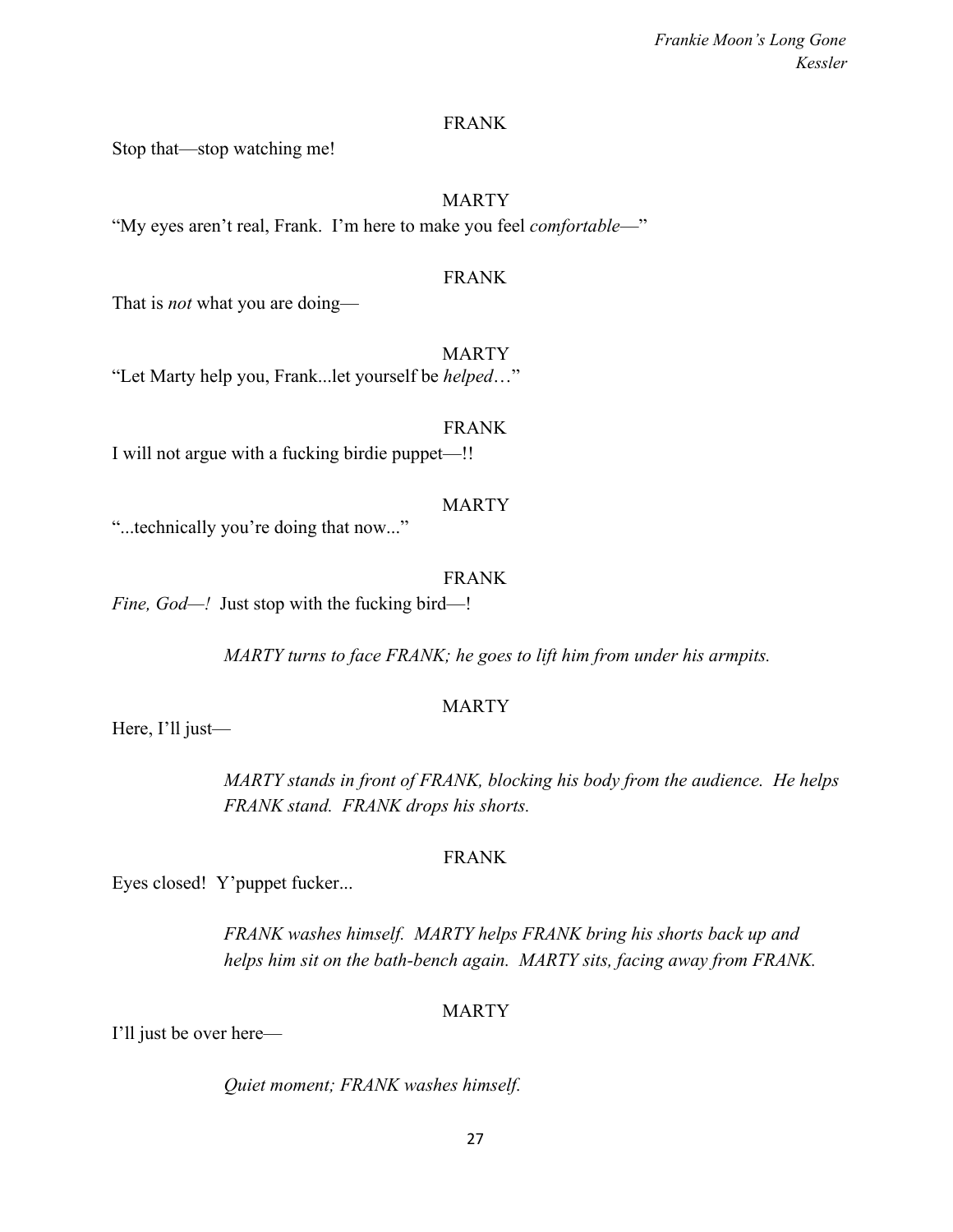### FRANK

It doesn't bother you; that Steve—he's yanno. I mean you're...all religious, or—

### MARTY

It's really—it's not my business, Mr. DeLune; I mean, I don't—really care. Steve seems...sad, yanno? Quiet an' sad.

#### FRANK

Shut up; sad, he's not *sad*. Shut up.

#### MARTY

Sorry. If you need any help just—let me know—

*Moment, while FRANK cleans himself. He tries to bring his leg up to wash his feet; he can't reach. Finally he gives in.*

### FRANK

If you could— Just, I need some help with my legs.

*MARTY gently takes FRANK's leg, and props it on the edge of the tub.*

### **MARTY**

Is that—that okay—?

*FRANK nods. MARTY washes FRANK; he's surprisingly good at his job.*

### FRANK

Thank—thank you.

*Quiet moment: MARTY continues washing FRANK's legs and feet.*

FRANK

I...I wanna call that guy; that David?

MARTY

What?

FRANK

28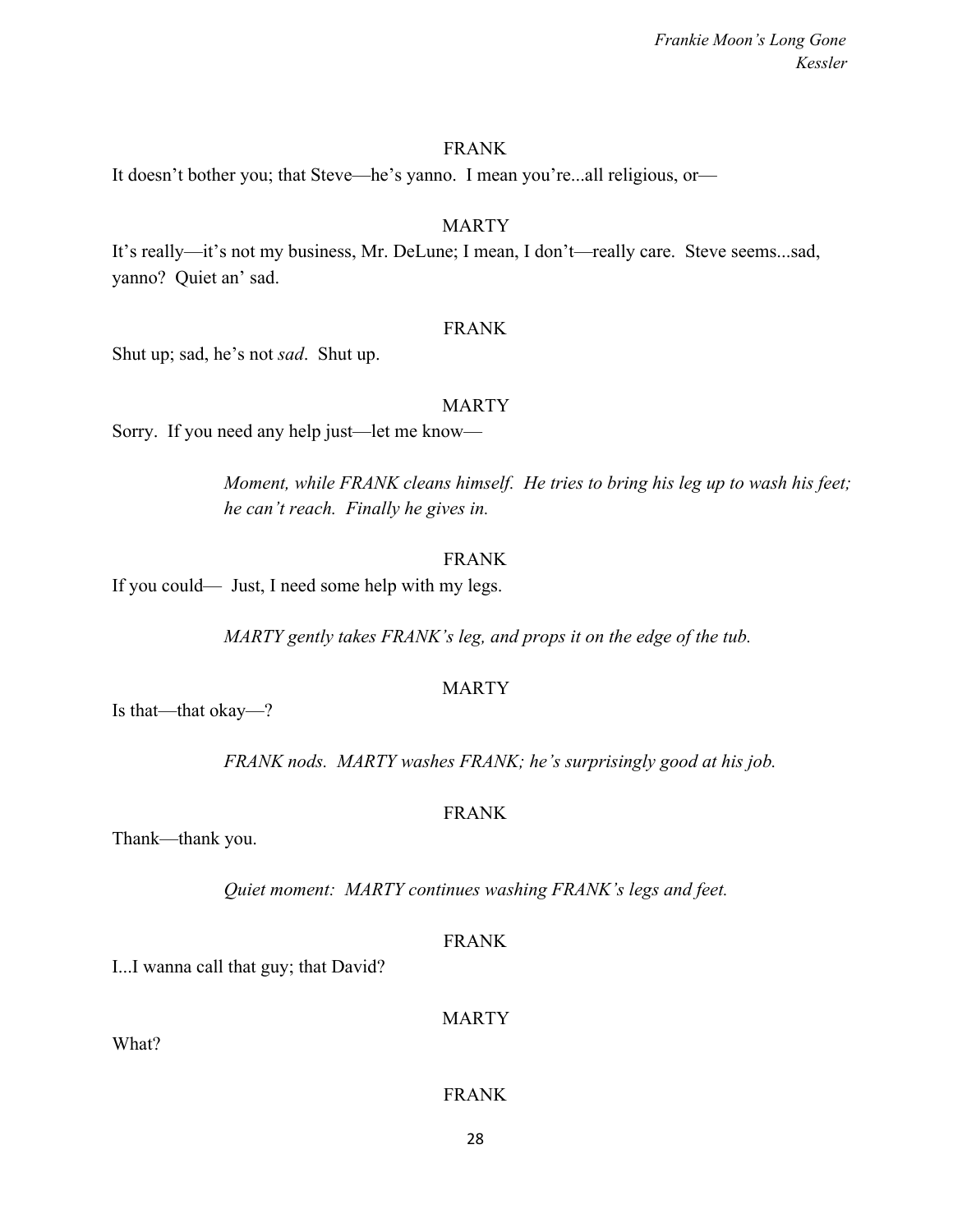I'm tryin' t'track him down. I think they should talk; I'd just like Steve t'talk t'him. I made a list—

### MARTY

I don't think that's—

### FRANK

I printed out a list. Two thousand, eight hundred, and ninety six David Cullers in the state; I can't call them all; I don't—I don't have time.

### MARTY

Frank—

### FRANK

I don't have the time. I wanted t'...ask if uh—if you'd help me find Gay David.

### MARTY

I think that's probably not his name—

### FRANK

Please. Martin, I just...I wanna know Steve's alright— Just—that he's okay.

*Moment while MARTY considers. Then:*

MARTY

So, my friend Kathy at the YMCA—she has a Christmas puppet show, and…

### FRANK

Martin—

### MARTY

She invited me to join this year—(I auditioned)—so we bring the story of Christmas to people in hospice! To their homes, yanno? And then, at the end—this is the best part—she does a baptism—

### FRANK

No; that—*no*—

### MARTY

29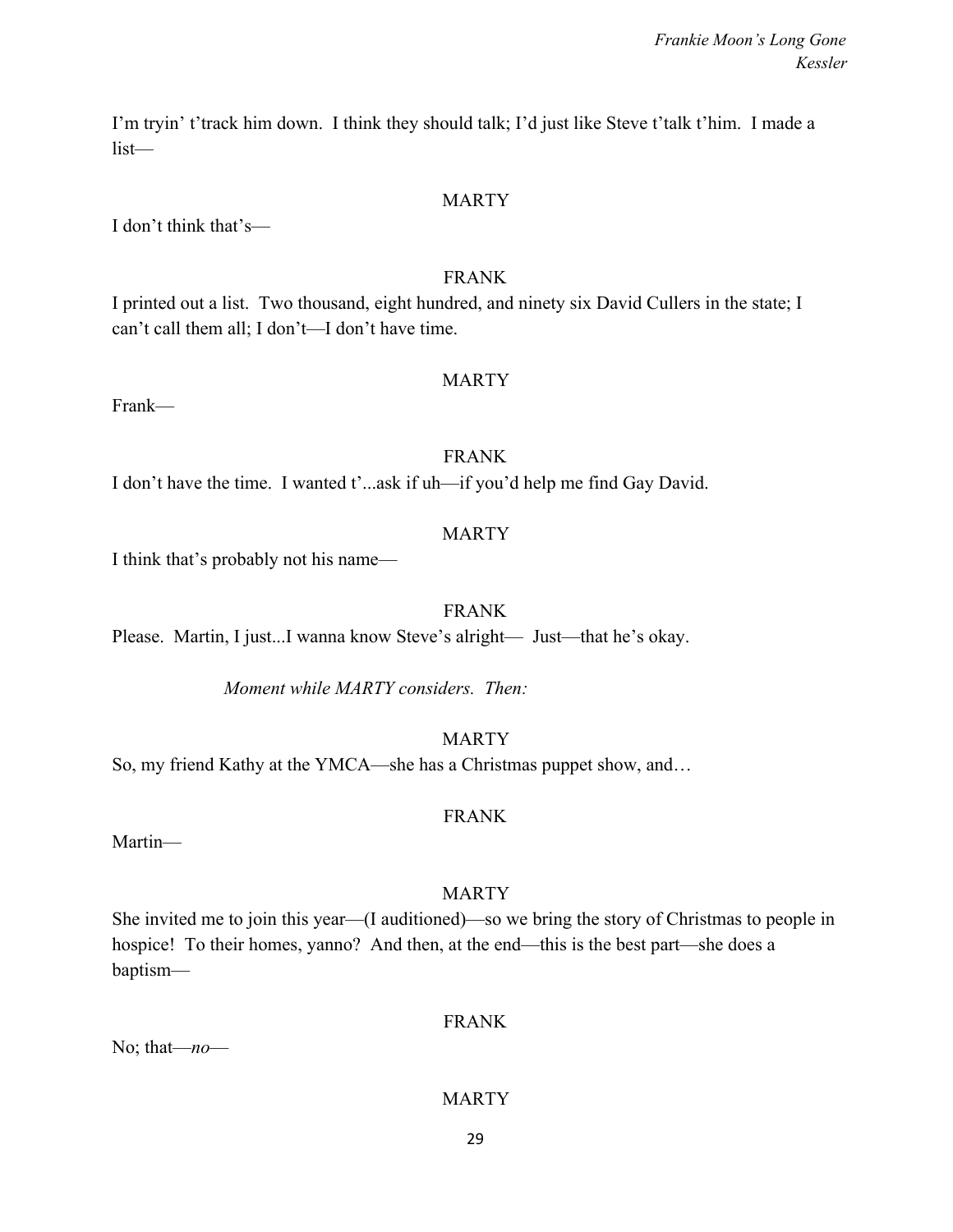30

*Frankie Moon's Long Gone Kessler*

I can get *baptized* with our hospice patients, and honestly?—it doesn't even have t'be religious for you—! Yanno, whatever you believe; or don't—it's fine—it's *fellowship*—!

### FRANK

No *fucking* way, I—

### MARTY

It'd actually be my first time?—being baptized with one of my patients, I mean? I just joined up with Kathy so; you'd be my first. It would mean so much; t'share fellowship with you? I'll help with the phone calls; you join me in the baptism.

### FRANK

I'd rather be dead.

### MARTY

Well...we are in hospice, and...God works in mysterious ways, so...

### FRANK

*Martin*—

### MARTIN

You said you couldn't do it alone. Right?

*Moment; FRANK relents.*

### FRANK

*Fuck*; fine! *God-Jesus!* Help me find David, then your puppet Christmas orgy.

*MARTY holds up the baby birds and speaks:*

### MARTY

"Thank you, Papa; thank you!"

### FRANK

Just wash my feet, Martin.

*Lights shift as MARTY washes FRANK's feet.*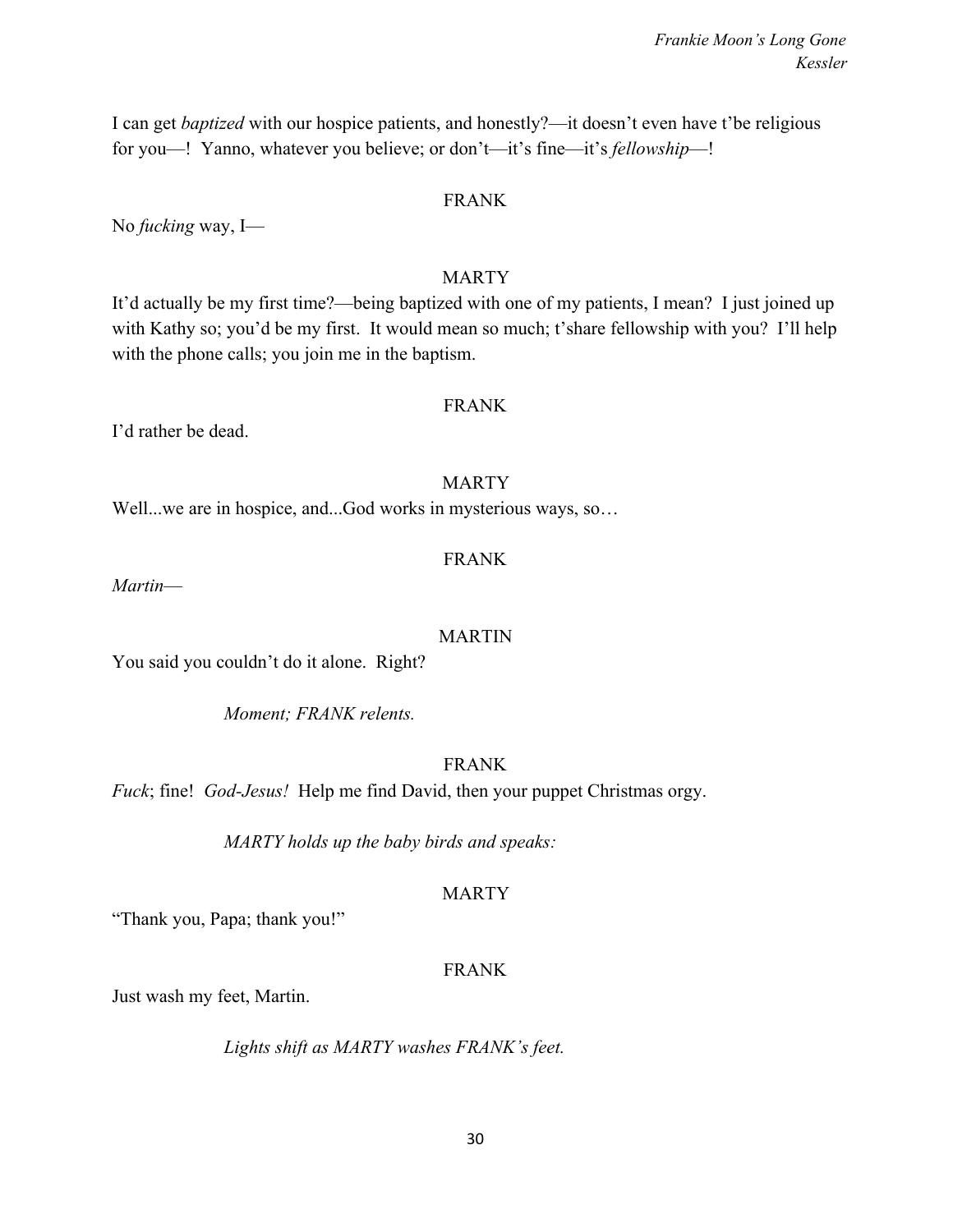### *Act I, Scene Five Frank & Alice...*

*Night. The house is dark; only the light in the kitchen is on. Opera music plays softly on the record player. FRANK's suit hangs by the door. ALICE stands near the sink, smoking. She reads an old novel, and blows the smoke out the window. FRANK enters with his rolling walker, and watches her. He speaks, startling her:*

### FRANK

FRANK

Who are you?

ALICE I'm sorry, I thought— I thought you were asleep; I'm sorry.

S'alright.

Mr. DeLune hired me; Mr. DeLune was—

### FRANK

ALICE

That's my son; that's Steven.

### ALICE

Yeah, he uh—your son asked me t' come in, few nights a week, keep an eye on things. I'm sorry, I didn't, um... I'll put it out.

### FRANK

It's alright; naw, that's fine. Camel light?

### ALICE

Yeah.

*She smiles at being caught.*

FRANK Pretty woman with a cigarette, huh—? You lemme have one—?

### ALICE

I really don't think—

FRANK Just one. I'm a dying old man; just flirting a little. Won't kill me, right?

### ALICE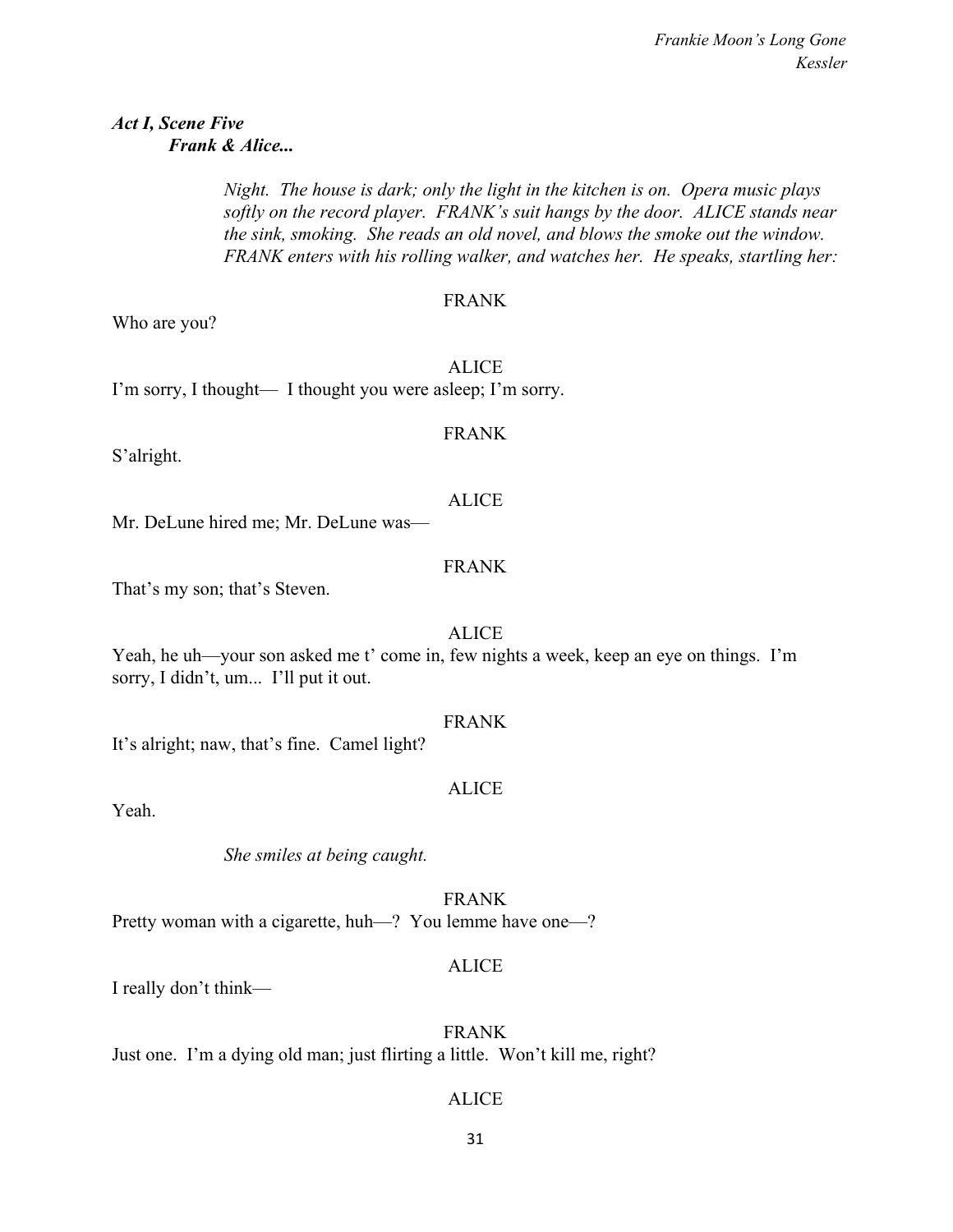Yeah, it will.

### FRANK

I won't tell if you won't.

*FRANK smiles. ALICE gives him a cigarette. He lights up.*

ALICE

Can't sleep?

### FRANK

I was gonna make some phone calls—

It's late—

# ALICE

### FRANK

Yeah; yeah, I guess so. Whattayou reading?

*She holds up the book.*

### ALICE

Saw it on your shelf. Y'read a lot on the night shift; see the books people have. S'm'favorite novel.

FRANK Yeah; it's a good one. My wife, she used t'wear her hair like that.

### ALICE

Is she, uh—?

FRANK Divorced—almost ten years? Irene—she's a good woman. We just finished up. An' you?

Divorced.

### FRANK

ALICE

You got kids, or-?

ALICE

A daughter. She's in highschool, so yanno—makin' me crazy but— I work a lot; I carry the day shift over at the hospital; this is just sort of a...second thing.

### FRANK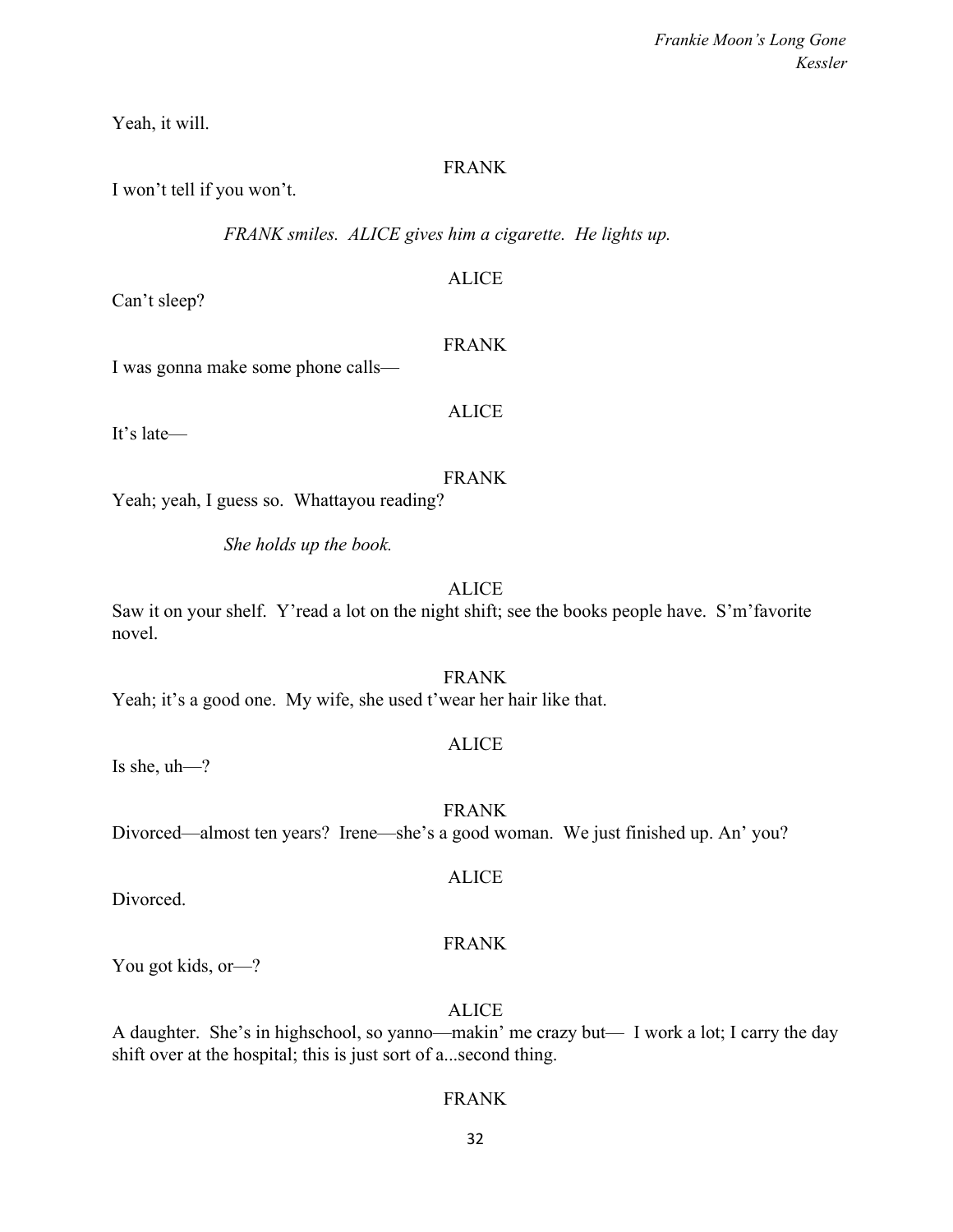They break your heart—children? They break it to pieces.

|                                     | <b>ALICE</b>                                                                             |
|-------------------------------------|------------------------------------------------------------------------------------------|
| Yeah; well— Your son seems nice.    |                                                                                          |
|                                     | <b>FRANK</b>                                                                             |
| He's alright.                       |                                                                                          |
| Slight silence.                     |                                                                                          |
|                                     | <b>FRANK</b>                                                                             |
| He's gay; my son. He's, uh          |                                                                                          |
|                                     | <b>ALICE</b>                                                                             |
| I didn't know; I couldn't—tell, or— |                                                                                          |
|                                     | <b>FRANK</b>                                                                             |
|                                     | Naw, it's—it's not like you could tell. He's not—like that, he's— But he is; he's—yanno. |
| There are worse things.             | <b>ALICE</b>                                                                             |
|                                     |                                                                                          |
| She ashes into the sink.            |                                                                                          |
|                                     | <b>ALICE</b>                                                                             |

That's a nice name; DeLune? It's pretty. Where's it from, your family?

FRANK

Nah, my father he just, he read it in a magazine—just liked the name—

### ALICE

Oh; I uh, I thought maybe—

### FRANK

Nah, he was a tailor; we had a shop—over on Claremont Ave— He figured people would see the name "DeLune" an' think yanno...it was high-end—Italian or French, or…something. Just wanted t'bring in some business. He went t'the courthouse and took the name.

### ALICE

Yeah—

### FRANK

33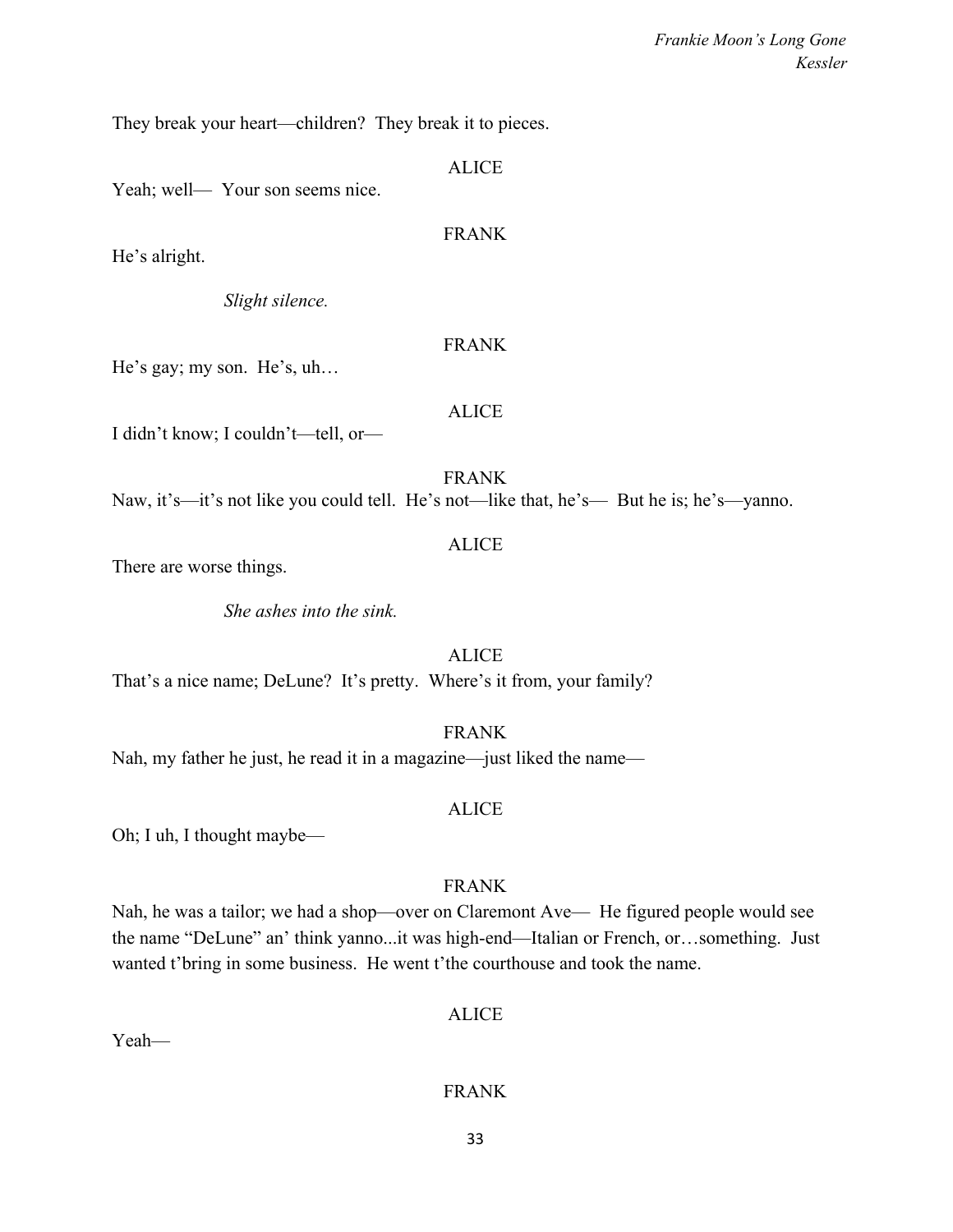Kids at school, they got t'rhyming—"Frankie DeLune, Frankie DeLune, Frankie the Moon." That's...that's what kids in the yard used t'call me. Frankie Moon. I dunno.

### ALICE

Well; hello, Frankie Moon.

*They share a smile. She glances over and spots FRANK's burial suit.*

### **ALICE**

S'a good lookin' suit.

### FRANK

My father made it.

*ALICE touches the suit softly; FRANK watches her.*

### FRANK

How old are you?

### ALICE

Excuse me—?

FRANK I'm an old man; I'm dying, so—how old are you?

*She takes a drag on her cigarette.*

### ALICE

How old do you think?

FRANK Thirty-eight, forty—early forties, maybe. Your skin…still holds.

### ALICE

Well; I can see why you're divorced.

FRANK You look good; for thirty-eight, or forty—forty-five. You look good.

### ALICE

Yeah, to a dying man.

### FRANK

Yes; to a dying man.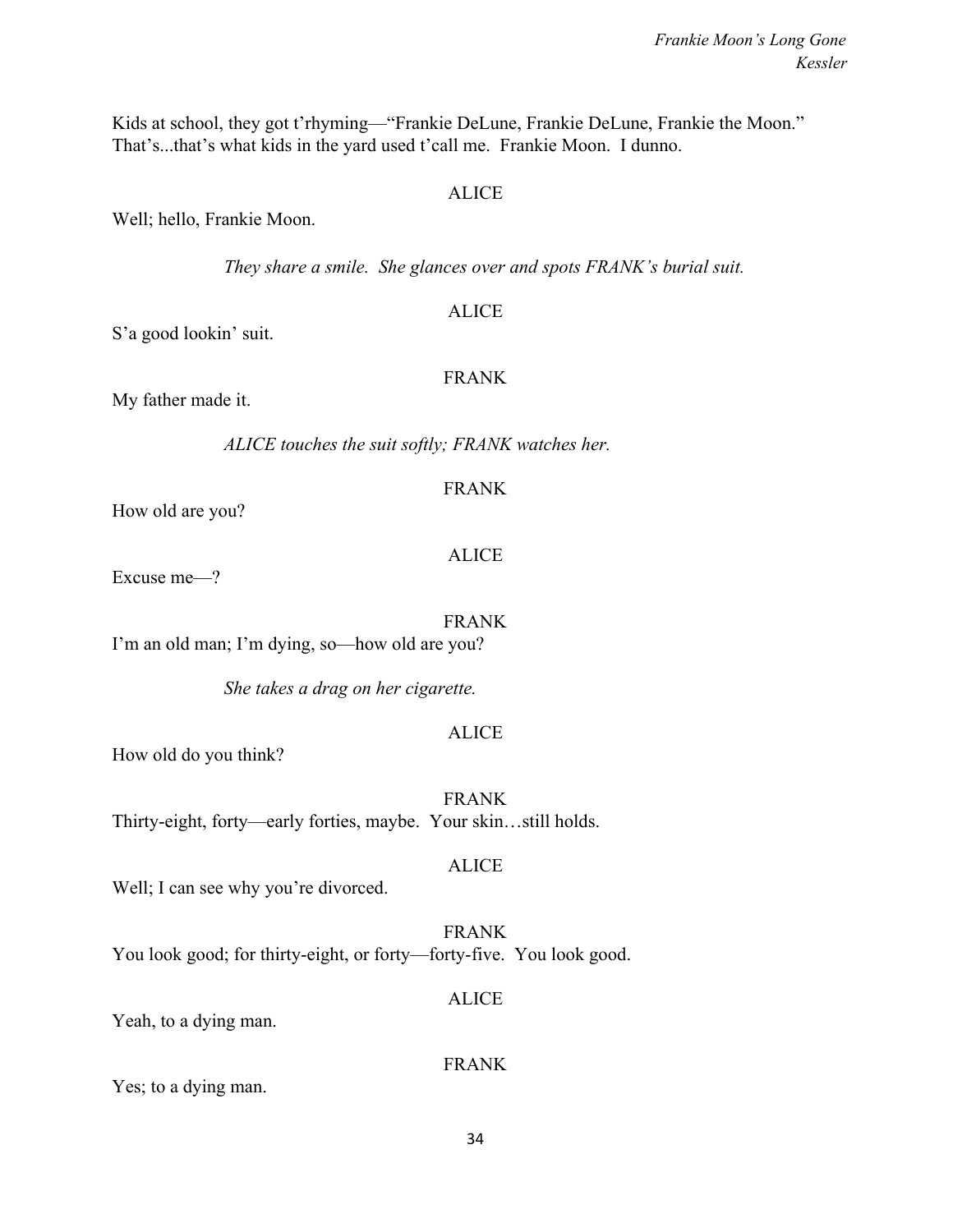*She tosses her cigarette into the sink, and starts tidying up the last of the dishes.*

**ALICE** 

Well; suit looks nice—I'm sure you'll look good in it. I'm gonna clean this up—s'been a long day.

*She places the book on the table, and gathers her purse and coat.*

### FRANK

Y'can have it, if y'want; the book—

ALICE I don't want your things, Frank; I got my own books.

What's your name? I'm Frank.

I know.

FRANK

ALICE

FRANK

 $I-$ 

ALICE

Get some rest, Mr. DeLune. I'll see you tomorrow.

*She smiles and leaves. FRANK sits in his chair; he glances over, and stares at his father's suit hanging by the door. The opera music continues to play, as the lights shift.*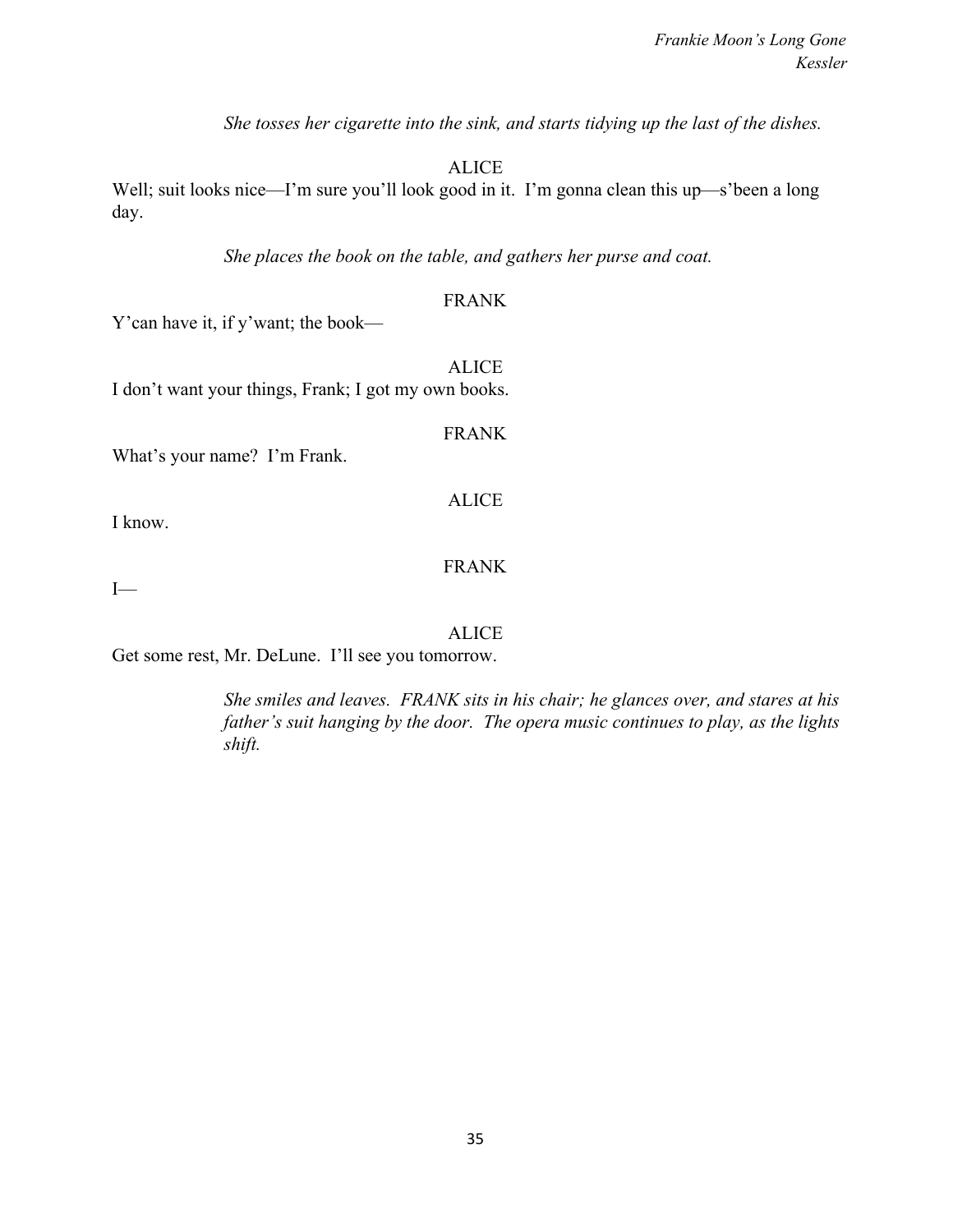### *Act I, Scene Six Frank's Panic...*

*The next day; the living room. A large splintered hole has been hacked through the door of the downstairs bathroom. FRANK sits in his rolling walker with a hatchet in his lap. He's winded, and glares at the front door. STEVE enters. He stops dead in his tracks.*

### STEVE

What the fuck.

### FRANK

Where were you; where the *fuck* did you go—

STEVE What happened; shit—what—what'd you do to the door—

FRANK I'm stuck here; the fucking—*the door!* I mean, Jesus, *the door!!*

## STEVE

What; what's wrong?!

FRANK The door's fucking *locked*—I thought you were in there—and I'm stuck here, like—

### STEVE

Jesus Christ—

FRANK You don't pick up your *phone*; I have *no idea* where you are, if you're—

If you're in there, or—or if you— *I'm sorry!* I went out, I had't—

FRANK STEVE

FRANK *I hacked through that motherfucker like cottage cheese—!!*

### STEVE

I can see that! Fuck! Where's Marty?

FRANK He fled when I got the hatchet. Fucking child.

### **STEVE**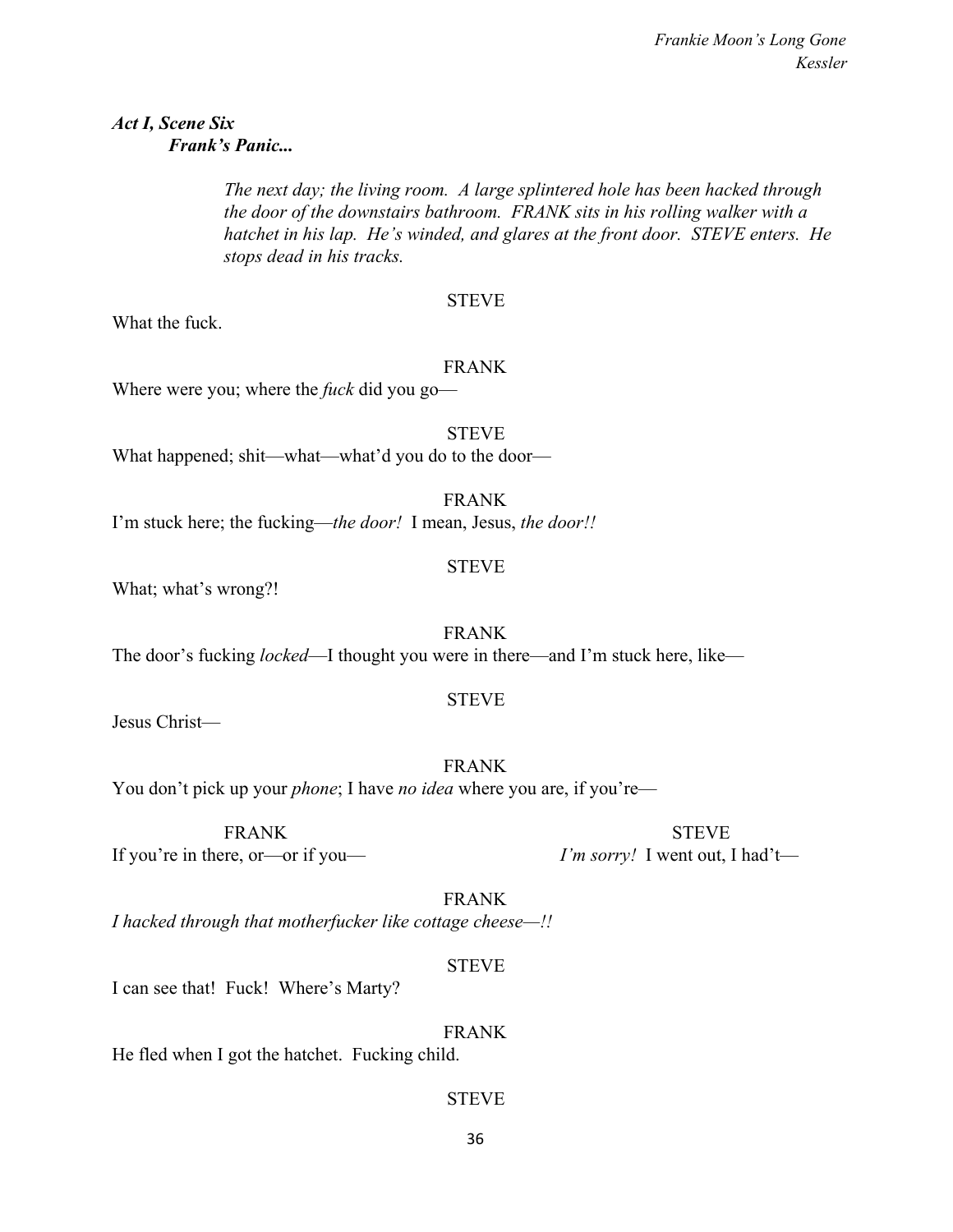37

*Frankie Moon's Long Gone Kessler*

*Jesus Christ—*

#### FRANK

I was worried! Just pick up your fucking phone when I call you!

# **STEVE**

I'm sorry, I— I left early; I didn't wanna wake you up, I used the bathroom down here, it musta'...locked by accident—

*The effort with the door hits FRANK all at once, and leaves him exhausted.*

### FRANK

*Jesus, Steven*—

#### STEVE

I'm sorry; I—I had t'go to a meeting—

FRANK

Meeting, what kind of meeting? You don't meet *people*!

Thanks, Dad—

Where the fuck were you?!

STEVE

Group, okay? I'm going to group again; I had t'pick up some prescriptions; it's not—!

FRANK Prescriptions? What did you get, what are you getting?

# STEVE

That's *really* not your business, so—

FRANK

You're gone for two and a half hours—you won't open the fucking door to the bathroom—

I'm not—

# FRANK

STEVE

You have pills or—fucking who knows what, I don't fucking know— You're off *gallivanting like a motherfucker*, so just tell me what kinda fucking pills you bought, if you're gonna buy that shit!!

STEVE

FRANK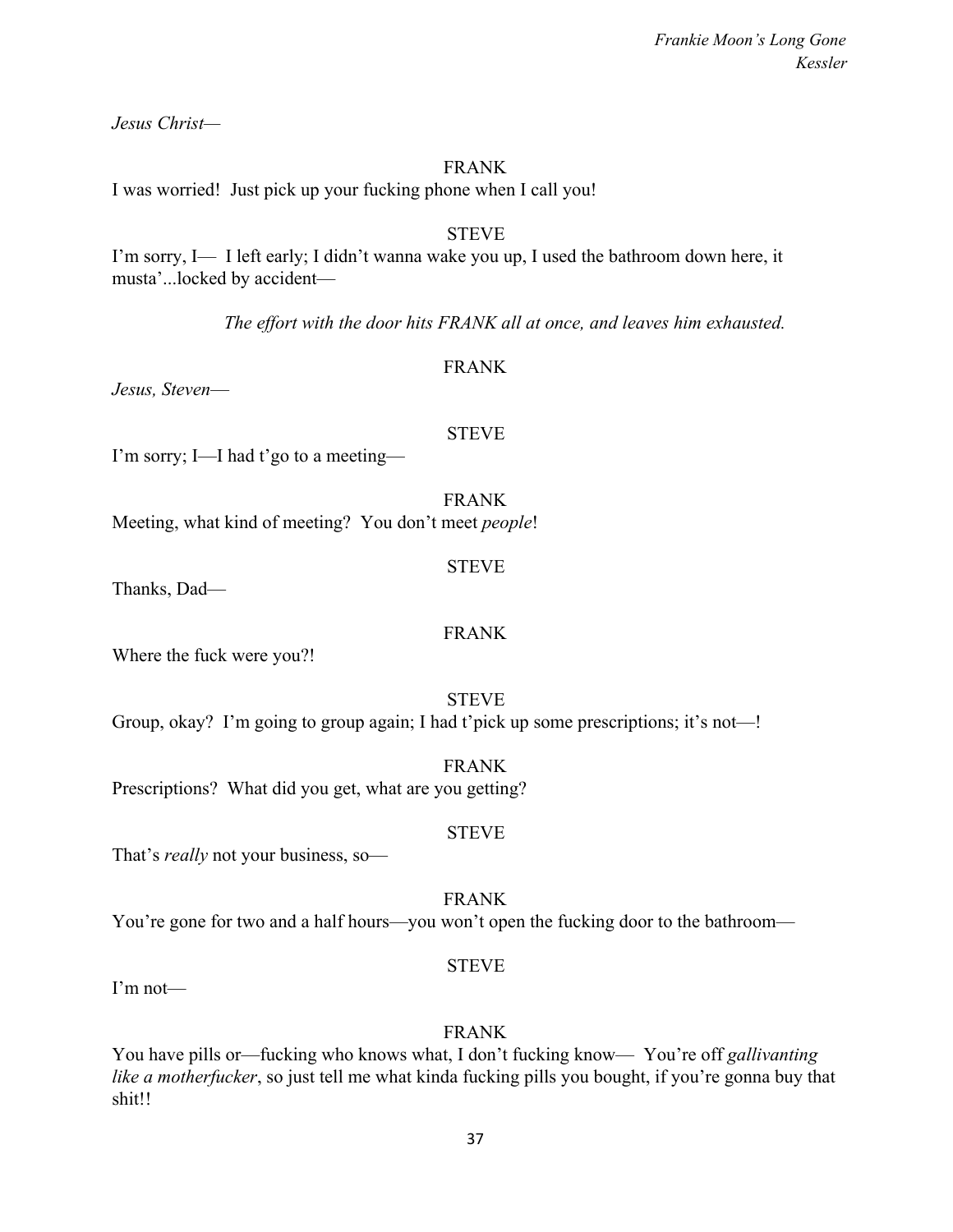Fine!—okay?!

*STEVE goes to his backpack: he slams the bottles onto the kitchen table:*

STEVE Buspirone; Sertraline—Deseryl for I don't know what-the-fuck—

### FRANK

Those, what're those?

STEVE *Vitamins, alright?! Wilma and Fred Flintstone!!* Y'happy?!

*Small moment.*

# FRANK

I'm just—I was—I was worried. I got worried.

STEVE

I know, Pop—

FRANK The door was locked, and—and you were *gone*, and—

STEVE

Yeah, I know—

FRANK And you left me—here, alone; you-you left me *alone—* I—

### STEVE

I'm sorry; it was an accident.

*Slight moment.*

# FRANK

You—you talk t'him at all, t'David or—

# **STEVE**

No. He got married. To a woman—last spring. They're havin' a kid. I dunno.

### FRANK

I—I didn't know that—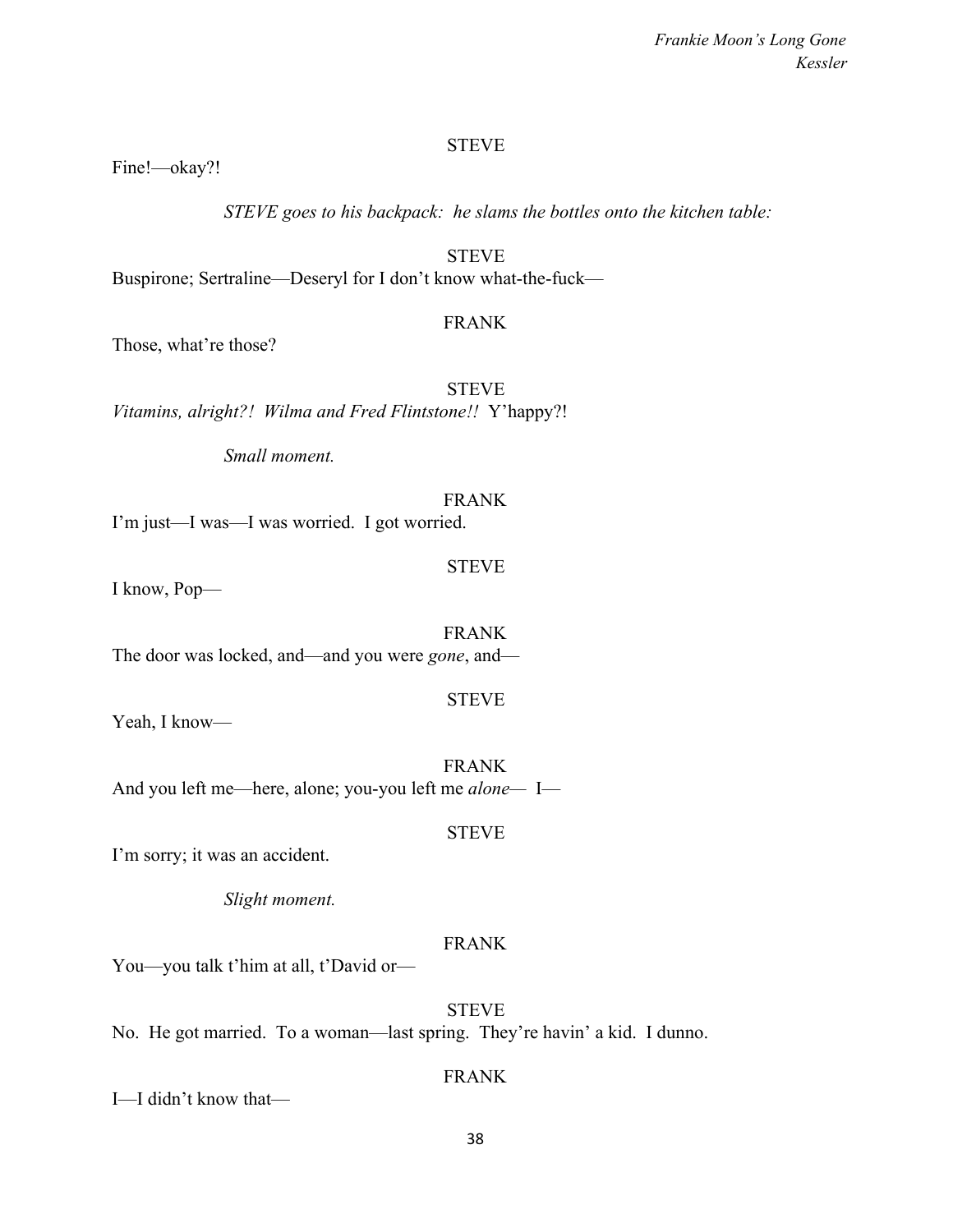Yeah; well—

*Slight moment.*

# FRANK

I thought you guys; that—that he was—

### STEVE

Gay? Yeah, me too.

# FRANK

Can—can he do that—?

STEVE

I mean, he's gotta pregnant wife now, so: looks like he can!

# FRANK

I didn't know you could do that.

*Small moment.*

# FRANK

How uh—how'd you meet; you and David?

# STEVE

What?

# FRANK

I mean—we never talked about him, or...y'didn't...tell me much, so— I was just—asking…

*Slight moment.*

# **STEVE**

At an art show; David—he does art, he paints, so. He came up and—we talked, I dunno...for like...four hours. I'd lost my phone, and—his was dead, so—he wrote his number down on the back of a uh, a five dollar bill an' he gave it t'me. Said...he said I shoulda' asked for his number two hours ago. Then he left. I didn't call him for like a week and a half.

*Moment.*

# FRANK

When you didn't open the door—I—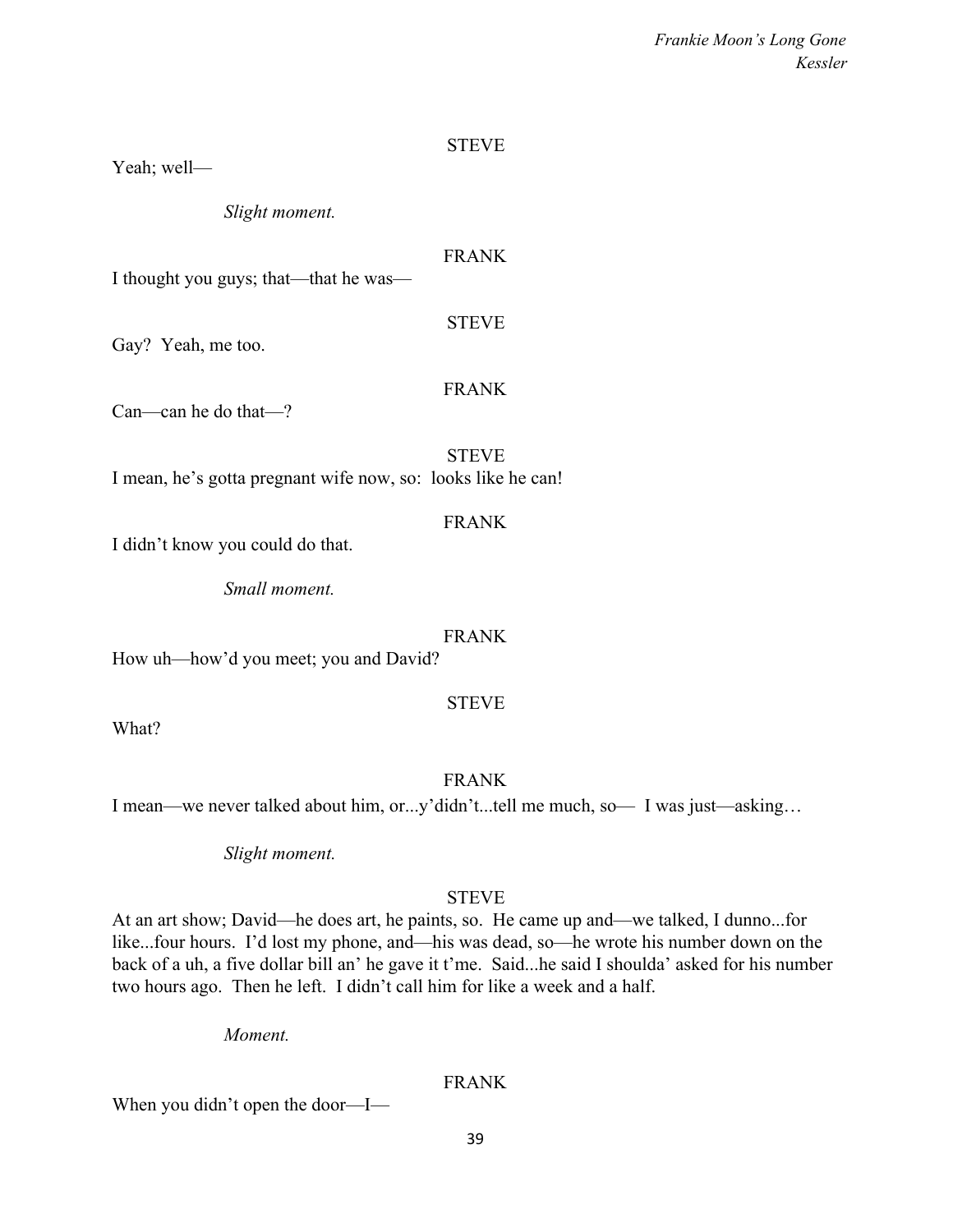I know—

### FRANK

And, I just—if you—if you did, or—if— I mean— If that happened, and—I missed it, and, and you— Just promise me, you're not gonna—

STEVE

I'm not—

FRANK Not while I'm here; after, if you want, if—I mean—

Okay—

FRANK I don't *want* you to—but—but I— Just not while I'm here.

### STEVE

STEVE

Okay. Alright. Yeah.

*STEVE begins to clean up, putting away dishes from the sink, tidying the countertop, etc. FRANK watches him.*

FRANK

Whattayou talk about—with them; group and...whatever.

STEVE

FRANK

That's none of your business, Dad. It's—

Steve—

# **STEVE**

—it's forty-five minutes; forty-five *minutes* without you, or, or Marty, or fucking—David—or anybody. And I just—I just want those minutes. I want to drink them like fucking grapes, because...because the laundry and the cooking and the house and the fucking realtor… And Martin! Fucking Marty! You think I like that sing-song puppetty motherfucker?

No one likes Marty; Marty doesn't even like Marty—

# STEVE

FRANK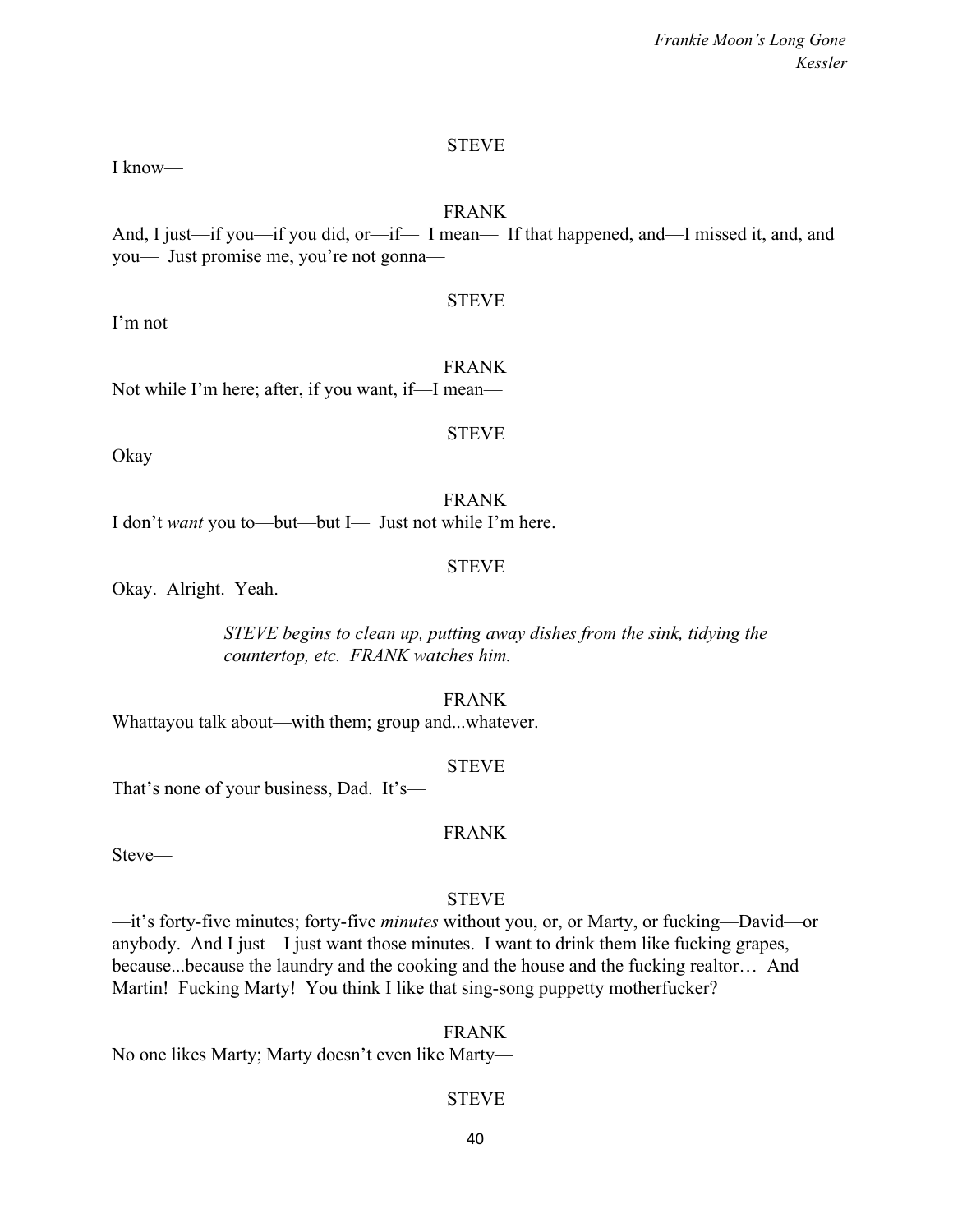So I went to group, because, because, because, because—*because* David's married, and I am *here* wiping *your ass*—and I just wanna go back to my *fucking* apartment; and—

#### FRANK

Yeah—

**STEVE** —and *you!*—you won't even take the chemo—just—just—

#### FRANK

Steve—

STEVE Just, just, just, just take it, take the chemo; take it—!

#### FRANK

I'm not doin' that, Steve—

### STEVE

Then go fuck yourself, okay?

*Small moment.*

FRANK I'm sorry; about David. I'm not thrilled that you are, yanno *that*—

# Yeah, Dad I know—

# FRANK

STEVE

STEVE

But that—that's hard. I'm sorry.

*STEVE doesn't answer.*

You hungry?

No.

# **STEVE**

FRANK

I'll make you a sandwich.

*STEVE makes a sandwich; FRANK watches his son, as the lights shift.*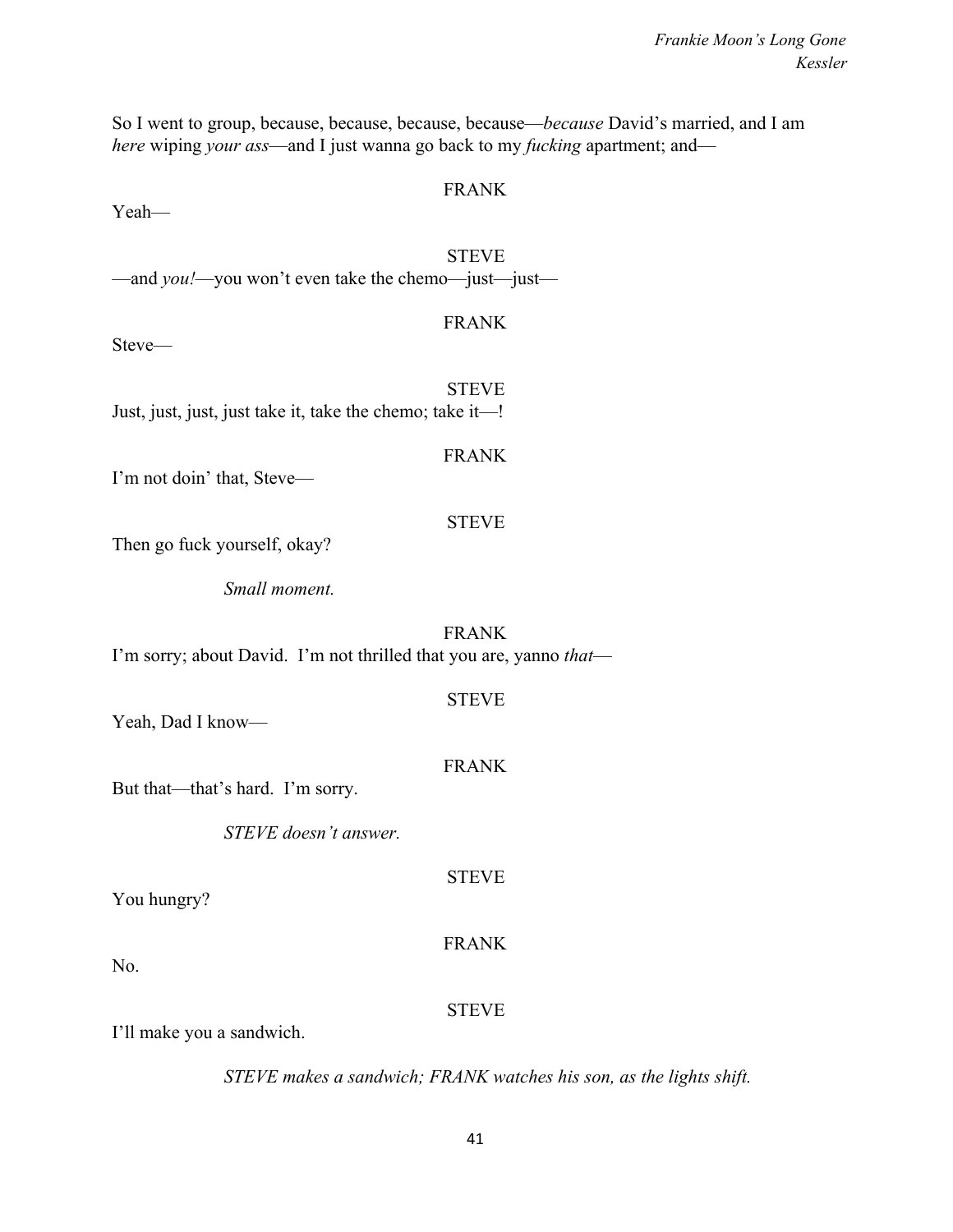# *Act I, Scene Seven A Family Dinner…*

*The Kitchen. A few nights later. A shower curtain has been strung up over the bathroom door. Food cooks on the stove; MARTY digs through closet, cleaning. FRANK sits by the window in his rolling walker, looking for ALICE. STEVE enters in work clothes, filthy from cleaning the garage. He carries a crate of junk and a box of donuts.*

#### STEVE

Hey, sorry I'm late. I had t'stop off at the dump; the garage, it's just, it's *chaos*— How's he doing?

#### MARTY

Your father and I had a *wonderful* day.

#### FRANK

He knows all the words to *South Pacific*.

#### MARTY

He had part of a sandwich, it was good—

#### **STEVE**

That's good, that's—your appetite back? That's *great*.

*STEVE spots MARTY at the closet.*

### STEVE

Whattayou doing? *Martin—*

### MARTY

Thought I'd give you a hand with some of the cleaning; it's really just *packed*—

#### STEVE

There's shit everywhere Marty, just let it alone— Is...is something burning?

*MARTY rushes to the stove.*

### MARTY

Aw, *Cheese and Rice*; I burned the onions.

*STEVE places the box of donuts on the counter, and begins to set the table.*

### STEVE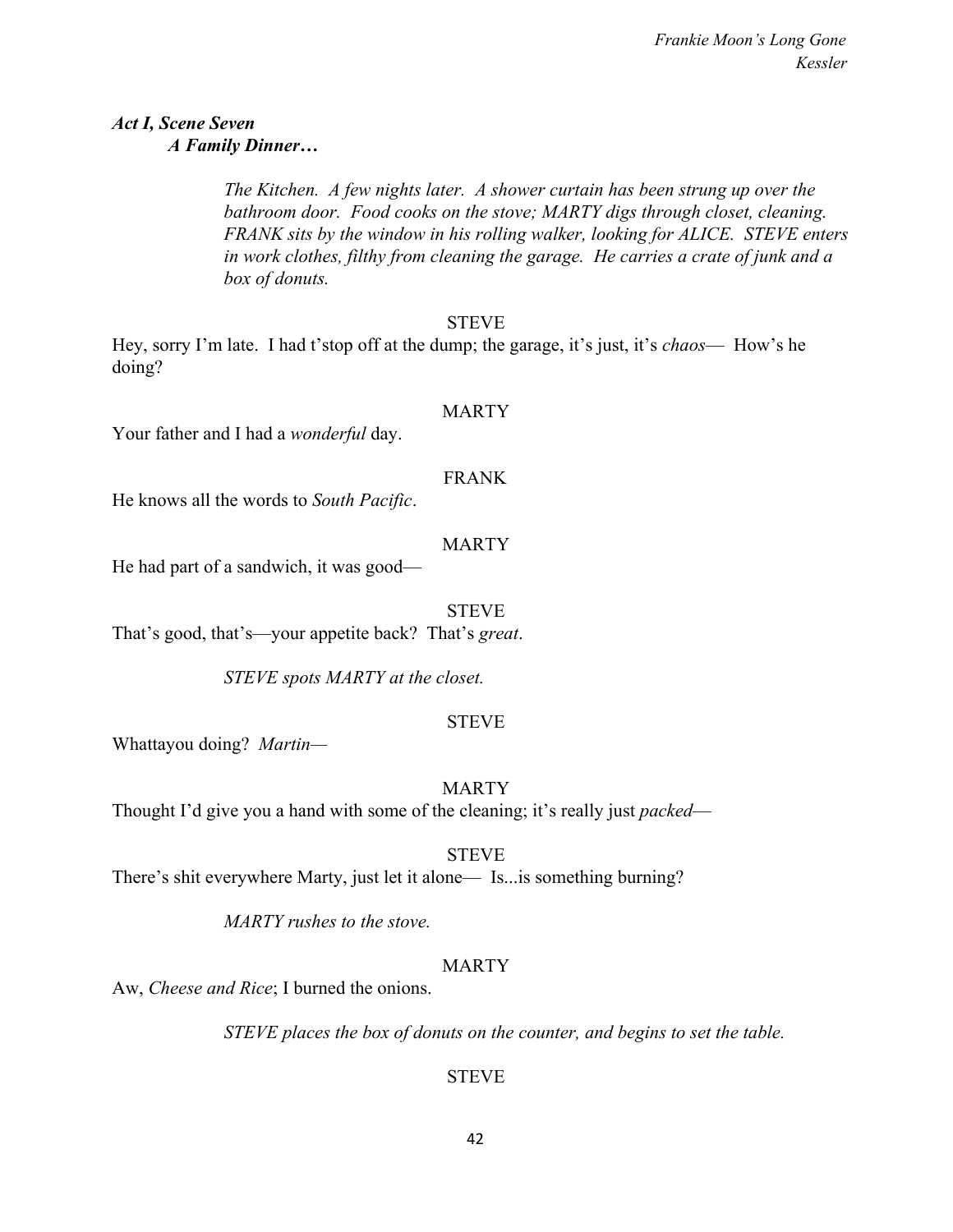I thought uh, about, yanno, what you said; I bought some donuts. For tomorrow morning? I figured yanno we could do a little breakfast, some coffee, it'd be nice.

*But FRANK doesn't answer, just stares out the window.*

#### **STEVE**

Dad. C'mon, we gotta eat.

#### FRANK

There was a lady, on the corner; there was a...a woman—

#### STEVE

What? Whattayou talking about—?

#### FRANK

Nothing—

*Using his walker, FRANK moves to the table. The phone rings; FRANK struggles to stand, trying to grab the phone. He gets his feet under him, but STEVE gets there first.*

#### FRANK

I'll get it; *Steve*—

#### STEVE

Naw, I got it; just sit down—

### FRANK

It's my house; I'll answer my phone, I—!

### STEVE

Just calm down, Pop, I got it. *Fucking* phone— [*Into the receiver:*] Yeah, hello. *Hello*? Listen, I can hear you fucking breathing, okay? *Hello.* Fuck—

*He hangs up.*

### **STEVE**

S'like the fourth goddamn time; they just call, they don't say anything, just fucking—silence.

### FRANK

Yeah; I...I'll get it next time.

### STEVE

Some kid or something; s'fucking annoying. C'mon, y'gotta eat.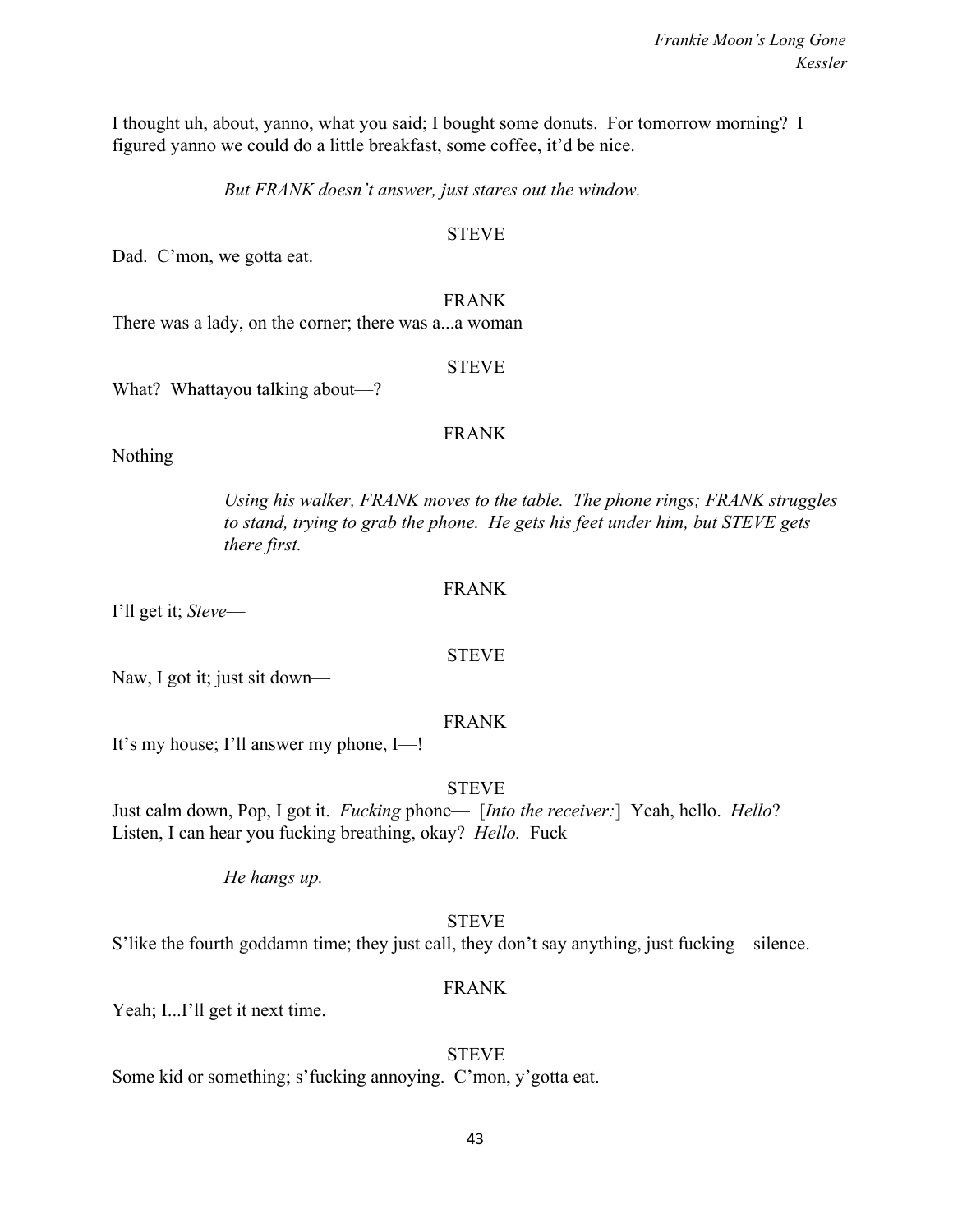## FRANK

I'm not hungry—

#### STEVE

You can't just drink *wine*, *Dad*; wine's not food—

FRANK Grapes are food. You finish the eulogy yet—?

#### STEVE

I'm—I'm gonna work on it—

FRANK Have you *started*? It's a fucking eulogy, not a crossword puzzle—

#### **STEVE**

I'm doing it, I'm—I'm gonna work on it.

*Tense moment; FRANK sips his wine, and STEVE serves himself:*

# **STEVE**

So uh, so what'd you guys do today?

MARTY FRANK Uh, yanno, just—phone stuff, or— Nothing.

What?

FRANK Shut up, Marty. It's been a long day; lotta show tunes. Pass me the salt?

**STEVE** I thought Marty, he could bring his karaoke machine tomorrow, whattayou think, Dad?

# MARTY *And*—*aaaaand*—your father asked me to do my Christmas puppet show here at the house.

Really. Dad—

# FRANK

What; I like puppets—I can't like puppets. Gimme the salt, huh?

44

STEVE

STEVE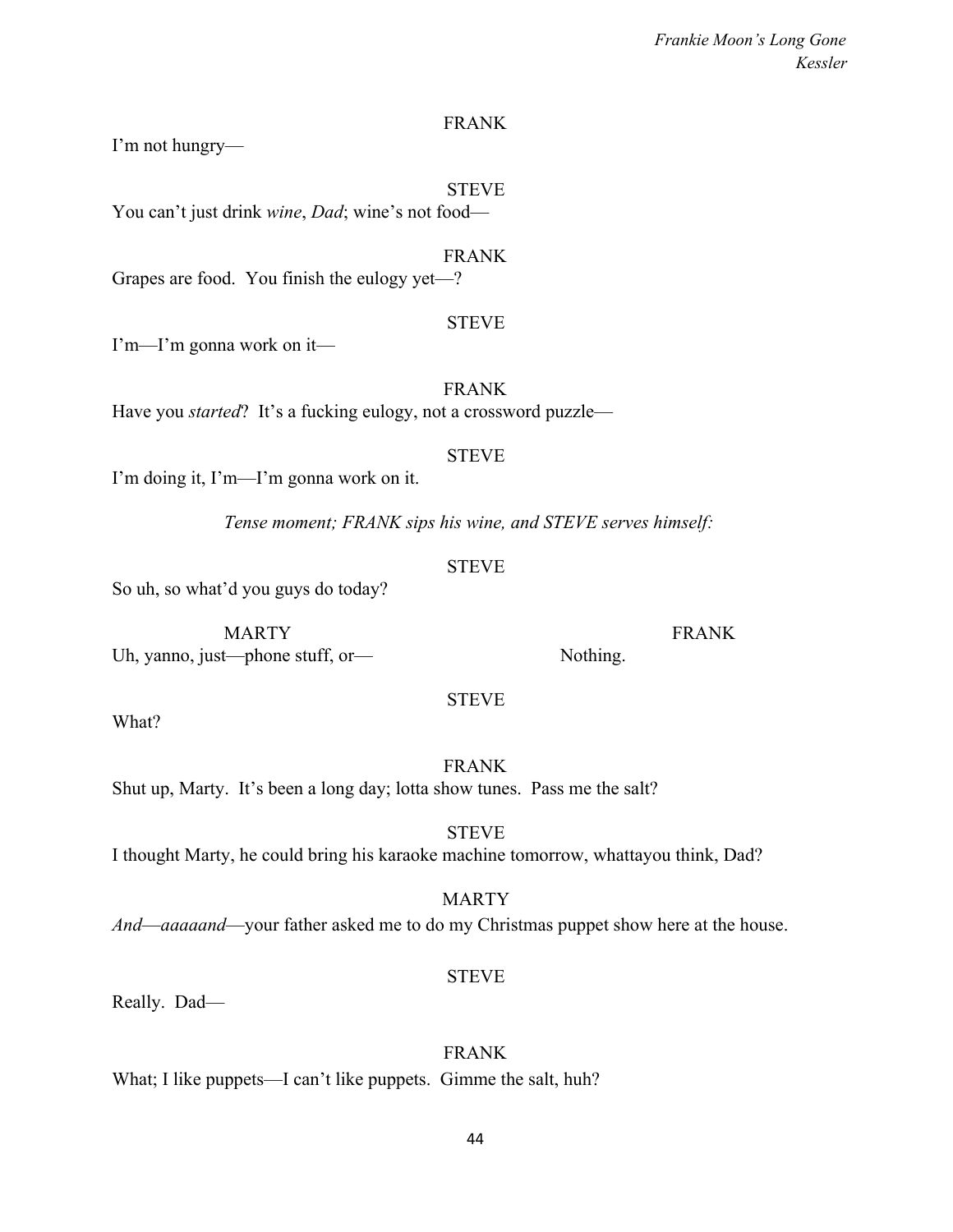#### MARTY

I was hoping you'd come, Steve—

#### STEVE

Right, we'll um have to see—

### FRANK

*The salt; the salt; pass the salt, somebody. Jesus.*

*STEVE passes the salt to his father. FRANK unscrews the top, and pours out the salt onto his plate, until...a cigarette falls out. He lights up.*

## **STEVE**

Goddamnit; put it out—

#### FRANK

Or what? Whattayou gonna do? Put me in time out? Your grandfather an' me, we used t'start his day—with a cigarette anna' cup a' coffee. Measuring tape draped all around him; pins and needles sticking everywhere. You remember that?

#### STEVE

Yes, I remember—now would you just *please*—

*FRANK ashes and takes another drag:*

FRANK

Tell you what, kid: you call that guy David, I'll put it out—

### **STEVE**

No, that's; I'm not—

FRANK

You call him *tonight*, I'll tell you where all the cigarettes are hidden.

### STEVE

*Dad*—

### FRANK

I'll eat. Call David right now, I'll start eating.

*STEVE doesn't answer.*

# FRANK

Well then.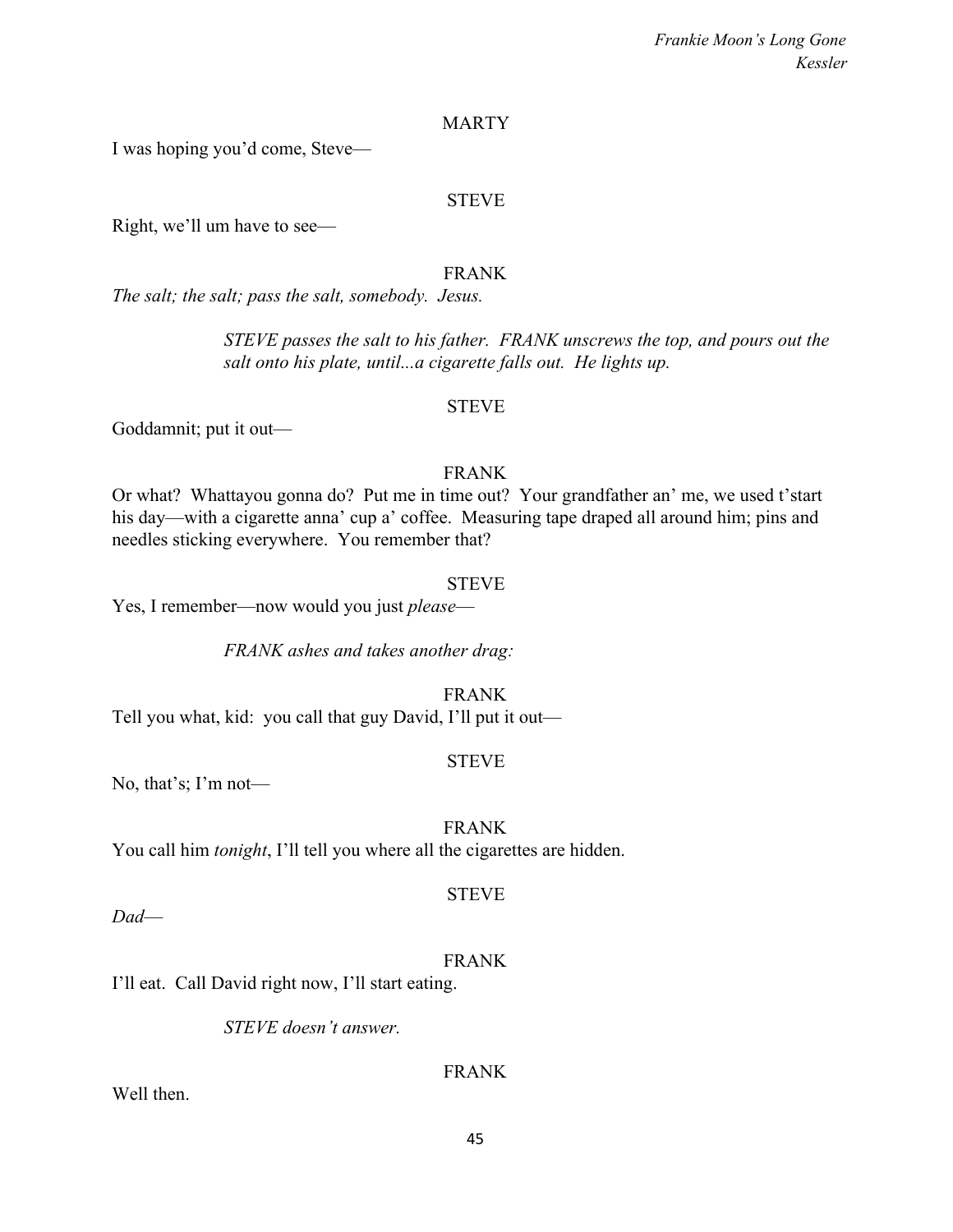*FRANK raises his glass in a toast, and finishes the wine.*

#### FRANK

*Garçon! More wine!*

#### MARTY

## *As MARTY pours FRANK a fresh glass:*

Uh, okay, well yanno, actually—now that we're all here—we should really discuss a few things? Um, Frank; we'll need t'decide what it is you'd like us to do?—with your bodily remains—?

#### FRANK

Jesus garçon, at the dinner table—?

#### MARTY

It's the first chance we've had t'all really sit down and talk? There are some details you gotta figure out. I know you said cremation—so do you want Steve to bury the ashes, or—

#### FRANK

*Jesus, Marty,* y'really bringin' me down—

#### MARTY

*Or!* We can sprinkle them somewhere special? And uh, Steven? When your father, he makes his transition—you need t'decide if you'd like t'view the body. Afterwards.

#### STEVE

I—I mean, uh—

#### MARTY

I can clean the body if you want, change his clothes; y'just gotta let me know.

#### FRANK

Alright, that's enough, okay—

#### MARTY

It's something y'gotta think about, Frank. We gotta plan for this.

#### FRANK

We'll...we'll discuss it later. I'll be right back—

#### STEVE

What're you doing? Dad—

#### FRANK

I'm using the bathroom, okay? Unless you wanna come in and wipe my ass for me, huh Steve?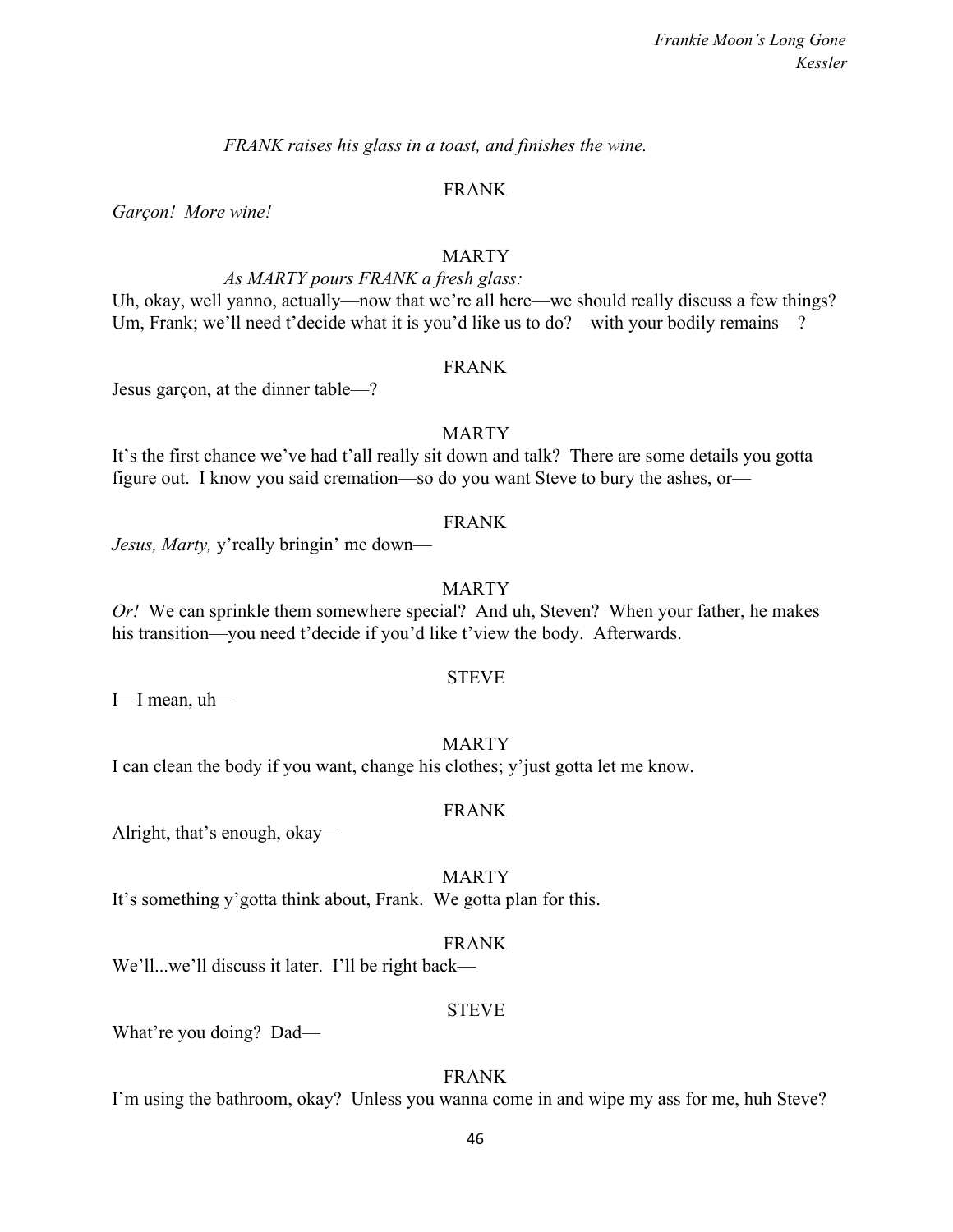*FRANK stubs out the cigarette in his untouched food and exits. STEVE dumps the food, and makes a fresh plate for his father:*

STEVE

I found a cigarette in the kitchen sink a few nights ago; he's got cigarettes hidden...*everywhere*… Like a fucking *rat—*

# MARTY

Usually we try not to talk about the dying...like rodents, uh…

MARTY STEVE

It's sort of...dehumanizing? Fucking *conniving little shit.*

STEVE

We're gonna find those fucking cigarettes— If it kills me, we're gonna find them—

MARTY

MARTY

Listen, Steve, I—I don't know if this is really a fit—I think I should maybe leave, or—

STEVE Are you kidding me, it's perfect; just keep going—

What—?

STEVE You're drivin' him nuts; he's gonna break, I can taste it, he's this close—

MARTY

Steve, that's not what—

—this is all supposed t'be, I didn't— We gotta use *blunt-fucking-force*—

MARTY STEVE

**MARTY** 

I didn't realize that…that you brought me here to...t'be *problematic*, or— I don't wanna be disrespectful of your father's wishes, Steven, and—

**STEVE** 

He's a fucking pitbull, alright; his brother Eddie, my mom, me—he fights with everybody. That's what he does; he will claw his way from death just to piss on your fucking arguments.

# MARTY

I don't want to be peed on, Steven; I—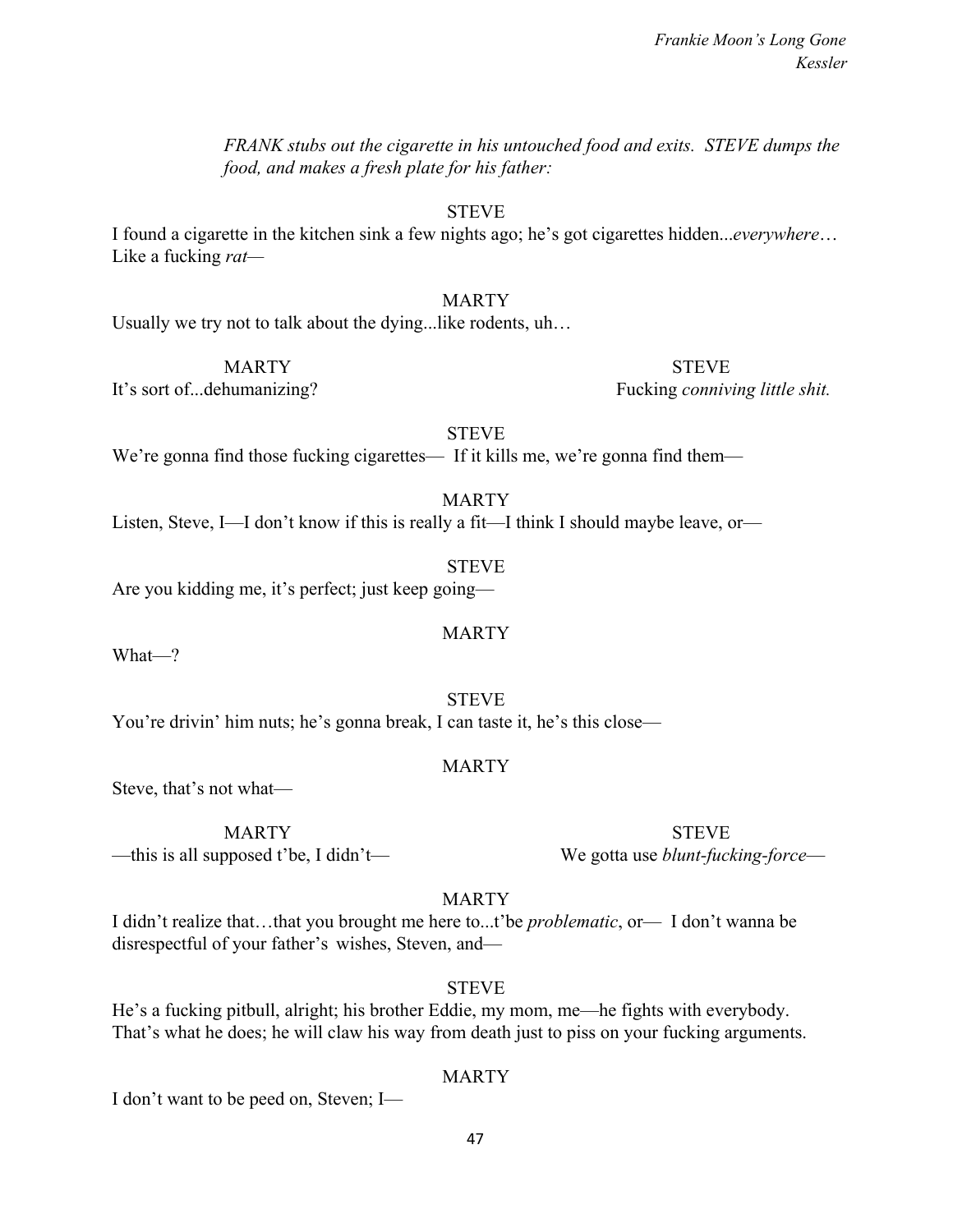First time he got cancer? He screamed—*railed* in the hospital; threw shit, bitched out the other patients. I talked to one of the doctors?—they called him "The Terror." Year and a half later, he went home. This—*this* is the game.

## **MARTY**

STEVE

If he just—if he just goes back on treatments; I mean—I think—I think he can beat it—

# MARTY

Steve—

I don't know, I—

#### STEVE

He could beat it; he might...he *might* do it. Please. Just...be yourself. Trust me.

*FRANK enters from the bathroom with a fresh lit cigarette. He carries a carton of cigarettes.*

#### FRANK

You wanna play dirty, I can play dirty.

#### STEVE

*Where are you hiding these?!*

#### MARTY

Well, yanno it *is* his end of life process, so—

STEVE

*Shut up.* I'm talking t'my father Martin; just remember what I said, alright?

Steve, I dunno, I—

#### STEVE

MARTY

Please; just think about. Now...go in the bathroom, put your hands over your ears and hum.

#### MARTY

…'Kay, uh…

*MARTIN exits to the bathroom and closes the curtain. STEVE turns on his father:*

**STEVE**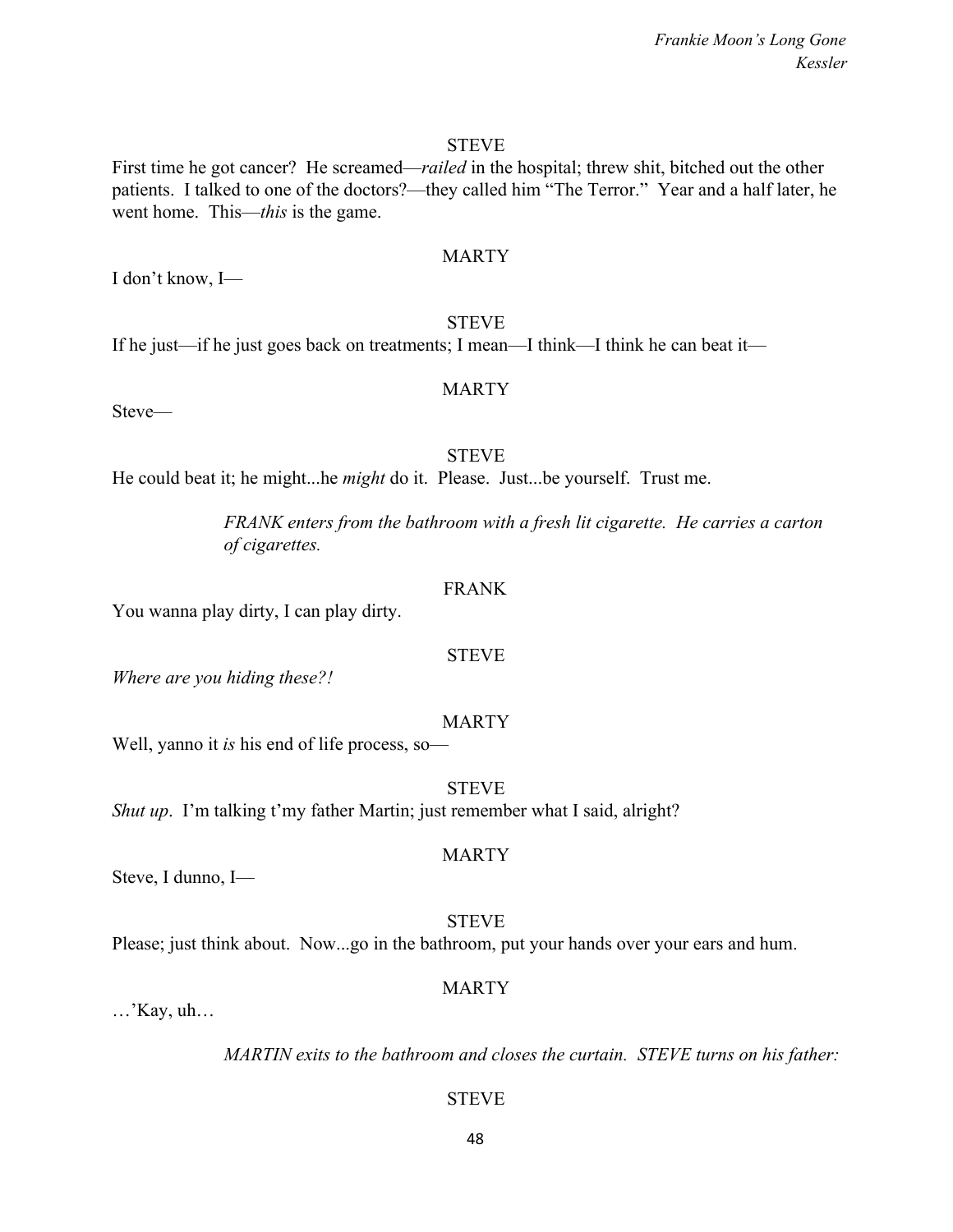I can't fucking believe—I can't *believe* you— *God, I mean, you could have another five years!*

#### FRANK

*Of this?! Oh, sounds delightful!*

#### **STEVE**

I have *so much shit to do—! I have to paint the house, and—call the realtor! I gotta find you an urn, and—and you—fuck! Shit!!*

*MARTY calls from the bathroom:*

#### MARTY

Have we tried praying—!

#### FRANK & STEVE

*Shut up, Martin!*

#### **STEVE**

*I don't hear you humming!!* I'm in the garage, I'm cleaning *your* shit—I'm—!

FRANK

I have cancer; it's terminal—I can do *fuck-all*, do you hear me—?

*STEVE rummages through the crate, ripping out the various bits of junk:*

Fucking—newspapers and blenders and It's the end of the line, kiddies, everyone fucking holiday cards and—and the fucking— must exit the ride, show's over, game's broken cigar boxes—?! done, good night and good luck—!

STEVE FRANK

STEVE

*Brandishing several copies of National Geographic:* Eighteen boxes of National Geographic?!*—eighteen boxes?!*

They're mine!

### FRANK

STEVE

*They're shit! It's all shit!!* I'm *drowning* in a *sea* of your *bullshit!!* It's like the fucking *end of days* in there!

FRANK

Whattayou want, you want a fucking *cookie*?

#### **STEVE**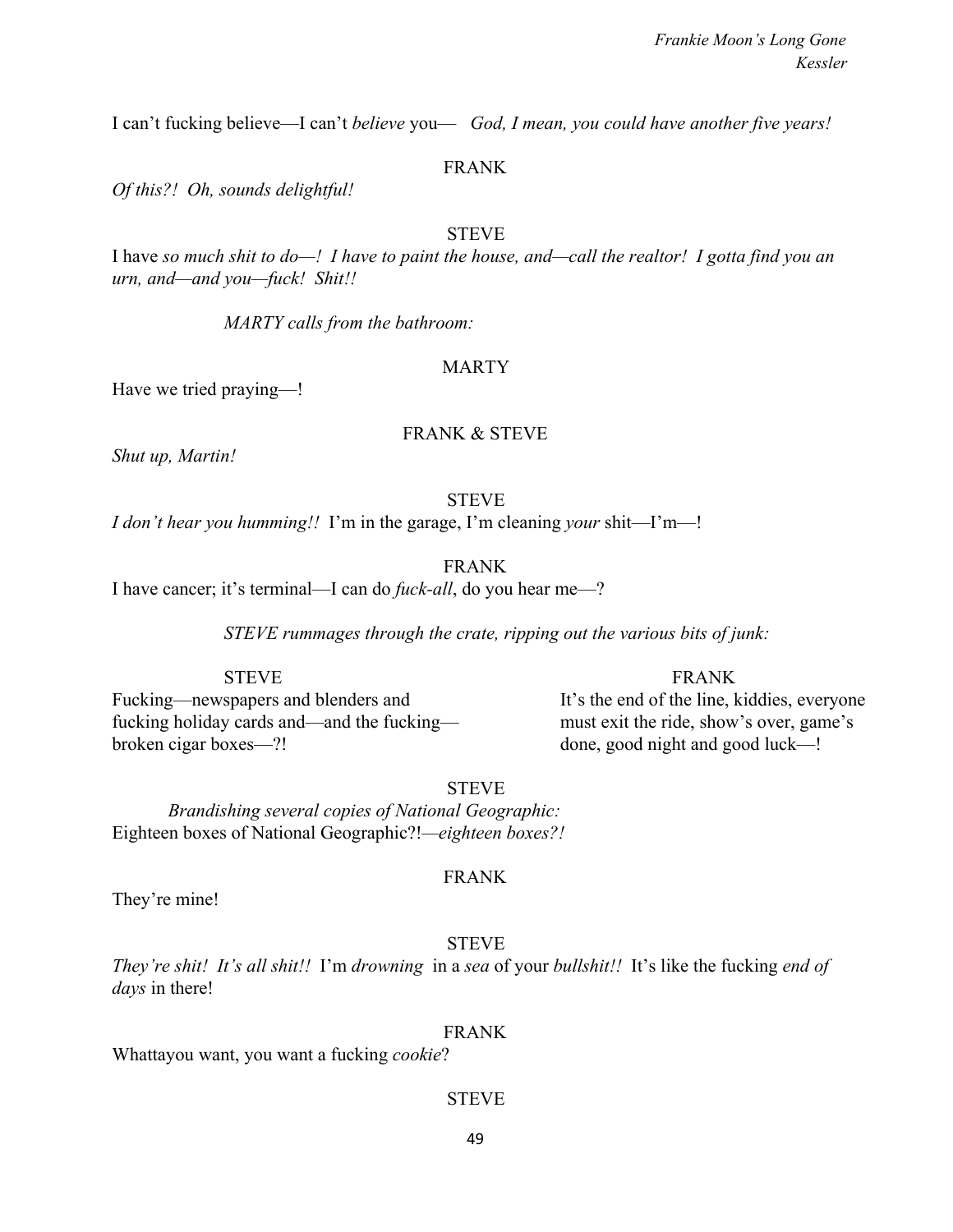And you're in here like a coward; you're a *fucking* coward, you know that—!

FRANK Yeah, same t'you—! Y'just don't get it; you just don't *fucking* get it—!

| No, that; you-                  | <b>STEVE</b> |  |
|---------------------------------|--------------|--|
| You <i>die</i> , Steve; that's— | <b>FRANK</b> |  |
| No; that $no$ —                 | <b>STEVE</b> |  |
| That's what y'do-               | <b>FRANK</b> |  |
| $I$ — $I$ —!                    | <b>STEVE</b> |  |
|                                 | <b>FRANK</b> |  |

Y'turn int' dust and ash and y'burn, you fucking *die*—you *die*, and you do it the fuck alone—

STEVE

Just—just stop; *just stop!*

FRANK And all I want is a goddamn piss-ant mother*fucking cigarette—!!*

**STEVE** I can't—I fucking—I can't; I can't breathe in here; I can't *breathe*—I—

*STEVE freezes, a panic attack taking over. He can't breathe.*

*Oh my God*—

FRANK

STEVE

Steve; Steven—? It's okay; it's alright, you're alright—you want some water, or—

STEVE

Just—stop talking!—just gimme a minute—I—

*STEVE braces himself on the table, taking in measured breathes.*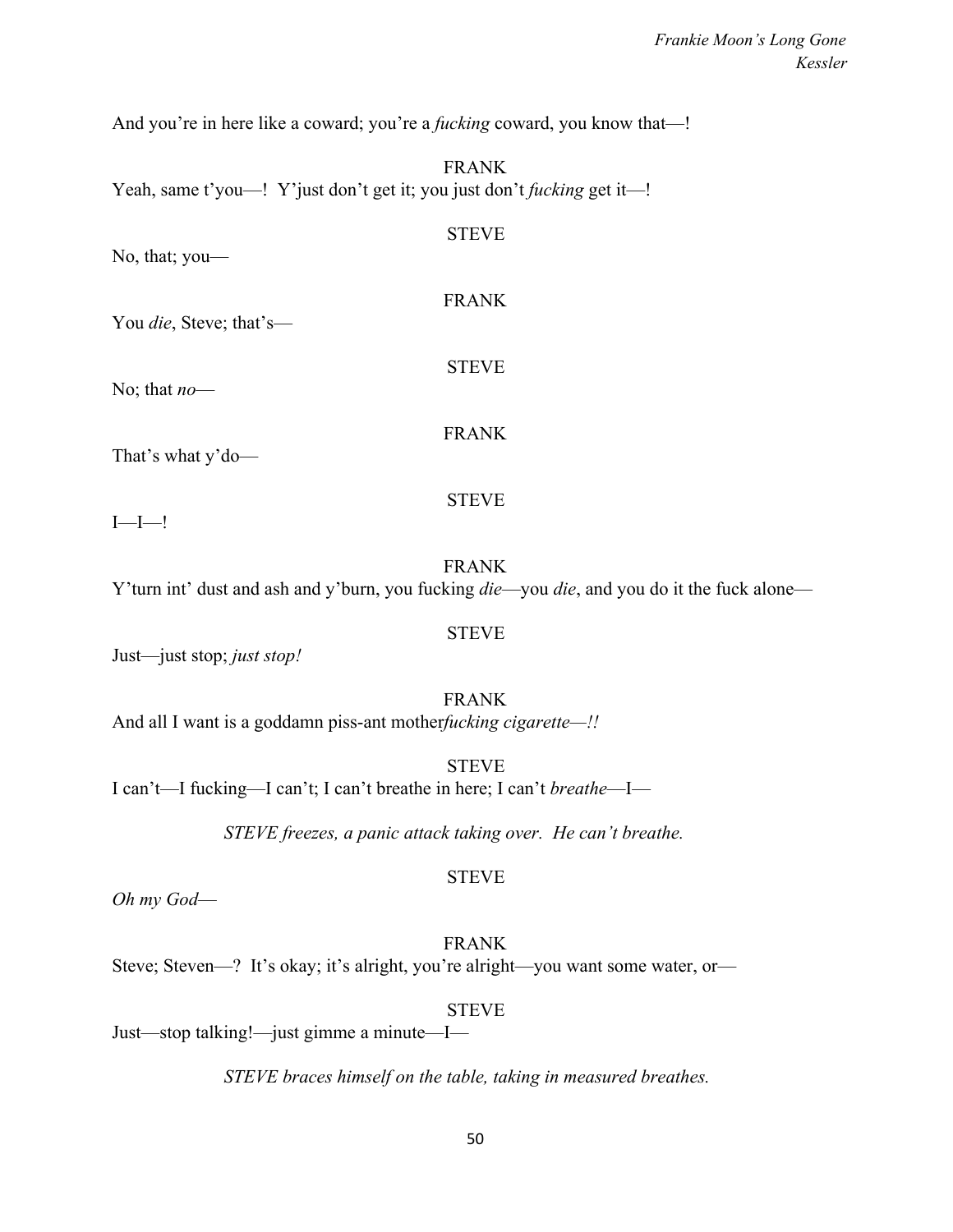#### **STEVE**

It just, it— I mean what...what do you believe in, though? Just...darkness and nothing?

*Tiny moment.*

# FRANK

Yeah.

STEVE

*Jesus* Dad—

#### FRANK

There are worse things, Steven.

*STEVE nods.*

#### FRANK

There's a lotta time. There's...a lot of waiting. You forget; it's just waiting.

*STEVE stands, staring at the floor.*

### **STEVE**

You think I don't want a cigarette? You wanna have something? Have some *fucking* chemo. I gotta finish clearing out the garage.

> *STEVE grabs the carton from his father, and snatches the lit cigarette out of FRANK's hand. He takes a long drag.*

### STEVE

There, y'happy?

*STEVE chucks the cigarette out the window. He tosses the box of donuts into FRANK's lap.*

### **STEVE**

Enjoy the donuts—

*STEVE exits with the carton. The room is suddenly brutally empty: lonely. MARTY peaks his head out from the curtain:*

### MARTY

So; for the baptism?

*FRANK eats a donut as the lights shift.*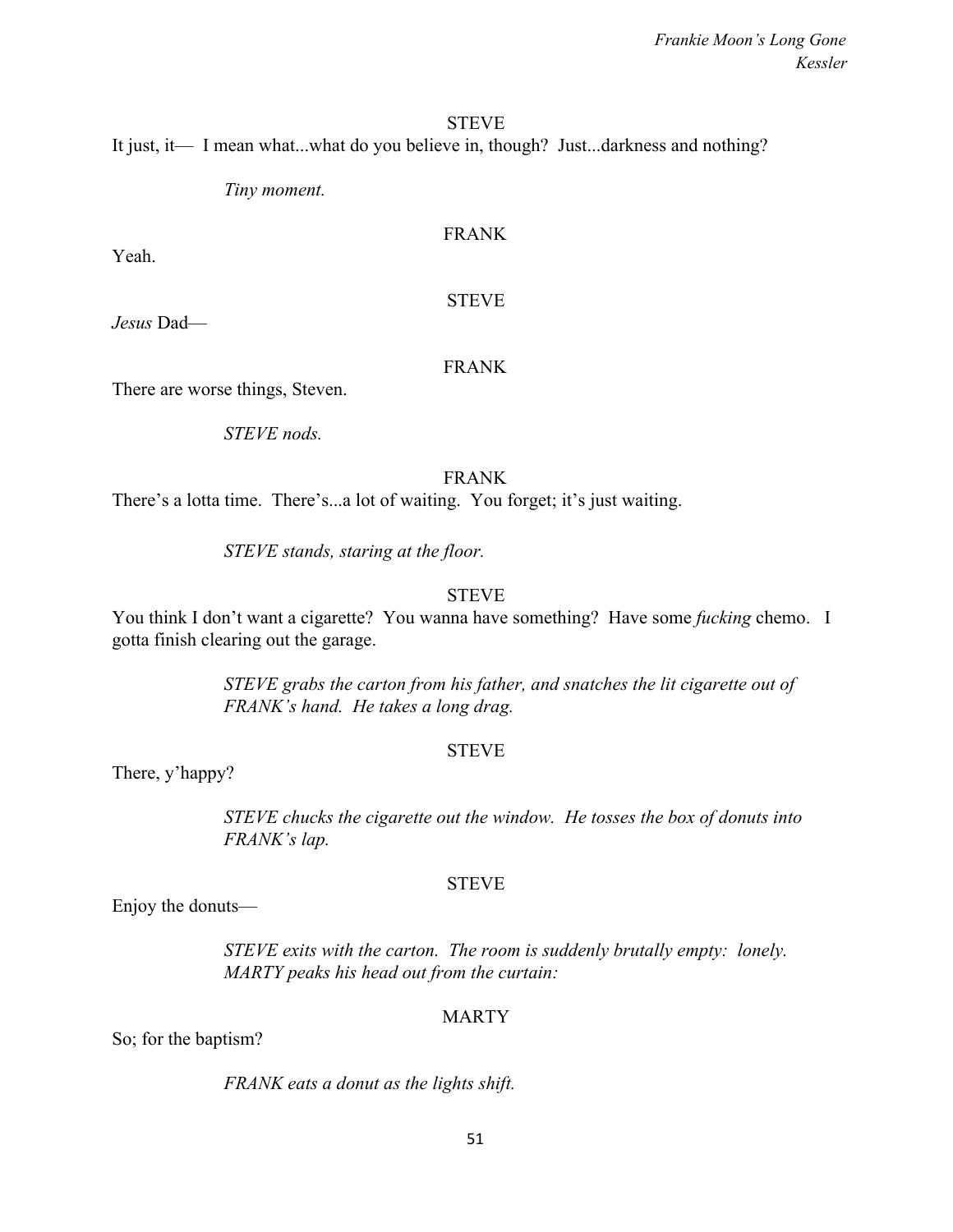# *Act I, Scene Eight Frank & Alice at the Opera...*

*Lights Rise: The Kitchen, night. FRANK and ALICE smoke cigarettes and drink wine. Her book sits on the counter, and FRANK sits in his rolling walker. By the door is a motorized wheelchair.*

## **ALICE**

God, I mean, listen—I love my daughter, I do; she's great and wonderful, but *shit*— I'm gonna kill that girl. The hell are you laughing at, I'm not kidding; I might actually kill her.

# FRANK

Yeah—

# ALICE

She borrowed the car two weeks ago, parked it—didn't pay attention to the meter; got towed—

Shit—

*Eight hundred dollars.*

Ah, fuck—

ALICE

I called her father, I said listen I'm just lettin' you know, I'm going to murder our daughter; say goodbye. She stayed with him for a week, and I took the bus.

FRANK

More wine?

It's late, I should really go—

# FRANK

ALICE

Ah, one more glass won't kill you.

*She considers, and finally relents with a smile. FRANK pours her another glass of wine. She goes to the wheelchair and sits in it.*

# ALICE

Chair's nice.

FRANK

# FRANK

ALICE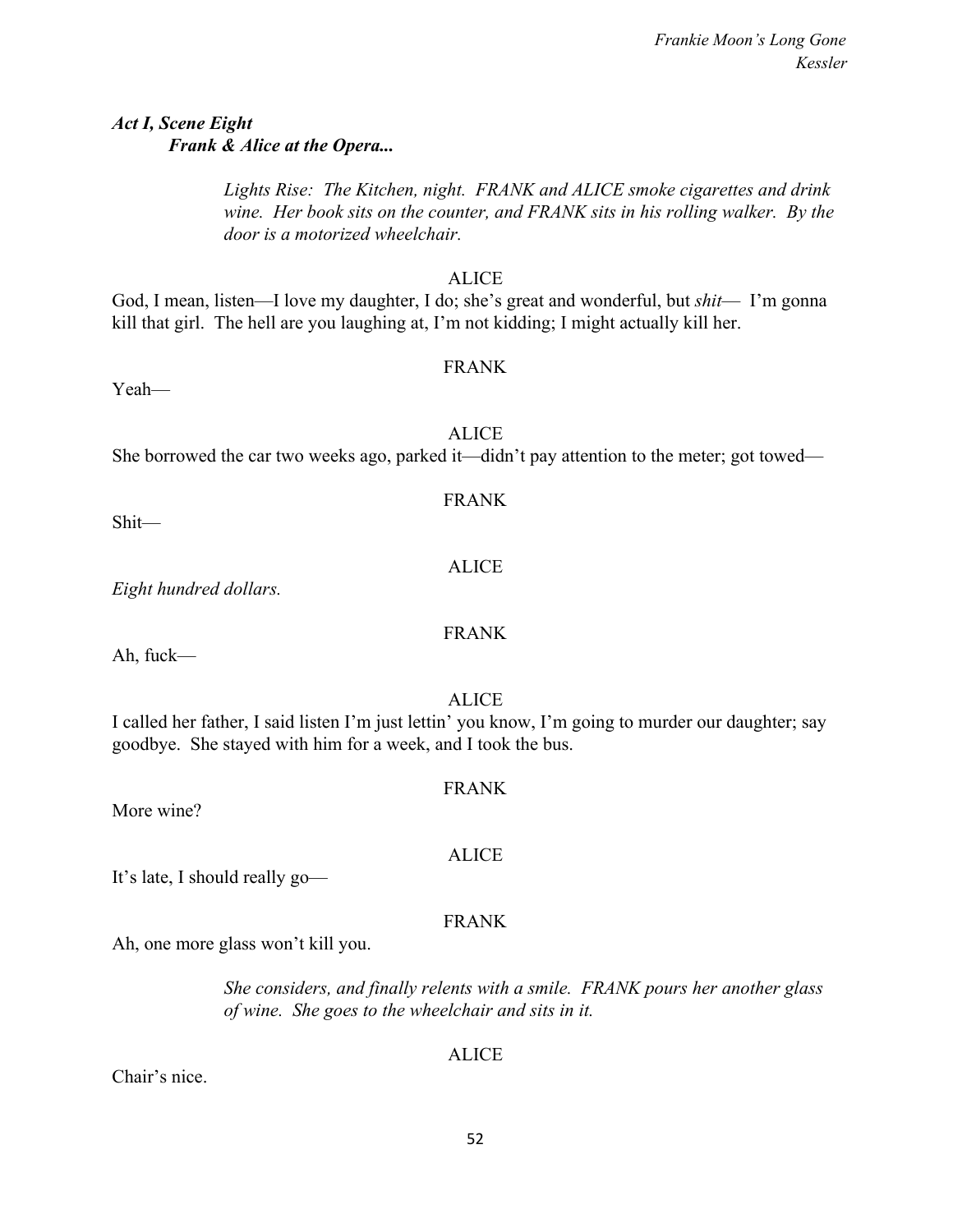#### FRANK

Chairs *motorized*. Steve put it onna' credit card. Figure this means I'm getting close— Why can't you an' Marty switch, huh? I could put up with him, if I was sleeping.

Some of us have day jobs, Frank. A teenager t'chase after.

#### FRANK

ALICE

How's the book?

## **ALICE**

Still good; still my favorite. How're the phone calls?

#### FRANK

We called 'em all; between me and Marty?—left messages, got hung up on. Someone's called back—five, six times, but...I just—I keep missing them. I dunno. Yanno, I see you—before your shift; out there, with a cigarette—? Last hoorah huh?

### ALICE

Bad habit, I guess.

# FRANK

You mind it; coming here?

### ALICE

It's okay; it's a job.

*He nods.*

### FRANK

What's your name? You tell me your name?

*She smiles, and sips her wine.*

### ALICE

This is very good, the wine.

FRANK

My ex-wife—Irene—she used t'drink merlot. Night we met, she had a glass; let me try some. Stained my tongue red. She was gorgeous, Irene?—she was—

Yeh—

ALICE

# FRANK

53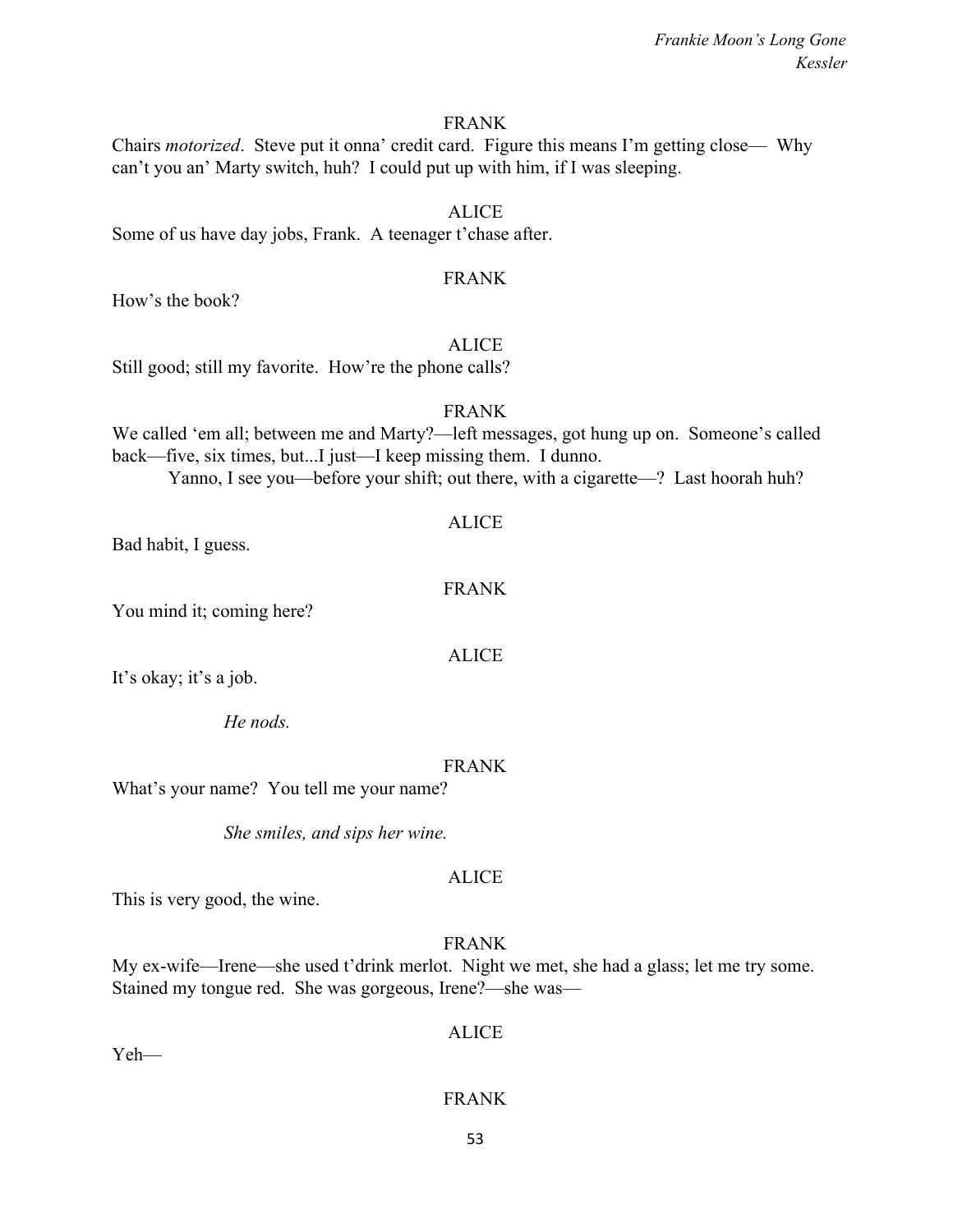Nah, but she was incredible; and when we were twenty-five, thirty? Christ, she walk in the door, and the room would move. I gotta lotta things wrong with Irene, but—we did alright; for a while. Whattabout you; how'd you and your ex-husband meet?

### ALICE

It was a party. He was a friend of my cousin—he was very good looking— He was, I can't help it; not much of a husband, but—very good looking young man. He had bright, *bright* eyes— Even at night; his eyes, they... And he was wearing a shirt—and I could see the line of his shoulders. I always liked his shoulders.

### FRANK

I have nice shoulders; I've been told—

# ALICE

I'm sure you have, Frank. We shared a cigarette and...that was it. Dani?—she looks just like 'im.

### FRANK

We went t'Venice; Irene and I—thirty, almost forty years ago; before Steve, before... Wandered; the whole city— And at night we made love and drank wine. I started listening—to opera; in Venice. You ever...listen?—to opera?

*She shakes her head "no." He pours himself more wine.*

# FRANK

When I got it the first time—when; when I first heard—twelve years ago. We did it all—a, a marathon; an *endurance*. That was before Steve was here—back with Irene; when Irene and I were—still together. Before all of it; we did it all, blood tests, screenings, MRI's. Broke it from my body; and the pieces come along with it. I skinned cancer *alive*—

*Slight moment.*

# FRANK

There will not be a second win.

ALICE You're gonna be alright, Frank. You're gonna be fine.

### FRANK

For someone who's dying.

# ALICE

Yeah; for someone who's dying. You'll be okay. I gotta get going.

# FRANK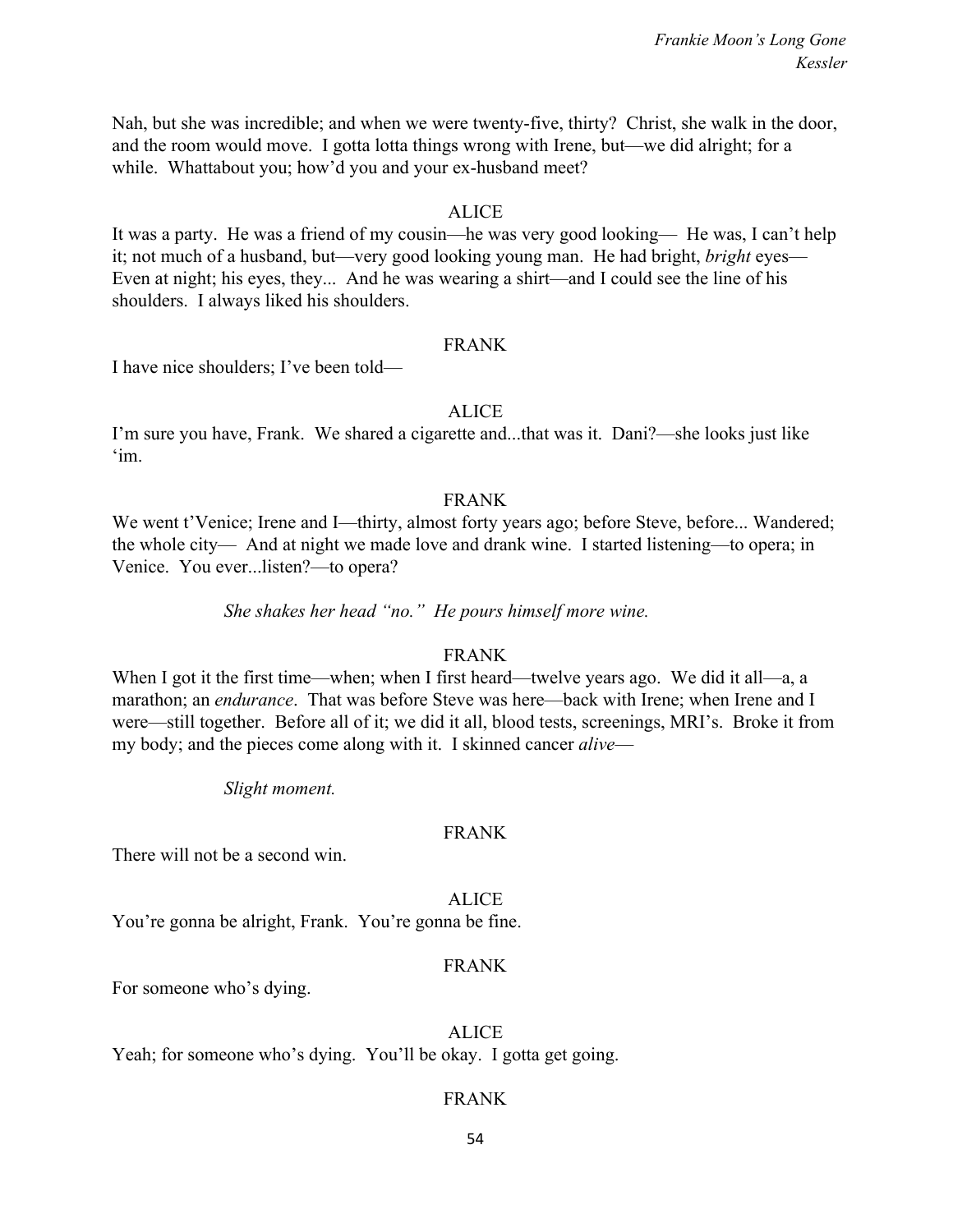Stay; just for a bit, I—

*She turns to the counter and arranges some papers.*

# ALICE

I was cleaning some of the closets, I uh, I found this—

*She hands him STEVE's cigar box. FRANK opens it and takes out...a piece of canvas. It's a small hand-painted portrait of STEVE. He looks young and gentle in the painting. FRANK stares at the portrait of his son.*

# ALICE

ALICE

FRANK

Who did the painting?

FRANK I don't know. *God*, he looks like Irene; when she was young? Looks just like 'er.

He looks lovely.

Yeah; he does.

ALICE

FRANK

*Gently teasing:* Makes the room move, huh.

Yeh.

*FRANK stares down at the painting.*

ALICE

He looks real nice. Well; I'll see y' tomorrow—

# FRANK

Wait; just—just for a minute—

*ALICE turns to leave. The phone rings, and continues throughout.*

# FRANK

Listen with me? To a song, just—

ALICE

I really—I can't, I should get home t'my daughter— Phone's ringing, Frank.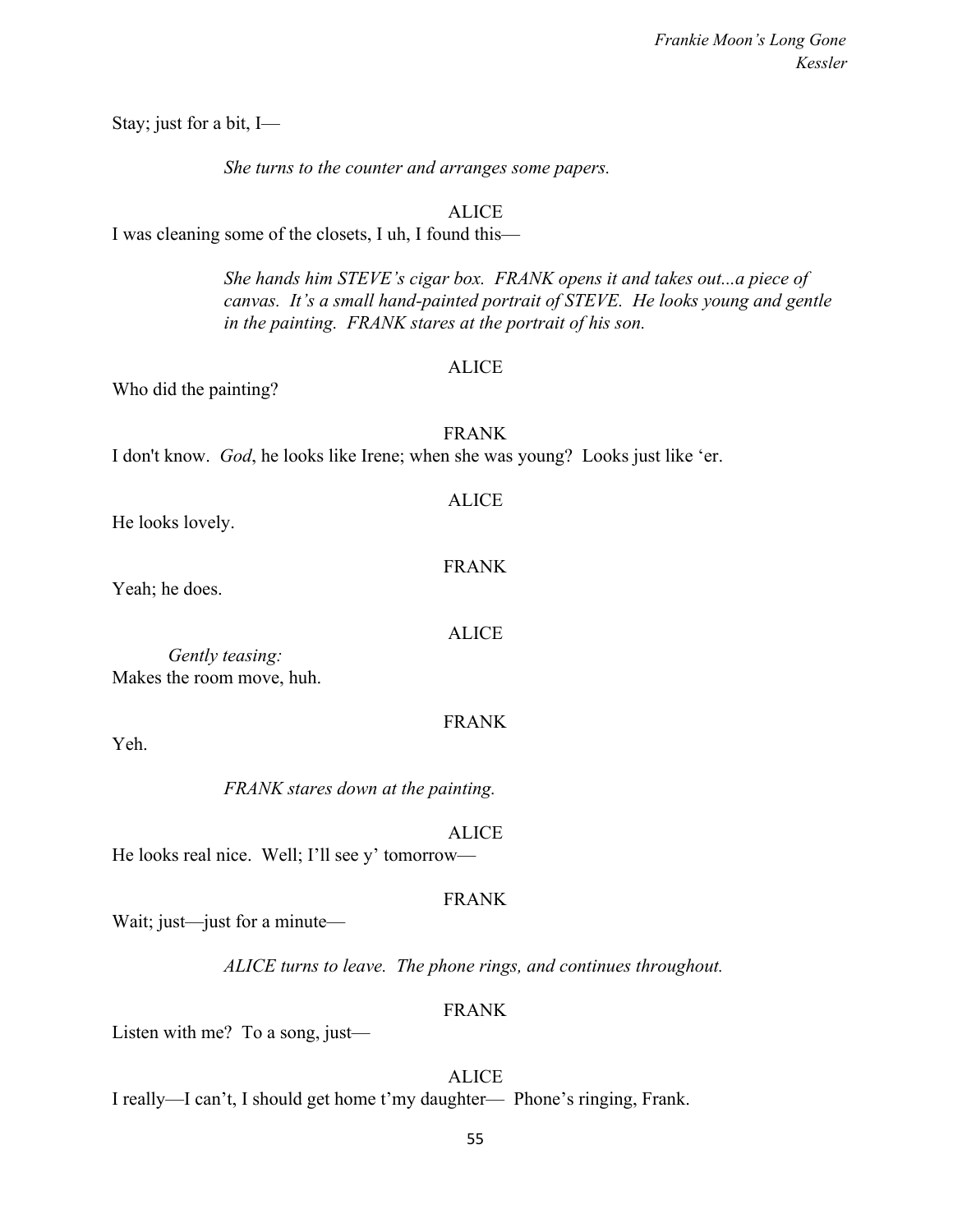#### FRANK

—don't leave; please. Just one song; then...if you wanna go…

*The phone continues to ring; FRANK looks at the phone, then back at the canvas. ALICE watches him; she puts on a record and opera plays. She lights a cigarette. The phone rings and rings, but FRANK can't seem to move.*

#### ALICE

You're gonna miss it, Frank.

*Just as the ringing is about to stop...ALICE picks up, and offers the receiver to FRANK:*

#### ALICE

So?

*FRANK looks up at her. Blackout. End of Act I.*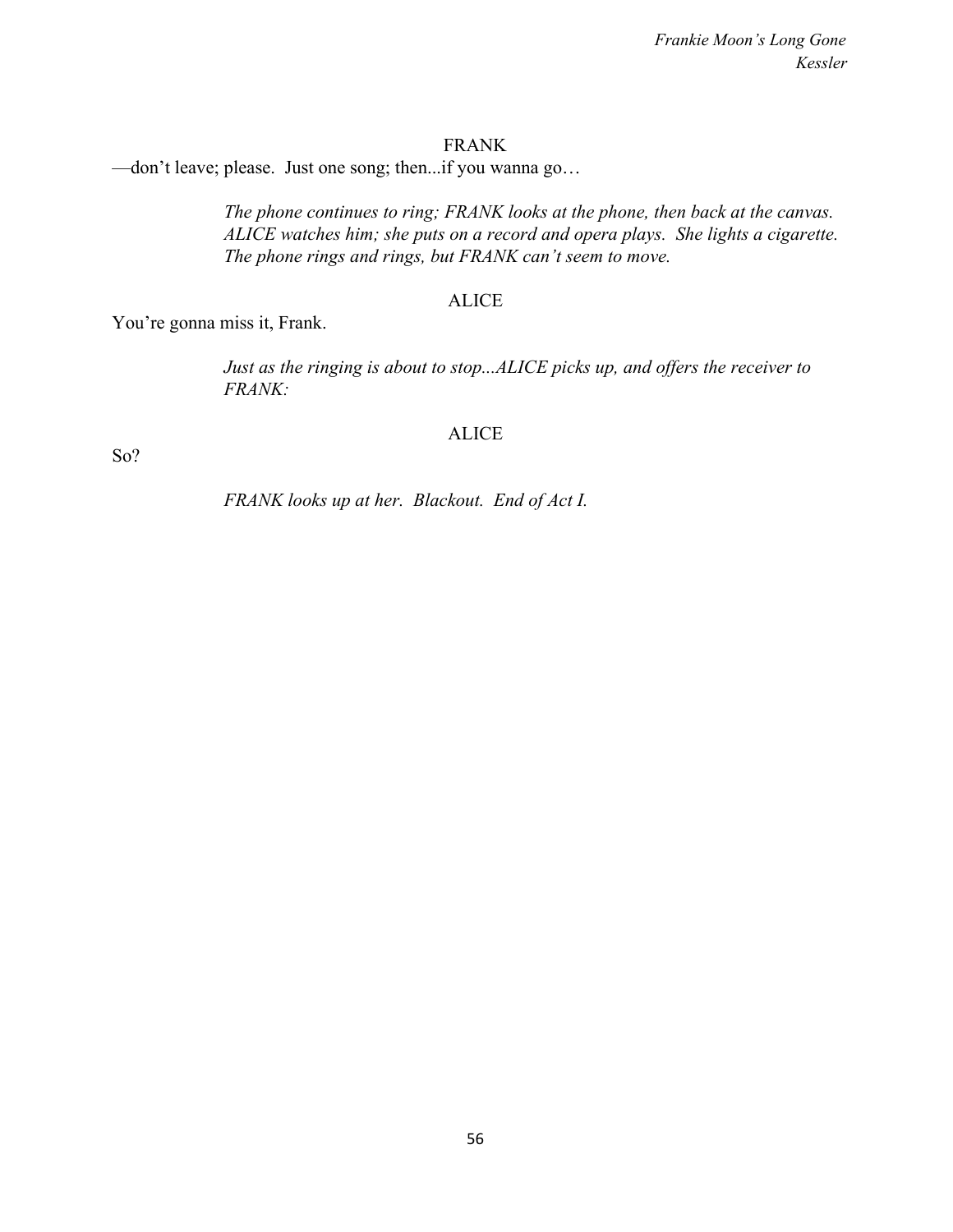# *Act II, Scene One Puppets of God...*

*The next morning. The Kitchen. A small platform stage has been set up with the curtains drawn. We catch FRANK and STEVE mid conversation. FRANK sits in his wheelchair; he holds the cloth painting in his hand:*

| You fucking what-?                                                           | <b>STEVE</b>                                                                                                   |
|------------------------------------------------------------------------------|----------------------------------------------------------------------------------------------------------------|
| I called David-                                                              | <b>FRANK</b>                                                                                                   |
| Jesus Christ-                                                                | <b>STEVE</b>                                                                                                   |
| I found that picture, the painting thing-                                    | <b>FRANK</b>                                                                                                   |
| Gimme that! Fuck, Dad you can't do that-                                     | <b>STEVE</b>                                                                                                   |
| didn't want David t'know, or-I dunno. You kept picking up and screaming, so- | <b>FRANK</b><br>Well, I did, so. His wife Susan, she was the one kept calling back; she was nervous, she uhshe |
| Fuck-                                                                        | <b>STEVE</b>                                                                                                   |
| He did it; the painting-?                                                    | <b>FRANK</b>                                                                                                   |
| Yeah; couple years ago.                                                      | <b>STEVE</b>                                                                                                   |
| It's a good painting; it's very good.                                        | <b>FRANK</b>                                                                                                   |
| Slight moment.                                                               |                                                                                                                |

FRANK

I arranged it with her, that you and David would meet up at a bar—t'talk or—

Dad; *please*—

STEVE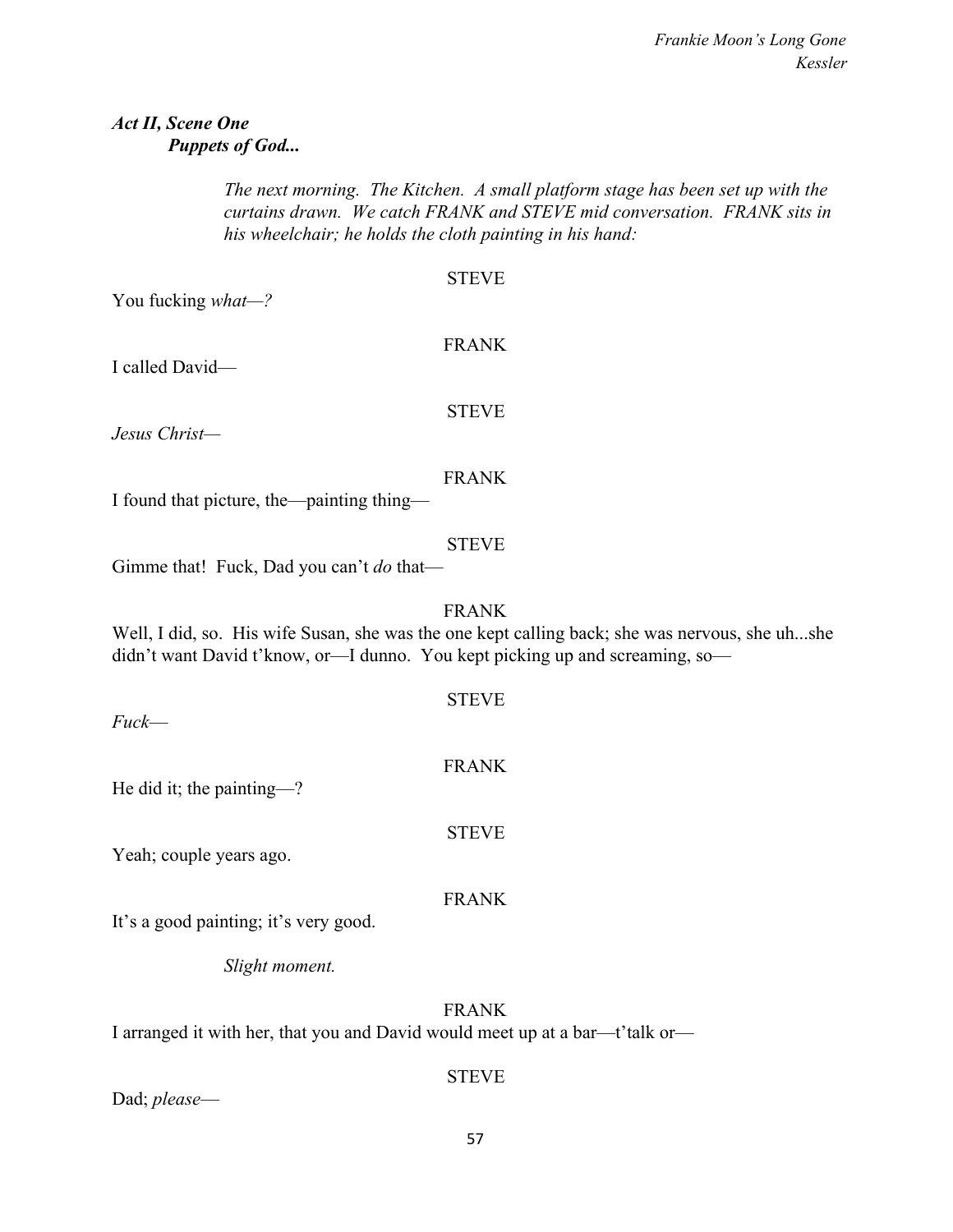#### FRANK

On Friday. You gotta put the ghost t'bed, Steve.

#### STEVE

I'm not doing that; I'm—

#### FRANK

You see David—I'll go back on treatments—

#### **STEVE**

I'm not gonna *do* that, Dad; you can't just—

#### FRANK

Chemo, radiation; everything. That's the deal. I'll do it, but...you gotta go see this guy.

#### STEVE

*Why*?!—why can't I just—go see him later, or—just—I'll do it later—!

# FRANK

'Cause you won't; if I didn't I call him—? You're not gonna do that; you know it, I know it— You gotta see him, put an end t'all this.

> *STEVE goes to the kitchen counter and begins putting things away, slamming them into their spots. We hear MARTY outside:*

#### MARTY

"I am the very model of a modern Major-General—"

#### STEVE

*Fuck; goddammit*—

*He enters carrying a kiddie pool.*

#### MARTY

"I've information vegetable, animal, and mineral!"

#### STEVE

*Shut the fuck up!!*

*MARTY gently places the kiddie pool by the stage:*

# MARTY

Rough morning, okay; well I just brought the pool?—for the baptism?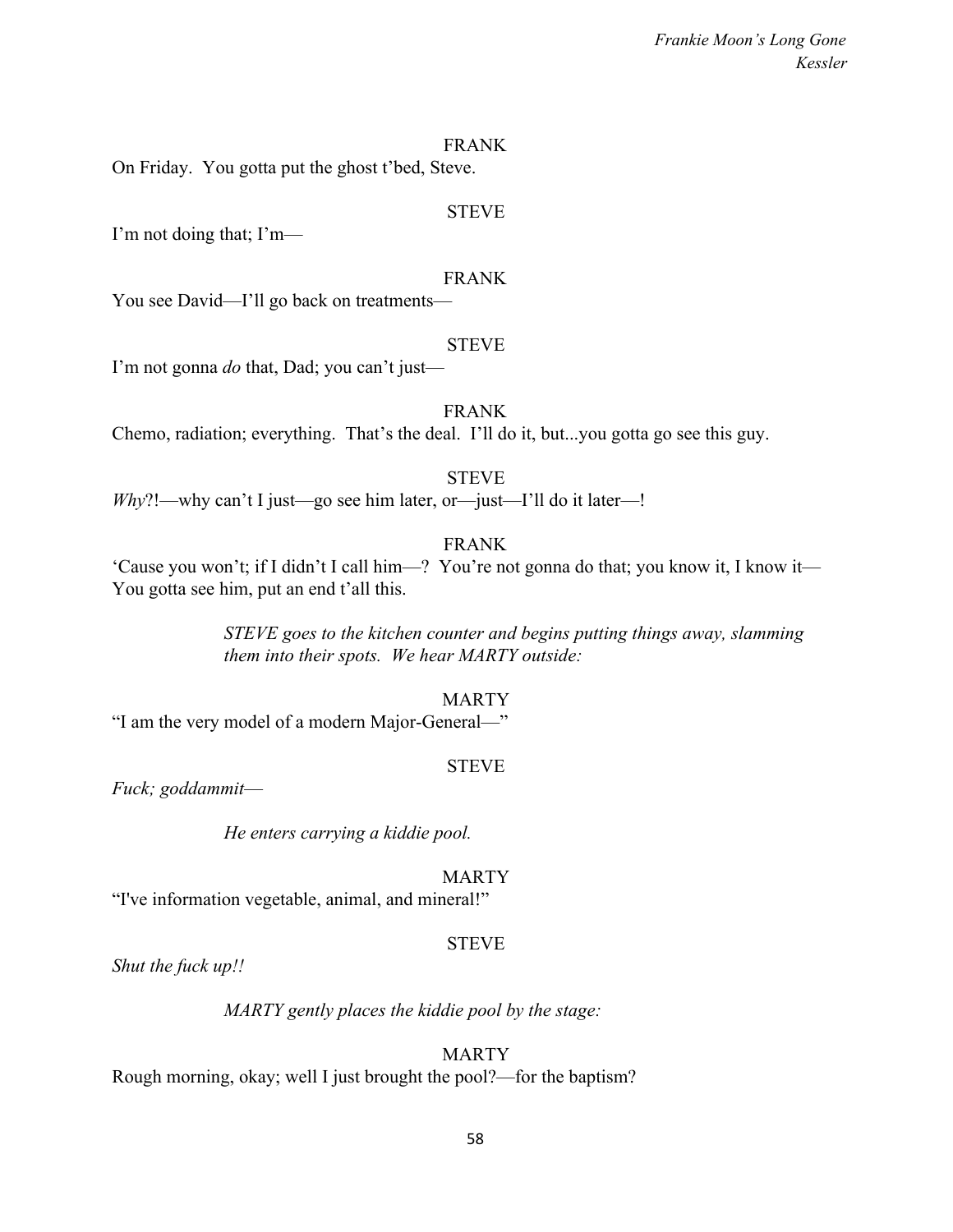MARTY

FRANK

# STEVE

What deal. *What's the deal*, pop.

Fucking hell, Martin—

We had a deal; Frank?

FRANK

He...Marty helped me find David, and I said—I'd let him do the show and baptism.

You *what*—

# FRANK

STEVE

Honestly, I was hoping I wouldn't live this long.

Aw, that's just *perfect*. *Fill 'er up, Marty!*

# FRANK

STEVE

Wait; you—what? *Steve*—

# STEVE

We'll all do it, right Marty?! *I can make deals too, Dad.* All of us; we'll all get baptized, every last *son-of-a-bitch here*—

# FRANK

You can't—you can't do this t'me; *Steven—!*

# STEVE

You wanna turn my life into a shit-storm, fine; but if you think you're just gonna call David *and his pregnant wife*—and then *waltz* your bitter, dying ass away, you got another thing coming—! Let's get *saved*, Marty!

# FRANK

I was being *nice!!*

**STEVE** Stop! Stop being nice! You have [*Insert actor's age here*] years of no practice!

# FRANK

I was helping—!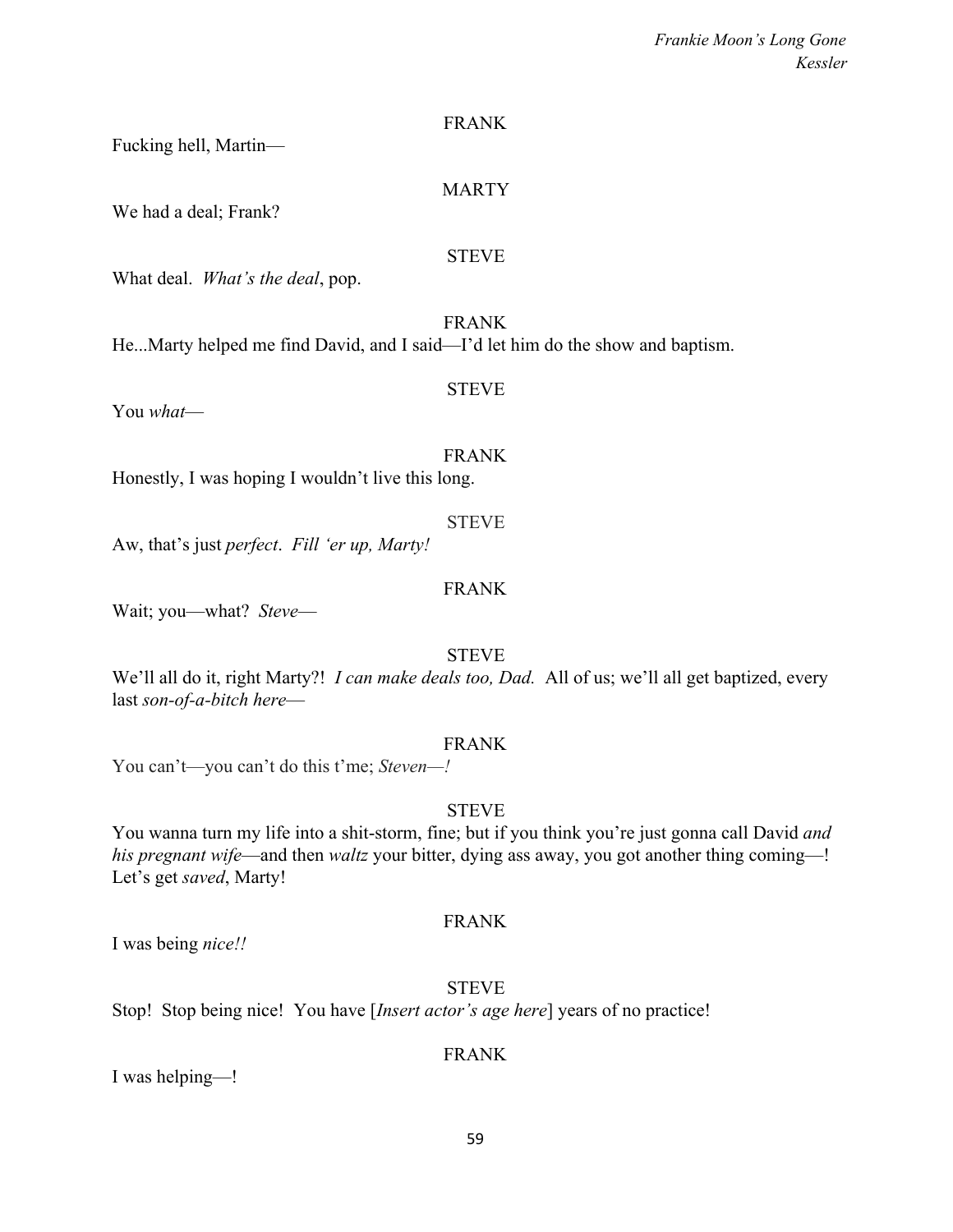#### STEVE

Calling David is not helping!!

#### FRANK

Naw, I know you Steve; *I know you, y'sneaky li'l fuck!* You rather just sit around moping like a fucking child! A fucking man-baby! Y'little *fucking maybe*; you're a *maybe*—!

**STEVE** *Aw, fuck you!! God;* I can't wait for this to be *fucking* over!!

#### FRANK

*Yeah, well me neither!*

#### STEVE

*To MARTY: You baptize this motherfucker, you hear me!*

#### MARTY

That's not a sentence I've ever heard—

#### STEVE

*Do it.*

#### MARTY

O-kay. Well, there's one—uh, *slight thing*—you should probably—

*KATHY enters: bright and bubbly, puppeteer extraordinaire.*

KATHY

Hey—*hi*—sorry I'm late, it's so wonderful to be here; thank you—

STEVE *So good to have you*; this is great, isn't this great, *Dad*? You ready for a *show?*

#### FRANK

Fucking fantastic.

# KATHY

*Ah—language!—ha-ha!* I'm just gonna put on my "invisible ear-muffs," okay?

*KATHY puts on imaginary "ear-muffs:"*

# KATHY

Marty warned me, he said you'd be a bit...*bristly*, so... That's why we're here—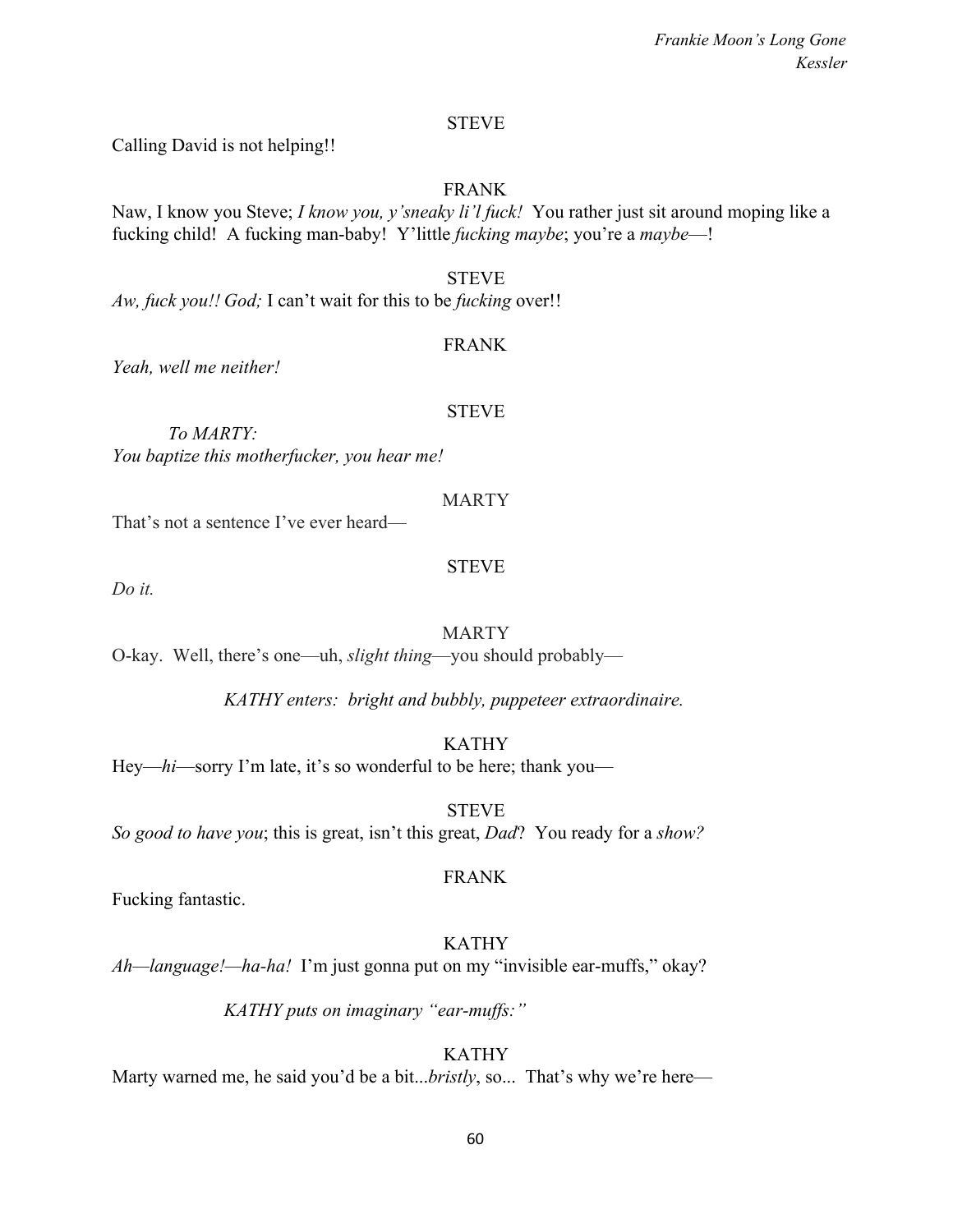#### FRANK

You've gotta be *fucking kidding—*

#### STEVE

Oh, this is gonna be *good*.

*To MARTY:*

## **MARTY**

Now, Frank here has made a very brave choice, and is on his journey—home.

#### FRANK

Stop touching my shoulder like we have a bond; we do not have a bond—

We usually like t'begin our presentations with a group warm up: Marty, why don't you start.

### FRANK

KATHY

No; no fucking way—

*FRANK tries to leave; STEVE unplugs the battery to the wheelchair. It stops.*

#### STEVE

Just sit back and enjoy, Pop.

*MARTY gets up and begins to clearly mime "fishing."*

### FRANK

You're an asshole.

### MARTY

*Laughing nervously:* I am not being a "behind," I am *fishing*—he's just being silly, he's—

# FRANK

You're fishing. Like an asshole.

# KATHY

Okay, why don't we just—

#### FRANK

Fishing for fellow assholes, I guess. Jesus was a fisherman.

### KATHY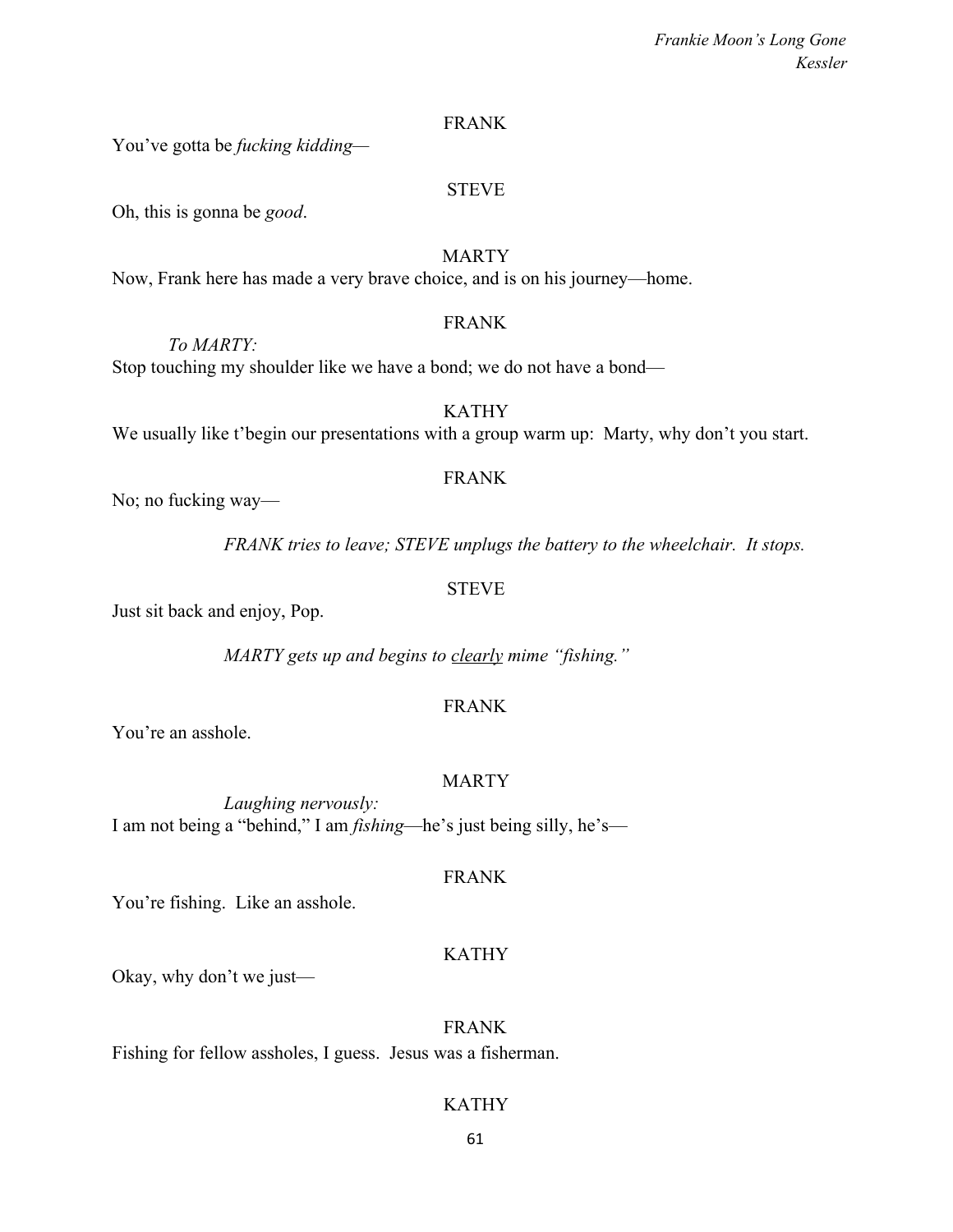Wow, this is gonna be a tough one; okay, alright "ear-muffs!" Martin, wanna try another?

*MARTY begins to clearly mime skiing.*

# FRANK

You're an asshole.

## MARTY

*Laughing nervously: So—so funny! Frank!!*

# KATHY

That's not—you can't just guess the same thing, Mr. DeLune—

# FRANK

I wasn't guessing, I was telling you. I'm stuck here with Jesus and Joseph and the Virgin Marty, over here—

### MARTY

Mary, you mean the Virgin Mary.

# FRANK

I know what I said.

# KATHY

Yanno, I think we'll just jump into the show; Martin, *places*! Take a seat wherever you like—

### MARTY

*Whispered to STEVE:* Steve, there's one thing, uh, we should talk about—before the puppet show, see—

STEVE I want this to hurt him, do you understand— Baptize the *shit* out of 'im.

### MARTY

Uh, well—

# KATHY

*Martin!*

*MARTY goes to places. Lights shift. The curtains to the platform open, to reveal… An intricate biblical scene: A manger. There are puppets for Jesus,*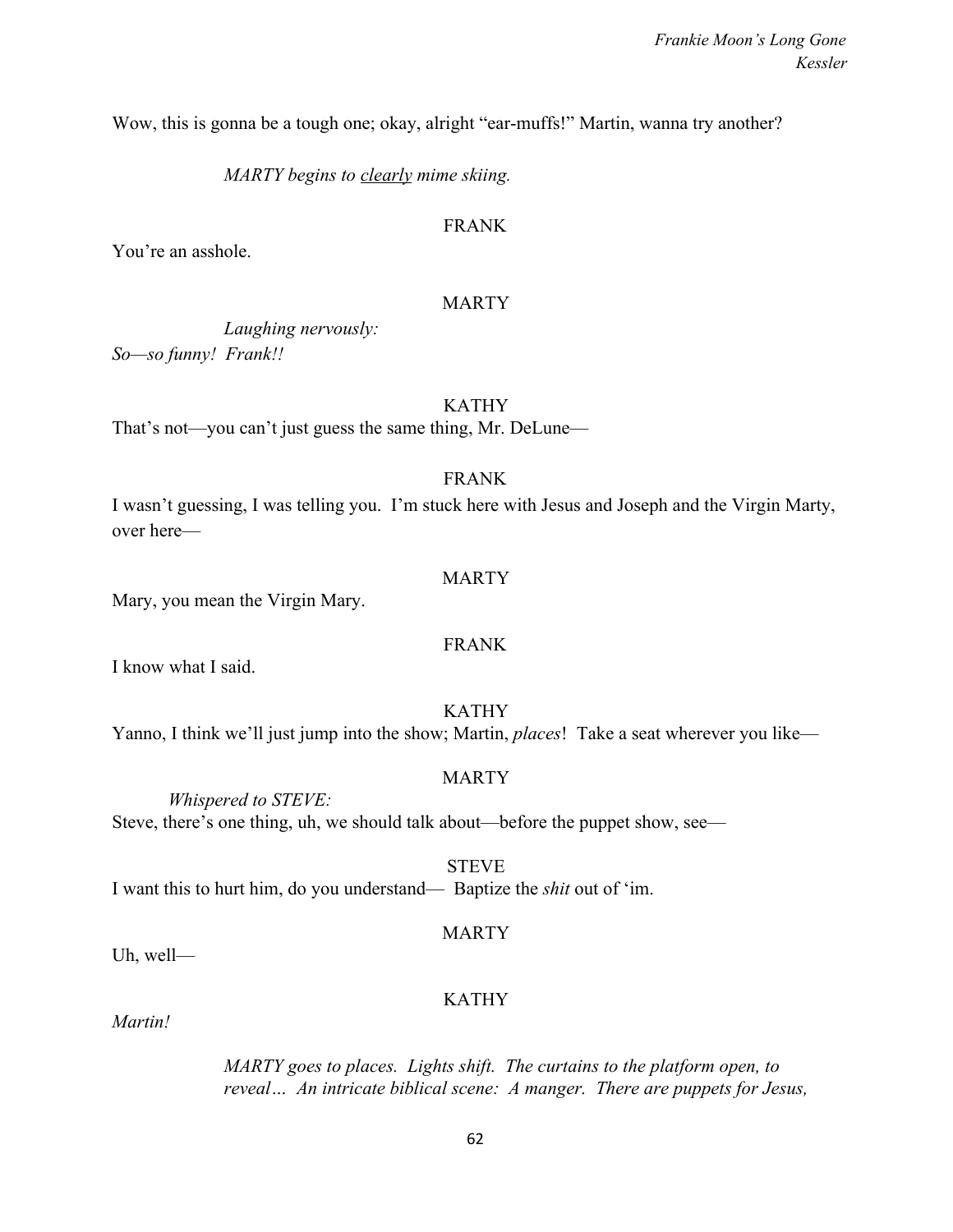*Mary, and Joseph, the three wise men, the animals of the manger, etc. MARTY plays an electric synthesizer. STEVE and FRANK sit stunned. KATHY and MARTY sing:*

#### KATHY & MARTY

"Here upon a humble hearth, There lays a child of Virgin birth—"

#### FRANK

Well, "virgin" I mean—

#### **MARTY**

*Whispers: Be respectful!!*

#### KATHY & MARTY

"Who'll rise to be the King of Earth! Here upon a humble hearth."

*Musical interlude.*

### KATHY & MARTY

"The Virgin Mary and the Virgin Joe,"

#### STEVE

Wow—

#### KATHY & MARTY

"They had no other children, this we know— And so they lay on a humble hearth, And with their child of a Virgin birth—!"

*MARTY brings out the puppet of the FIRST WISE MAN:*

MARTY (FIRST WISE MAN)

Come! There is a star in Bethlehem—!

# FRANK

I can't do this—

*Lights shift: The Last Supper. JESUS and the TWELVE DISCIPLES are seen. JUDAS enters with a mob of soldiers behind him. KATHY narrates as the voice of God—probably in a faux British accent.*

#### KATHY (VOICE OF GOD)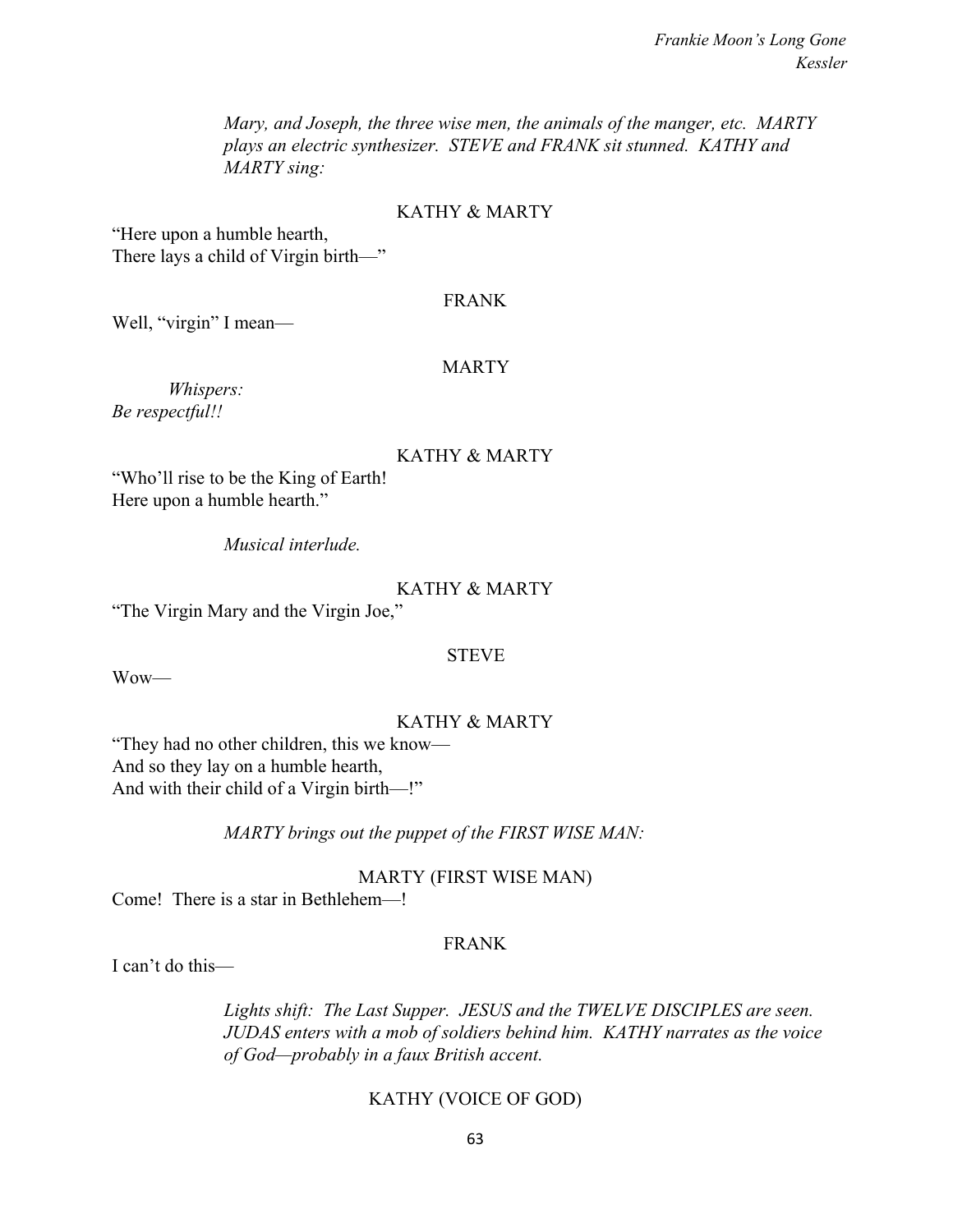And lo, Judas kissed the man he would betray…

*JUDAS kisses JESUS. They sing to the audience in a duet:*

MARTY (JESUS)

"Oh, it was the Judas kiss,"

KATHY (JUDAS)

"I felt a touch of dread,"

MARTY (JESUS)

"A touch of bliss!"

"What oh what can we do about this? Oh it was the Judas kiss!"

# MARTY (JESUS)

"He kissed me; I thought he missed me."

### KATHY (JUDAS)

"I kissed him; have I dismissed him? For thirty pieces of silver! My lips began to quiver!"

MARTY (JESUS)

"A crown of thorns is what I wear!"

# KATHY (JUDAS)

"I've sent him to the Devil's lair!" Jesus, I—

MARTY (JESUS)

*Putting his finger to JUDAS' lips:*

Shh.

### FRANK

These...these are my last days?

# **MARTY**

*Whispers:* It's almost over!!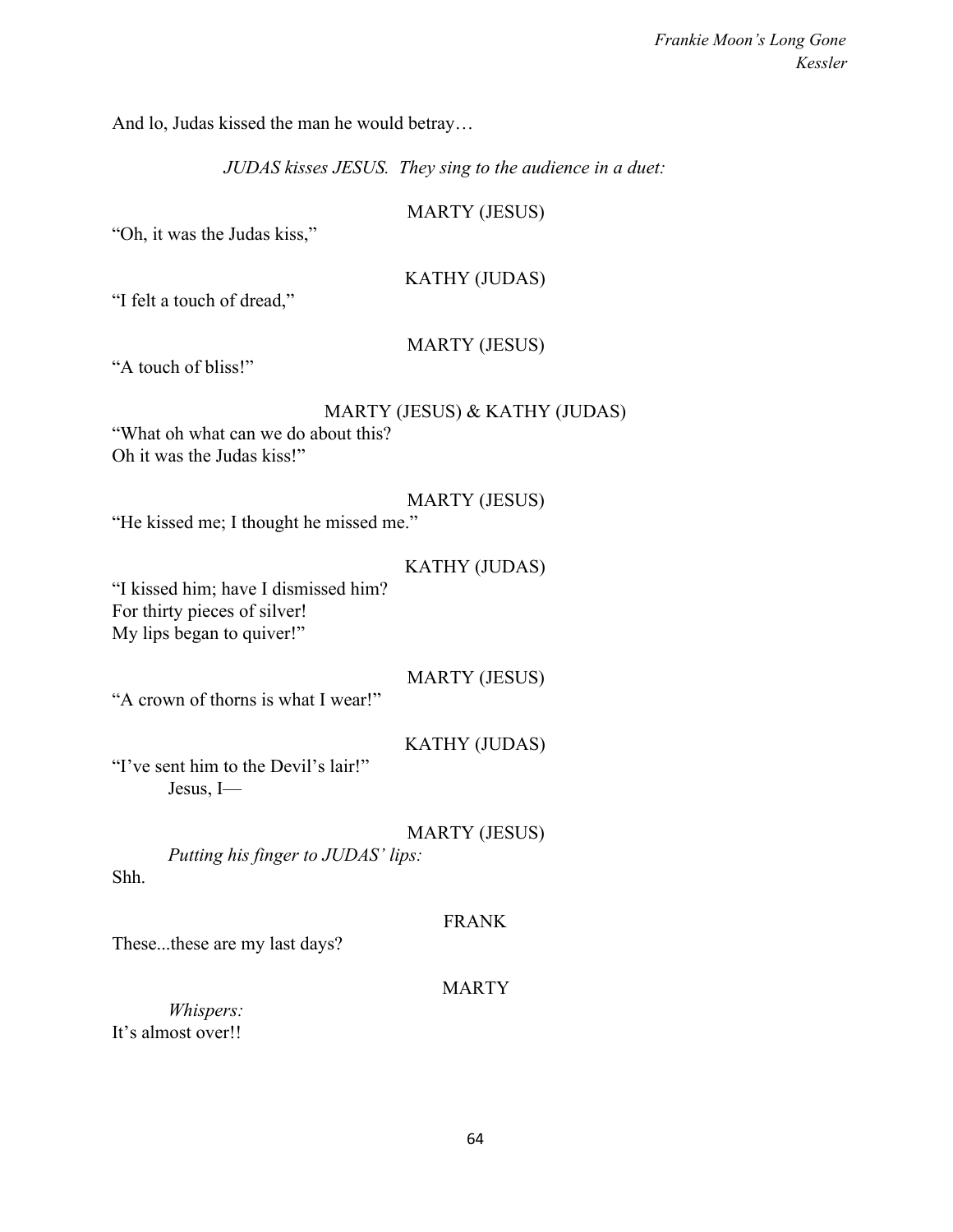*Lights shift: The end of the show. Armageddon: the end of days. The LAMB of GOD sits on a cloud above the biblical scene. COMMONERS wail and moan. The FOUR HORSEMEN OF THE APOCALYPSE roam, wreaking havoc.*

#### KATHY & MARTY

"It's the fury of the lamb Pestilence, War, and Fam-ine! Behold, a pale white horse! Who rides it, why Death of course! It's the fury of the lamb!"

#### MARTY (LAMB)

"Bah-bah!"

#### KATHY & MARTY

"Fury of the lamb! And in those days shall men seek death, But they shall not find it! As we stand with baited breath, Of death you are reminded! And the sky will blacken from the smoke of the pit, Goodness, gracious, holy *shh*—! It's the fury of the Lamb!"

#### MARTY (LAMB)

"Bah-bah!

#### KATHY & MARTY

"Fury of the lamb!"

*MARTY continues playing the synthesizer in a musical break; KATHY addresses FRANK and STEVE:*

#### KATHY

And now...is where our work really begins. We're searching...for someone ready to heed the call—

#### FRANK

Ah, *fuck*—

### KATHY

Keep the music going, brother. We're looking for a volunteer; any volunteers.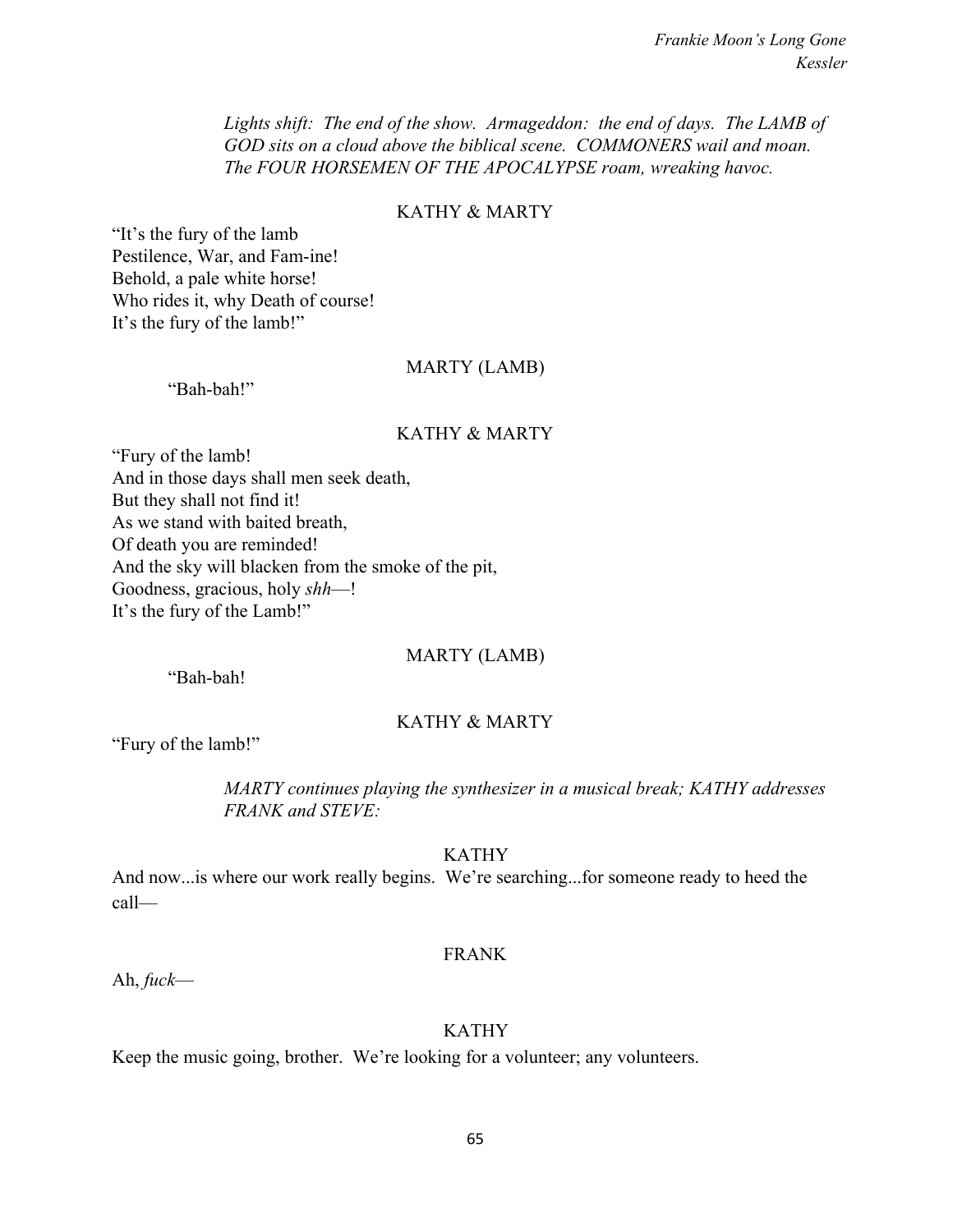*Jesus Christ—* C'mon, *dad*—you had a *deal—*

KATHY

*Any* volunteers at all. The song doesn't end 'til we get a volunteer—

*FRANK raises his hand. MARTY loops the music so that it continues to play. MARTY and STEVE help FRANK into the kiddie pool.*

#### MARTY

You don't have to be scared, Frank—

#### FRANK

I'm not scared, Martin.

### MARTY

You do *not* have to be afraid, Francis! It's like...a waterslide, but we don't go anywhere—!

*MARTY, FRANK, and STEVE sit in the kiddie pool. KATHY holds up a pitcher of water.*

### KATHY

I baptize you—in the name of fellowship—in brotherhood and love—

MARTY FRANK

Amen— Get fucked

*KATHY jumps back into the song:*

### KATHY

"And so I stand and pose to you: What-oh-what will you do When the wrath, it comes for you?"

KATHY & MARTY

"It's the fu-ry...of...the...laaaaaaaaaaaaaaaamb!"

*KATHY baptizes the three men.*

MARTY (LAMB)

"Bahh!"

FRANK STEVE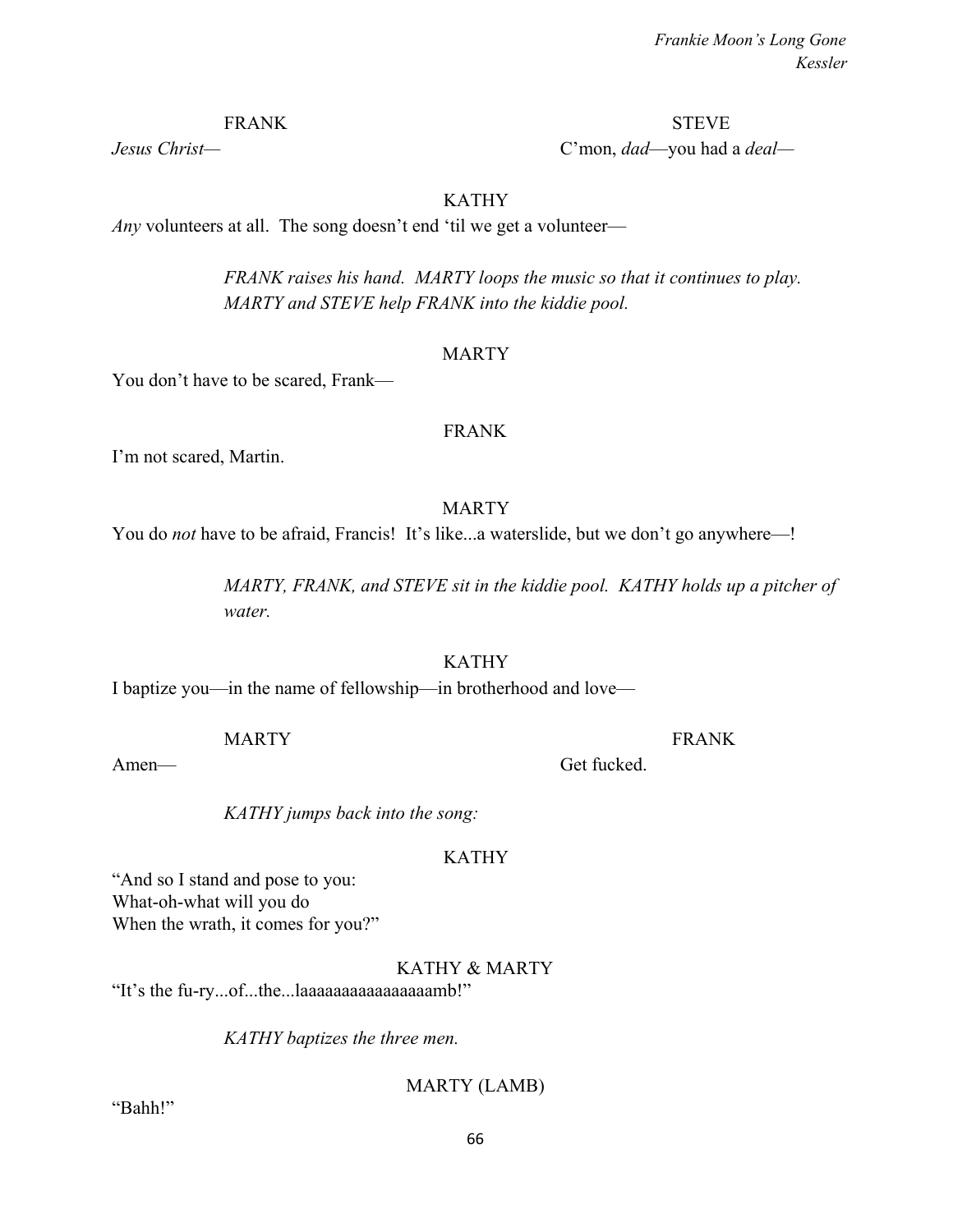*The End. MARTY and KATHY bow. FRANK and STEVE sit stunned. STEVE eventually gives a few slow obligatory claps.*

#### **STEVE**

It was like...a Mel Gibson movie. With puppets.

# KATHY

Martin, I am *so proud* of you—

#### FRANK

There, y'fuckin' happy?

#### STEVE

Yes; yes I am.

# *MARTY helps FRANK get seated back in his wheelchair, while STEVE plugs the battery back in.*

# FRANK

Alright, well; thank you for coming, now please leave. *Steven*, get the door*—*

#### KATHY

Now, for our talk-back—

### MARTY

Uh, actually I was thinking—?

#### KATHY

This is the best part, so: you've been saved—

# FRANK

I have not been *saved*—

# KATHY

Well, *actually* you were; I know 'cause I was there, and I did it. You've been blessed with a new beginning, so: what are *you* gonna do when the Revelation comes?

#### FRANK

Listen lady, I'm a divorced atheist, and my son's a fag, so-

### STEVE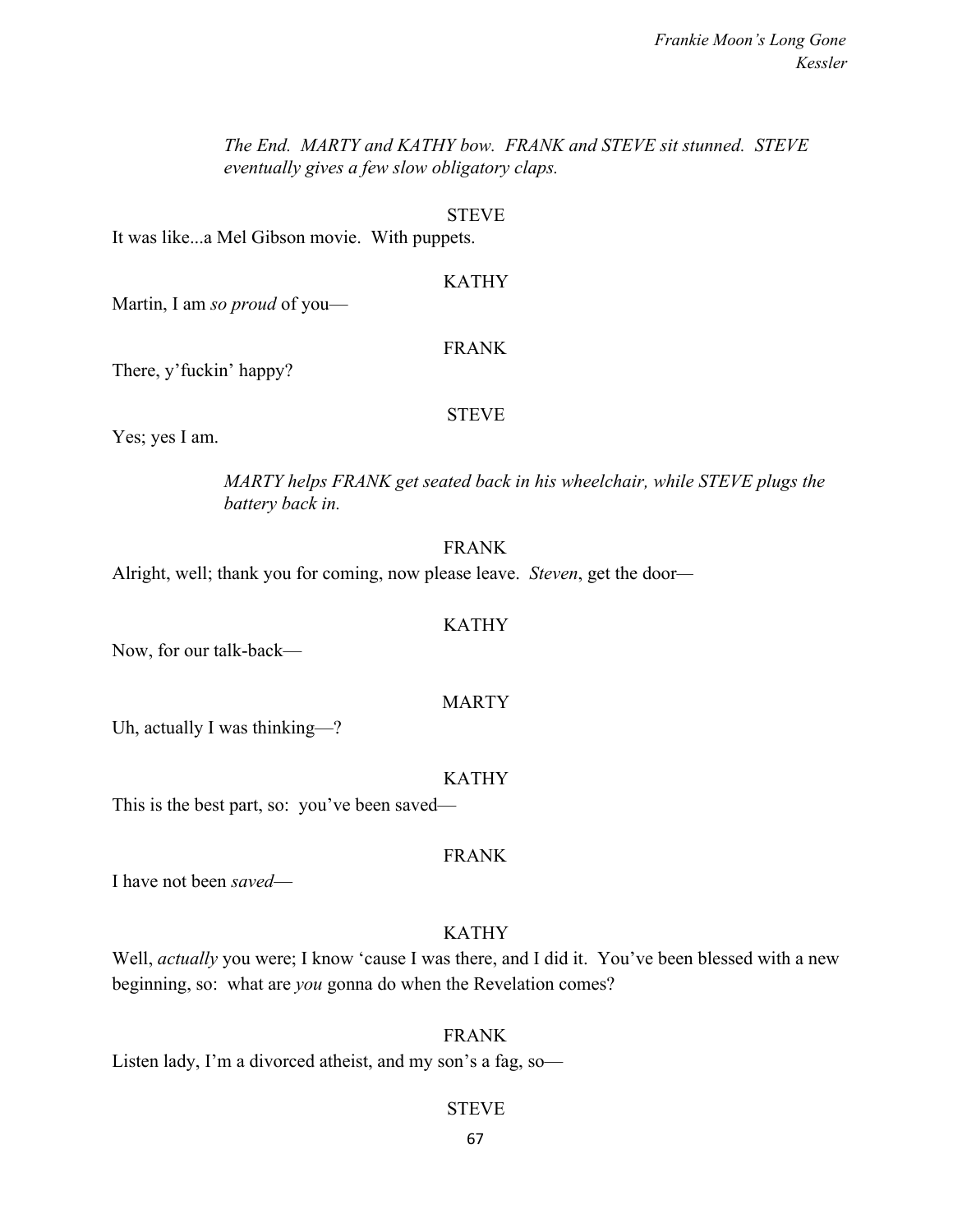Dad—

# MARTY

Frank—

# FRANK

Gay, my son's gay. So, if the revelation comes, I think we're good. Now please; get out.

Oh. I didn't...oh...

# MARTY

FRANK

KATHY

**MARTY** 

KATHY

Kathy, now just wait, okay, so—

KATHY I didn't realize…that Steve, that uh—you and your father, um—

What—

You didn't say anything; *Martin*—

No, just—just hold on, I mean—

# KATHY

I don't...agree with that sort of thing?—I uh, I think I should go—

# FRANK

What? What're you—?

*KATHY begins to collect her purse, coat, and things:*

# KATHY

*To STEVE:*

What you *do*...with your life... I just want you to think about the kind of...man you want to be. I mean—what kind of man do you want to be, Steven?

# STEVE

 $I-$ 

FRANK

What did you just say?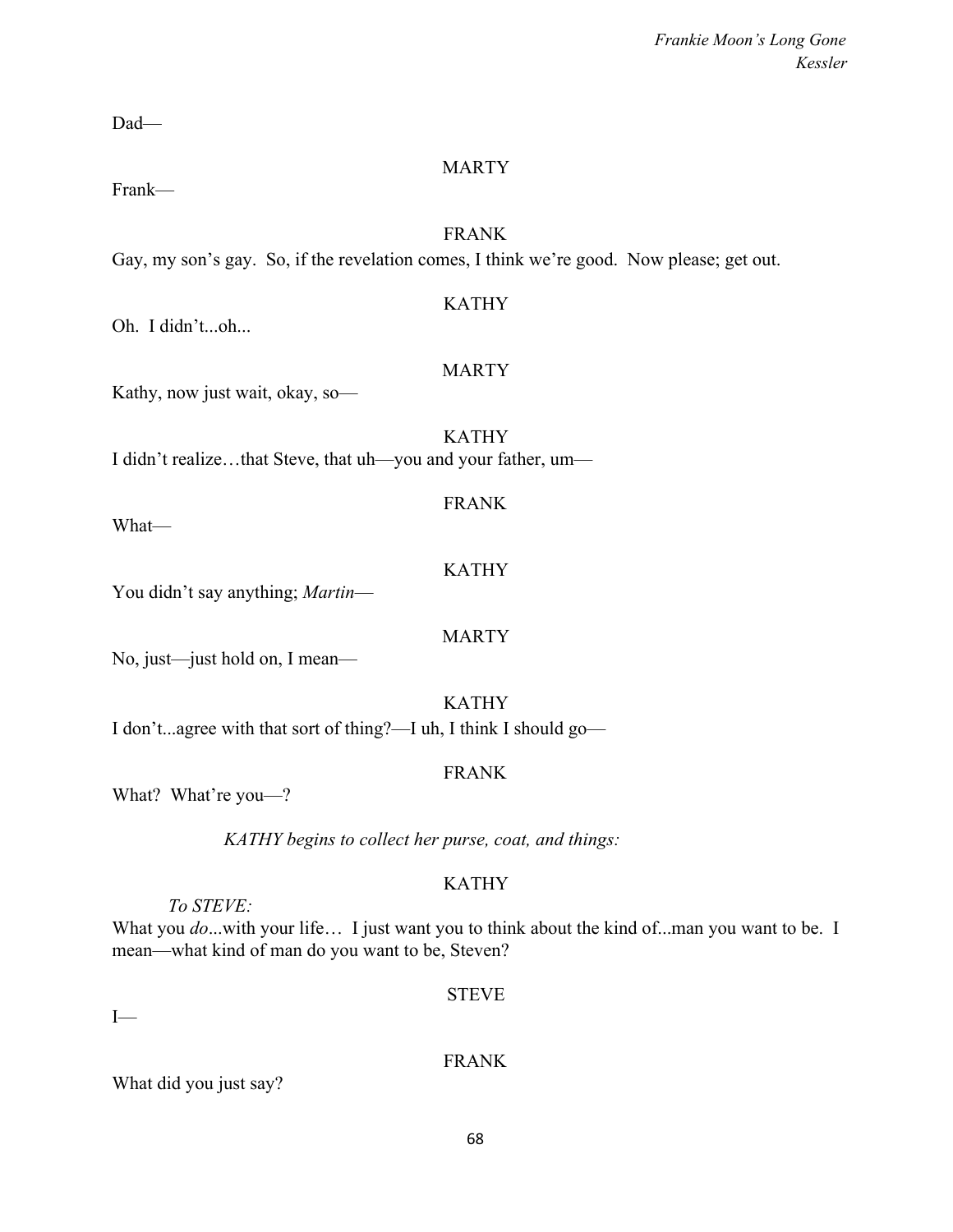#### KATHY

Are you even happy? Steven? 'Cause, t'look at you—you don't look happy. My work asks that you take a good look at yourself, Steve, and—when you're ready— It can help; but—until then.

#### FRANK

Martin, what the fuck—

#### MARTY

I tried t'say something, I—really, I *did*, but—

#### KATHY

Excuse me, I'm gonna have t'leave now—

#### FRANK

You're gonna fuckin' apologize, is what you're gonna do—

#### KATHY

I just ask that you think about it, about the kind of life you want to have. Now, if you could just—move from the door—

*All eyes on STEVE by the door.*

#### **STEVE**

I—uh; I—

*They watch him, waiting to see what he'll do. Tense silence. He decides it isn't worth the bullshit, and goes to open the door:*

#### **STEVE**

Fine; sure.

#### FRANK

You stay right there Steven; don't move.

#### STEVE

You told them to leave and they're leaving, so, can we just—

#### FRANK

Keep that door shut. And Marty, I'm fuckin' talkin' to you after this. Now Steve here, he may be a homo; and his life may be in *absolute* tatters—

#### STEVE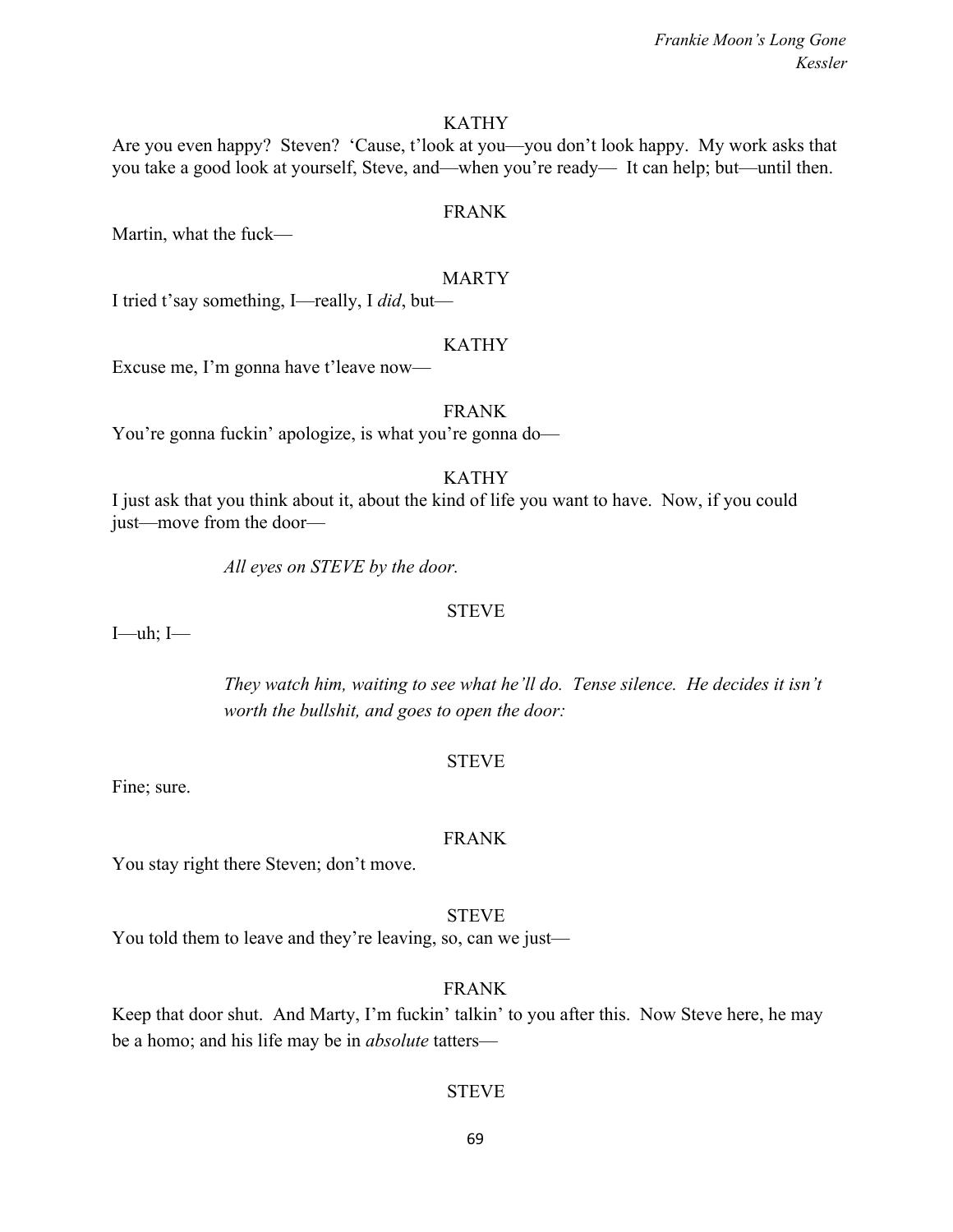That's—you don't have t'—

FRANK Forced to moved back home with his Dad like a—*fucking child*—

### STEVE

I'm *right here*…

# FRANK

And he may have sucked every dick in town—

# STEVE

*Please* stop talking—

# FRANK

A plethora of dicks—an uncomfortable number of dicks—and I'll be honest with you, I don't like it, I really don't—I wish he wasn't gay—*but* he's brave enough t'suck those dicks—

# *FRANK gestures to MARTY:*

# FRANK

This guy over here looks like the kinda fella that dreams of a dick, then wakes up in a cold sweat—

# MARTY

Alright, Frank that's just—

KATHY

We do *not* associate with—with that kind of behavior—!

# FRANK

Lady, you have the face of a lesbian in despair—

# KATHY

Excuse me; *that is a deeply offensive remark, and I*—!

# FRANK

Aw, go weep t'your little pink Jesus, y'filthy puppet fucks—! I gave you two hours of a dying man's last days t'watch your little Jesus-dog-and-pony show, and you're not leaving this house, until you give a proper fucking apology—

# MARTY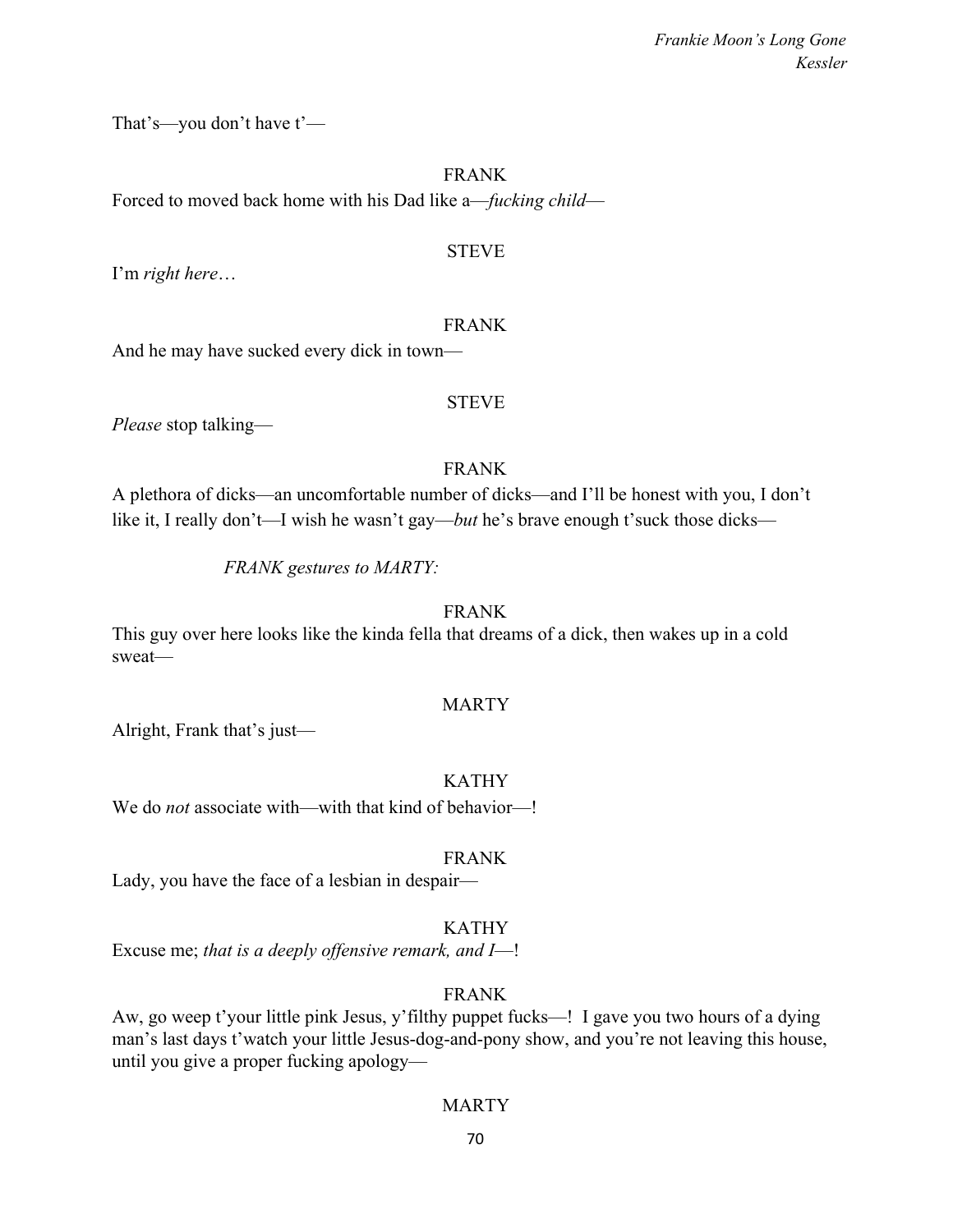Frank, why don't we just—

#### FRANK

Die in a fire, Marty!!

#### KATHY

Mr. DeLune, you need to move from the door—!

#### **STEVE**

Dad, just let them go—

*STEVE takes hold of FRANK's wheelchair, ready to move him out of their way.*

#### FRANK

Hands off; *hands off!*

*STEVE lets go. FRANK takes up one of the pillows on the sofa, unzips it, and takes out a cigarette.*

### **STEVE**

*Damnit.* I checked the couch.

*FRANK lights up and wheels himself to the little stage.*

FRANK

This little—Jesus-ville of yours...it's what?—made of cardboard? Paper mache? Looks old. Dusty. Flammable.

# KATHY

What are you doing—?

*FRANK takes out his lighter; he lights it up and holds it over the puppetry stage.*

Apologize.

# KATHY

FRANK

Mr. DeLune, now—

### FRANK

Apologize or I burn it.

### KATHY

You're not gonna do that; in your own home? No, I—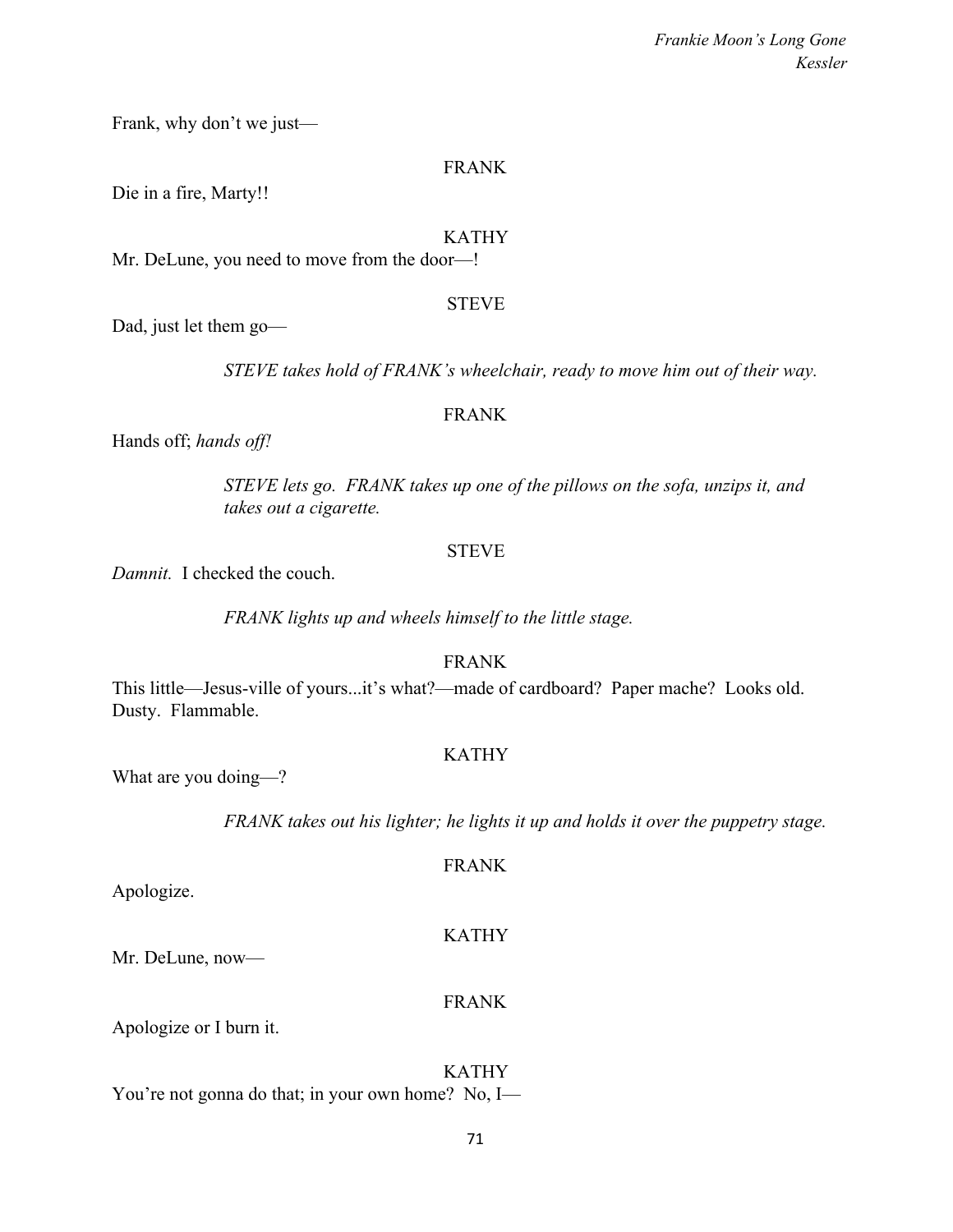#### FRANK

Lady, I'm dying, I'll burn down this whole fucking house. So: apologize.

*Moment.*

# KATHY

I'm...I'm sorry if...I offended you, or—

### FRANK

No, no, no, no—look him in the eyes—

# **STEVE**

Dad—

### FRANK

Into his eyes. And apologize.

*Small moment. KATHY looks STEVE in the eyes:*

# KATHY

I'm sorry. I'm—I'm very sorry.

### FRANK

Say you were wrong. Say he's a good man.

## KATHY

FRANK

**MARTY** 

FRANK

KATHY

I, uh— I was wrong. You're...a fine man.

*Small moment.*

Marty. Say puppets are dumb.

I will not—

Say it!

It took me years to build this—!

# MARTY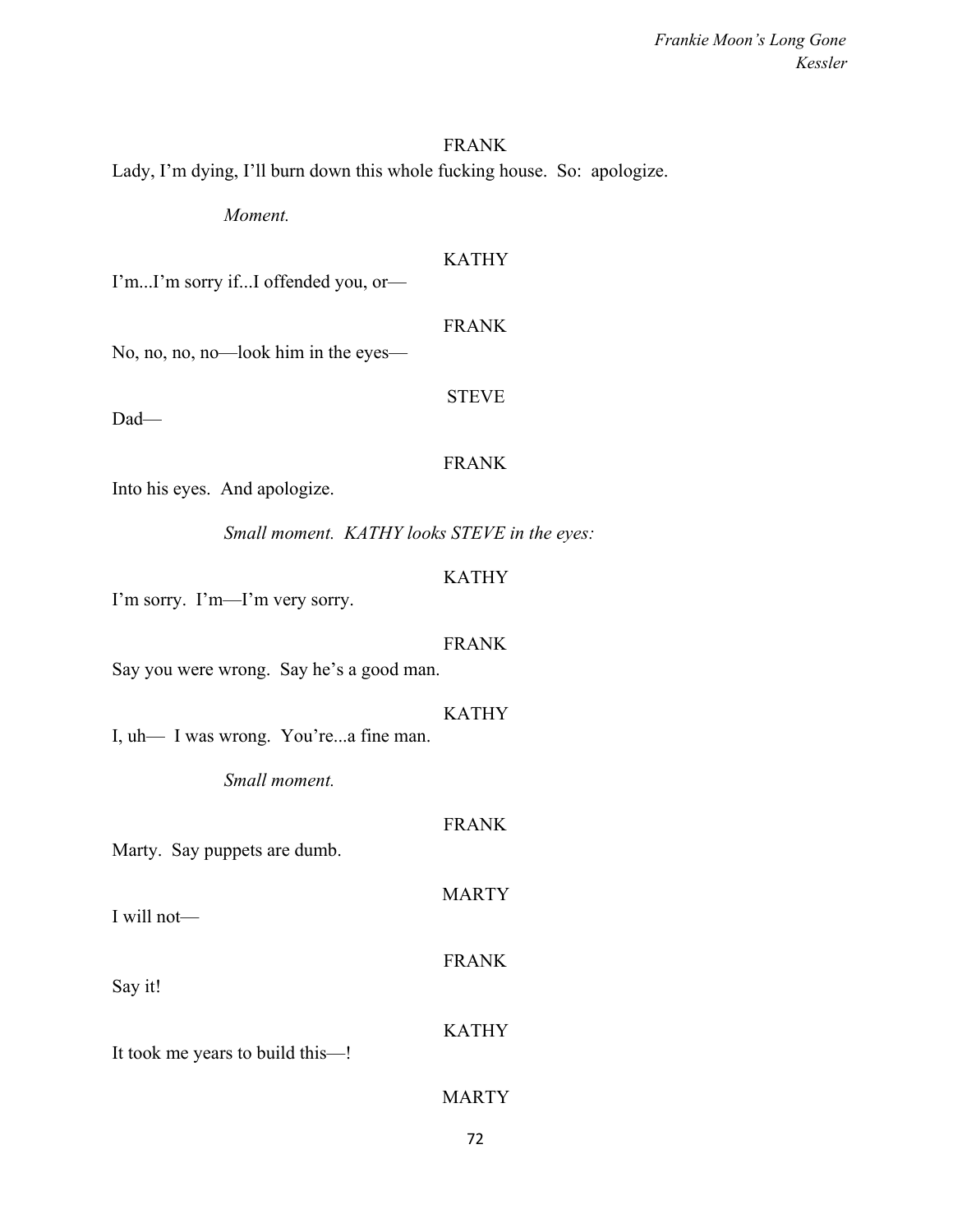I— Puppets are dumb.

## *Another small moment.*

| <b>FRANK</b> |
|--------------|
| <b>STEVE</b> |
| <b>FRANK</b> |
| <b>KATHY</b> |
| <b>STEVE</b> |
|              |

FRANK

You're lucky he's nice.

*FRANK puts the lighter away. He takes up one of the puppets: an angel or cherub...and stubs out his cigarette on the puppet's face. He tosses it to KATHY.*

FRANK Puppets are for children. Now get the fuck outta my house.

*STEVE opens the door. KATHY stands flabbergasted. Lights shift.*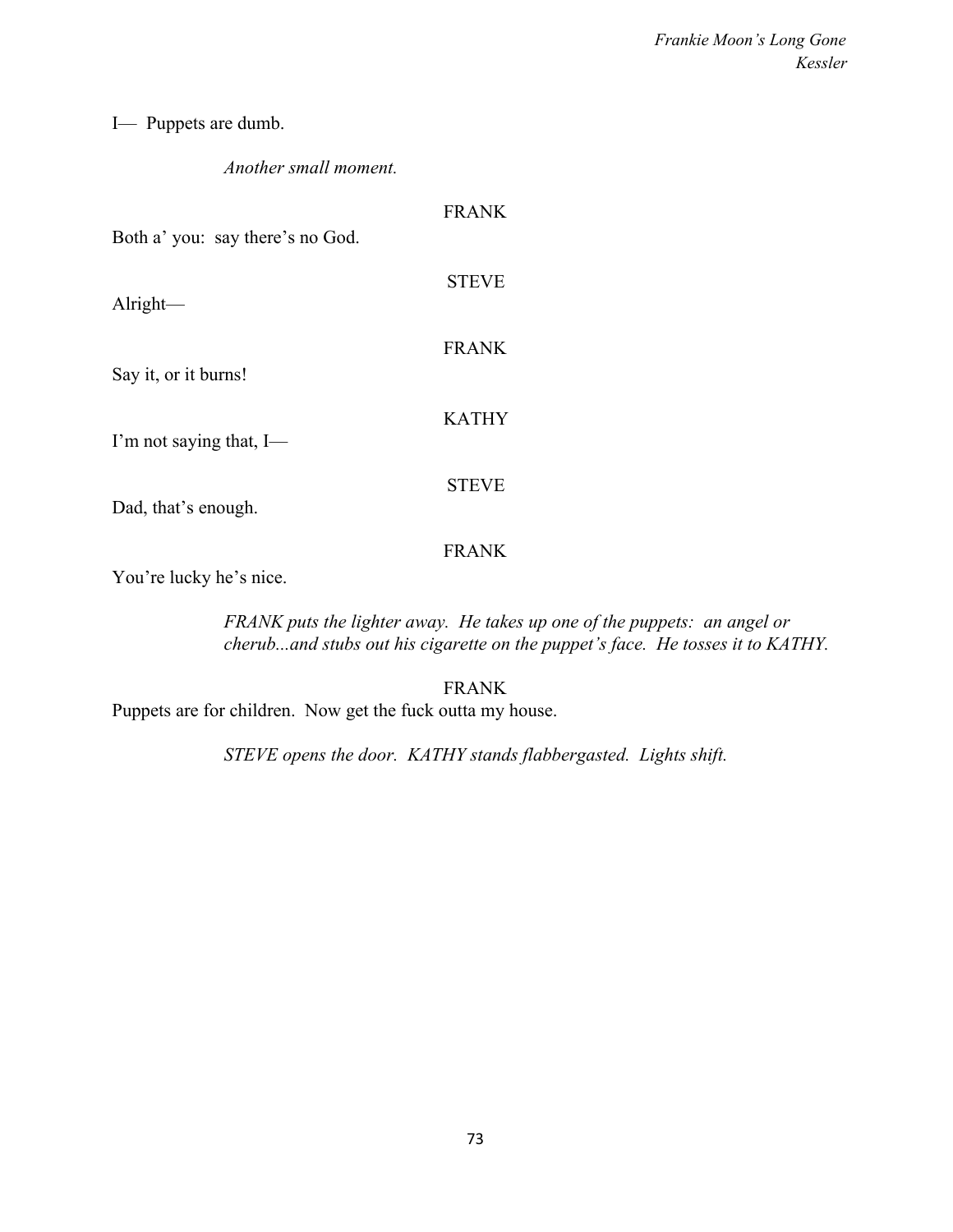*Act II, Scene Two Alice & Frank: A Late Night…*

> *The Kitchen; night. ALICE stands in the kitchen; she sings softly to herself while doing paperwork. FRANK watches her from his wheelchair.*

## FRANK

Haven't heard that song in years.

### ALICE

Passes the time—

## FRANK

My mother, used t'sing that; with the radio? Inna' kitchen with the laundry anna' cigarette… I always liked that; smell a' the cigarettes an' laundry—

*She smiles and tries to hide it.*

## FRANK

What? Whattayou smilin' at?

### ALICE

*Still buried in her paperwork:* Your mother; y'wife Irene; me. You got funny ideas about women, Frank—

#### FRANK

Well; at least lemme die with that, I guess.

### ALICE

*Simply, without judgement:* You will.

*She offers her cigarette to him:*

# ALICE

Can't sleep?

FRANK

Steve, he went out t'see that guy, David—? I dunno.

*He takes the cigarette and they share throughout the scene.*

## FRANK

You didn't come; the other night, I thought—maybe you were gone, or—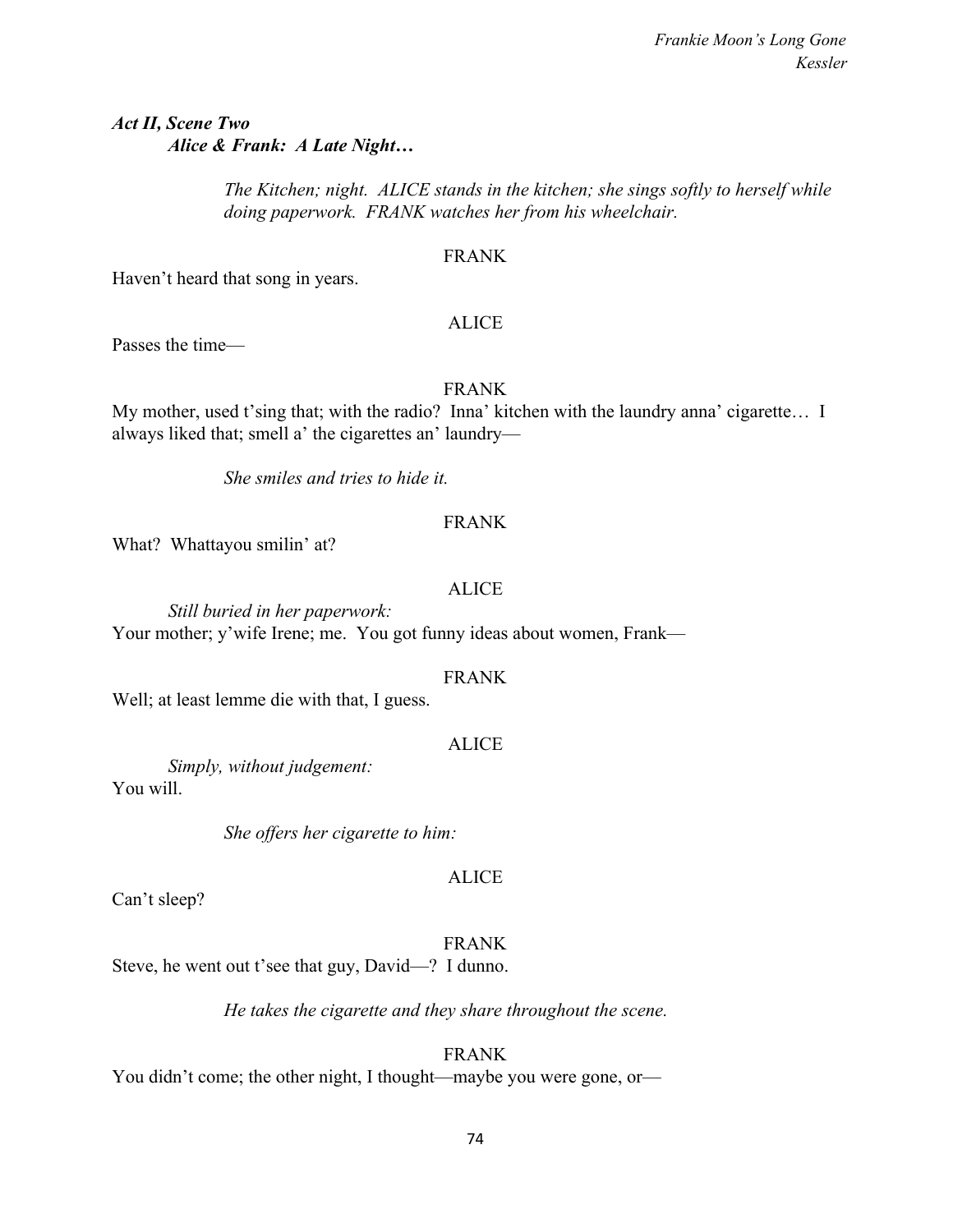#### ALICE

Danielle?—my daughter?—she had a date with a boy— I took the night off.

*Moment.*

#### ALICE

My daughter went on a *date*—

#### FRANK

Ah, you're young.

ALICE

She's applyin' t'schools now? Ready t'kill each other, but—she's funny; and smart, and she makes me *laugh*— Yanno, you keep smokin' these, y'gonna ruin y'pretty singin' voice, Frank.

#### FRANK

Ah, everything ruins; it'll be alright.

#### ALICE

Yeah, I guess.

*ALICE smiles, then turns back to her paperwork. He watches her for a small moment.*

#### FRANK

What's...the best thing you remember? Your best day, or...would you tell me—about your best day?

*ALICE stays silent for a moment, focused on her paperwork. She begins:*

#### ALICE

Danielle—my Danni—she was maybe two or three; little, yanno? And we were driving out t'see my parents, I had the radio on. That song, it started t'play, yanno the—

> *ALICE begins to sing a bit of the chorus of an old pop tune from the 50's or 60's. It's the tune she was singing before. Something akin to "Having a Party" by Sam Cooke. She finishes the bit of chorus and smiles:*

#### ALICE

Yanno? And Danni, God, she fell in *love* with that song; she's sitting in the back, dancin' in her car seat, yanno, t'the tune? I mean she was givin' it *everything.* Danni just—

*ALICE imitates her daughter, dancing to the song.*

#### ALICE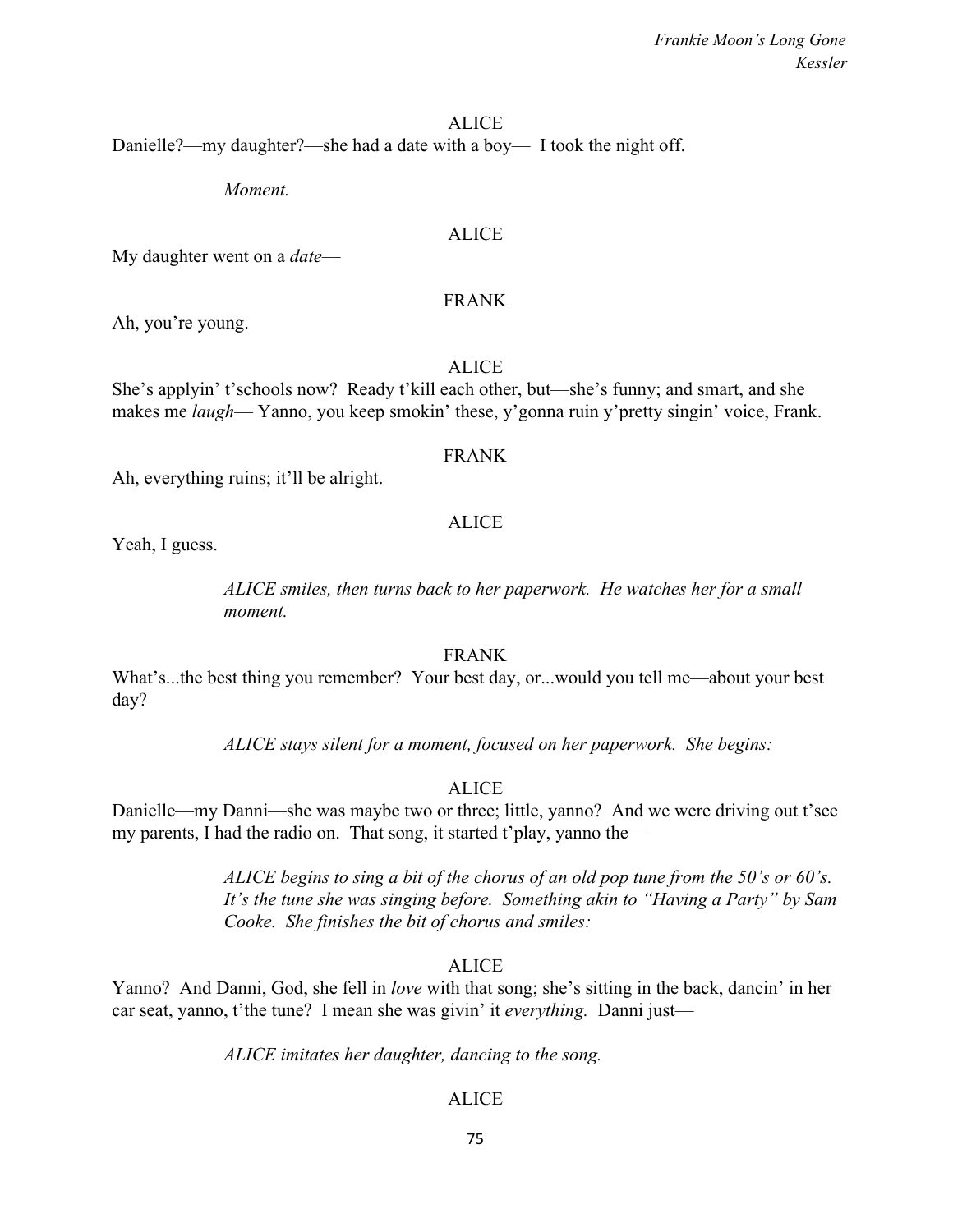And she was all sassy and proud about it. I saw that in the rearview mirror, and I just—I burst out laughing, I mean; I almost had t'pull over. And Danni saw *me* laugh, and that made *her* start t'laugh; and we're both, we're just falling apart, yanno trying t'get through the song. About ready t'pee ourselves.

She made me sing it *every* car ride, over and over and over; wouldn't stop. I'd sing t'her; night times. She had trouble sleeping—for a long time; and I'd just sit with her. Holding her in the living room, late nights—just me and her, the...the smell of her hair? All clean. And that—stupid song.

*She smiles.*

### ALICE

Singing t'my daughter; that was always good—

*FRANK smiles; ALICE goes back to the paperwork.*

## ALICE

She's a good kid; she's smart, yanno, uh. I'm proud a' her. This job; I just answered this ad...little extra money. Just gotta make it through the next five, six years. I dunno.

*She smiles, soft and tired.*

## FRANK

Sit down.

## ALICE

I gotta finish this paperwork, I—

FRANK Siddown, don't worry about it. I made some coffee earlier, you want—?

## ALICE

I'm alright; I should really—

## FRANK

So; have a cup a' coffee with an old man who can't sleep. C'mon. Take a break.

*FRANK pours coffee for them both; he rolls to ALICE and gives her a cup.*

## FRANK

Irene and me?—we used t'go out dancing; God we danced like motherfuckers. We did; before Steve, before—all of it. Dancing was wonderful; always. Would...would you dance with me?

## ALICE

I don't dance, Frank—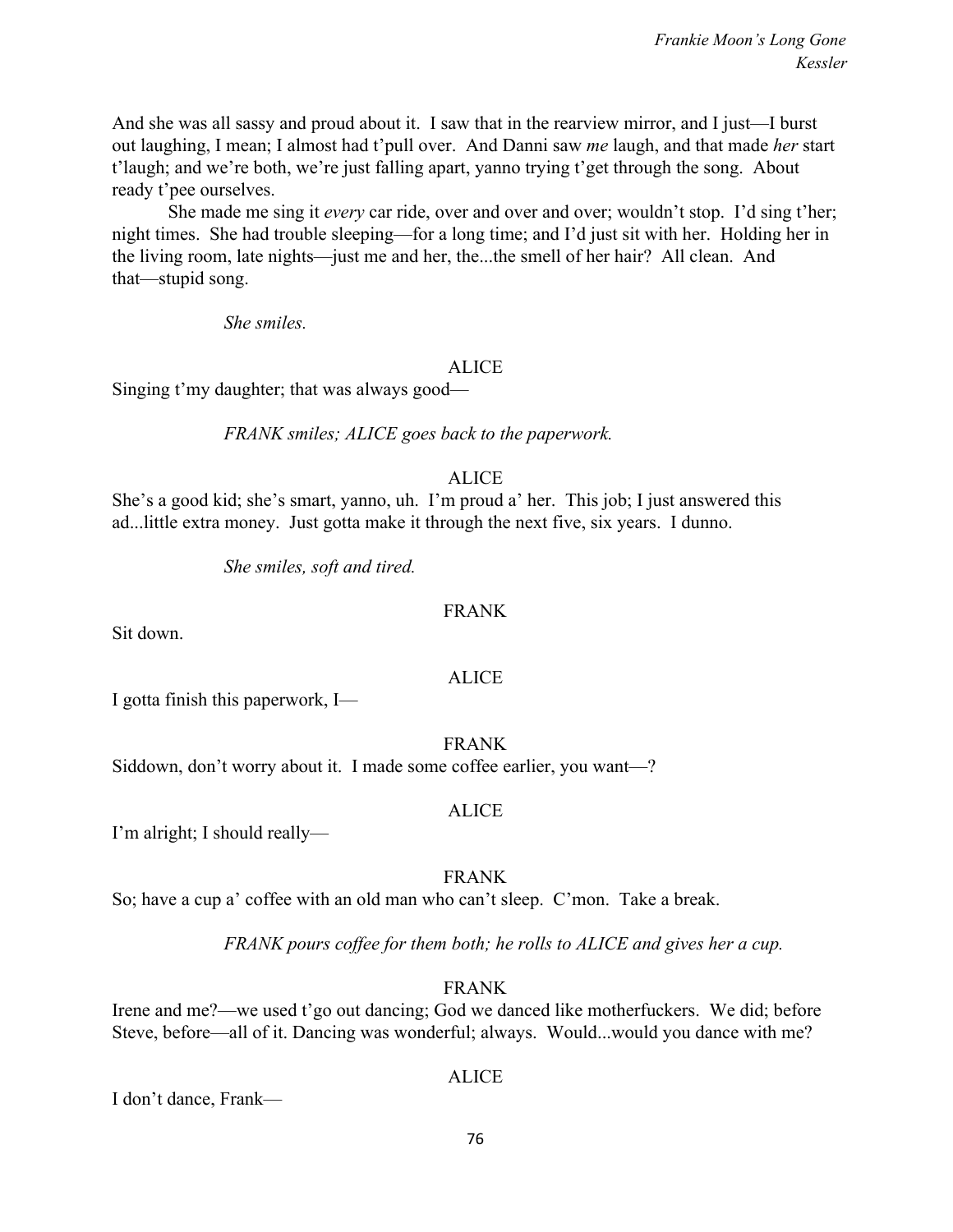## FRANK

Aw, everybody dances, c'mon—

*He takes hold of her hand and sings snatches of DANIELLE's song, dancing playfully from his chair. ALICE smiles in spite of herself.*

## ALICE

You're a fool, you know that?

#### FRANK

Yeah; maybe. Just a li'l dance with an old man, huh?

### ALICE

You don't even know my name, Frank.

*They share a grin, and his hand lingers with hers; she lets him hold her hand.*

## ALICE

I'm gonna need my hand back. Okay?

*Small moment; he smiles, and lets her fingers slip out of his hand. She returns to her work.*

## FRANK

Maybe next time, huh? One dance?

## Maybe next time.

 *FRANK looks out the window into the night:*

## FRANK

ALICE

Nice night out; moon's up, full.

Yeah.

*FRANK stares out the window; he begins to sing DANIELLE's song softly, to himself. ALICE continues with the paperwork, and joins in, singing softly. They sing the chorus of the song to themselves—two people, alone—as the lights shift.*

# ALICE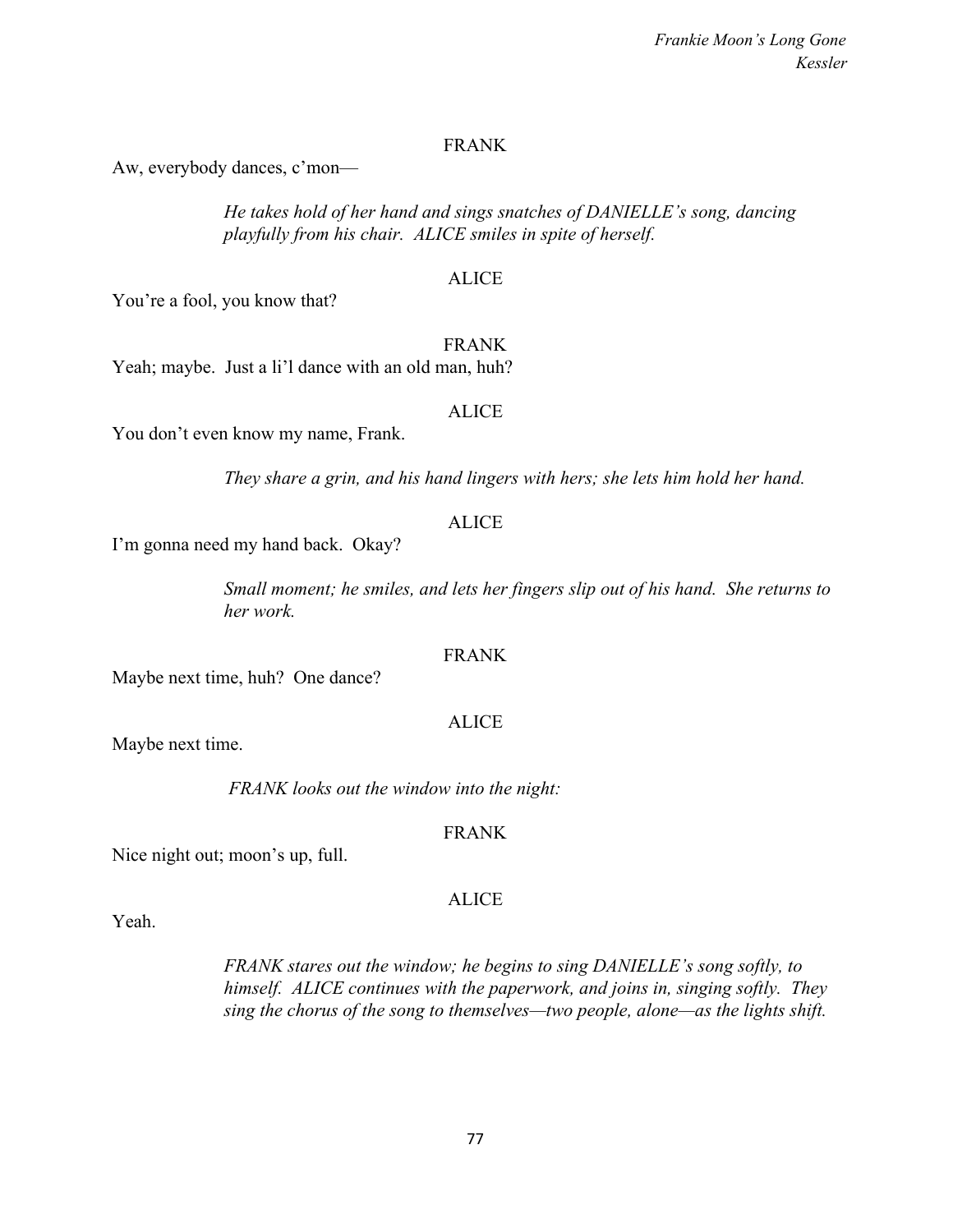## *Act II, Scene Three The Cemetery...*

*Lights Rise: The next day. Dusk. A cemetery. FRANK and STEVE stare out into the audience at the graves. STEVE cleans a marble grave, pruning the weeds and polishing the stone. FRANK sits in his wheelchair.*

## FRANK

Y'still gotta call in—t'the insurance—the radiologist lady; everyone—

**STEVE** 

Yeah, naw, I already called. You go see 'em Monday morning.

*Small moment.*

## FRANK

Your grandfather, we used t'come here—t'the cemetery. He picked that stone. Y'missed a spot.

**STEVE** 

I know Dad, I'm doin' it.

*Small moment.*

## FRANK

How, uh—how was it? With David—

STEVE

It was fine; we gotta beer, yanno—talked for a while, or—

*STEVE continues to clean the grave.*

## **STEVE**

I asked him—yanno—if he always felt like that, or, if—if when we were together, if he always, uh—

## FRANK

Yeah?

## **STEVE**

Said he didn't know; he wasn't sure but—this is how he feels now, so. Said if I'm ever up near them, t'give 'im a call; be good to catch up, grab a beer. Baby's due March 15th, so—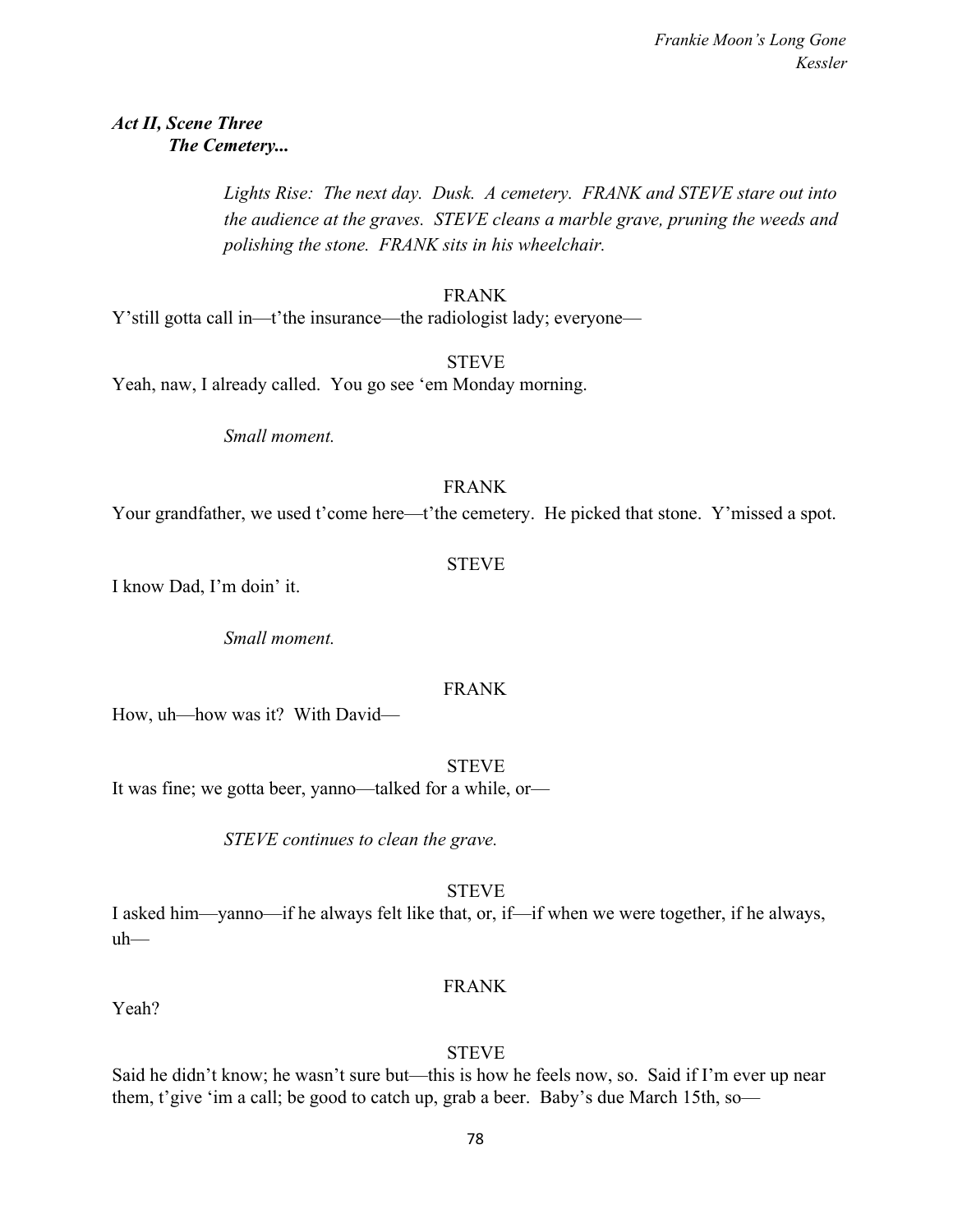## *Small moment.*

## FRANK

I hope his kid's gay.

## STEVE

Me too.

*STEVE continues cleaning the grave.*

## **STEVE**

We used t'go t'this diner—this shitty little place, on Sunday mornings. We'd been dating for a month?—month and a half?—and...David leaned over; he kissed me. In front of everyone, in front— I mean, no one said anything, no one noticed, or—they didn't care— But just right there, right in the diner.

*Small moment.*

## STEVE

I'd never been kissed in public before.

*Small moment.*

## STEVE

Yanno, I—I didn't think I was gonna...—

## FRANK

Yeah.

STEVE

—gonna find…that, or—t'*have* that, yanno?

## FRANK

Steve.

## STEVE

Just—just sleeping next t'someone? Yanno, I— So. I told David—yanno I still have it, the...piece he did. The painting. Stupid, or—I dunno. He still paints. I'm glad, he's uh...he's a beautiful painter. He was always really good.

But. It's finished. It's done. [*Gently:*] I mean—what'd you think was gonna happen, Pop—?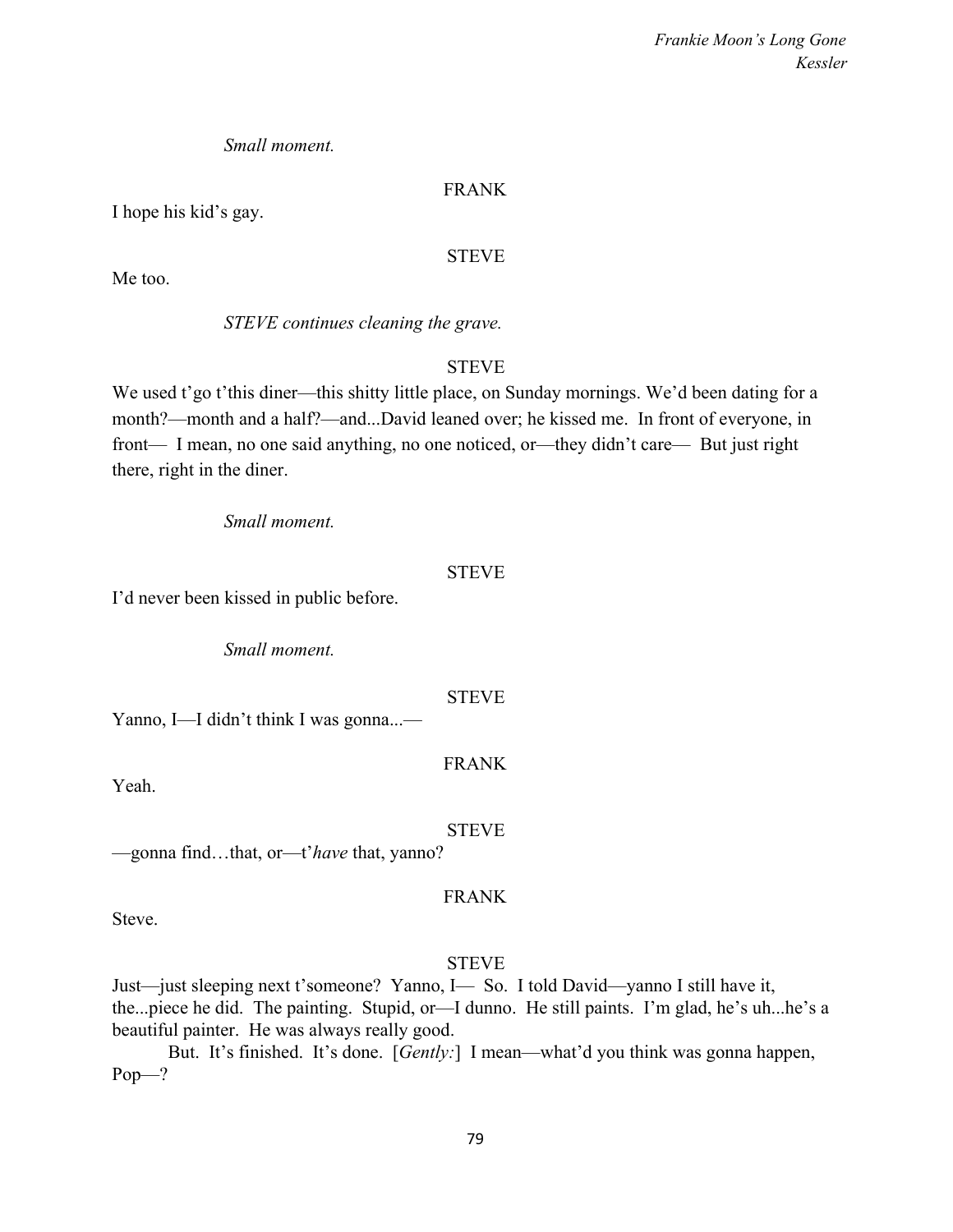### FRANK

It doesn't—doesn't matter.

*FRANK looks out at the graves. Silence.*

## FRANK

I, uh…

## STEVE

What?

## FRANK

I don't…I don't know if I can, uh, if— I mean I know what we said, but—I'm tired, Steve; I'm just—

STEVE

Dad—

### FRANK

I'm *tired*? And—

STEVE

Dad, I—

FRANK

Please? I'm askin' y'Steve, I'm… Please, Steven?

*He trails off, looking at the grave.*

### FRANK

But; well. I guess Monday, then...

*He looks at his father's grave:*

## FRANK

We can bury it here; if y'want. The urn. It's just ashes, you can do what you like. But I always liked it here—in the autumn...

> *FRANK stares out at the graves; the idea of going back to chemo is exhausting. STEVE watches his father, sitting by the gravestone. Long moment. Eventually:*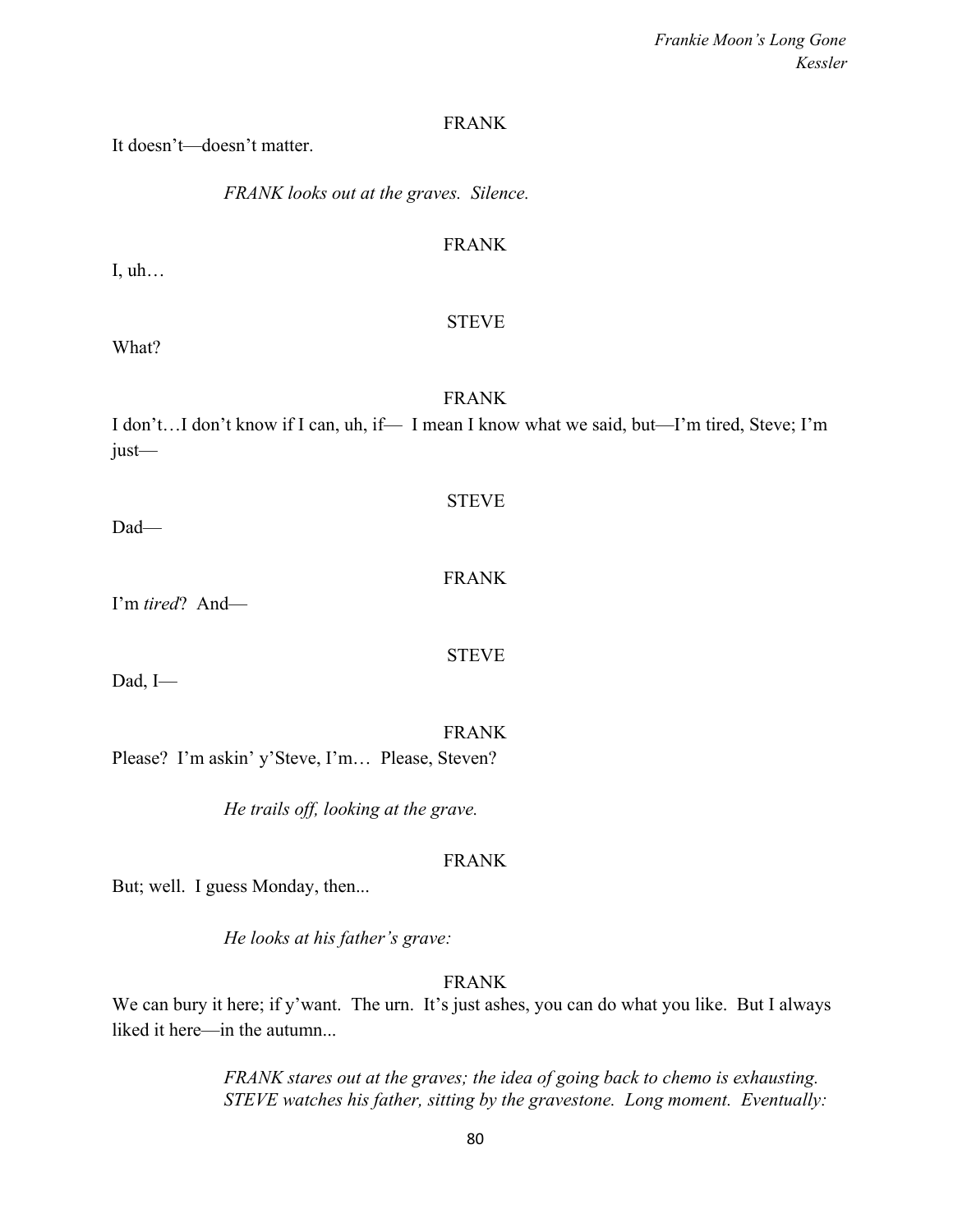#### **STEVE**

I'll uh—cancel the appointment—it's— I'll tell them you changed your mind; I gotta email the oncologist—tell them to cancel—

## FRANK

 $I, uh$ —

It's alright; don't worry about it—

### FRANK

STEVE

Steve—

## **STEVE**

I'll let 'em know you're stickin' with hospice. We gotta get the rest of the arrangements figured out—for the funeral, and—everything, so—

### FRANK

*Small:*

Okay.

*Small moment.*

## STEVE

C'mon, let's go home; we'll do something fun. Go on ebay, and pick out an urn.

## FRANK

I'm not getting a *used* urn—

### **STEVE**

I thought it didn't matter, I thought it was all yanno, "darkness and ash and nothingness—"

### FRANK

It's not a pair of fucking *bowling shoes*—

## STEVE

Alright, c'mon, we'll look at the prices—

## FRANK

Nah, let's—let's just wait— S'a nice night. The graves are pretty.

## **STEVE**

Yeah; they are.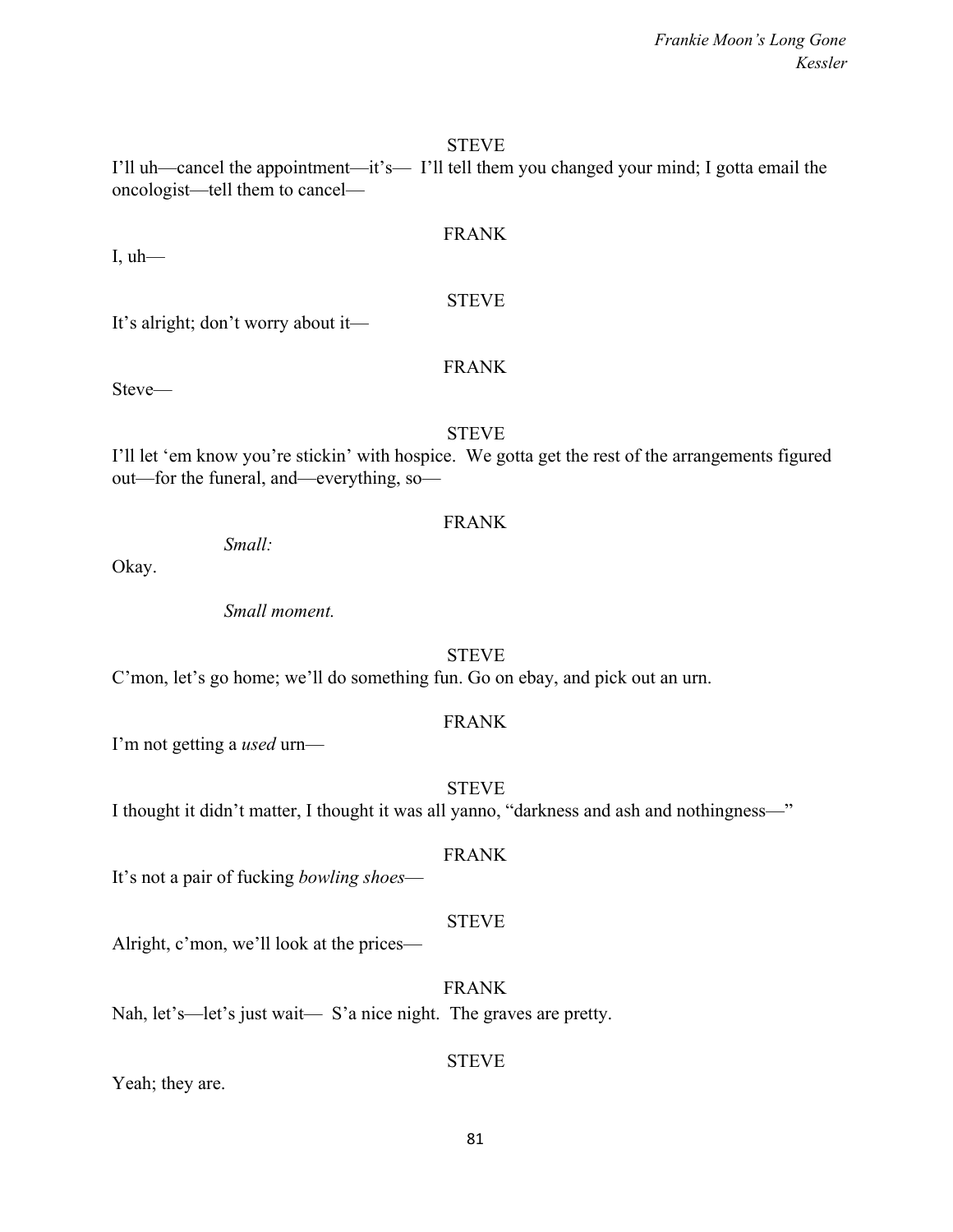*They stand together, watching the night sky and the graves, as the lights shift.*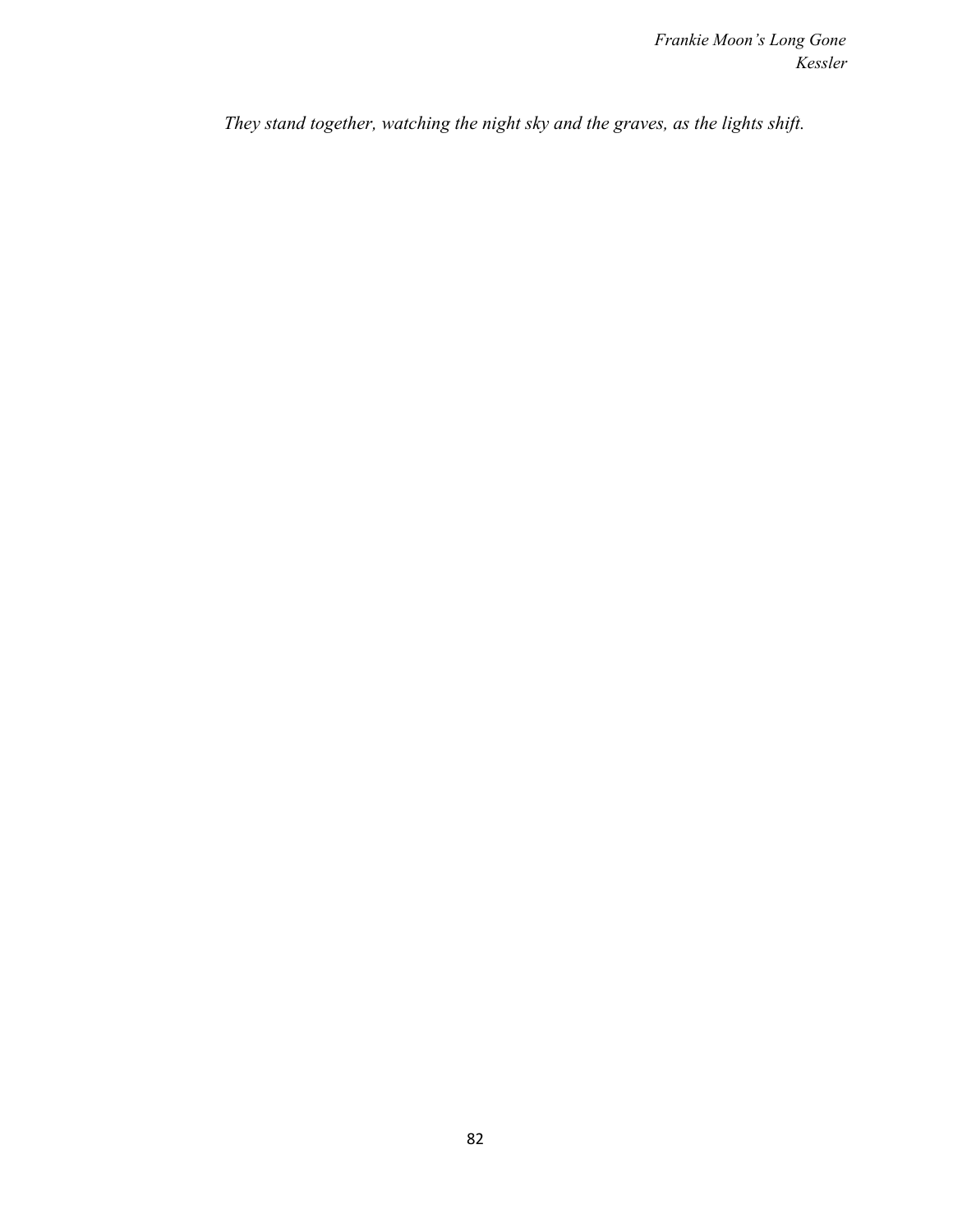## *Act II, Scene Four Steve's Confession & Some Fatherly Advice...*

*The Kitchen: The next evening—Christmas Eve. STEVE makes dinner. FRANK sits in his wheelchair by the window, looking for ALICE. He sings DANIELLE's song softly to himself, almost inaudible. He's more tired than before—it's all starting to catch up—and he speaks slower, as though always a breath behind:*

## FRANK

FRANK

FRANK

Where's...where's Marty?

STEVE It's Christmas, Dad. I gave him the night off.

Fan-*tastic*.

**STEVE** He didn't want it; he's coming back after a church function.

God-*damnit.*

*FRANK peers out the window.*

FRANK

Is she—is—the woman—

STEVE What? I can't hear y'Pop; y'gotta speak up—

I usually see her, she...

*But STEVE's not listening.*

STEVE C'mon Dad, we gotta eat. I thought we could do spaghetti tonight; salad.

I'm not—I'm not hungry. I'm—I'm tired...

Well, I made spaghetti, so—

# FRANK

FRANK

**STEVE**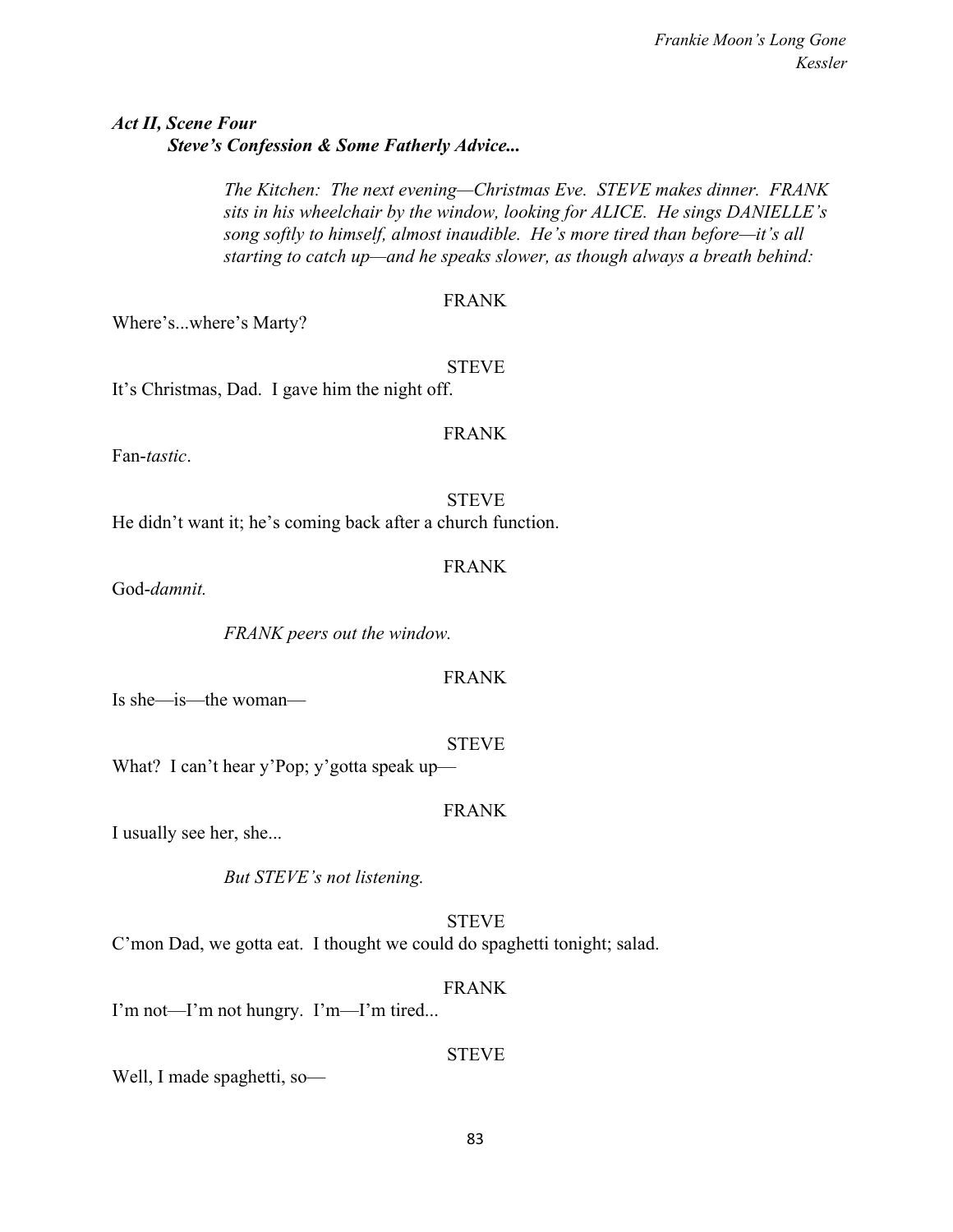#### FRANK

You finish it; the eulogy, or—

*STEVE gestures to a folder of papers on the table.*

#### **STEVE**

Yeah, naw, I'm gonna work on it.

#### FRANK

Well just...make sure y'finish it.

*STEVE nods and continues making food. Moment.*

#### FRANK

When you...uh, when you—

#### STEVE

What?

## FRANK

When it happened; yanno...when that happened? I mean, I *know*, but uh, but we never really—talked about it; y'never...said.

*Slight moment; STEVE just keeps working on the food.*

FRANK

I don't—I don't think I understand, uh...to be honest—

*Small moment.*

#### FRANK

I mean—if you want...t'talk. About it. We can. So. But—whatever… Whatever you want.

*Long moment. STEVE speaks simply, as he continues with the food. Any emotion that comes is small and guarded.*

#### **STEVE**

I uh, I was drunk, I was...in the bathroom… And, uh…

*Moment.*

#### STEVE

I just, I couldn't—I couldn't breathe; I can't breathe sometimes— I didn't want my eyes—in the mirror; I didn't want to see my eyes.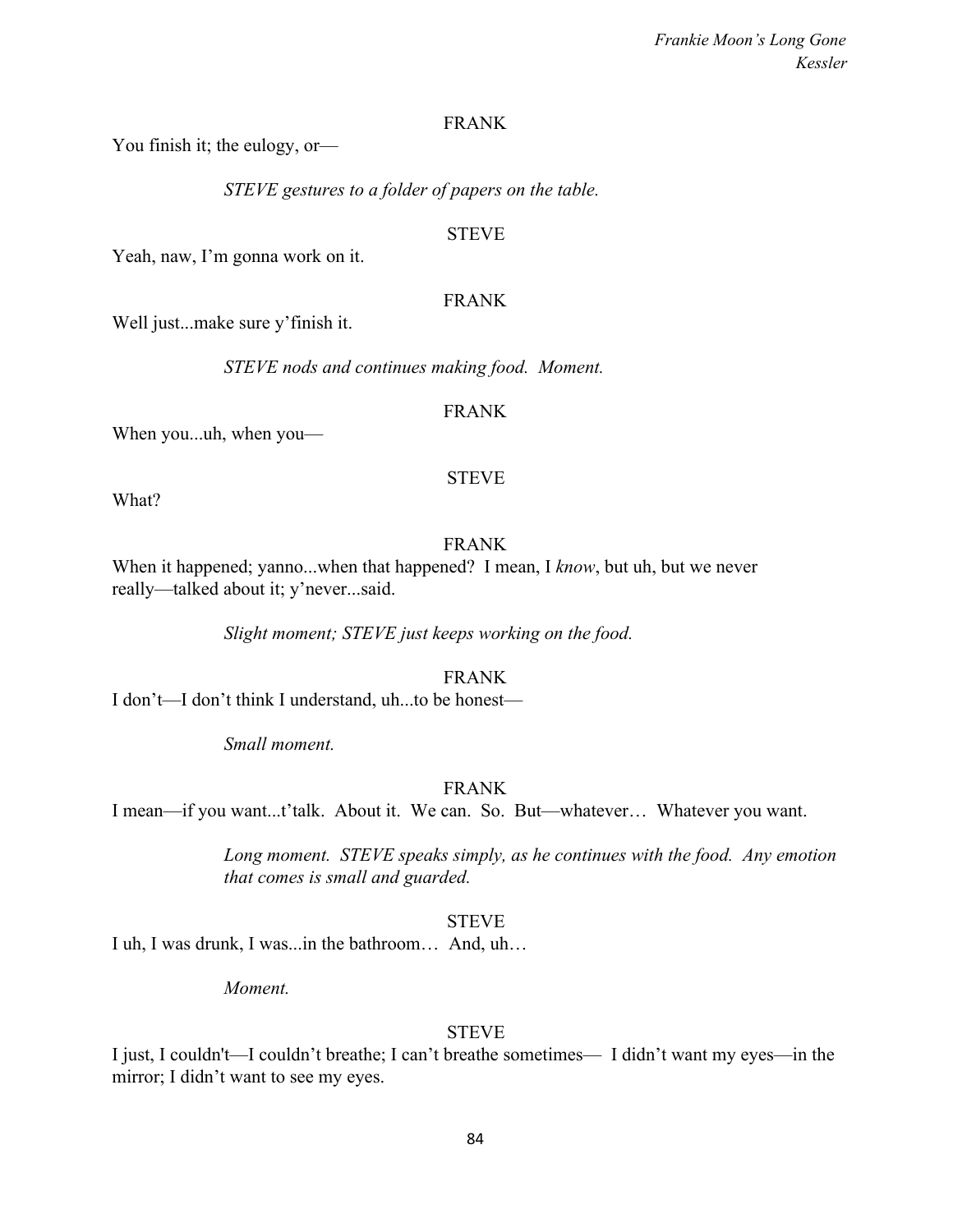*Moment.*

#### STEVE

I uh, I strung it up from the door—and kicked the chair out. I just—I blacked out.

Woke up the next morning... The rope, it'd snapped. I don't know how long I was there, but uh—the rope broke. So. So—I made coffee; and I went to work. They put me on administrative leave; so…

#### FRANK

Steve—

#### STEVE

I think about it...everyday. I think about it—all the time. I can't...I can't drop it. And it's not...David, or you, or this, or...anything, it was… It was just—sometimes I don't know how t'*breathe*, and—I was—I'm *tired*, and—I just...I wanted it to stop, I just wanted the engine to *stop*— And...hanging there; alone. Untouched, just—dangling there… Like windchimes, or…

*STEVE stops himself.*

#### STEVE

STEVE

FRANK

I'm not gonna do it again I won't...do it again— it was just a bad night.

*Small moment.*

I gotta finish the food.

Come here—

STEVE

I should make some—garlic bread, or—

FRANK

Shut up; just...come here—

*FRANK takes hold of STEVE's hand.*

#### FRANK

Okay.

*They stay that way.*

FRANK There are uh, people, there... Yanno, whether it's a man, or—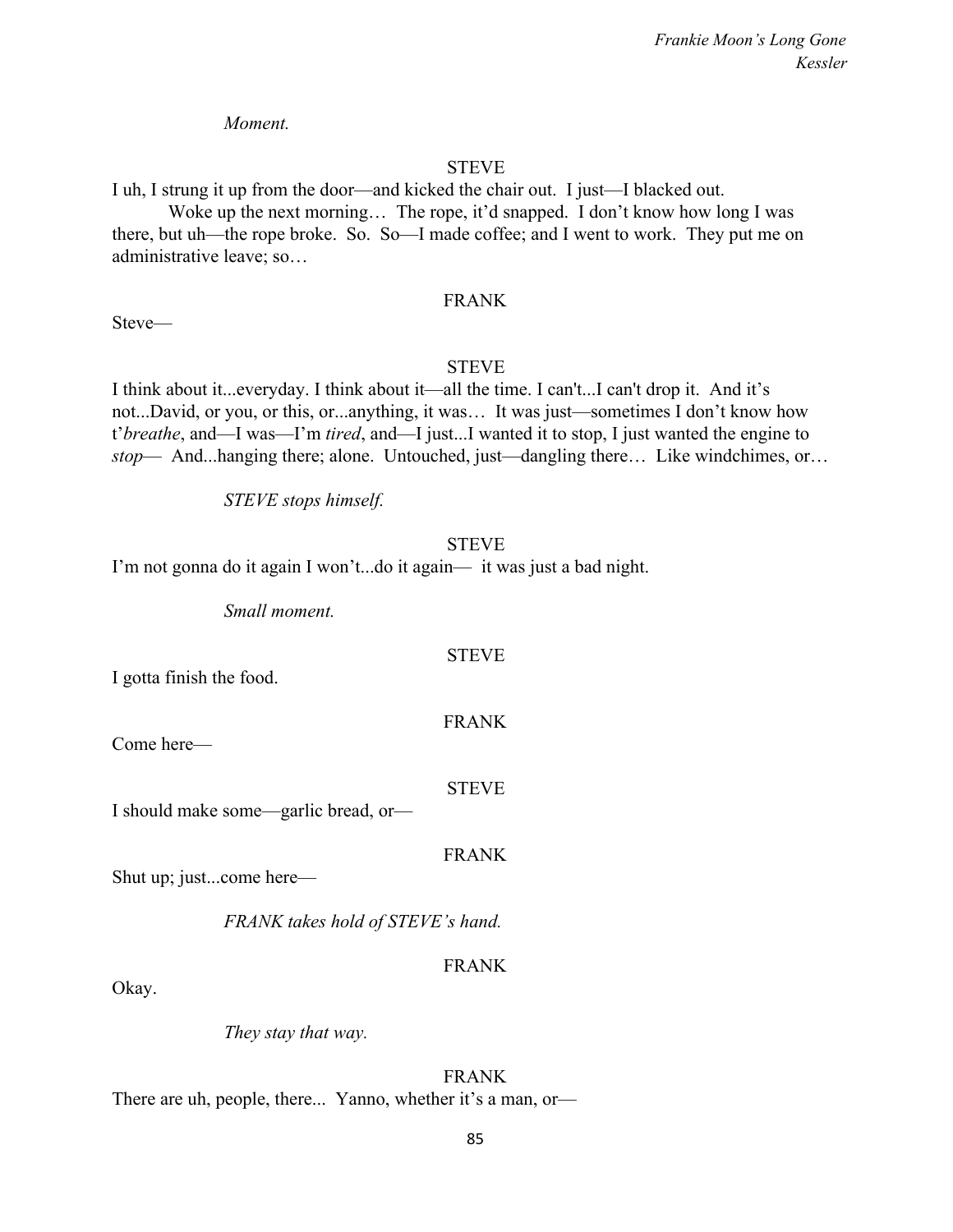#### STEVE

Dad—

#### FRANK

Or woman; I...

#### STEVE

Dad, I—

## FRANK

I don't...I don't care; it doesn't matter—there are people—and they...they will get under your bones— And they're gonna bruise you; and...an' it'll hurt, an' some of it—I'm not going to lie t'ya and say that...that, that they—they leave, or that...or—it gets better, or it stops, because— Because sometimes it doesn't. An,' an,' an,' an,' an' you'll have good things, an' great things; but some….some of those people—they stay.

I'm not gonna lie; I don't know if...if you'll be happy or—if you're gonna meet someone who— I dunno. I hope so; but... Sometimes y'...y'get lucky, an' sometimes y'don't. It can still...still be good, yanno? It's all just—hard; but—it's good too. It's beautiful too.

*Moment; they sit there. FRANK just holds his son's hand. Then:*

#### FRANK

STEVE

Thank God you were always a little chubby, huh—

What?

FRANK I mean...the rope broke, so; thank God you're a li'l—

—overweight. — — — — — — — — — — — — — — — — — am not

STEVE

I am *not* a little chubby, I—

#### FRANK

Alright, I mean—but...but weren't you?

**STEVE** 

It was a good rope, it was a very high quality rope! *I got it from Lowes!*

#### FRANK

Okay, fine—what...what kinda rope was it?

86

FRANK STEVE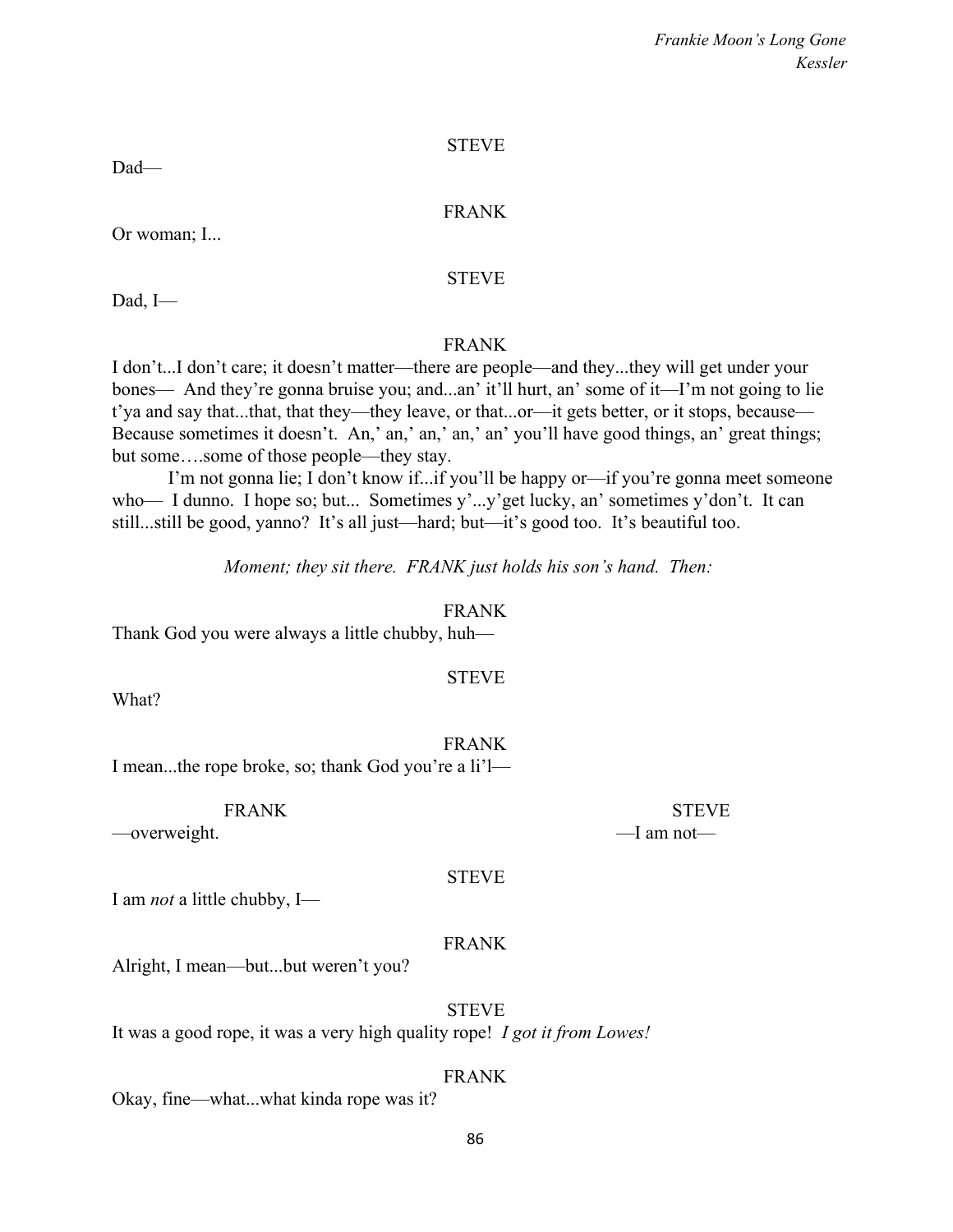## **STEVE**

What?!

#### FRANK

What kinda rope did you use, or—

**STEVE** 

Twine, okay?! I used twine, old man!! What does it matter?!

*Small moment.*

## FRANK

Twine is for arts and crafts.

#### STEVE

*Jesus Christ—*

FRANK Listen, I'm thrilled it broke, believe me, I'm just—

STEVE Would you just shut up, can you just shut up?! *God.*

*STEVE returns the counter, and goes back to making food.*

STEVE

Did it ever occur to you that yanno maybe, that *actually*—I mean *actually*—muscle weighs more than body fat? So—maybe yanno I'm in just too *good* shape? That ever occur to you?

FRANK

STEVE

How much d'ya weigh?

No, that's not—

STEVE FRANK That's not the point, Dad— Just a...a guess—

FRANK

Ballpark—

**STEVE** [*Insert the actors weight here, minus 15-30 pounds*]? Maybe? I dunno.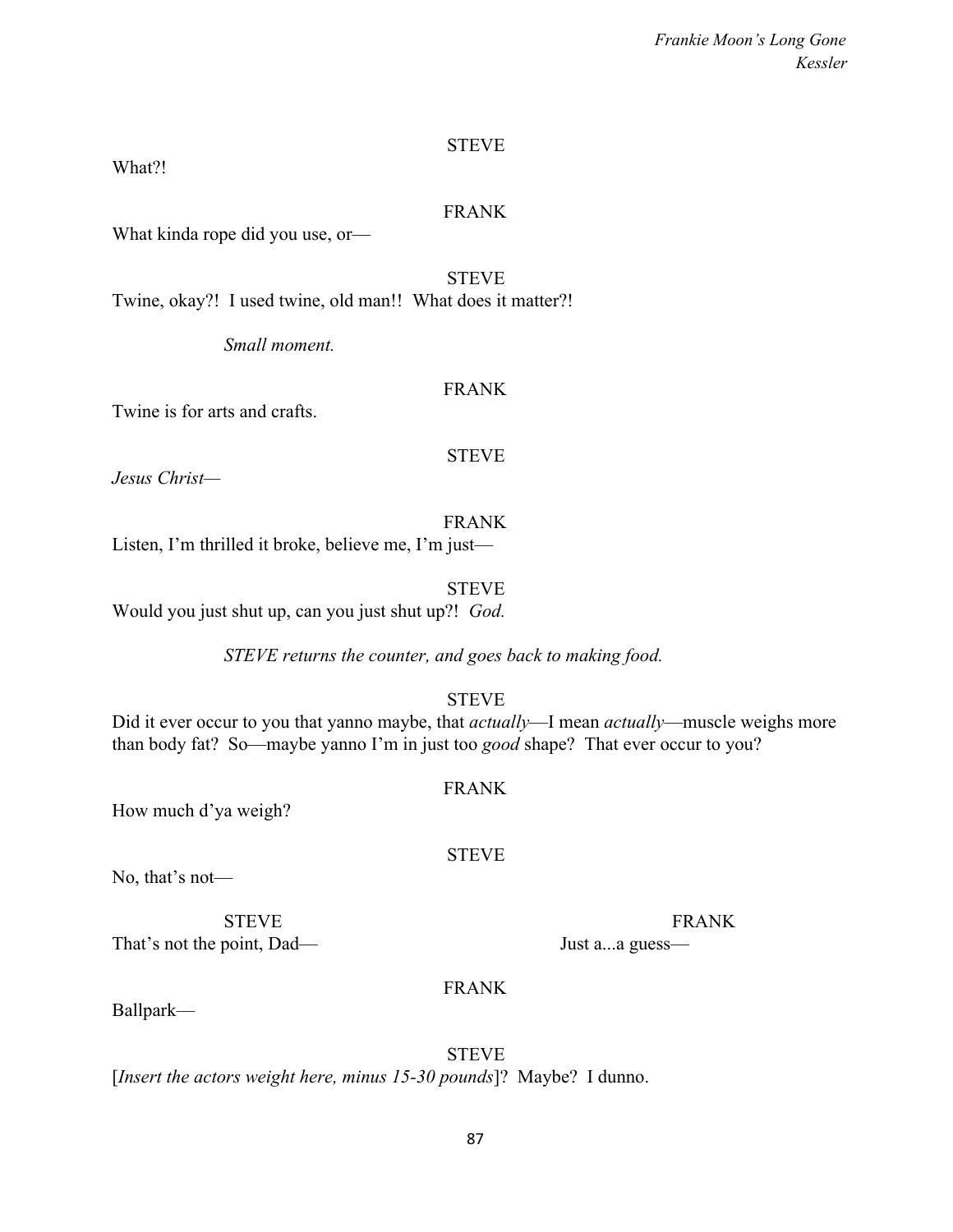*Small moment. FRANK stares at STEVE.*

#### FRANK

How much do you weigh, Steve.

*Slight moment.*

**STEVE** 

[*Insert the actors actual weight*]; probably. If I haven't had pizza.

FRANK

An' y'used twine. That wasn't gonna hold; I—I coulda' told you that—

#### STEVE

Oh my *God*, you are fucking—

FRANK STEVE Listen, no; I'm—<br>
—you're fucking *relentless!!* 

#### FRANK

Look, you're smart Steven; huh? You're smart, so...if y'tried t'do that—with a rope that...that you sorta knew, yanno, wasn't...wasn't gonna hold, I mean...you knew it wasn't gonna work. That's a good thing. Right?

*Small moment.*

#### STEVE

See, this—this is why I don't tell you things.

FRANK

Well; if you ever wanna...lose weight...cancer is definitely the express lane.

#### STEVE

I'll keep that in mind.

*MARTY knocks on the door, and calls from outside:*

#### MARTY

Merry Christmas—!!

#### FRANK

*Goddamnit.*

*MARTY enters. He sings a "cool" version of "God Rest Ye Merry Gentlemen."*

MARTY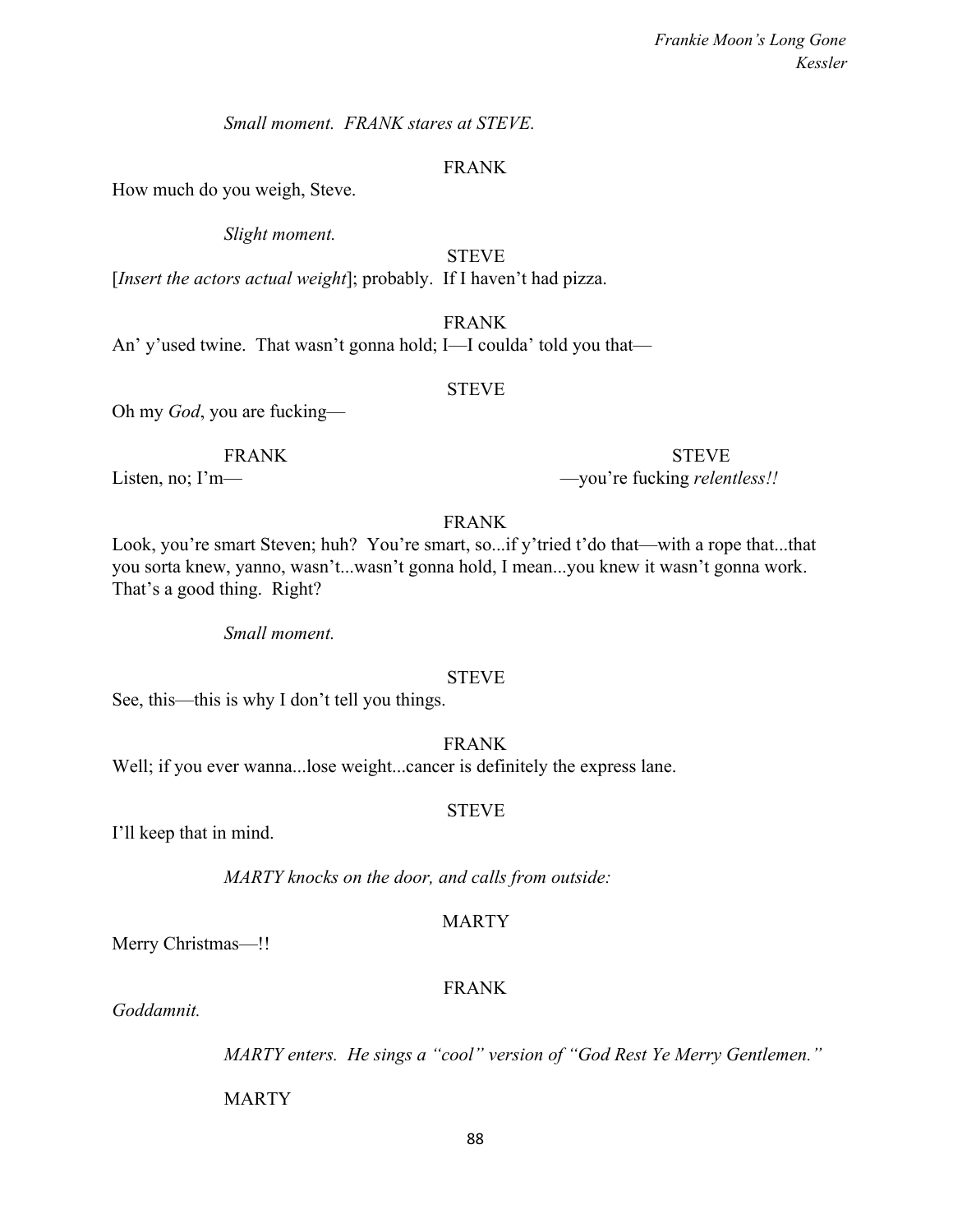"God rest ye merry gentlemen FRANK Let nothing you dismay  $(av-ay!)$  I don't celebr...we don't celebrate. Remember Christ our Savior Was born on Christmas Day (*ay-ay!*) Please stop. *Martin*—

MARTY

Merry Christmas! I'm just here t'pick up the pool?

*MARTY goes to the kiddie pool—he picks it up, revealing: the bottom has been slashed to pieces.*

#### FRANK

Oops.

#### MARTY

Right; well, um listen, Steve? I uh, I wanted to apologize?—for everything with Kathy? Steve, I'm, I'm so sorry—

#### STEVE

Marty, I—

#### MARTY

I hope you don't think that...that I think anything like that, I just—I wanted t'say I'm sorry; Kathy was wrong, and I'm—I'm sorry. So; Steve?

*Moment: MARTY waits to hear STEVE's decision:*

STEVE FRANK Listen I, uh— Un-fucking-forgiven—

STEVE

Alright dad, *that's enough*. Marty; it's alright—

FRANK

You an' Kathy, that puppet Nazi—

STEVE

We need the help, okay; with the house, the funeral. I don't have time—

STEVE FRANK I'm too tired to find someone else— I'm'a shove a muppet up your ass...

**STEVE** 

He knows how everything works, alright? I'd like you to stay, Marty. We'll all just...get t'be miserable. Together. 'Til Dad dies.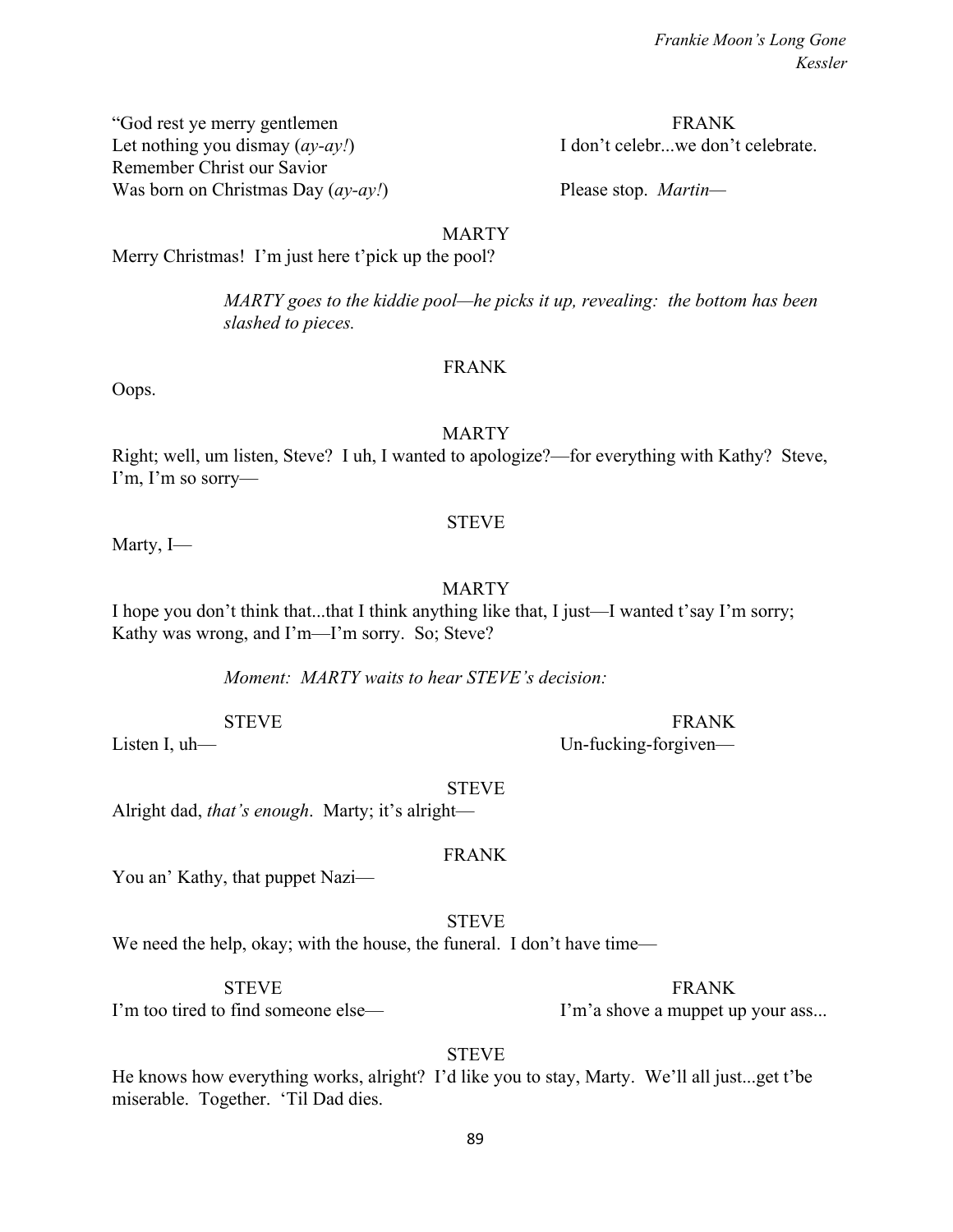## FRANK

*Wonderful.*

#### MARTY

May I give you a hug?

#### STEVE

No you may not.

#### MARTY

I respect that. But! I did get you guys a li'l something—for the holiday—

*MARTY hands FRANK and STEVE two packages. They open them: they are "Fury of the Lamb" T-shirts. MARTY opens his coat to reveal his own "Fury of the Lamb" T-Shirt.*

#### FRANK

I...I don't have words.

#### MARTY

You're welcome. I still—I have a lot of merchandise, so.

FRANK

I'm...tired—I'm not—feelin' well. Puppet boy...I wanna go...lie down— Steve, you goin' t'bed?

#### STEVE

I'll be up in a bit—I just gotta—work on the eulogy—

### FRANK

'Kay. G'night Steve.

*FRANK exits with MARTY. STEVE watches, to make sure they've really left...he pulls out a pack of cigarettes and lights one. He pours a drink and sits at the kitchen table with the papers, fiddling with the pen. He looks up at the ceiling, as though the eulogy might be written on the rafters. He takes in the emptiness of the house. Silence. He begins to write.*

*Lights shift.*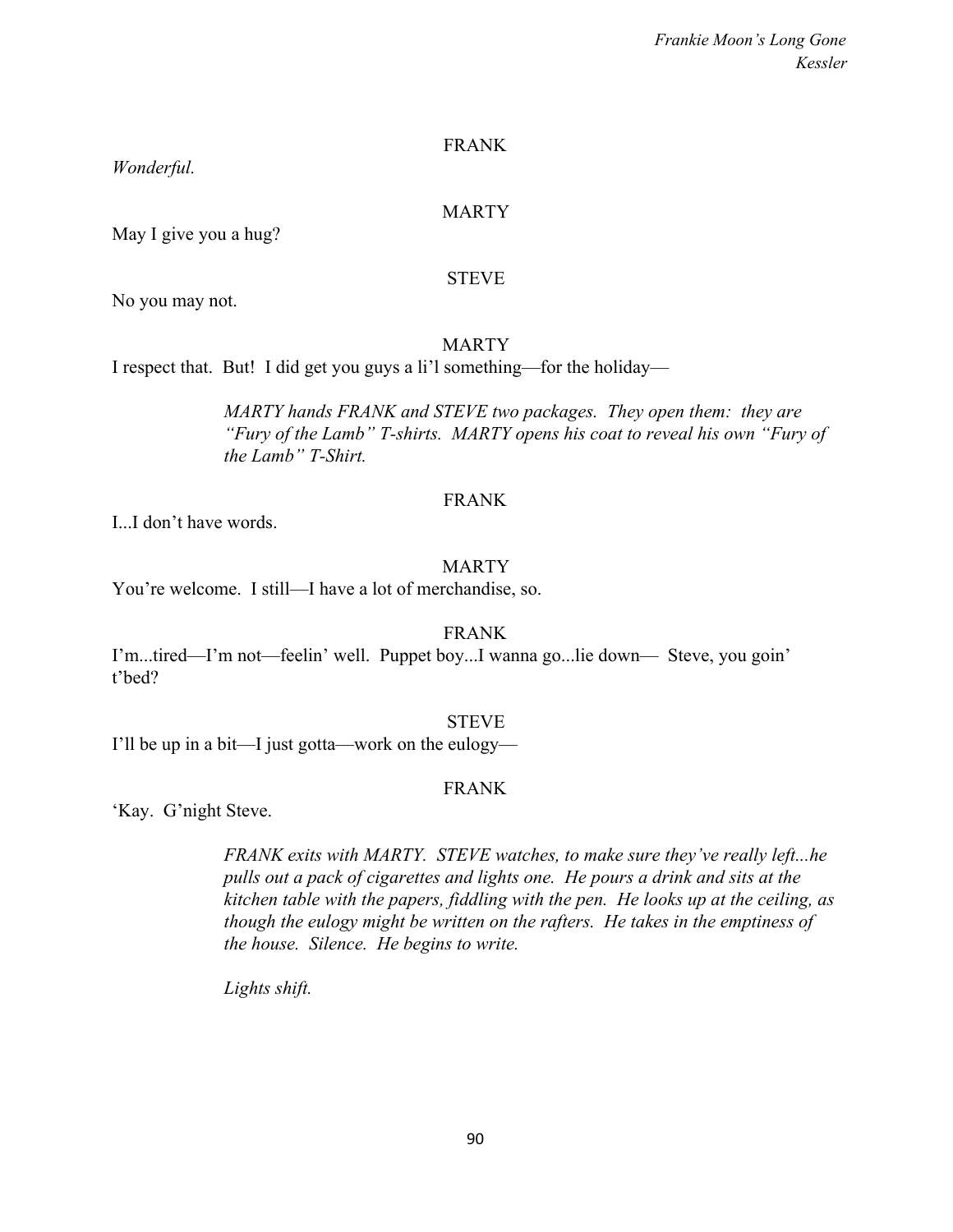*Act II, Scene Five The Eulogy...*

> *The Kitchen: later that same night. It's late; STEVE has a drink in one hand, and a crumpled bunch of papers in the other. He's several drinks in. He uses the back of a kitchen chair as though it were a podium. He practices his father's eulogy.*

## **STEVE**

So we're here—'cause a' my father; 'cause a' my *dad*. Mom's here; good to see you— With her husband, Tim; *second husband!* First off, and my father would want me to say this: fuck you Tim, y'motherless animal. Listen, I—just listen. Listen, Tim. *Tim, listen.* These are his words, not mine, okay? But I do wanna say a big thank you to my Mom, for putting up with Dad's shit for twenty-seven years. Here's t'you, Ma—

*He takes a sip. FRANK enters in his wheelchair. He watches STEVE.*

## **STEVE**

Um, so—what to say, I guess about Frank DeLune. Uh, to begin, if anyone here has the urge t'cry, or yanno—

## *MARTY enters behind FRANK.*

### **STEVE**

—express yourselves, just...bury that shit, let it turn into an ulcer. Also, drinks are free tonight; except for you, Tim. That is actually stipulated in Dad's will. Everyone else; enjoy the party.

*FRANK smiles, despite himself.*

### **STEVE**

My dad, uh, was not an easy guy. He was a difficult guy; he—often made things very difficult, um— But; that's how it goes—

### MARTY

Frank; hey, you wanna go t'sleep? C'mon—

*MARTY begins to wheel FRANK back into the bedroom; FRANK waves him away and rolls himself closer to his son, to continue watching. MARTY just stands and watches, along with FRANK.*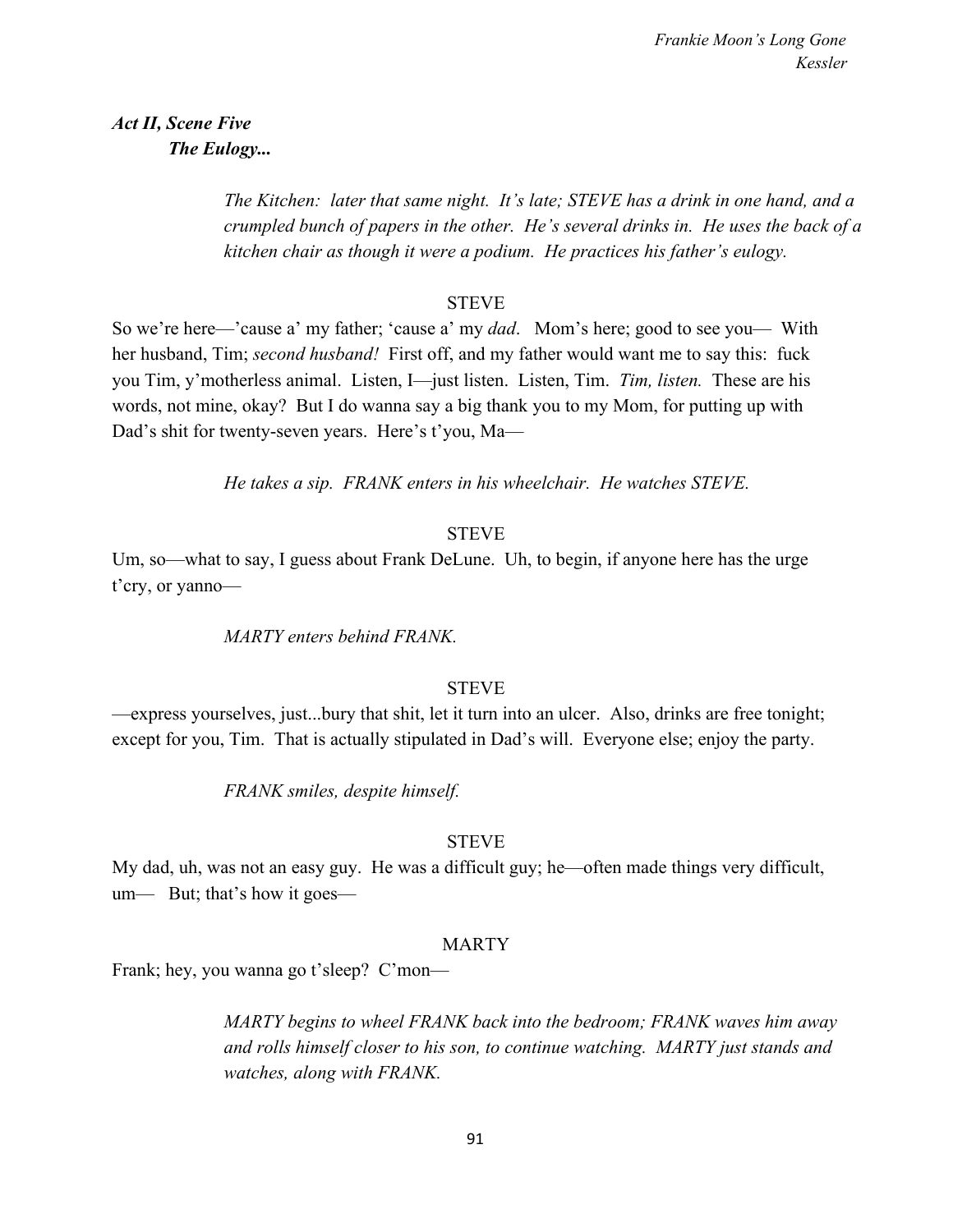#### **STEVE**

He fucked up. A lot. But he was funny, and, uh… He never said he was sorry; he'd just buy you something or take you out t'make up for it. When I was a kid that meant, yanno ice cream, or pizza. Aaaaand that is how I ended up with type one diabetes. So, cheers.

#### *FRANK begins to laugh to himself, quietly.*

## **STEVE**

Yeah, laugh it up, giggles. Try the veal, best in the city—

When I was seven he sat me down and told me birthdays didn't mean anything; and only homos cared about that shit, after about eight or nine years old. He wanted me to be ahead of the curve, so. There I was. On my birthday. Jokes on him though, 'cause I'm gay, so I guess there's that!

Oh! *Shit*, uh—for anyone in the family who didn't know—aunt Janice? I'm lookin' at you, sweetie—uh, I'm gay?—I sleep with men—and I enjoy it. So; I'm sure my dad would *love* for me to make this announcement at his funeral. You're welcome, Dad! Cheers!

*He takes another sip. FRANK continues laughing.*

#### **STEVE**

My father would flirt—*mercilessly*; *brazenly*. He just; he loved women. He didn't under*stand* women, but he loved women. He liked whiskey; cigarettes. Coffee in the morning time. Runny eggs and bacon. He wasn't supposed t'eat that stuff, but—he used t'make me promise not t'tell mom, but—he always said, yanno, doctors aren't gods.

He was always very proud—of his father, my grandfather—and this house; he always spoke highly of it. My grandfather used t'always say, you take all the "coulda," "woulda," "shoulda's," you put 'em in a hat, you know what you got? Hatfull a' shit. Dad said that a lot. Well; lotta woulda' coulda' shoulda's, I guess—

*STEVE drunkenly fiddles with his drink, muttering:*

#### **STEVE**

Frankie DeLune, Frankie the Moon, Frankie's just...laughin' at the moon— You laughin' at the moon, Frank? G'head kid, laugh it up—

*STEVEN smiles in spite of himself, and FRANK follows suit.*

#### STEVE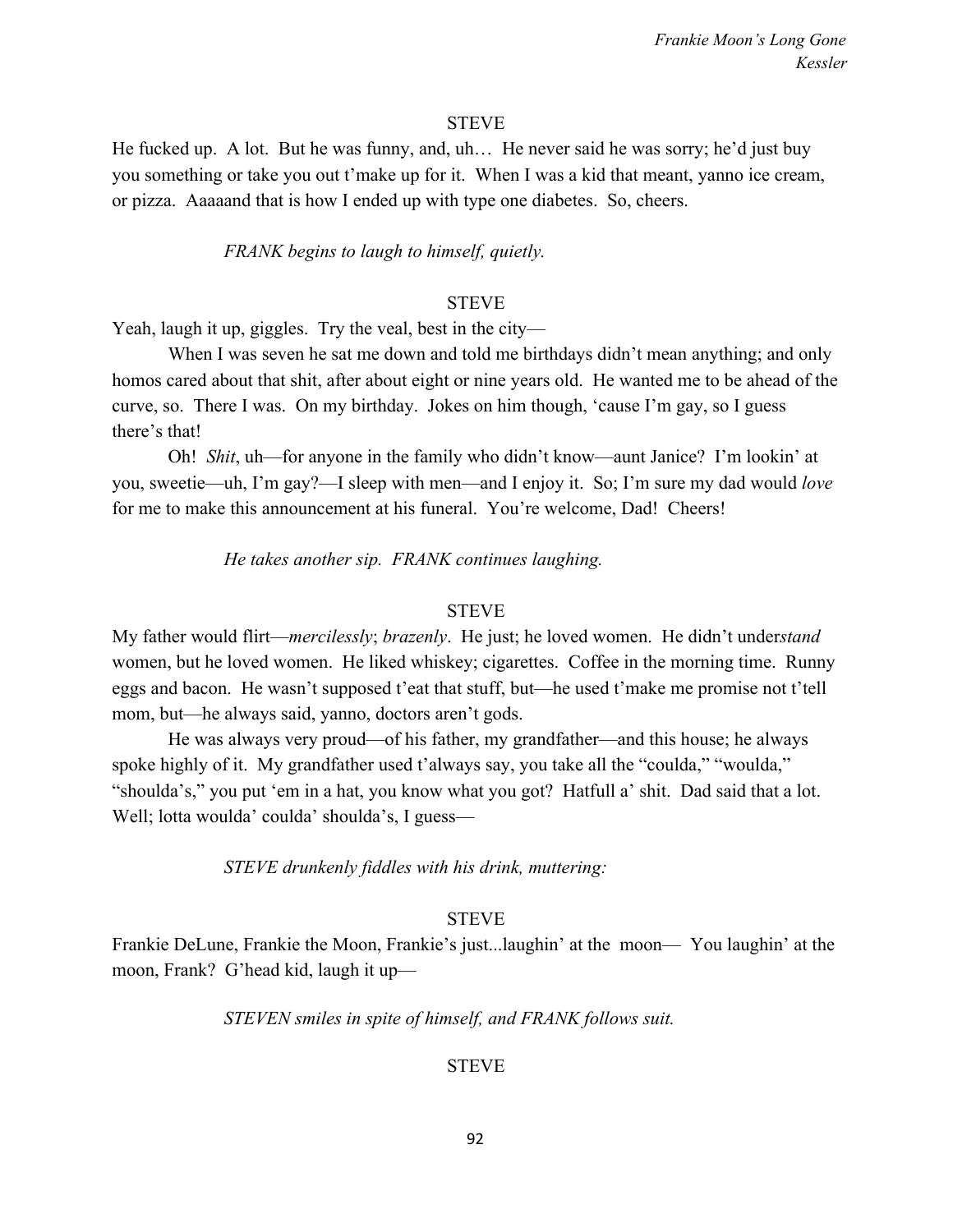Um— I've lived much of my life in reflection—in the opposite of his— Just what happens, I guess. So; but— My father, he was not...always a kind man; he didn't...do the right thing—a lot of the time. But; some of the time—sometimes he did. He was...he was okay; we're all—okay. I guess.

So. To Frankie Moon.

*STEVE raises his glass in a toast; FRANK watches.*

*Lights shift.*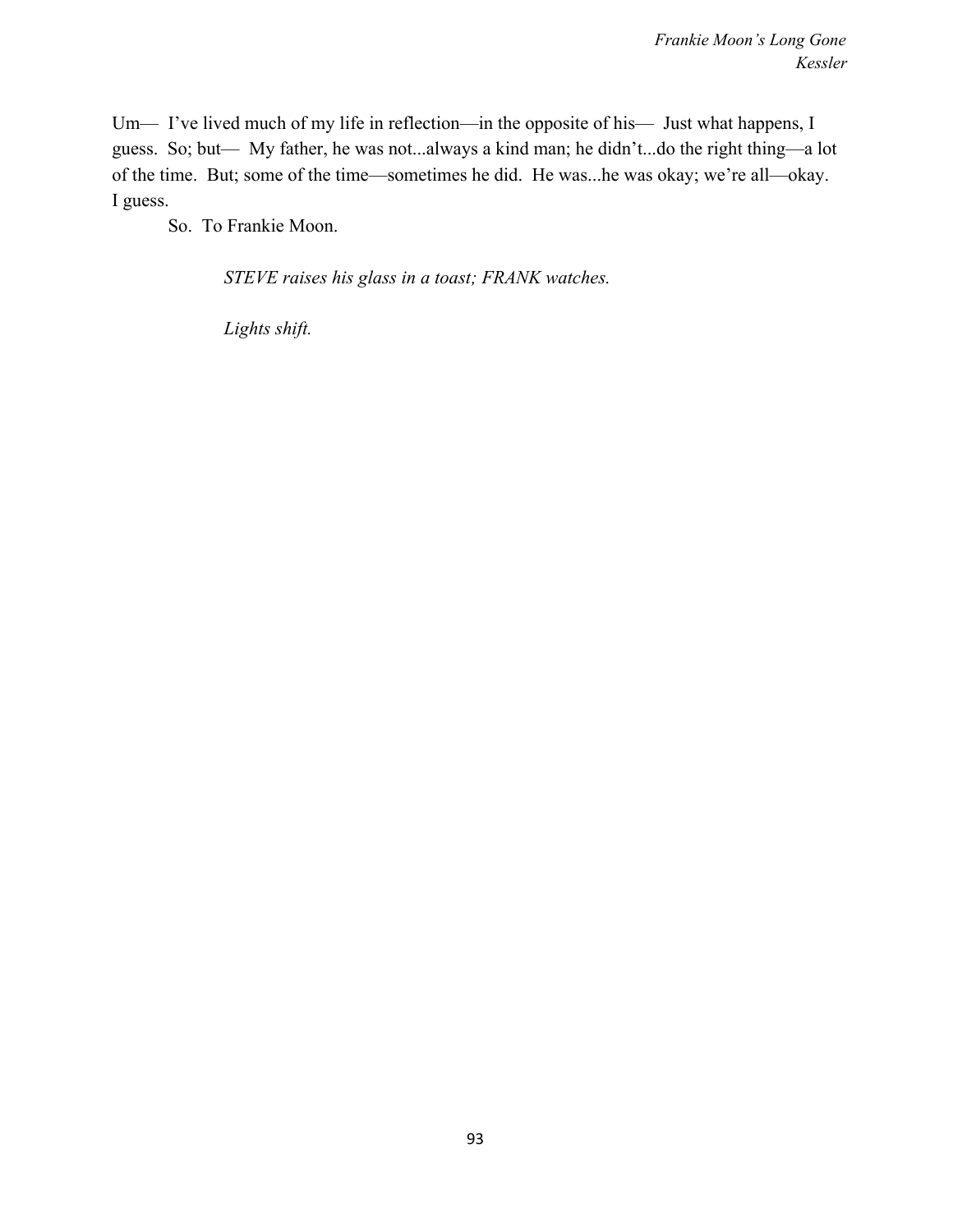# *Act II, Scene Six Steve & Marty & Frank's Suit...*

*Lights Rise: A week later: New Year's Eve. The Kitchen. MARTY stands by the sink washing dishes—he sings quietly to himself.<sup>2</sup> STEVE enters, and stands by the door, unseen by MARTY. MARTY finishes his song.*

## STEVE

That was nice; that—you have a nice voice.

## MARTY

Thank you.

## STEVE

I didn't really think you'd listen—t'that sort of music; I mean, it's not religious, or—I dunno.

## MARTY

My first choir teacher—Ms. Jolliff?—she let us listen to her records— I was in third grade, and—I'd never heard anything like it. The music? It's beautiful.

*STEVE nods; he pours himself a glass of wine and glances out the window.*

**STEVE** 

Well; Happy New Year's. He's gonna do it; few hours?—Dad'll make it t'next year— He's sleeping?

## MARTY

Fell asleep in the other room. Pretty tired; but—yeah, he'll make it t'next year—

*MARTY gives a small sad smile.*

## MARTY

I uh, I don't have t'stay— When your father passes— A lot of people...prefer to be alone.

### STEVE

No; I'd—I'd rather you stay. I'd like you t'stay.

## MARTY

Sure; whatever you like.

### STEVE

Why—why are y'doin' this? With us, I mean— Yanno?

<sup>2</sup> See Note on Production. Some possible options by the Beatles: *Let it Be*; *Blackbird*; *Eleanor Rigby*; *A Day In The Life*; etc…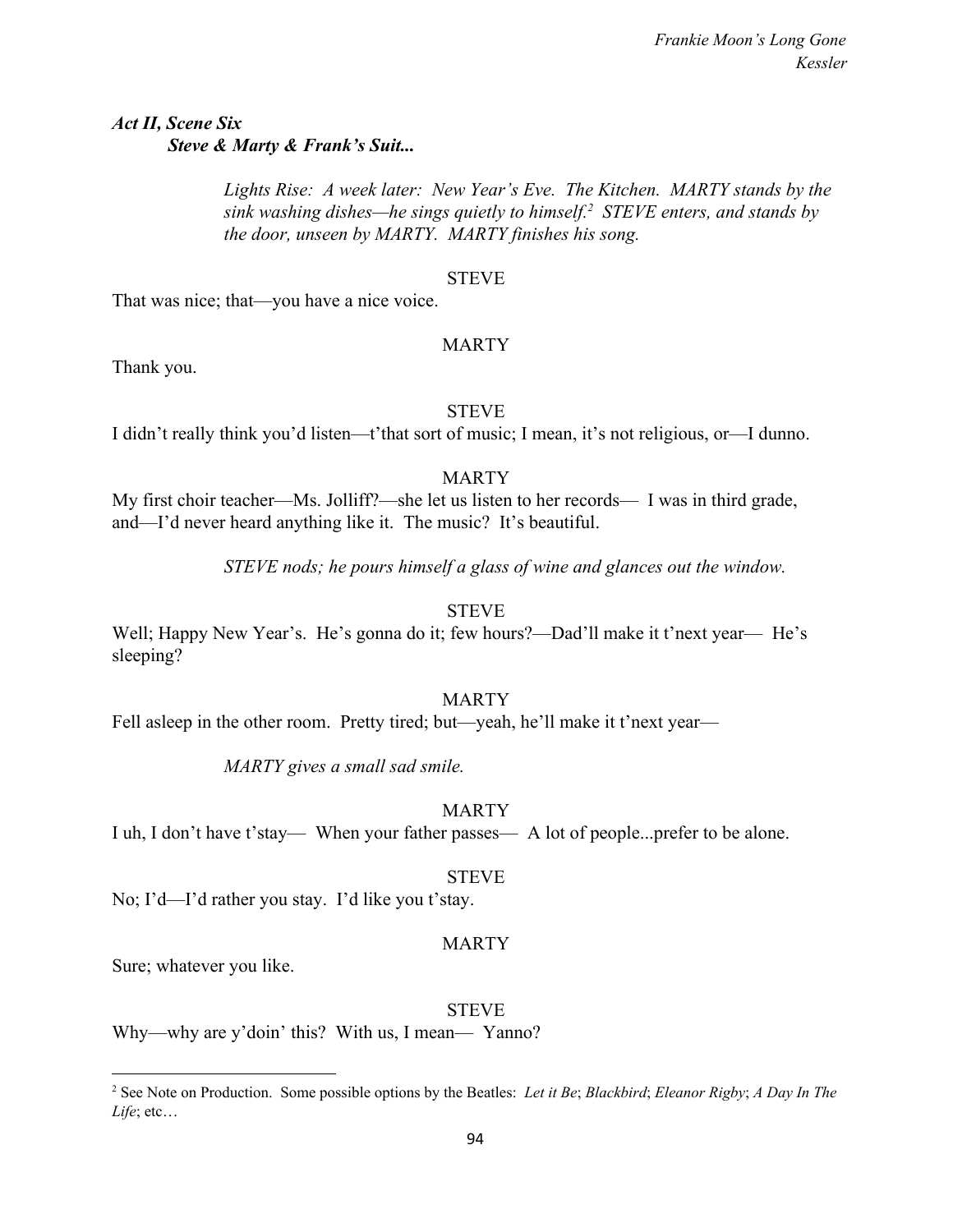#### MARTY

Well, I— I do my work in the Devil's mouth.

*He gives another small, tired smile; MARTY goes back to his dishes, humming. STEVE looks over at the rack where FRANK's burial suit and shoes hang neatly. MARTY notices STEVE looking at it.*

#### MARTY

I'm going t'take your dad's suit in to a shop tomorrow; get it taken in—

#### **STEVE**

Oh; um—

## MARTY

He's gonna look small—in the suit—they always look small. But he's gotten thinner, so—it's gonna show. I'll take it t'the shop in the morning.

#### STEVE

Nah, it's alright, I'll—I can do it; I was gonna—do those alterations anyway—

#### MARTY

You, uh—?

### STEVE

My grandfather, he taught me all the stitches an' everything… He was the first person in the family—t'work for himself. I told my dad, I said I'd do them; the alterations—

Okay.

#### STEVE

MARTY

MARTY

I just—I haven't done it.

Yeah; sure.

*Small moment. STEVE takes in the house.*

#### STEVE

This house? First house in the family.

## MARTY

95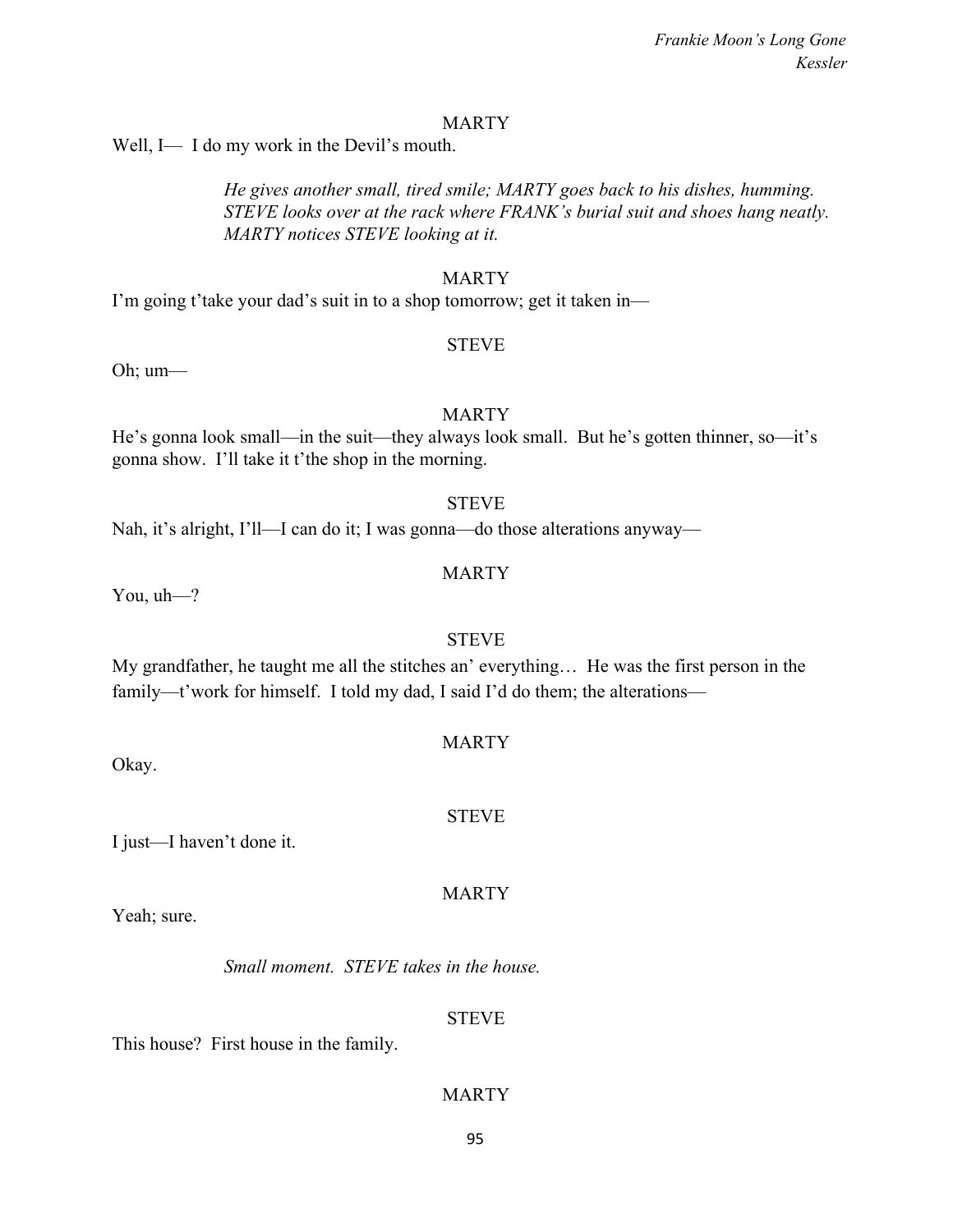It's a nice place.

## STEVE

Yeah; it used t'be.

*Slight moment. MARTY hands him the suit.*

## MARTY

So; go ahead.

*MARTY starts to shine the shoes, humming the same song from before. STEVE stands with his father's suit. He goes to the Singer sewing machine, sits, and gets to work.*

*The lights shift as they work, and MARTY hums.*

*Later that night. The radio blares—some fun pop song.*<sup>3</sup> STEVE is fairly tipsy. *He sits at his grandfather's Singer sewing machine, altering the suit, while MARTY irons the shirt. They sing along as they work.*

*FRANK enters in his chair. He's much weaker now, and speaks slowly and deliberately.*

## FRANK

The fuck—

*STEVE and MARTY sing the chorus together—they're having a blast.*

## FRANK

The hell…?

## MARTY

It's a great song, Frank!

*STEVE takes up the suit jacket and dances with it, as though it were a partner.*

FRANK

Morons...I'm...surrounded by...goddamn morons...

*MARTY puts the shoes on his hands, and "dances" them on the table.*

<sup>&</sup>lt;sup>3</sup> See Note on Production. Some options: "Say You Love Me" by Fleetwood Mac; "Boogie Shoes" by KC and the Sunshine Band; etc.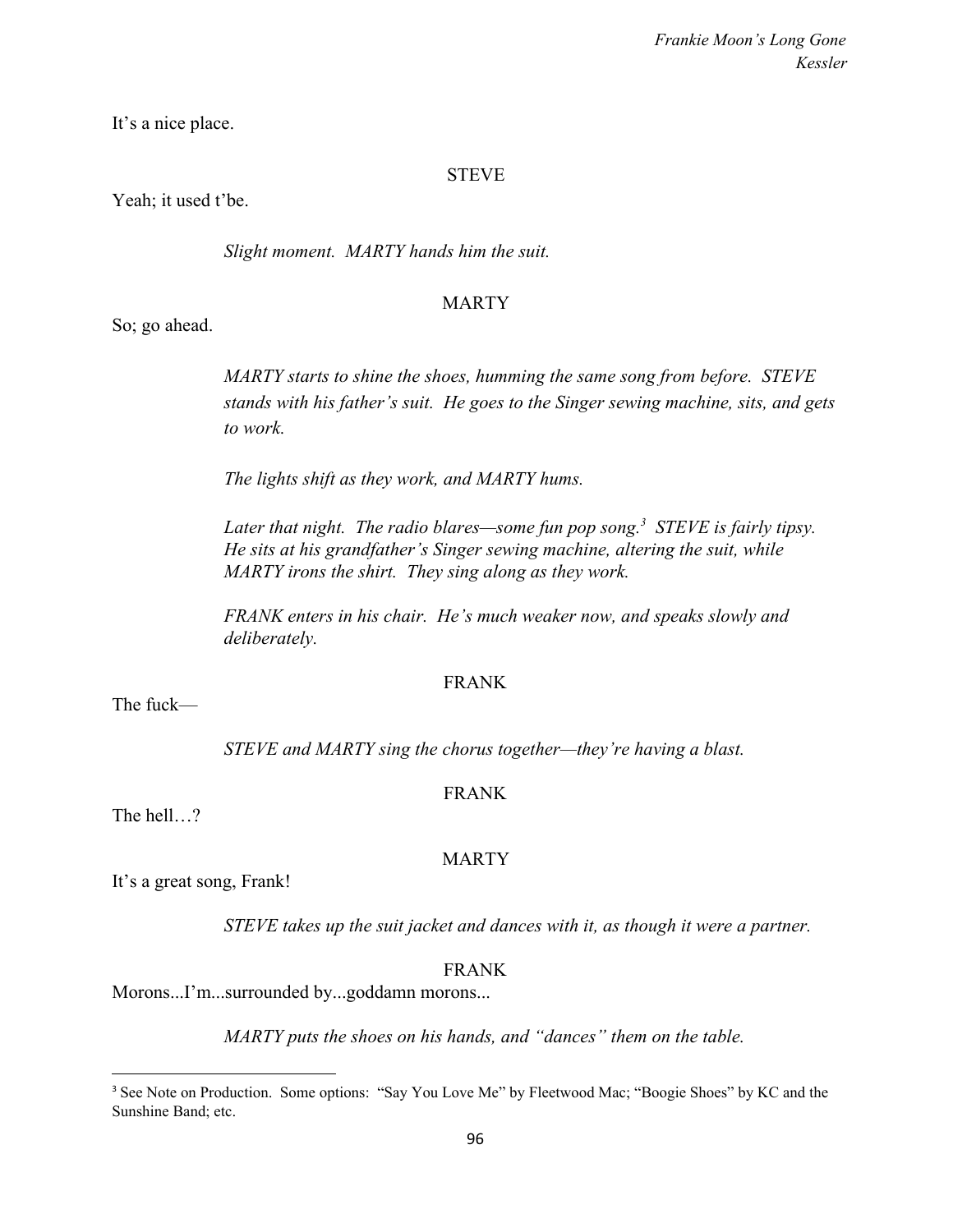### **MARTY**

Yeah! Huh! Looka' that!

#### FRANK

Put down that suit—!!

*STEVE sings out the chorus, and stands up on the table.*

#### FRANK

...*Jesus*!

*STEVE hops down and takes hold of the wheelchair; he zooms FRANK around the room. He sings to his father while he wheels him around.*

#### FRANK

You be careful...you...y…

#### STEVE

S'done; I finished it.

*He hands FRANK the suit. FRANK inspects it.*

MARTY It's a nice suit, Frank. Happy New Year; it's passed midnight.

#### STEVE

Happy New Year, Pop.

## FRANK

Wann...I wanna put it on; I wanna...wear it...

#### STEVE

Sure; yeah, we can do that—whatever you want—

*FRANK spots something through the window, and rolls his wheelchair to the window.*

#### FRANK

Look— *Look*— She's—she uh, she…

**STEVE** What? What's wrong? Hey; what's wrong, Pop—?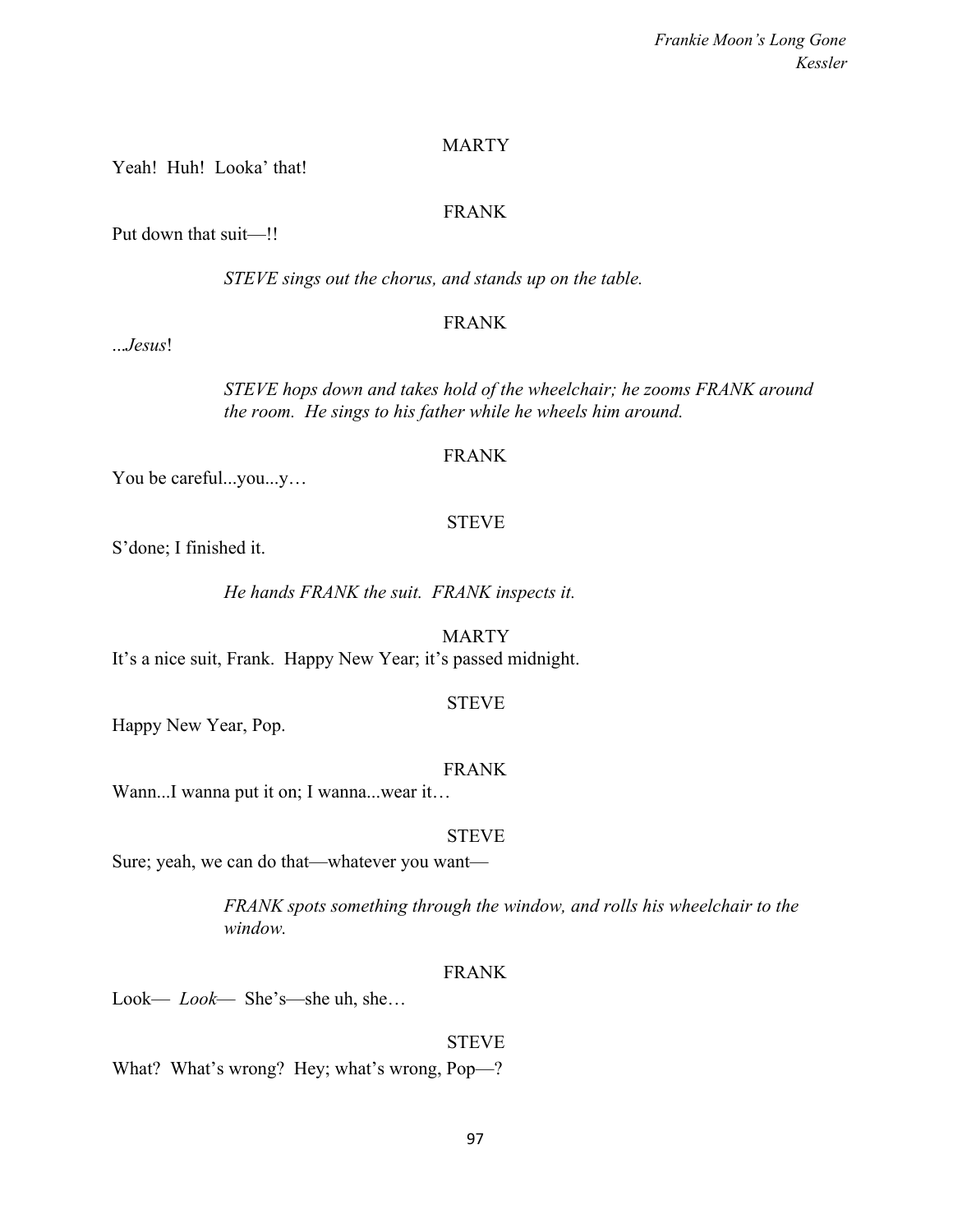98

*Frankie Moon's Long Gone Kessler*

## FRANK

Is she...is…?

*But STEVE doesn't see anyone.*

## **STEVE**

Dad, I... It's dark out, Pop. It's alright; you're alright. C'mon.

*FRANK looks at STEVE, and it re-grounds him in the room.*

## FRANK

STEVE

Y'gotta call...tomorrow; Steve—

Yeah, I know—

FRANK STEVE Talk...t'the funeral home; did...did y'talk t'— Yeah, Dad I got it—don't worry—

## FRANK

I wa...I was gonna—I—

*FRANK stops short; he looks down: his pants are wet. He's peed himself.*

FRANK

**STEVE** 

FRANK

STEVE

MARTY

I— Fuck; *goddamnit*—

It's alright, I'll—

God*damnit*...

It's okay; you're—you're fine— Marty? You go get some extra pants?

Sure. We'll need t'set up a catheter; that's—the next step—

FRANK

 $I$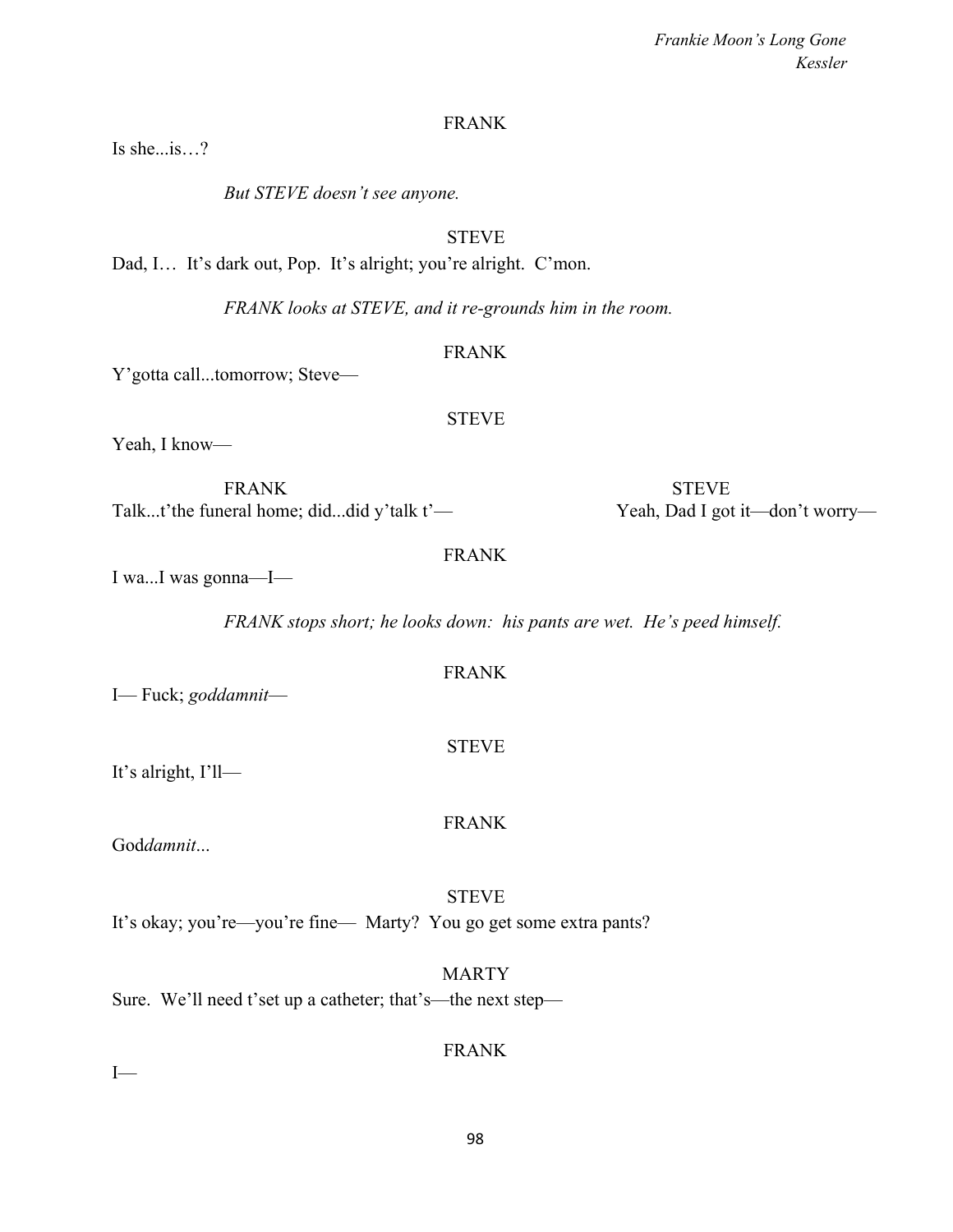## **STEVE**

It's okay, Dad. C'mon, we'll get y'cleaned and uh, I'll put you in bed—

FRANK No, I— I don't...I don't wanna die...in a...a bed; I wanna...stay in the chair—

### STEVE

Dad—

**MARTY** We can put the catheter in, in the wheelchair; a colostomy bag—if he wants, we can—

## FRANK

I don't wanna...die—in bed; please.

## **MARTY**

It's your choice, Steven.

*STEVE stares at his father.*

#### STEVE

Alright; okay. Sure.

### MARTY

FRANK

**STEVE** 

I'll go get the pants—

*MARTY exits. Small silence.*

I need—I have...t'take a bath.

Sure—

No puppets...

STEVE

FRANK

Right. I, uh I can do it, if y'want.

*Small moment.*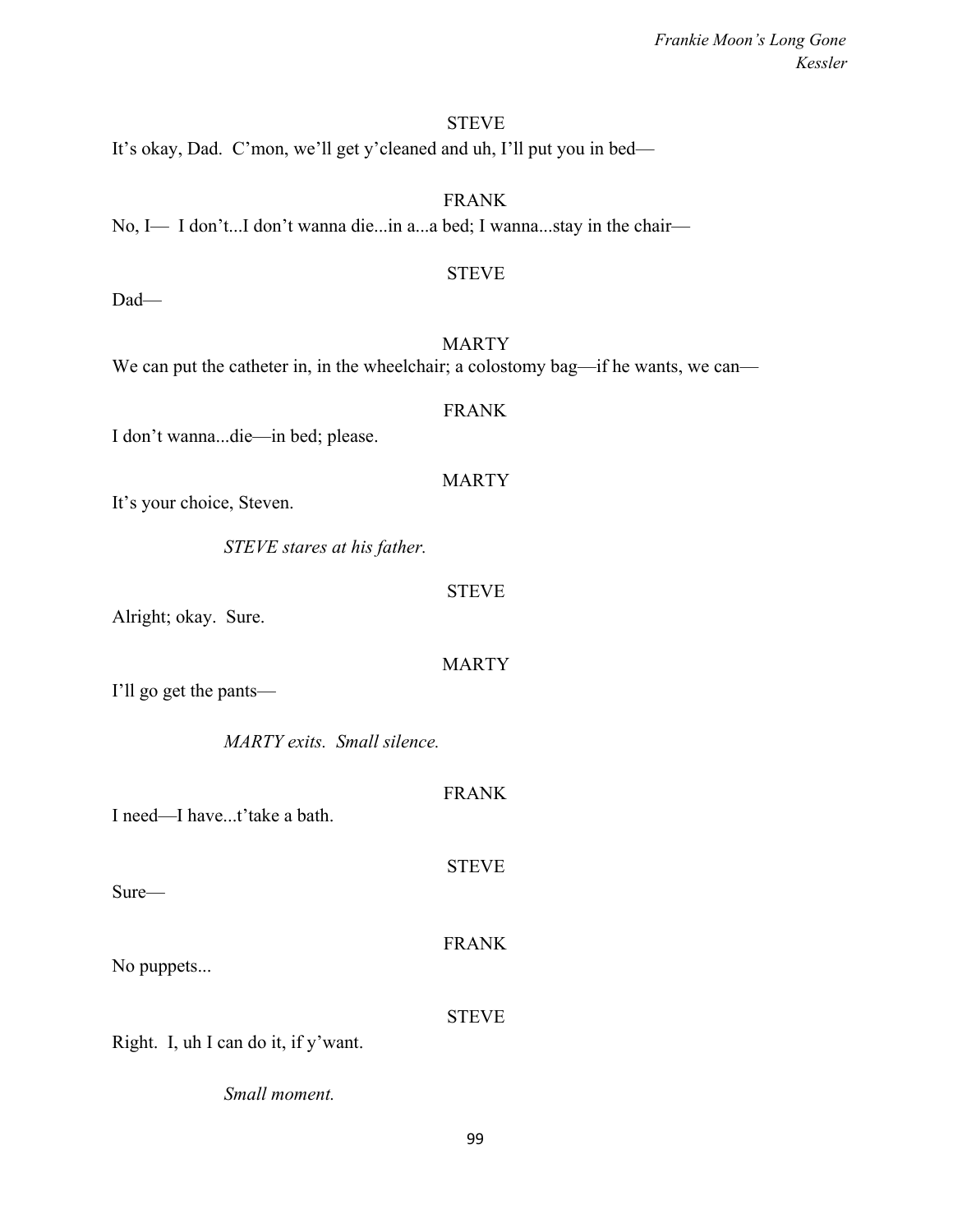### FRANK

*Simply; softly:*

Okay.

## **STEVE**

Okay. Lemme just...hang all this up—

*STEVE goes to hang up the suit.*

### FRANK

FRANK

STEVE

FRANK

Steve?

*STEVE stops and looks at his father. Small moment. FRANK speaks in a small voice:*

| I'm sorry, Steve; I'm— |  |
|------------------------|--|

It's okay—

I'm sorry…

STEVE

It's alright, Pop. You're okay. C'mon.

*Lights shift as STEVE takes FRANK into the bathroom.*

*Lights rise: FRANK is in the tub. STEVE helps him wash:*

STEVE

Is that alright?

## FRANK

Yeh...

*STEVE gently washes his father.*

100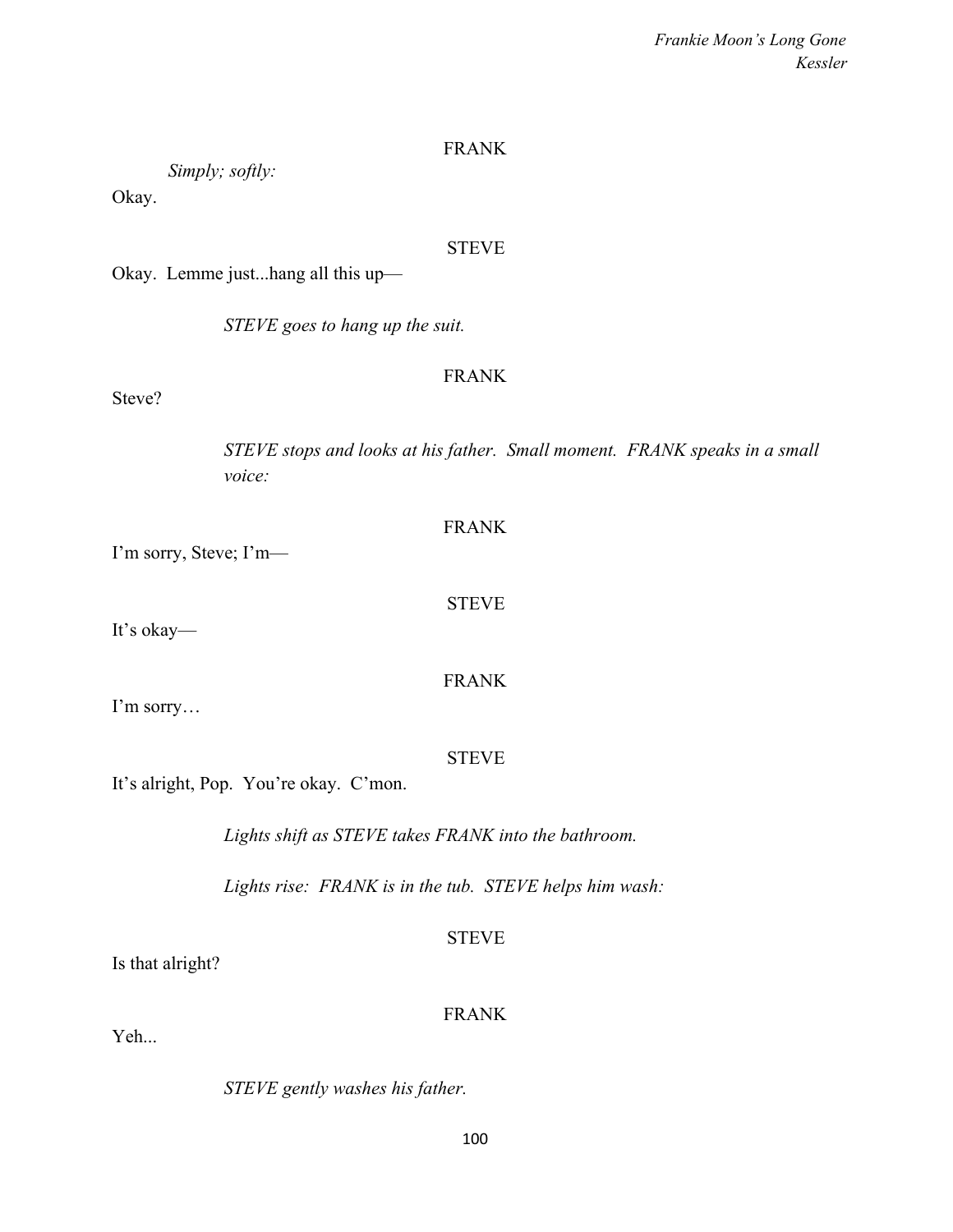# STEVE Your hair came back in nice; after the chemo. It's coming in again.

| I alwayshad good hair—                      | <b>FRANK</b> |
|---------------------------------------------|--------------|
| Yeah—                                       | <b>STEVE</b> |
| Y'motherliked my hair                       | <b>FRANK</b> |
| Teasing:<br>Well; she had t'like something. | <b>STEVE</b> |
| <b>FRANK</b> smiles.                        |              |

STEVE

Here—

*STEVE takes up some shampoo and begins to wash his father's hair.*

*The lights shift.*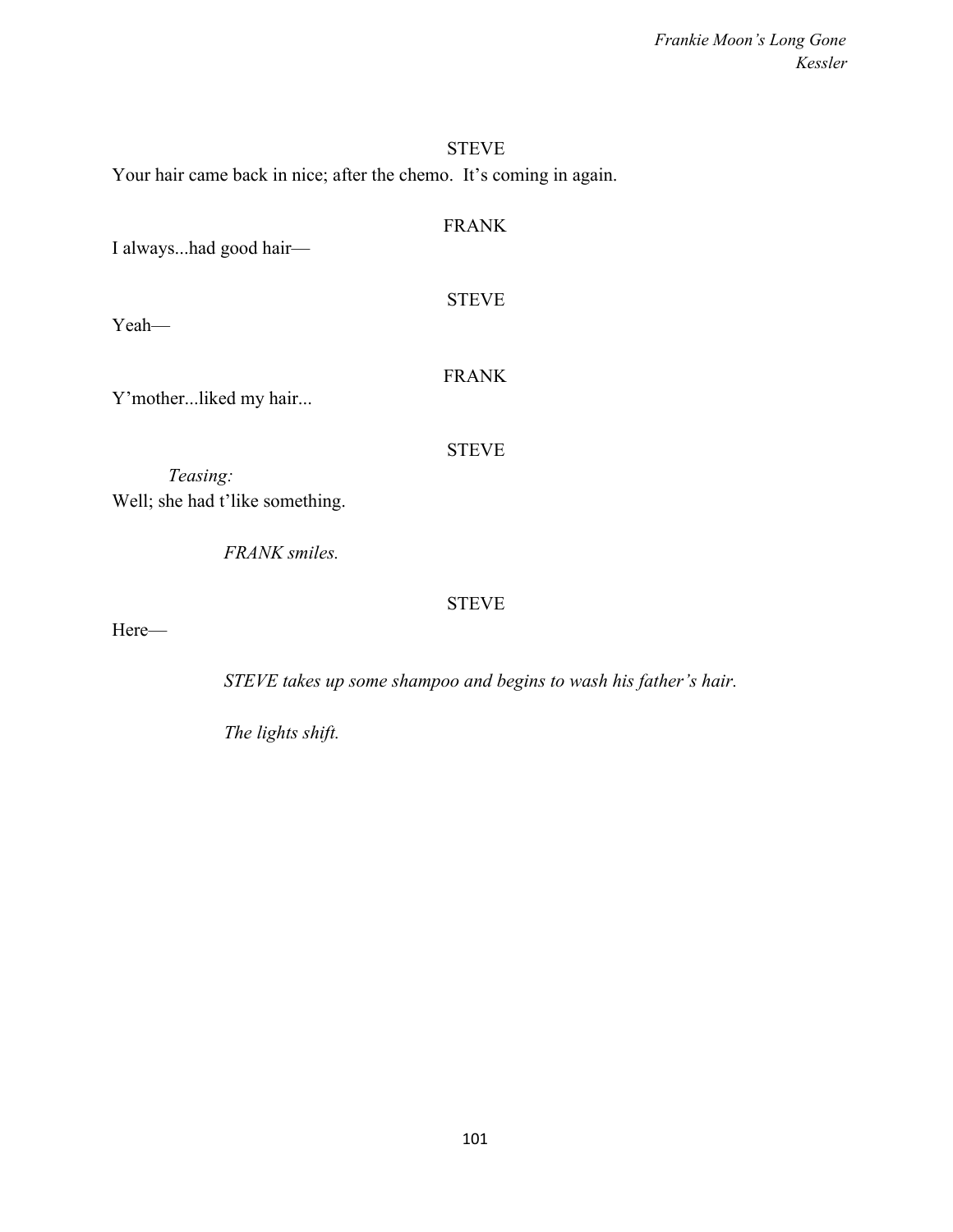# *Act II, Scene Seven Frank at Midnight...*

*A night or two later. Kitchen: Late. FRANK stands on shaky legs, propping himself up on the stand to his IV drip; he's drunk and muttering. He wears his father's suit, with the left arm rolled up, where the IV is injected. He wanders the empty house.*

#### FRANK

An'—an' m'father—he danced...with Irene at our wedding—she...she was… beautiful; he was a tailor—for *thirty-five years*, f'—an,'an,' an,' an,' an'...an' he made suits an' gowns an' dresses, an'...the lace run up the sleeves and collars like...bits of frost, and...my...my father, he—he was...he was...?

> *He looks around; he's suddenly a bit lost. He looks down at his suit, and tries to remove the shirt, fumbling softly with the buttons. ALICE enters, unseen by FRANK.*

#### FRANK

Steve; *Steven*—? Steve, whe—where are you? I was; I don't—I'm— *'Ey—Steve*—!

## ALICE

Frank—?

*He stops with his shirt, and turns to her, startled*

#### FRANK

ALICE

M—my father wa'; he—who—who a'you—?

Let's sit down, Frank—

FRANK

Who a'you?—who's—

Mr. DeLune— —who's—who is—

ALICE **FRANK** 

### ALICE

Y'gonna ruin y'suit, Frank—

FRANK Who's scared a' dyin'—*who's scared a' dyin'*—

### ALICE

102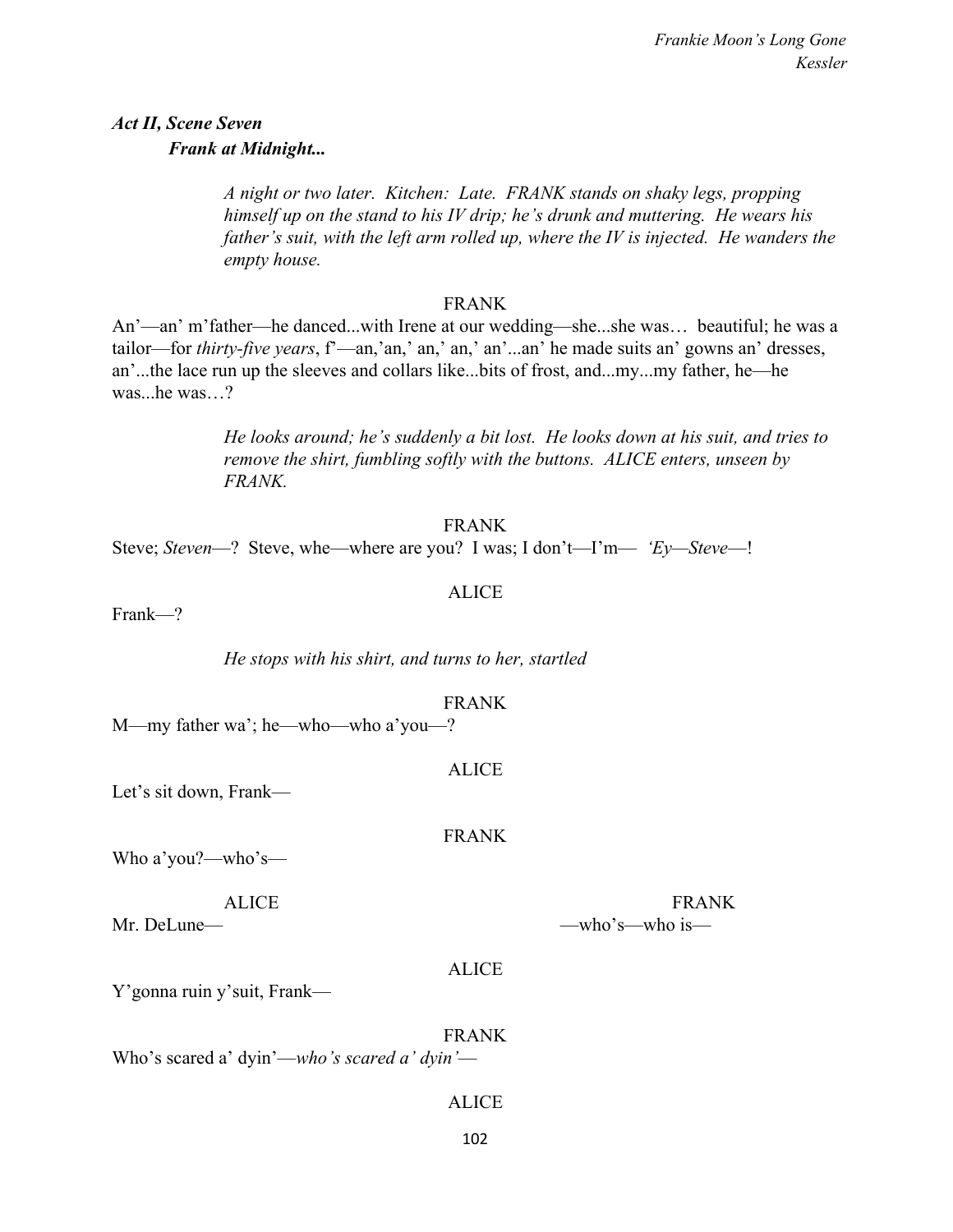*Frank...*

#### FRANK

*Who's dyin' here—?*

*He looks down at the tubes and IV's sticking from his arms. He plucks them out, casting them aside.*

## FRANK

I don't wan' this; I don't—*want* that—

ALICE FRANK It's just t'help you sleep—it's nothing— I don't—I don't—I don' want…any…of this, I…

*He tears the last one loose.*

#### ALICE

ALICE

FRANK

ALICE

Go t'bed; it'll be better in the morning—

FRANK I—I have…so many things…I never—I haven't…

It's okay. Get on t'bed.

I'm—I'm drunk.

I know—

#### FRANK

ALICE

What's your name? Do you...have a name?

Go t'bed, Frank.

FRANK My father was a tailor, and...my wife...Irene—she, she left, she…

#### ALICE

Yeah…

FRANK She's gone, and; we danced in Venice, and I don't— My...my father...

103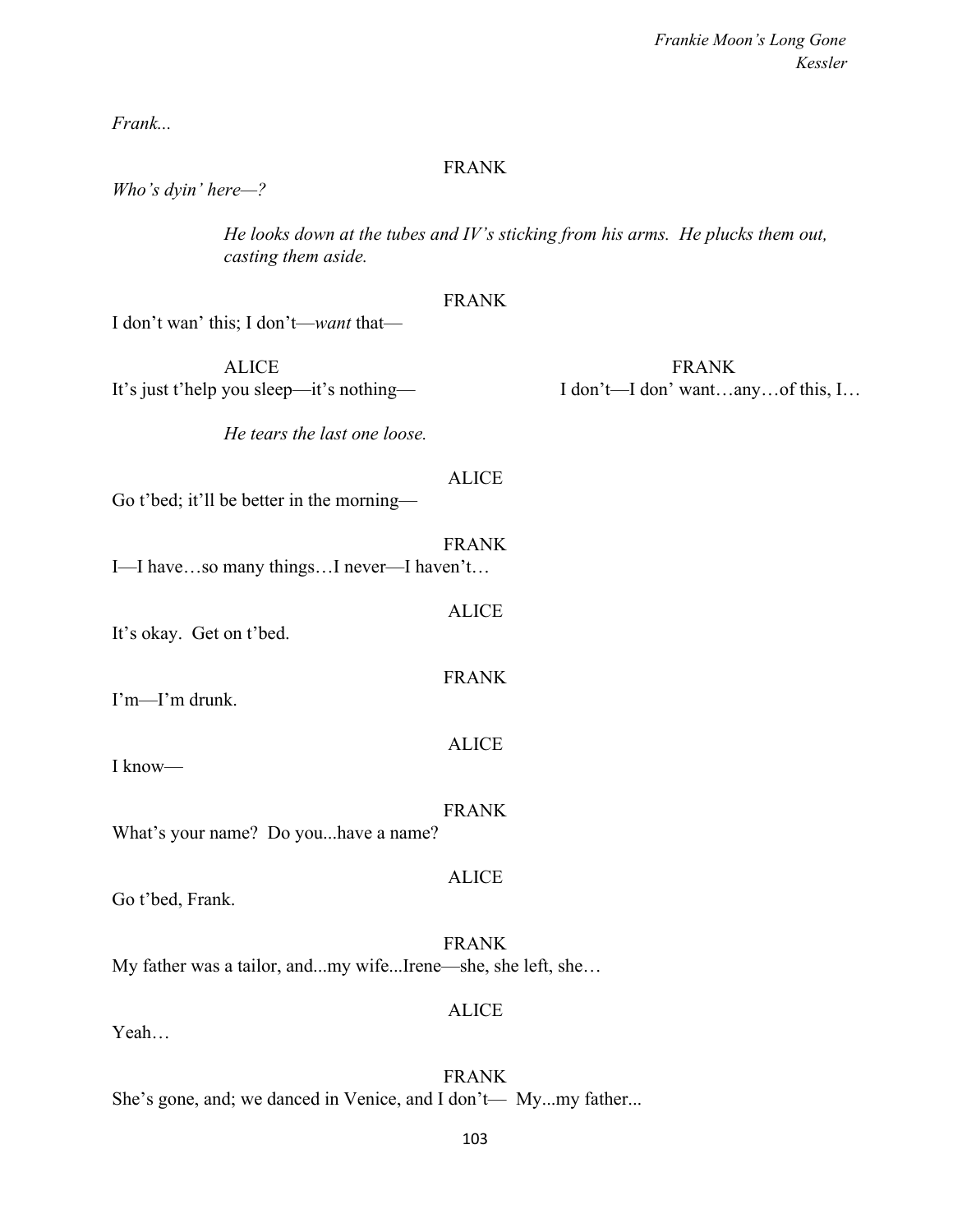## ALICE

## Okay; alright.

## FRANK

Will you...dance with me? I'd like...to dance—with a woman—just...one more time. Y'...you dance with me?

> *She watches him; then goes to him. FRANK takes her in his arms as they slowly begin to dance. FRANK looks at ALICE, peering at her.*

### FRANK

ALICE

I wanna die...with a mouthful of song—

Okay— I want...

ALICE FRANK

Alright. You're alright...

*They dance as the lights shift.*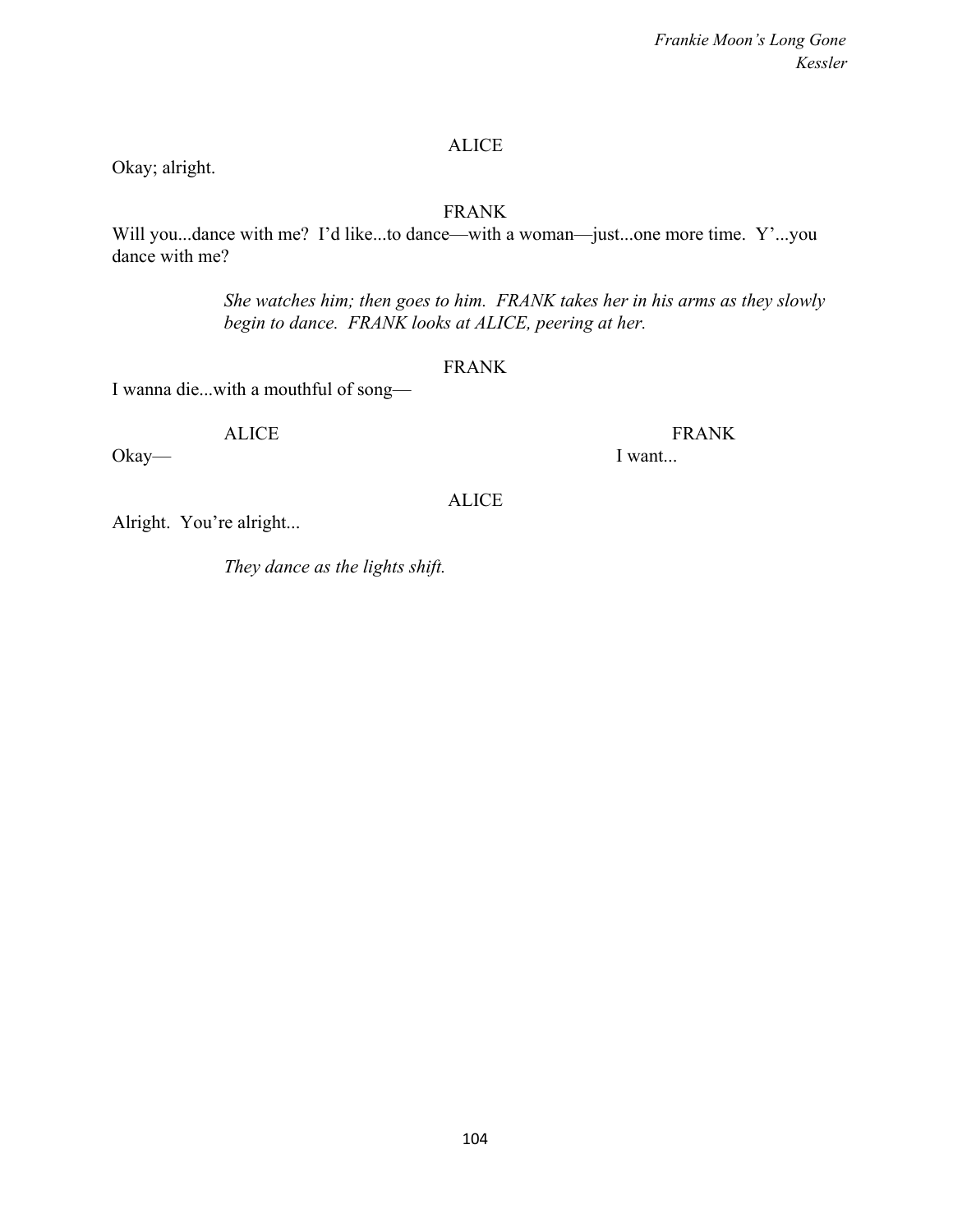## *Act II, Scene Eight The Last Cigarette...*

*The Kitchen: night time. FRANK sits in his suit in his wheelchair. The light burns in the kitchen, like a night light. FRANK wheels himself to the fridge. He's weak and frail and dying. He opens the refrigerator door and takes out a box of baking soda. He plucks out a single cigarette.*

#### FRANK

*Weakly:*

*Ha-ha!*

*He lights it up. He goes to the window; he tries to pour himself a glass of whiskey but he's too weak, and he knocks it over. He's winded from the effort. FRANK takes a moment, composes himself, then tries to put the arm of the record player onto the record...but again, he can't quite make it. STEVE enters silently at the staircase. He sees his father.*

#### STEVE

Dad. I gotchya—hey, I gotchya— You're alright—

*He goes to FRANK and helps him put the record on. Opera music plays softly.*

### **STEVE**

Here—

*STEVE wheels FRANK to face the window, with his back to the audience.*

### **STEVE**

Sun's gonna come up soon. Be a nice view.

*FRANK remains staring out the window, (his back to the audience, and his cigarette smoldering) for the rest of the scene. He does not move. STEVE goes to the kitchen and begins making coffee.*

### STEVE

Can't sleep? Yeah; me neither— You want coffee, or—?

*STEVE takes out a single cigarette:*

### STEVE

I found this? Up one of Marty's puppets?

*He lights it up.*